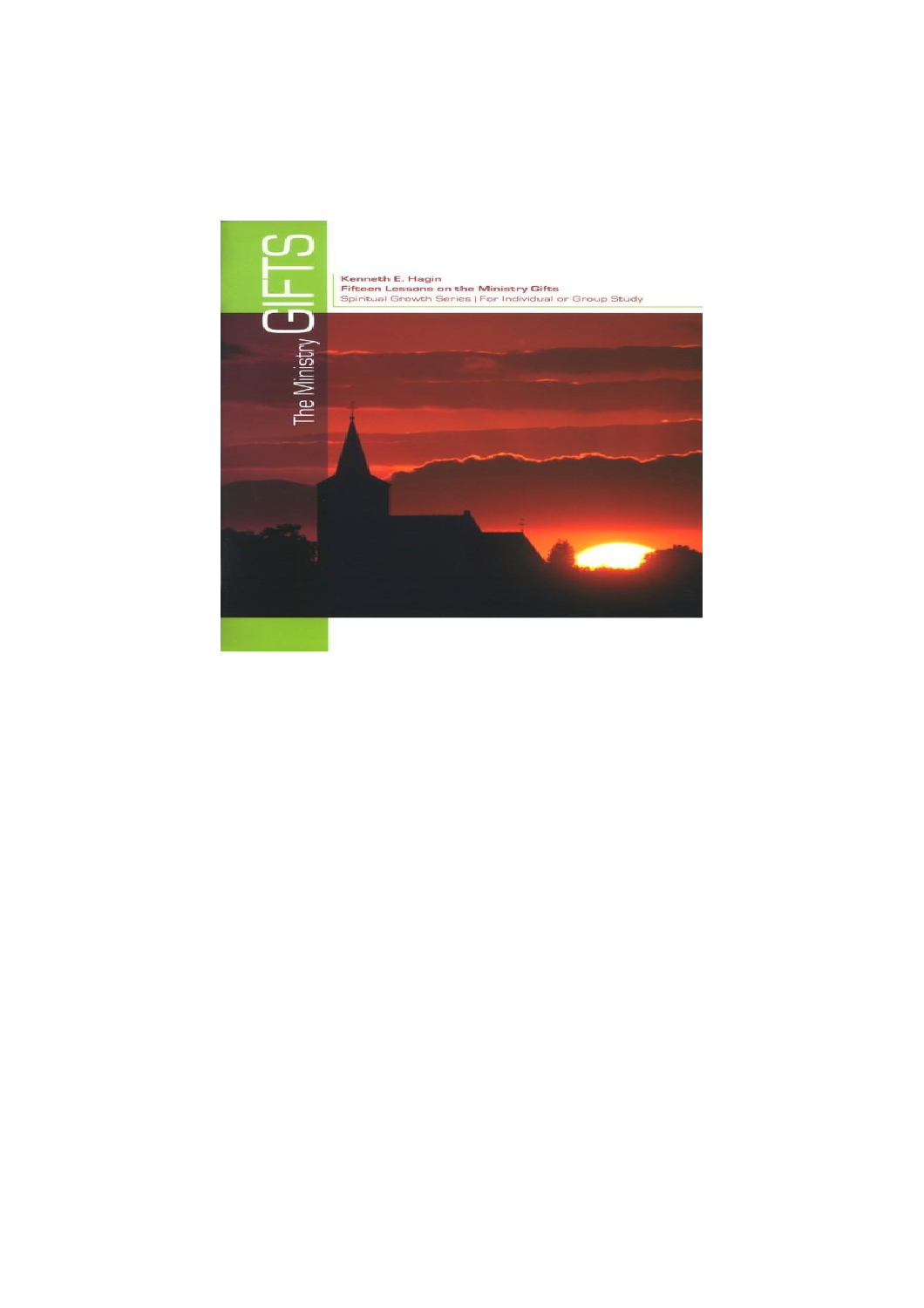# **The Ministry Gifts**

By Kenneth E. Hagin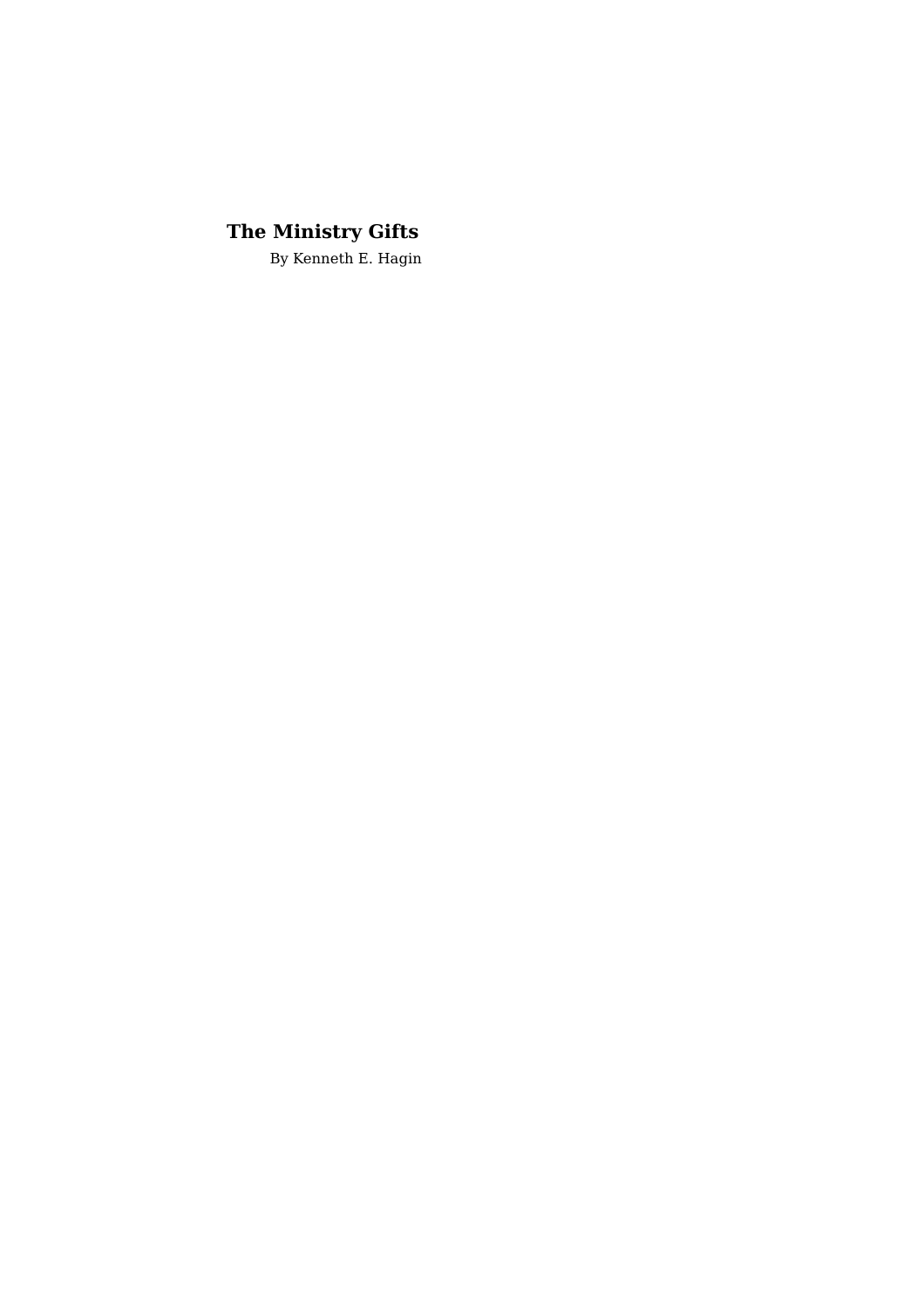#### **Lesson 1, Christ's Provision For His Church**

**A. He gave. The Lord Jesus Christ gave these ministry gifts.**

#### *EPHESIANS 4:11*

*11 And HE GAVE some, apostles; and some, prophets; and some, evangelists; and some, pastors and teachers.*

**B. When did He give them? When He ascended on High taking with Him the Old Testament saints who since their physical death had awaited in Paradise (Abraham's bosom) the consummation of God's great plan of redemption.**

*EPHESLANS 4:8-10*

*8 Wherefore he saith, WHEN HE ASCENDED UP ON HIGH, he led captivity captive, and gave gifts unto men.*

*9 (Now that he ascended, what is it but that he also descended first into the lower parts of the earth?*

*10 He that descended is the same also that ascended up far above all heavens, that he might fill all things.)*

**C. From where did He give ministry gifts? These ministry gifts came (and come) from the Lord Jesus Christ Himself when He ascended and sat down on the right hand of the Majesty on High.**

**D. For what purpose did He give these ministry gifts?**

#### *EPHESIANS 4:12*

*12 For the perfecting of the saints, for the work of the ministry, for the edifying of the body of Christ.*

1. For the perfecting of the saints.

The Greek word (KATARTISMOS) translated "perfecting," according to W. E. Vine's Expository Dictionary of New Testament Words, denotes a fitting or preparing fully, implying a process leading to consummation.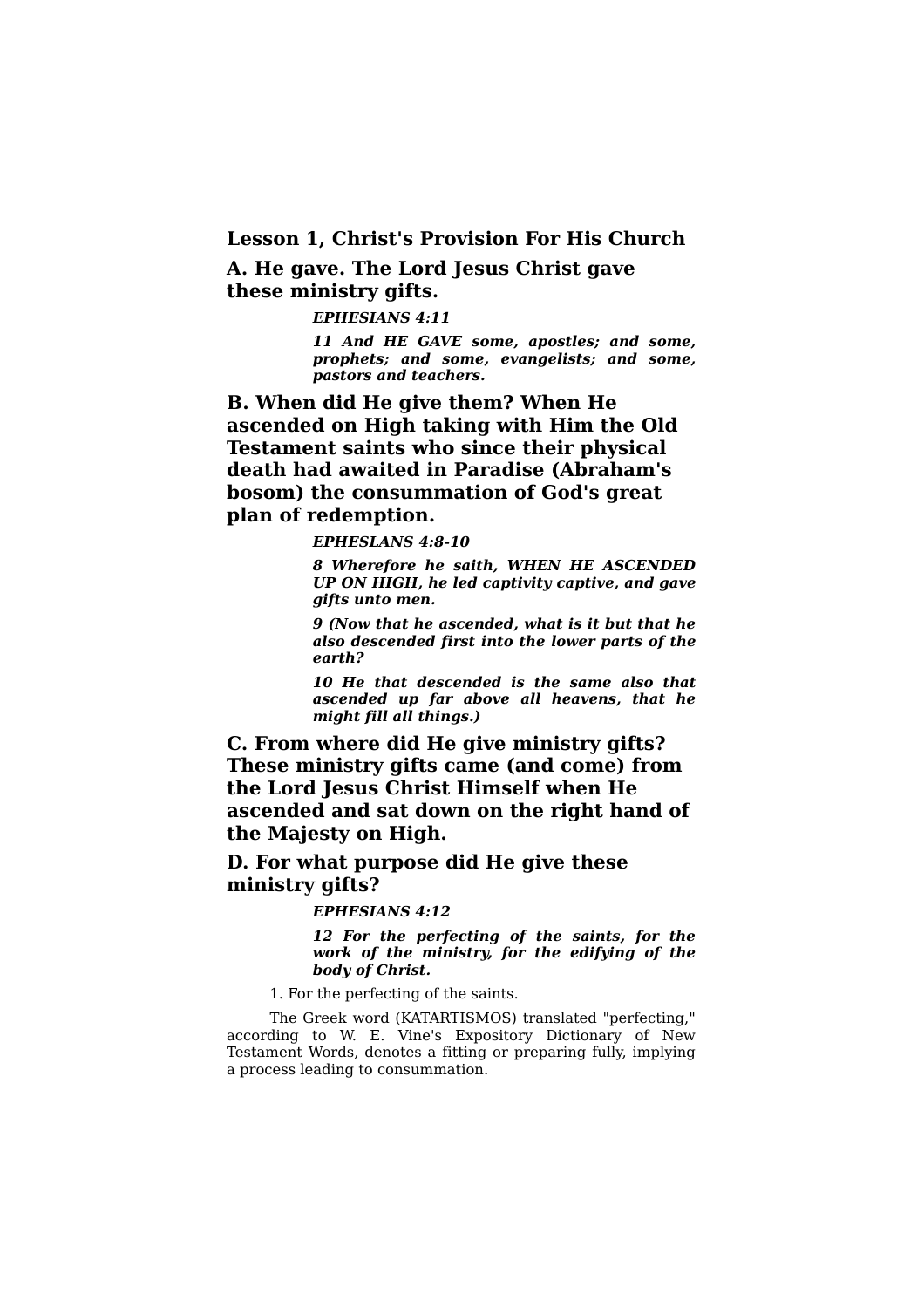If one purpose for which the ministry gifts are given is the perfecting of the saints, will they every reach maturity without them? No.

2. For the work of the ministry.

3. For the edifying of the Body of Christ.

# **E. For how long did the Lord Jesus Christ give the ministry gifts?**

#### *EPHESIANS 4:13*

*13 TILL WE ALL COME in the unity of the faith, and of the knowledge of the Son of God, UNTO A PERFECT MAN, UNTO THE MEASURE OF THE STATURE OF THE FULNESS OF CHRIST.*

The ministry gifts are Christ's provision to the Church to build up, edify, and mature the saints.

An erroneous teaching which surfaced a few years ago stressed what it termed "body ministry." (And there is a certain truth to that. God does use everyone.) But some taught, "We don't need pastors and ministers any longer. God is not using ministers anymore. God has a different program now."

The Scripture says that He gave these gifts to men, "TILL WE ALL COME.. . unto a perfect man, unto the measure of the stature of the fulness of Christ."

Until Jesus comes, "all of us" as a body of believers will never come to that place of maturity. When Jesus comes, some spiritual babies will just have been born into the family of God. They will not have had time to mature.

These ministry gifts are God's program for the maturing of the saints until Christ comes for His own.

### **F. What is the ultimate aim in all ministry?**

*EPHESIANS 4:13-16*

*13 TILL WE ALL COME in the unity of the faith, and of the knowledge of the Son of God, UNTO A PERFECT MAN, UNTO THE MEASURE OF THE STATURE OF THE FULNESS OF CHRIST:*

*14 THAT WE HENCEFORTH BE NO MORE CHILDREN, tossed to and fro, and carried about with every wind of doctrine, by the sleight of men, and cunning craftiness, whereby they lie in wait to deceive; 15 But speaking the truth in love, MAY GROW UP INTO HIM in all things, which is the head, even Christ:*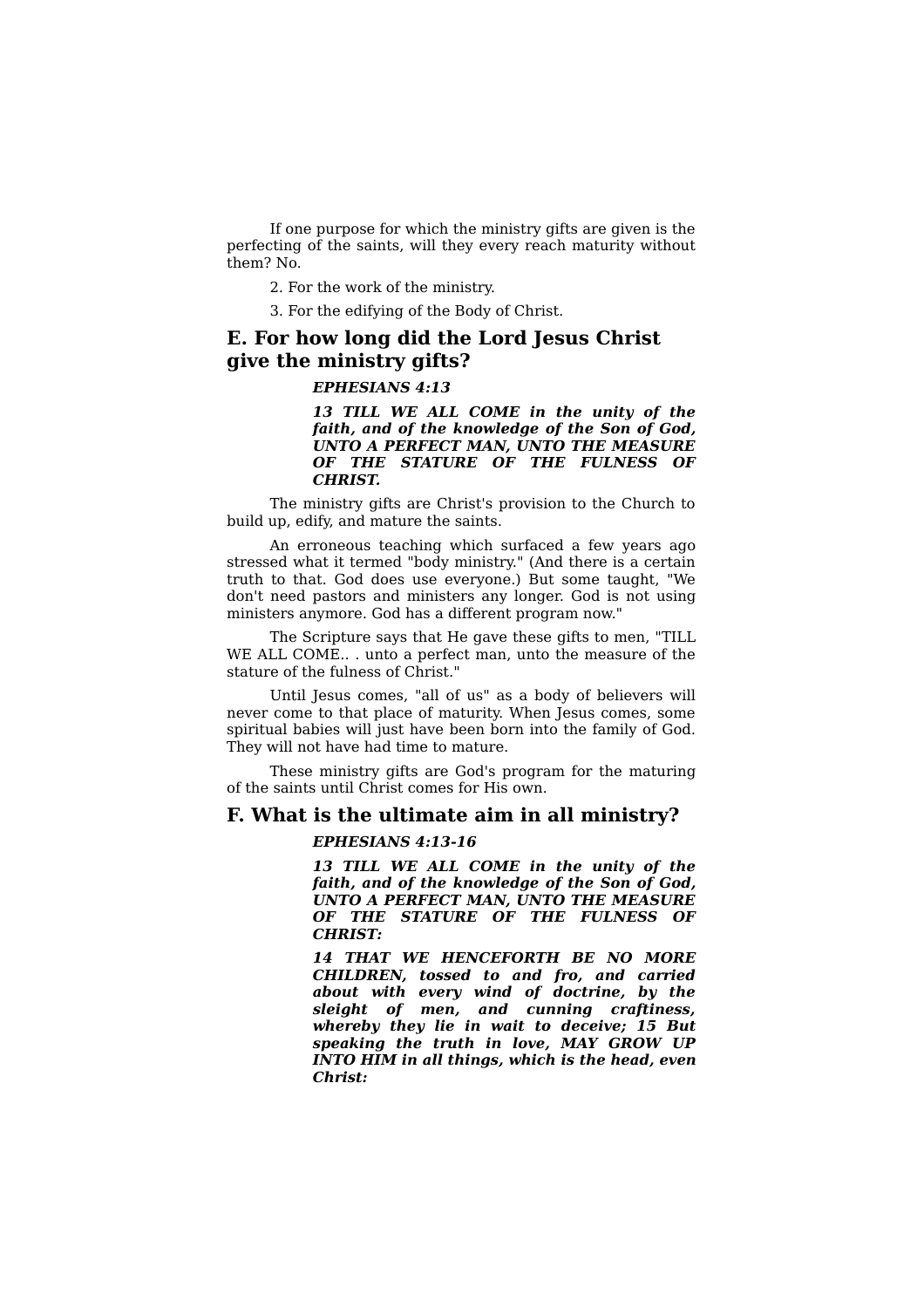*16 From whom the whole body fitly joined together and compacted by that which every joint supplieth, according to the effectual working in the measure of every part, maketh increase of the body unto the edifying of itself in love.*

- 1. We need all five ministry gifts working together to bring the Body of Christ unto full stature in Christ.
- 2. Spiritual children are easily disturbed and swept about by false things.
- 3. The ministry gifts Christ placed in the Church help us grow up into His image.
- 4. We cannot reach that place without the function of the fivefold ministry.

5. Some areas of Christendom have not matured beyond a certain stage of growth because they recognize only two or three ministry gifts: evangelist and pastor, and sometimes teacher.

Summary: The ultimate aim of all ministry is not for self glory or to magnify the human in any way. It is entirely to edify and mature the Body of Christ. It takes all these ministries functioning together to edify - build up - the Body of Christ.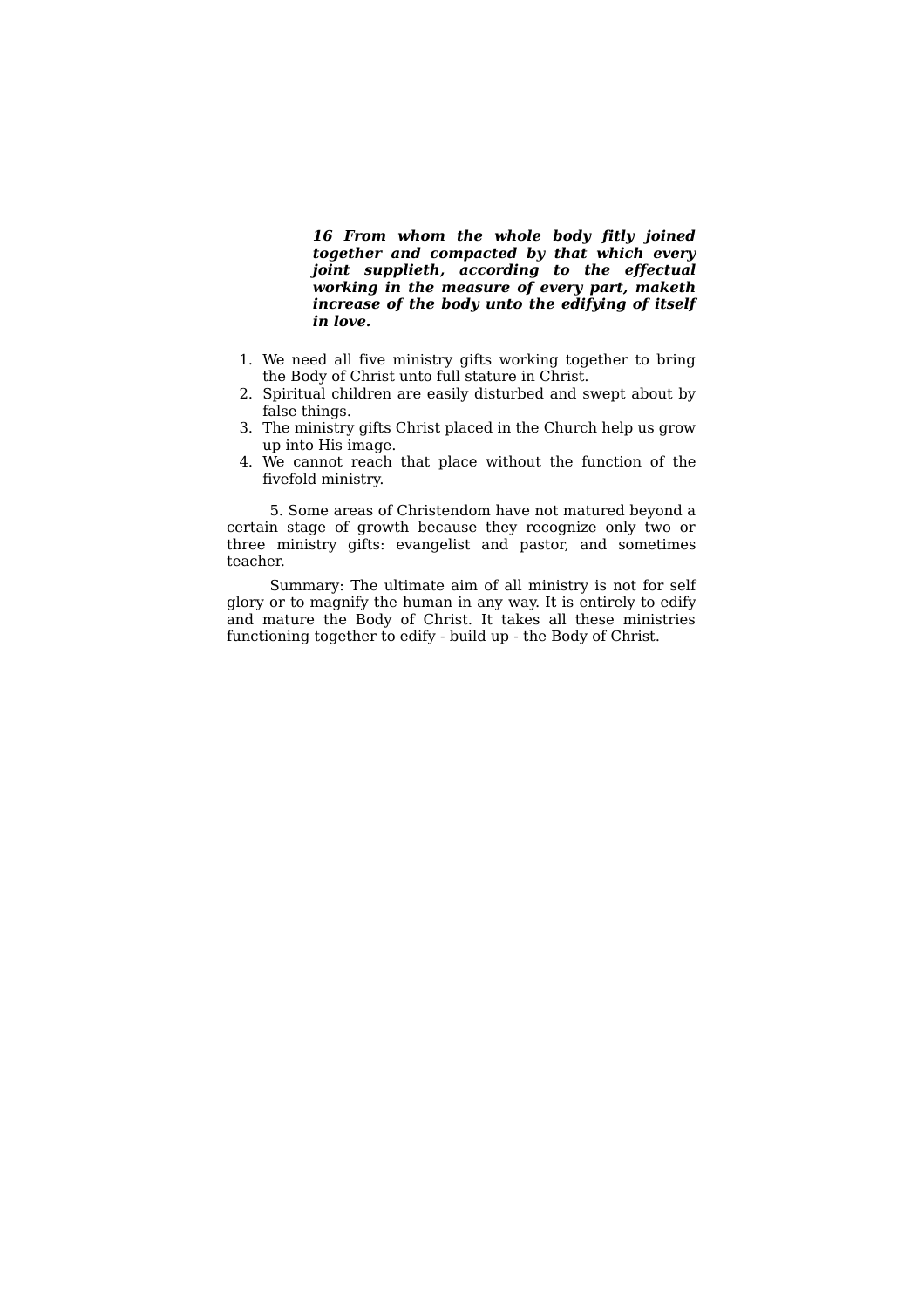### **Lesson 2, The Divine Call**

# **A. God hath set some in the Church. There is a divine call.**

#### *1 CORINTHIANS 12:27,28*

*27 Now ye are the body of Christ, and members in particular.*

*28 AND GOD HATH SET SOME IN THE CHURCH, first apostles, secondarily prophets, thirdly teachers, after that miracles, then gifts of healings, helps, governments, diversities of tongues.*

- 1. Ephesians 4:11 says "Jesus gave." This passage says "God set."
- 2. Notice this Corinthian passage calls the Body of Christ the Church. The Church is the Body of Christ. The Body of Christ is the Church.

### **B. God sets ministry gifts in the Church not man.**

- 1. There is a vast difference between God setting some in the Church - and man setting some in the Church.
- 2. A study of Church history reveals that down through the centuries, various groups have endeavored to get back to what they call New Testament practices.

They've set up organizations which often were something man manufactured - something in the flesh; something carnal.

They "called" and "set" people who had no divine calling into certain offices. This is unscriptural.

God does the setting. God does the calling.

# **C. You do not enter the ministry - any phase of it -just because you feel it is a holy calling and you'd like to respond.**

- 1. You cannot make yourself a ministry gift.
- 2. It is dangerous to do something just because you want to do it.

# **D. You do not enter the ministry because someone else tells you that you are suited for it.**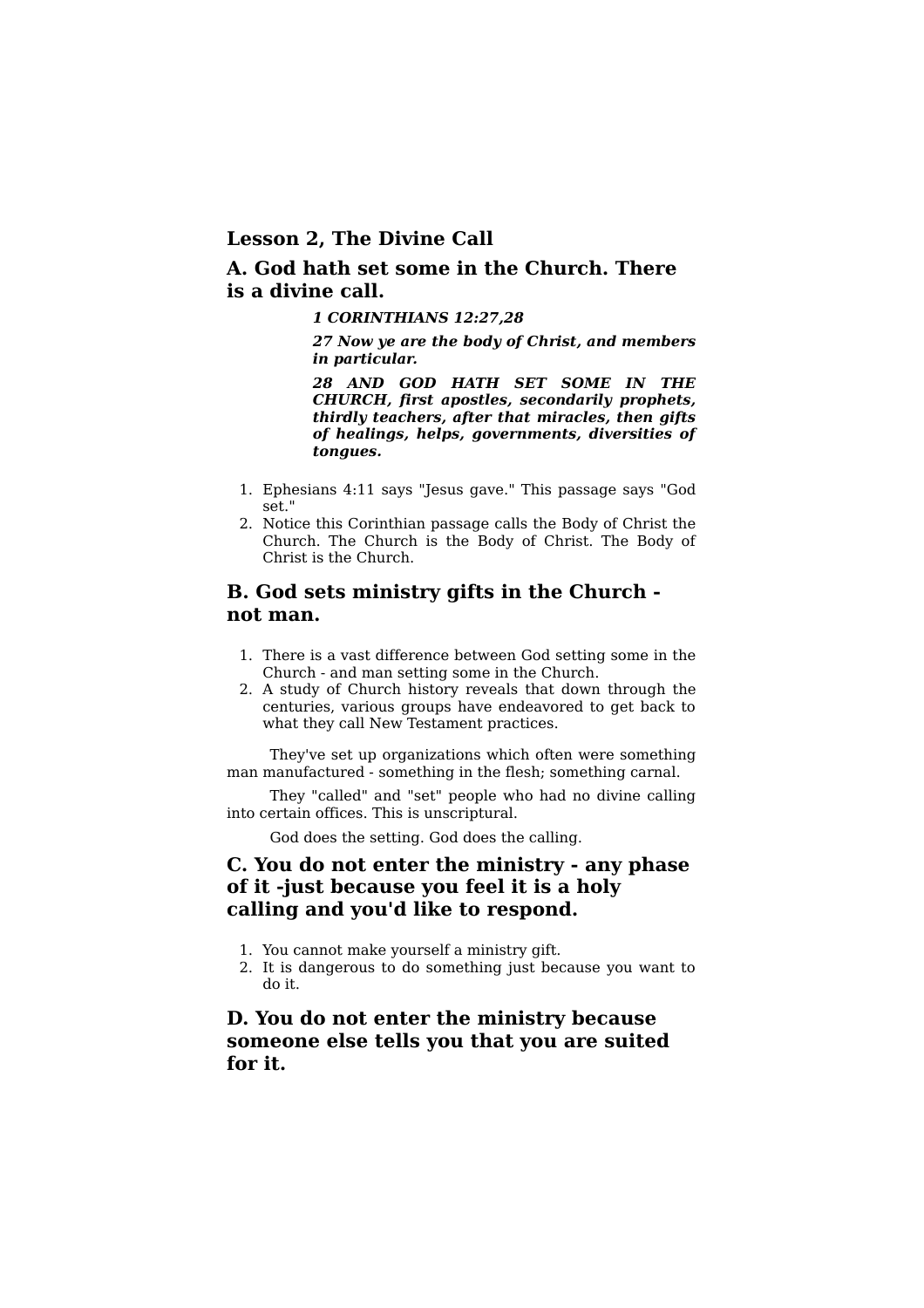Personal experience: As a pastor, I've watched young people in the church who were apt to work for God. Some of them, I believe, were called. Some of them, I am certain, were not. I have seen other members in the church ruin some of these young people by getting around them and saying, "I believe you are called to preach," and so forth. They tried to do it and failed. Oftentimes they got out of church completely because of it.

- 1. Don't go into the ministry because somebody else called you.
- 2. Don't go into the ministry because your mother called you.
- 3. Don't go into the ministry because your father called you.
- 4. Husbands, if you are a minister of the gospel and have a divine call on your life, don't try to call your wife into the ministry. Let her be the helper who is meet (or proper) for you, as God designed her to be. Include her in every way you possibly can.
- 5. Wives, if you are called, don't try to make a preacher out of your husband if he is not one. But don't shut him out of your life. Work him into your life, and even your ministry, in every way you possibly can.
- 6. There is a divine call to the ministry. You must determine whether or not it is on your life. Don't try to go into the ministry without a calling from God to do so.

### **E. How can you tell a divine call?**

1. You will have the conviction in your own spirit.

You will have the witness in your own heart.

You will have the spiritual equipment - gifts of the Spirit that go along with the office or offices to which you are called.

Personal experience: I just knew I was called deep down inside myself. How? By an inward intuition. It was always with me. It was as much a part of me on the inside as my ears were a part of me on the outside.

2. God deals with man's spirit. 3. Learn to listen to your spirit.

- 1. Learn to listen down on the inside of you and you will know many things you don't otherwise know.
- 2. But if you are just messing along in the world, about halfdedicated, half-in and half-out because you are living too much in the carnal realm, carnality will dominate you, and you won't be conscious of your spirit.
- 3. If you are fully dedicated and consecrated to God to do anything He wants you to do, you will become conscious of that something inside you.
- 4. There will be a divine compulsion on the inside of you.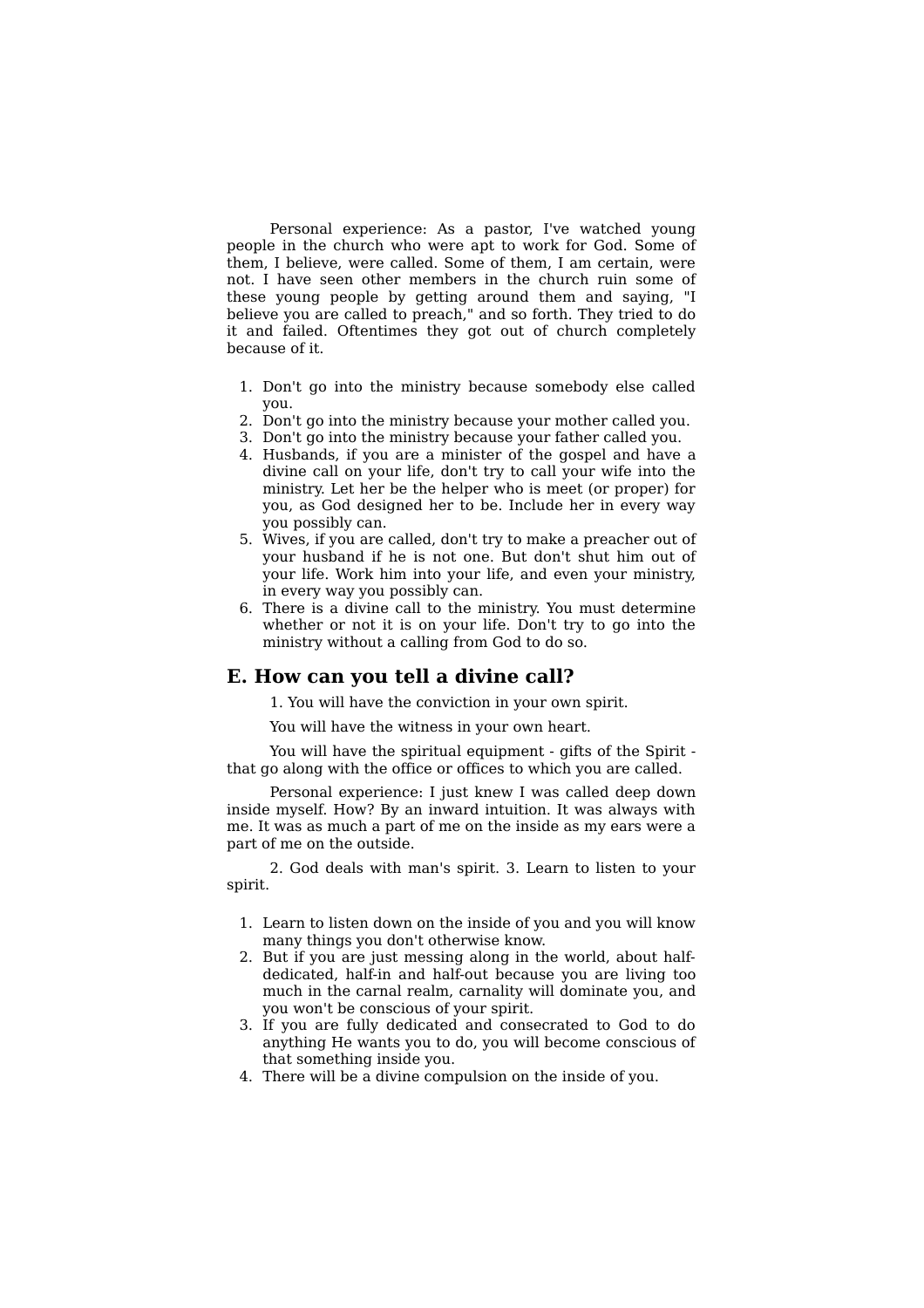# **F. The methods by which men are called are unimportant. But obedience to the call is important.**

- 1. If methods were important, the Bible would emphasize them; it does not.
- 2. The Bible has much to say about obedience.
- 3. Sometimes God does move in extraordinary ways. But this is not the rule.
- 1. Visions. Sometimes people will have visions. Paul did. I have had visions. But I was in the ministry 15 years before I did. I went into the ministry without any kind of "supernatural" (if you want to call it that - actually, everything of God is supernatural) visitation. I went just by the inward intuition; the inward witness.
- 2. Prophecy. Ministry gifts are not set in the Church by prophecy. However, confirmation to the ministry may come through prophecy.

#### *ACTS 13:1,2*

*1 Now there were in the church which was at Antioch certain prophets and teachers; as Barnabas, and Simeon . . . and Lucius ... and Manaen ... and Saul.*

*2 As they ministered to the Lord, and fasted, the Holy Ghost said, Separate me Barnabas and Saul for the work whereunto I HAVE CALLED THEM.*

Barnabas and Saul were not called by prophecy. They were not set in the ministry by prophecy or by man. God just confirmed their call through prophecy.

Personal experience: In the last church I pastored, we were all praying around the altar one night in united prayer. I was laying hands on various ones and praying over them as the Spirit of God seemed to lead me.

Suddenly, I was drawn like a magnet to a very quiet young lady who was actually timid in a sense. When I laid hands on her head to pray, I was surprised to find myself saying, "This is the confirmation of what I said to you at 3 o'clock this afternoon as you were praying in the storm cellar. I told you I would confirm it."

I didn't know what that meant. And I didn't ask her about it right then because she began to cry and pray even more.

I telephoned her later and asked, "Did that mean anything to you? Were you in the cellar praying at 3 o'clock?"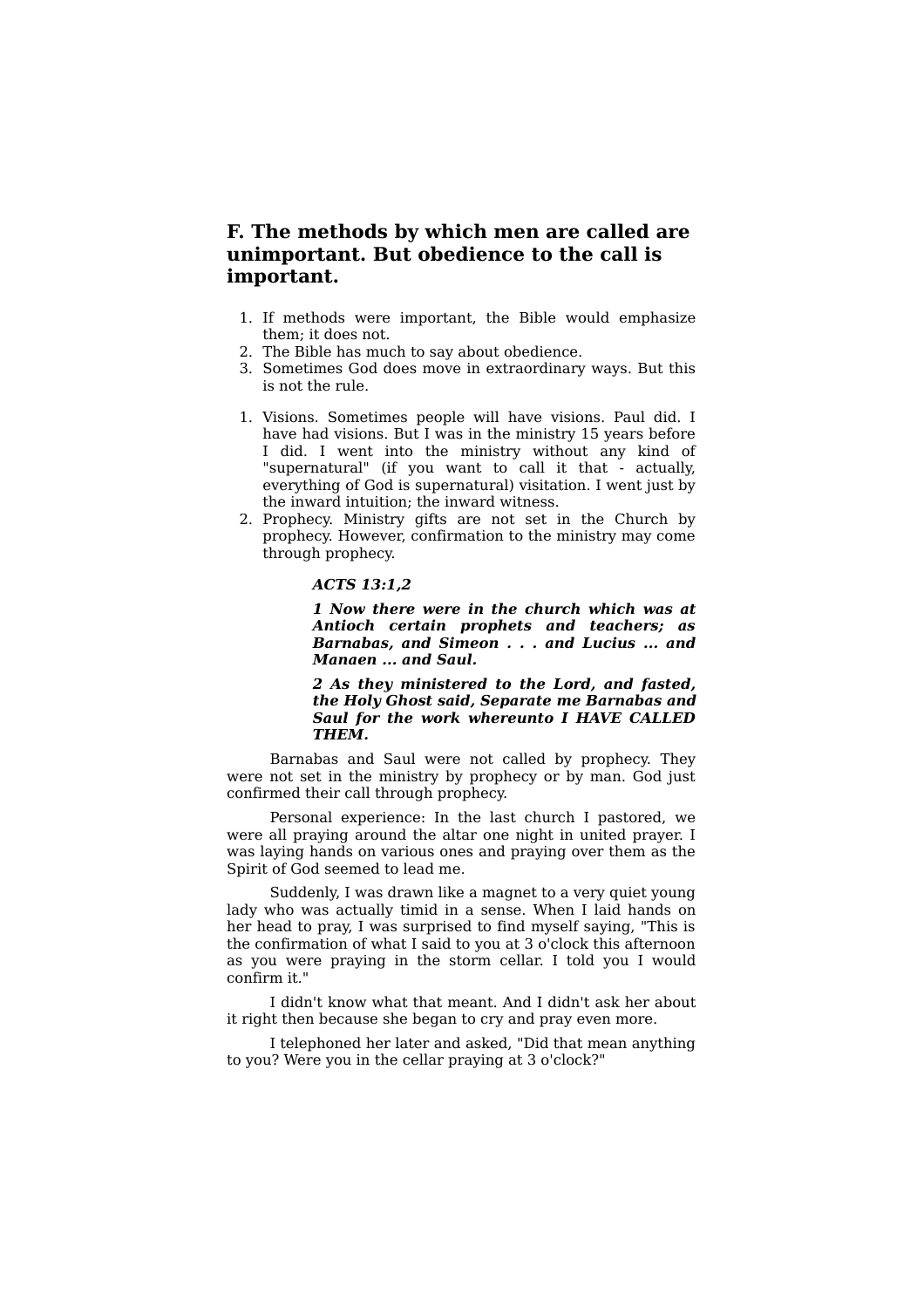"Yes," she said, "the Lord said that He called me to the ministry and that He would confirm it in the service tonight."

Notice she was not set in the Church as a ministry gift by prophecy. It was con-firmed that way - but she wasn't set into the ministry that way.

1. If a so-called prophecy does not confirm what you have in your own spirit, forget it.

Personal experience: Several years ago a man told me that a year before, a "prophet" had laid hands on him and had given him five spiritual gifts, including gifts of healings and the word of knowledge.

This so-called prophet had said to him, "I've been observing you, and I've noticed that the word of knowledge and gifts of healings operate in you."

This man said to me, I must have these gifts because that prophet said I did. Maybe you can tell me how to operate them."

I said, "In all these months have these spiritual gifts ever manifested in your life?"

"No," he said.

I said, "If I were you, I would just forget it. In the first place, that so-called prophet didn't give you anything. Only God can give spiritual gifts. In the second place, if spiritual gifts were there, they would endeavor to come into manifestation. You would have some kind of intuition about it. If I were you, I would just stay in the church here and be faithful."

I was preaching in the area some time later. I noticed he had remained a layman, faithful to God, and was a blessing to the church. Had he tried to enter some other office, he could have become a curse, instead of a blessing.

### **G. Seeing a need is not a call to the ministry.**

- 1. If we are not careful, we slip into the attitude of the Church in general that seeing a need is a call. This is not scriptural. There is a divine call, given by God alone.
- 2. Naturally, as Christians, anytime we see a need, we are concerned about that need and will endeavor with all the ability we have to minister to that need. That is scripturally correct. But it is not to be confused with the divine call to the ministry.

### **H. An anointing evidences a divine call.**

Personal experience: Many years ago I heard a man preach at a great convention of 5,000 people or more. "Seeing a need is a call," he stated. Although he was in the ministry, he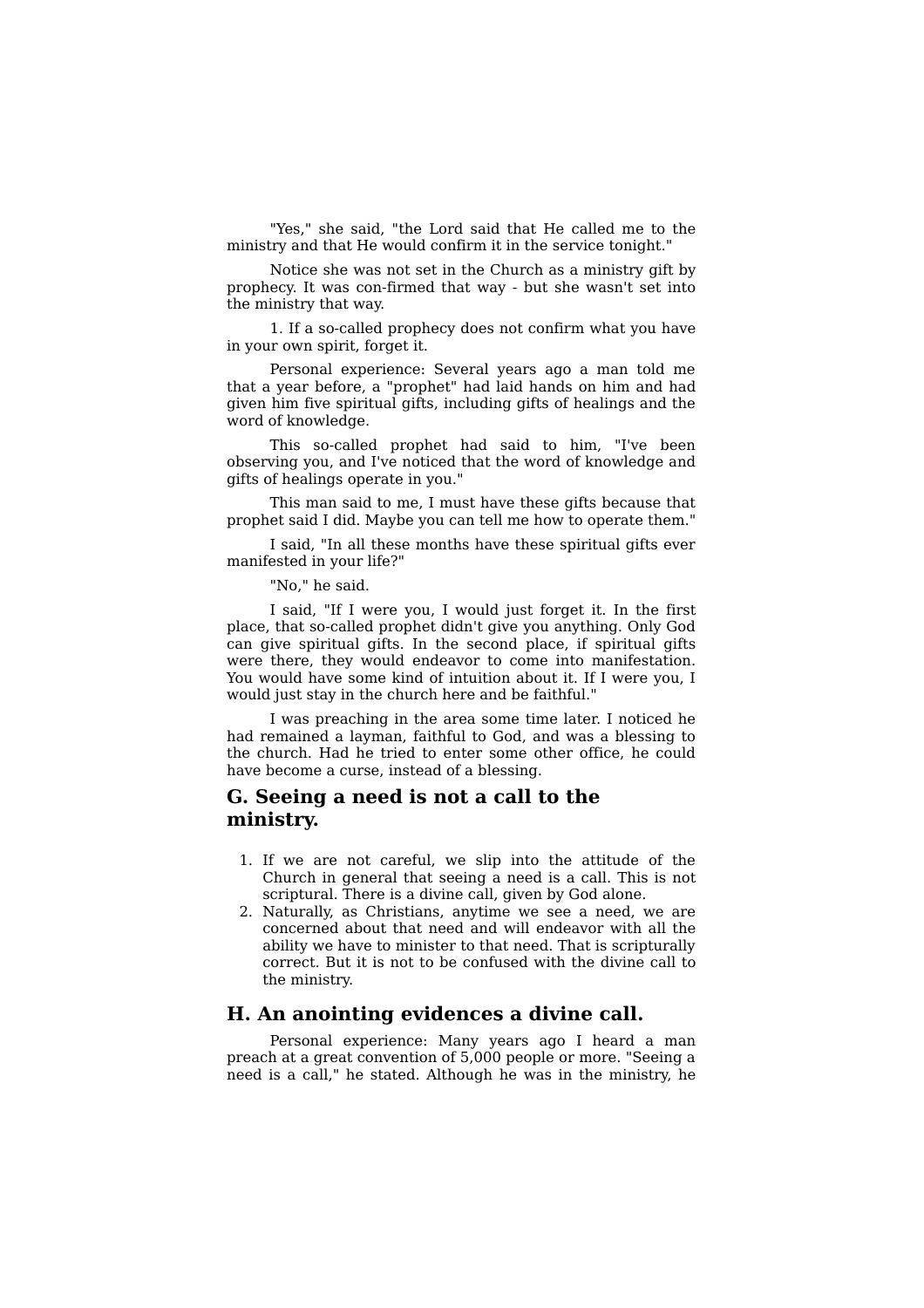said, "If I have ever been called to the ministry, I don't know it."

I thought to myself, If he hadn't told us, all of us would have known it in 15 minutes anyway. There was no anointing on him.

When a person is called to the ministry, there is an anointing that just comes upon him or her to stand in an office. Otherwise the person would just stand up and talk. It's good to talk and share whatever you have, but that's different from being called to a ministry and being set in the Church.

### **I. If God didn't call you to full-time ministry, don't try to get into it; you will be a misfit.**

# **J. Knowing that you know you are divinely called settles the matter once and for all. There should be no confusion on the subject.**

Personal experience: As I said, I entered the ministry without any kind of supernatural visitation. I just went by the inward intuition - the inward witness. And I have never been confused on the subject.

Yet through the years, especially during the 12 years I pastored, I've seen many ministers who were up and down, even wondering whether or not they were really called.

And I can tell you why they were. It was because they were living by flesh and in the mental realm instead of in the spiritual realm.

If Sunday School was down, they were down. Their faces were long. If finances were down, they were down.

You'd hear them talk like this: "I don't know whether God called me to preach or not anyway. If I can ever get the Sunday School back up where it was . . ." "If I can get the finances back where they were . . . " "I think I'll just leave."

Some of them asked me, "Brother Hagin, don't you ever get down?"

I said, "No, I stay up all the time. If we just have a half a crowd, I'm up just as much as when we have a big crowd. You see, I know God called me. And I know He called me to come here. So I will stay until He tells me to leave. If no one shows up but two snaggle-toothed old women, I'll give them my best and stay faithful.

"I never even think about, I might be out of the will of God. Because I know God said, `Go.' He's an intelligent Being. I'm an intelligent being. He will communicate with me and tell me when to leave."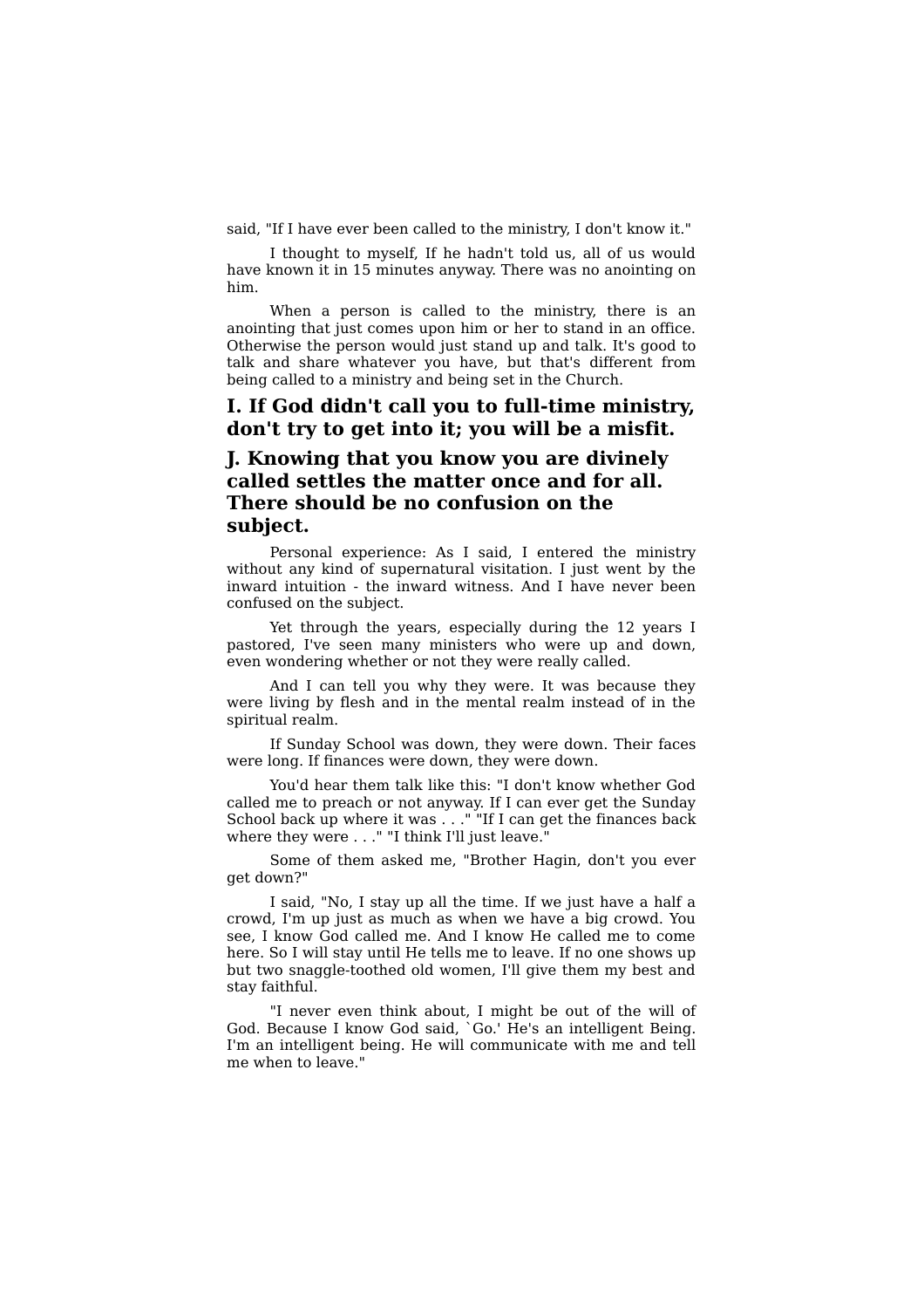You see, you can worry and bother yourself and open the door for the devil to have a field day in you.

This was my motto before I ever read that Wigglesworth said it. I guess any person of faith would say it.

I am not moved by what I see.

I am not moved by what I feel.

I am moved only by what I believe.

Learn that spiritual things are more real than natural things. Learn to look to your spirit.

Your spirit will tell you.

Your spirit knows things your head doesn't know.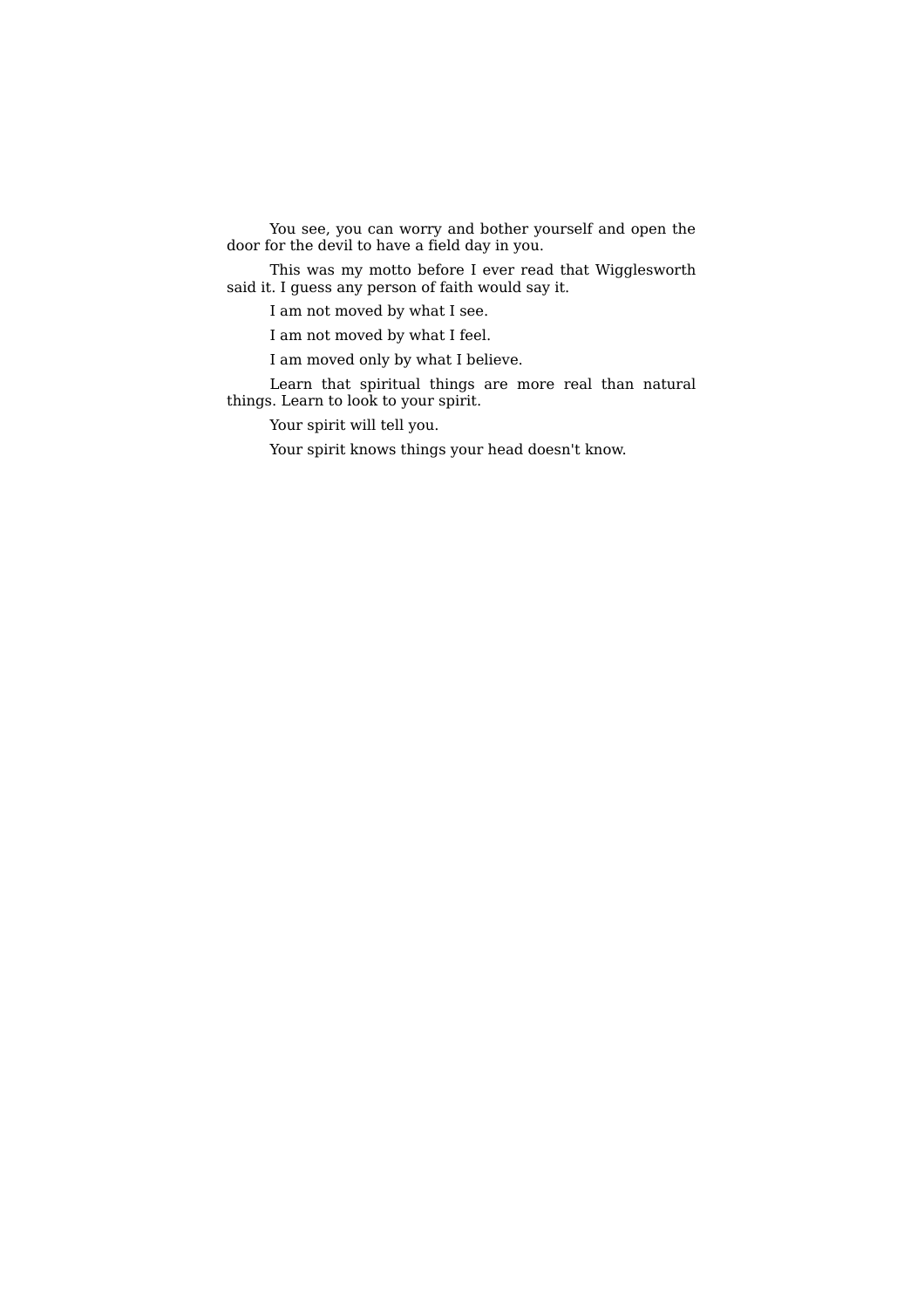# **Lesson 3, Whom God Calls, He Equips**

# **A. The ministry gifts are people - people who are called of God to the full-time ministry.**

- 1. Philip is called an evangelist.
- 2. Peter is called an apostle.
- 3. Paul is called a prophet and a teacher first, and later on an apostle.
- 4. Other people in the New Testament are called ministry gifts.

# **B. Those people (ministry gifts) whom God calls, He equips with spiritual gifts.**

- 1. These ministries are not based on natural gifts, but on spiritual gifts - supernatural gifts.
- 2. Not realizing this, results in the Church and the ministry getting away from the supernatural into the natural.
- 3. When a person is born again, God has in mind what He called that person to do. With the new birth, one is equipped with certain spiritual talents to equip him to stand wherever he is set in the Body of Christ.
- 4. Being filled with the Holy Spirit enhances that. Personal experience: I preached two or three years without the baptism of the Holy Spirit, yet the same anointing came on me to preach then as it does now.
- 5. God equips people with the spiritual gifts necessary to stand in the office He calls them to.
- 1. Laymen can have spiritual gifts operating through them. But ministers will be equipped to minister regularly with those gifts necessary to stand in the office they are called to.
- 2. The same spiritual gifts operating through the ministerial level will carry a greater anointing than it does operating occasionally in a layman's life.
- 3. Example: Tongues and interpretation or prophecy operating through the ministerial level carry a greater anointing than when operating through the laymen level.

5. Education is good - but we need more than education. Ambition, if it is legitimate (seeking that for which Christ has apprehended) is good - but we need more than ambition. We need a ministry equipped with supernatural gifts.

### **C. The ministry gifts consist not in name, but in power.**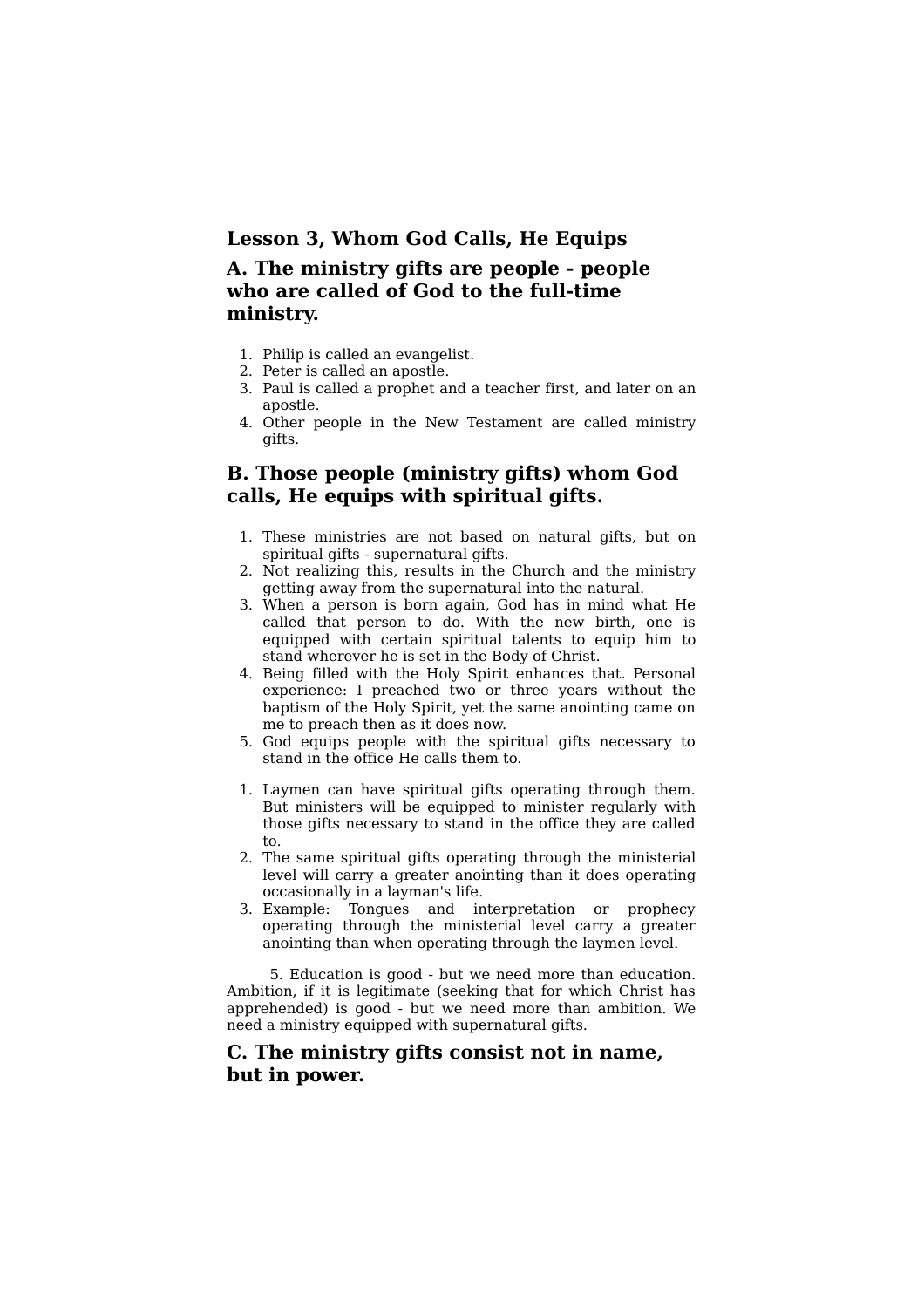- 1. It is easy to call yourself something, but that doesn't make you that. You can sit in a garage and call yourself a car, but that doesn't make you one.
- 2. You can call yourself a pastor, but that doesn't make you one.

You can call yourself an apostle, but that doesn't make you one.

The proof of the pudding is in the eating. In other words, the ministry to which you are called will be evident in your life. You will have the divine enablement or endowment to stand in the office to which you are called.

### **D. All the work of the ministry comes under the lordship of Jesus Christ.**

1. Jesus Christ is the Head of His body, the Church. The Head and the body are one; therefore, Jesus directs all operations of His body from the right hand of God the Father.

#### *MARK 16:20*

*20 And they went forth, and preached every where, THE LORD WORKING WITH THEM, AND CONFIRMING THE WORD with signs following....*

- 1. Notice it was their Lord working with these early disciples.
- 2. It was as their Lord and not merely as their Helper that Jesus worked with the disciples. Although He is our Helper, through the Holy Ghost, He is also our Lord.

2. The Lord Jesus Christ is the Head of the Church. a. He is the One who gave. b. He is the One who calls. c. He is the One who equips. d. Let Him do it.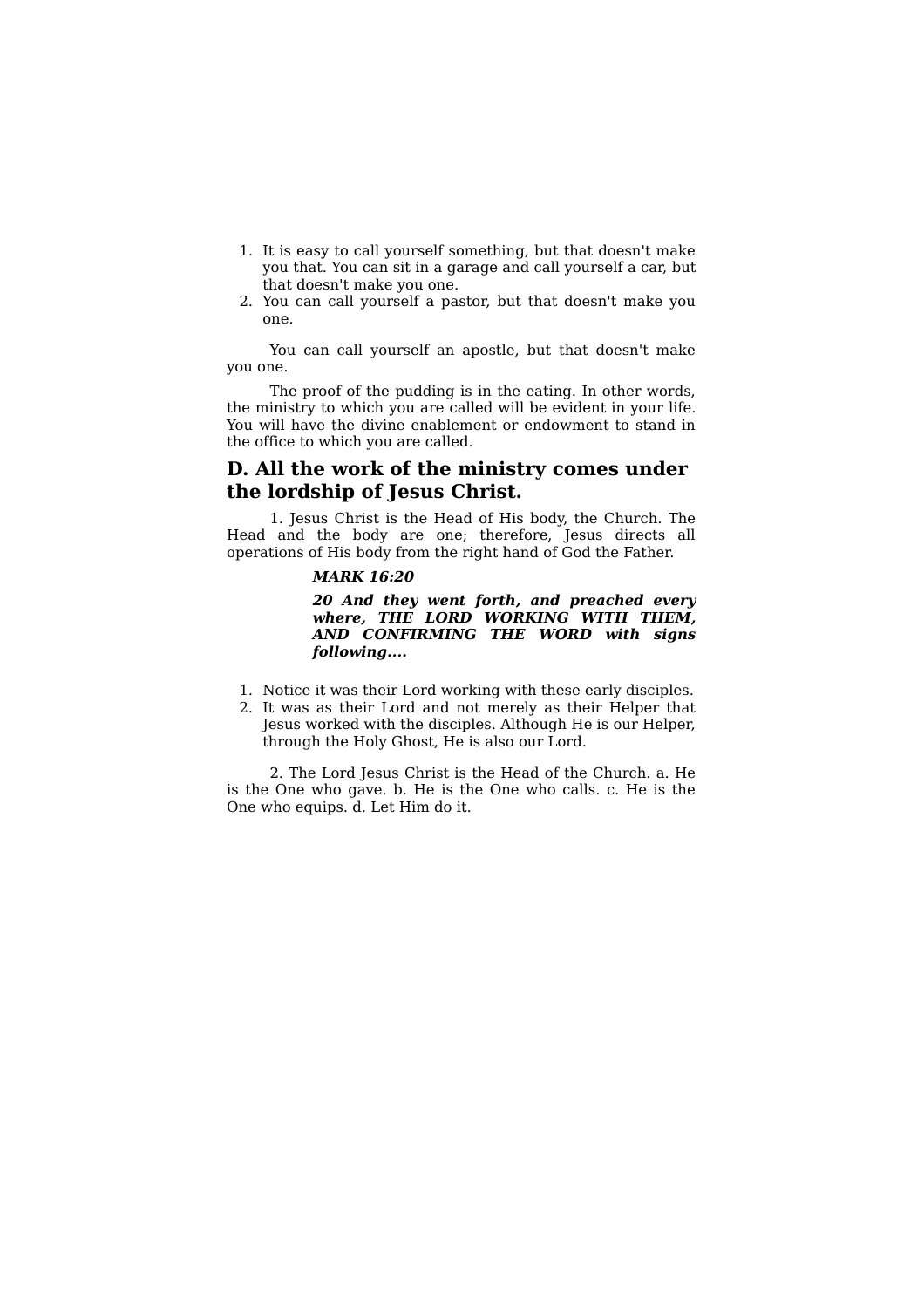### **Lesson 4, Faithfulness To The Call**

Introduction: Some people in the ministry were either never called, or they are hopelessly unfaithful. Why? Because God didn't plan any spiritual failures. Whether we are individual members of Christ, or we are called to be a ministry gift, He did not give some to be failures and some to succeed. No, He planned that all would succeed. Therefore, some ministers are either hopelessly unfaithful, or they were never called. You see, you have to apply yourself to the calling of God upon your life. Ministries don't just happen any more than marriages just happen. You have to work at a marriage, just as you do the ministry.

### **A. Study. Preparation time is never lost time.**

#### *2 TIMOTHY 2:15*

*15 Study to shew thyself approved unto God, a workman that needeth not to be ashamed, rightly dividing the word of truth.*

### **B. Dedicate. Along with the call goes a dedication.**

### **C. Consecrate. Along with the call goes a consecration.**

### **D. Submit to the will of God. Along with the call goes a submission to the will of God.**

Comments: When you're first beginning in the ministry, you don't start out on top. Even in climbing a ladder, no one starts out on the top rung. They start on the bottom rung and climb up. You have to do that in ministry. And sometimes the first years of ministry are a great sacrifice. But if you know the call is there, you will stay in there no matter what it may cost you.

You have to make this kind of a consecration to God: Go under or over, sink or swim, live or die, I'm staying with it because God called me.

Because you are going out by faith, you know it's not going to wind up that way - but it will look that way sometimes. It will look as if you are going to do all of them - go under, sink, and die.

But if you will stay faithful at those times when it looks as if you're going under, when it looks as if you're sinking, when it looks as if you're dying - YOU WILL GO OVER BECAUSE YOU ARE CALLED OF GOD!!!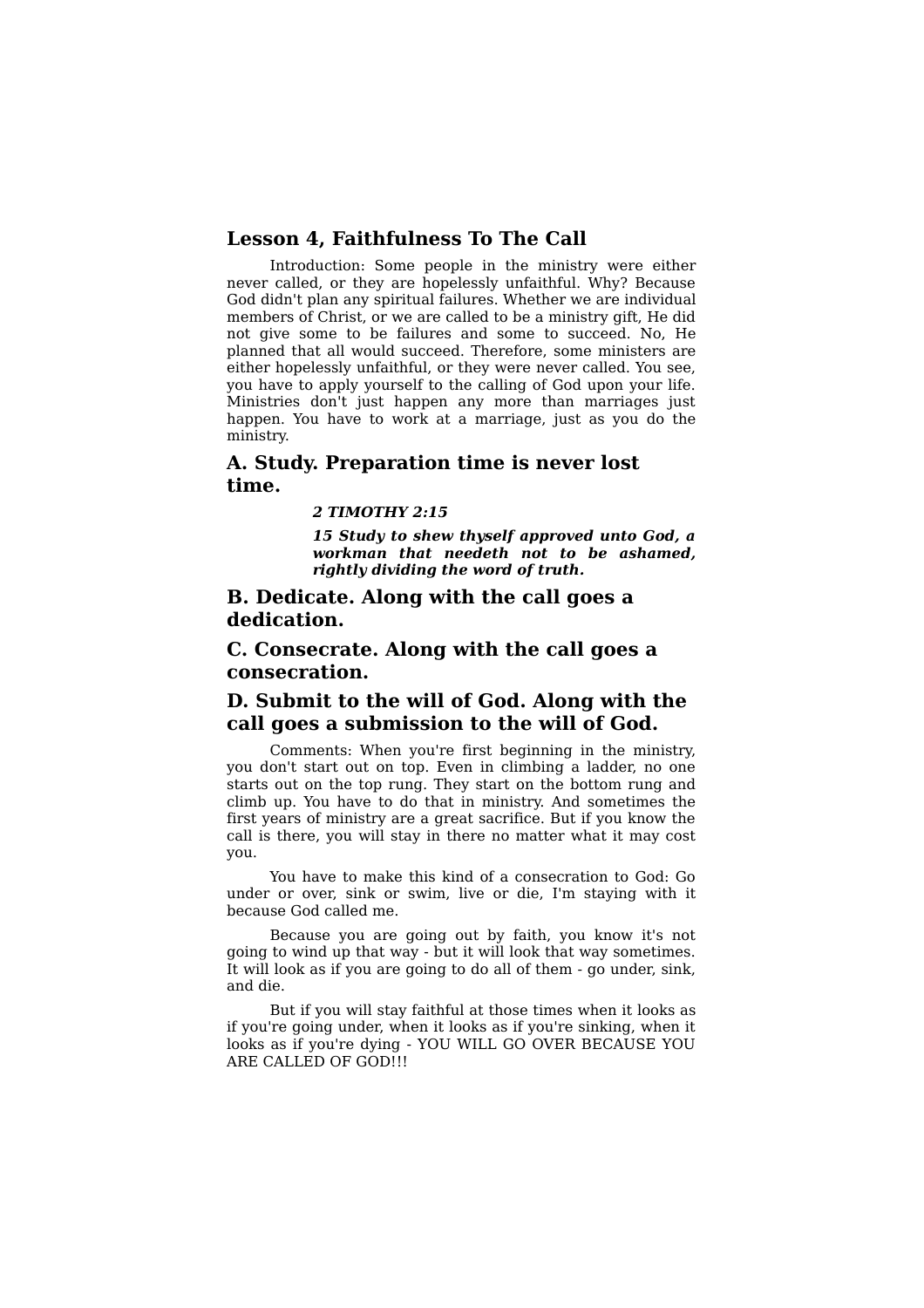Example: Many years ago a man and his wife and two small children went on the foreign mission field. They were Full Gospel missionaries before there were any organized Full Gospel churches. He told me that the first six months it looked as though he and his wife and both children were going to starve to death. "It would have been easy to come home," he said. "But we stayed put because we knew God had called us. And we knew what God's Word said. I made this dedication to God. `We will stay with it even if all four of us die."'

They didn't die. Before the year was out they were flourishing financially.

But if they had not been faithful, it would not have happened. Had they griped and complained and said, "I don't know why this happened to us. If God called us, why doesn't He provide for us?" God would not have been able to do what He wanted to do for them, and they would have been failures.

### **E. Be a person of integrity.**

- 1. Psalm 15:4 gives one of the characteristics of a spiritual pilgrim as, ".. . He that sweareth to his own hurt, and changeth not."
- 2. People who have the call of God on their lives and who are also people of integrity - honest and sincere - will stay hooked up with God.

### **F. Develop. Mature. Grow.**

- 1. Ministries are developed. If you are called to the ministry, take time to develop the ministerial gift.
- 2. It takes time for people to become equipped to do what God has for them to do. They must not only be equipped spiritually; they must mature naturally and spiritually.
- 3. Usually people start out in a different area of ministry from what God called them to.
- 1. Saul (Paul) is named as one of the five prophets and/or teachers in Acts 13. Later the New Testament calls him an apostle. But he didn't start out with an apostle's ministry. He started out as a preacher (Gal. 1:11,15,16,23).
- 2. Philip started out in the ministry of helps (Acts 6:1-6). He was faithful in that office. Later he was moved to the office of the evangelist (Acts 8:5-7; 21:8).
- 3. If God called you to pastor, you will not begin pastoring a church of 2,000. You would not know how to handle the job. You may start with a small flock, or as an assistant, or associate pastor, youth pastor, and so forth.
- 4. God may have called you to be an evangelist. You may eventually preach to 5,000. But you won't start out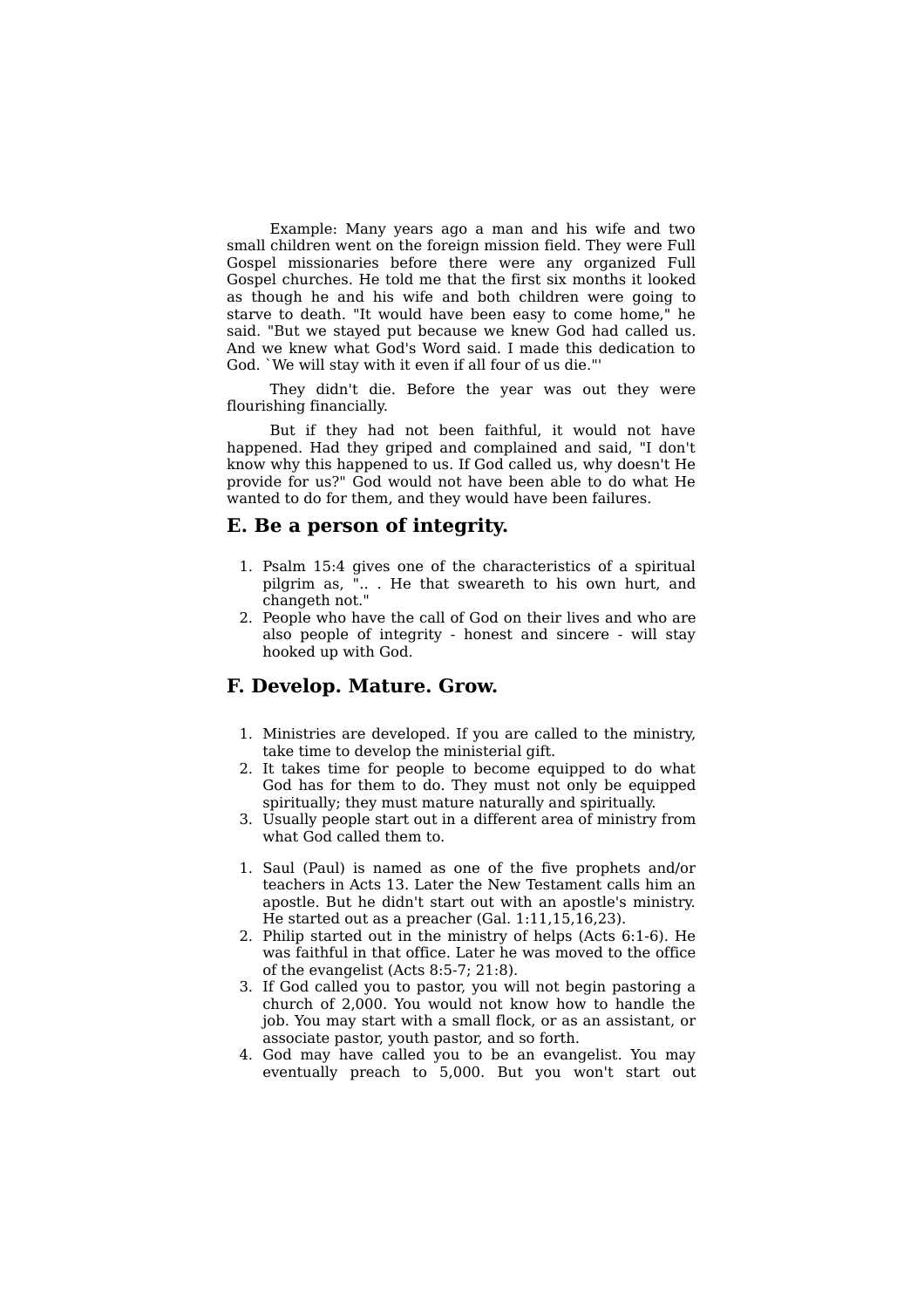preaching to 5,000. You may start out by preaching to five. 5. Do not despise the day of small things (Zech. 4:10).

4. Take time to wait and see what God wants you to do. Let God make you the minister He wants you to be.

- 1. Don't say, "I choose this office." You cannot choose. God alone sets people in ministry gift offices.
- 2. Don't try to be like someone else. Just be yourself. Take the truth of God's Word that is revealed to you and let God use your personality to inject it. Then it becomes your message.
- 3. Don't just say, "I'm a teacher." Stop and wait and find out whether that is what you are or not.
- 4. Just because you had one revelation or have given a few words of prophecy, don't say, "I'm a prophet." From all probability you are not.
- 5. Get some spiritual growth and development under your belt before you try to ascertain and advertise what office you are in.
- 6. If God called you and set you in an office, you won't have to advertise it, anyway. People will find out eventually. If they do not, it is not your ministry.
- 7. If the ministry is there in embryo stage, it will develop as you are faithful. Even if your call were as a prophet, you couldn't enter that office right away. You wouldn't be capable. God will not violate His own rules. His Word says not to put a novice in the office of deacon (1 Tim. 3:6). God will not put an immature Christian or an immature preacher into the office of prophet.
- 8. You must first determine whether or not the call of God is there. Then be faithful to work for God wherever you are. (To preach and to teach the Word is always right.) Eventually - when you reach some maturity, both mentally and spiritually - God will let you know what your calling is.

5. Take time to wait on God. Take time to fast and pray. Take time to find His perfect will for your life and ministry.

1. I shall never forget the day I was kneeling at the altar in my church when I said to the Lord, "Lord, I've been waiting on You for 10 years."

Just as plain as some man talking to me, He said, "No, you haven't. I've been waiting on you for 10 years. I've been waiting on you to make up your mind to obey me. I've been waiting on you to make up your mind to do what I want you to do."

1. In the first vision when Jesus appeared to me, He said, "When you left your last church you entered into the first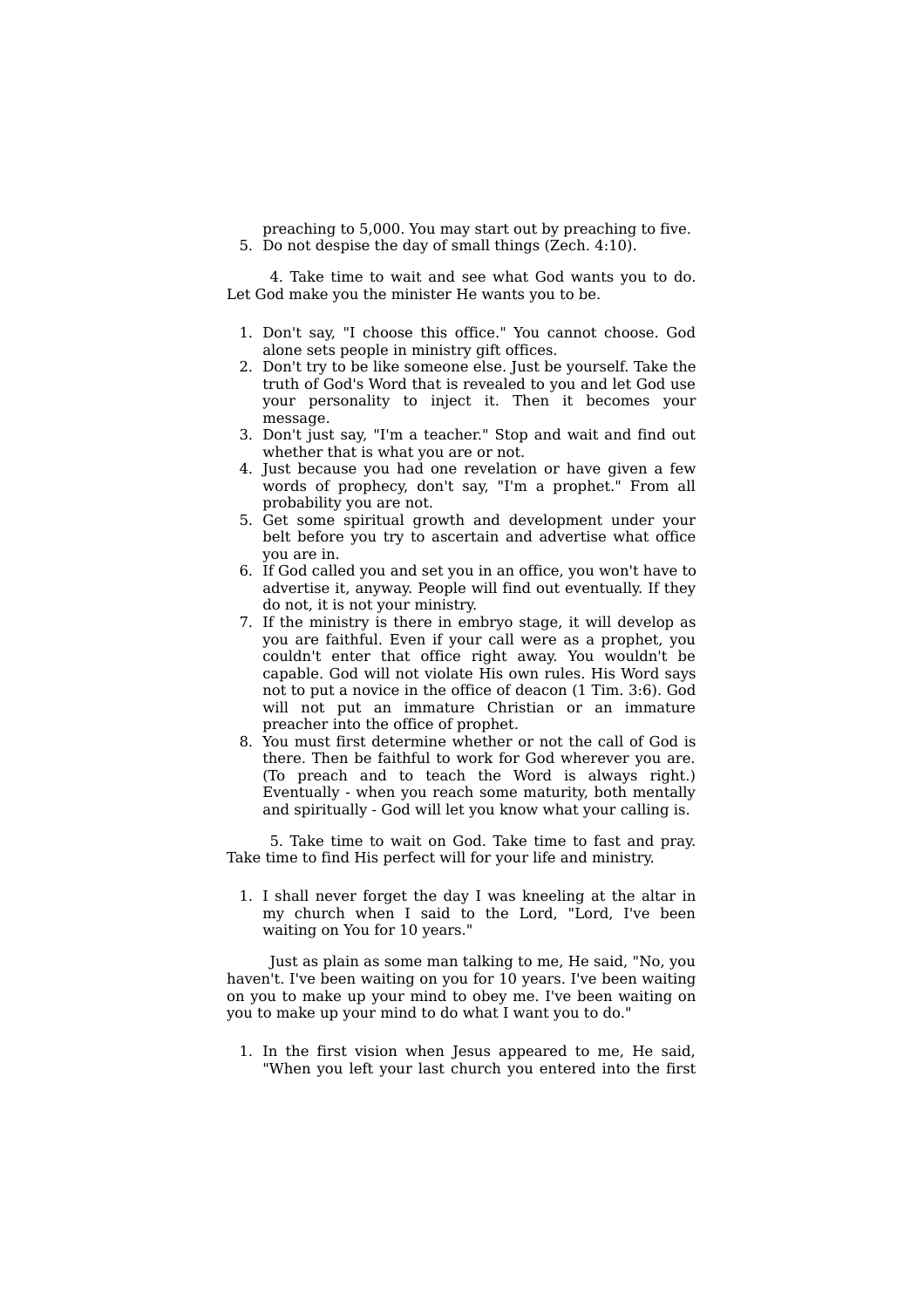phase of your ministry."

I was shocked. I'd been in the ministry 15 years. I said, "Lord, I spent 15 years in the ministry, and You blessed me."

He said, "Certainly. I blessed you all I could. I blessed the Word you preached because I honor My Word. That doesn't mean I was honoring you."

Then He said this, "Many ministers live and die and never get into the first phase of the ministry I have for them. That's the reason many of them die prematurely."

(You see, if you are not in the perfect will of God, you are in a place where Satan can attack you. If you are not in the perfect will of God, it is difficult to claim the highest that belongs to you.)

"Many ministers live and die and never get into the first phase of the ministry I have for them." I thought about it through the years. I could have done the same thing.

"Oh, yes," somebody said, "the Lord singled you out, though."

No, He never did a thing until I started seeking Him. He never moved. He never told me a thing.

1. Stay open to God.

If you settle down into another call, or another area of ministry and don't keep the communication lines open between you and Heaven, God will let you go on and suffer the consequences of being out of the perfect will of God.

1. When you're only in the permissive will of God, something won't seem right to you. You can tell the difference. It's sort of like washing your feet with your socks on.

### **G. Do not intrude into the wrong office.**

- 1. I think the thing that hinders people in the ministry more than anything else is trying to stand in the wrong office. The tragedy is that people live and die there and never know it.
- 2. It can cost you your ministry.
- 1. Charles Finney was the greatest soulwinner and evangelist since the New Testament days. When he was about 80, he wrote, "I know many things, deeper things of God, than I am able to teach. If I do teach these things, I lose the ability to win souls."

Why, if he knew these things, couldn't he teach them? (Of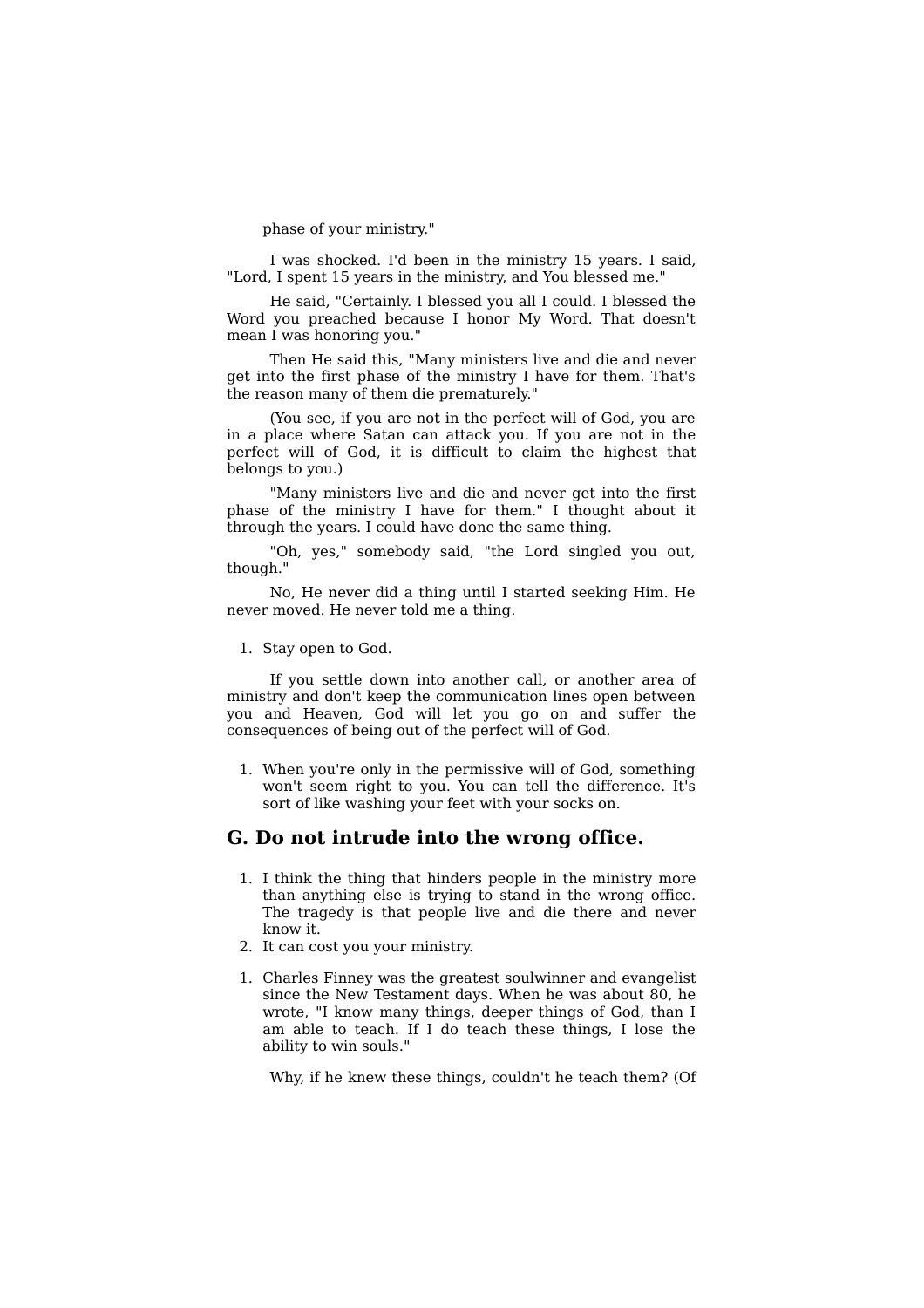course he could share them with others individually, but he didn't teach them to the Church at large.) Because that was not his calling. Let the teachers do that. His calling was the evangelistic office. His calling was to win souls. If he got over into the wrong office, he ceased to be a blessing.

- 1. Part of my calling is to be a teacher. I get more people saved by teaching than I ever did by preaching evangelistic sermons because that is what God told me to do.
	- 3. Intruding into the wrong office can cost you your life.
- 1. Holy things are holy. In the Old Testament if someone besides the High Priest intruded into the Holy of Holies, he fell dead instantly. He had intruded into the wrong office.
- 2. It is dangerous to play with holy things. c. The calling of God is holy.
- 3. The ministry of God is holy.

# **H. Develop Character.**

- 1. More is required of people who are separated unto an office.
- 2. Set the right example always.
- 3. Provide things honest in the sight of all men. 4. Fill your place with dignity.

If you are called of God to stand in an office, that office demands respect. If you have respect for the office you are in, you will teach people to have respect for that office.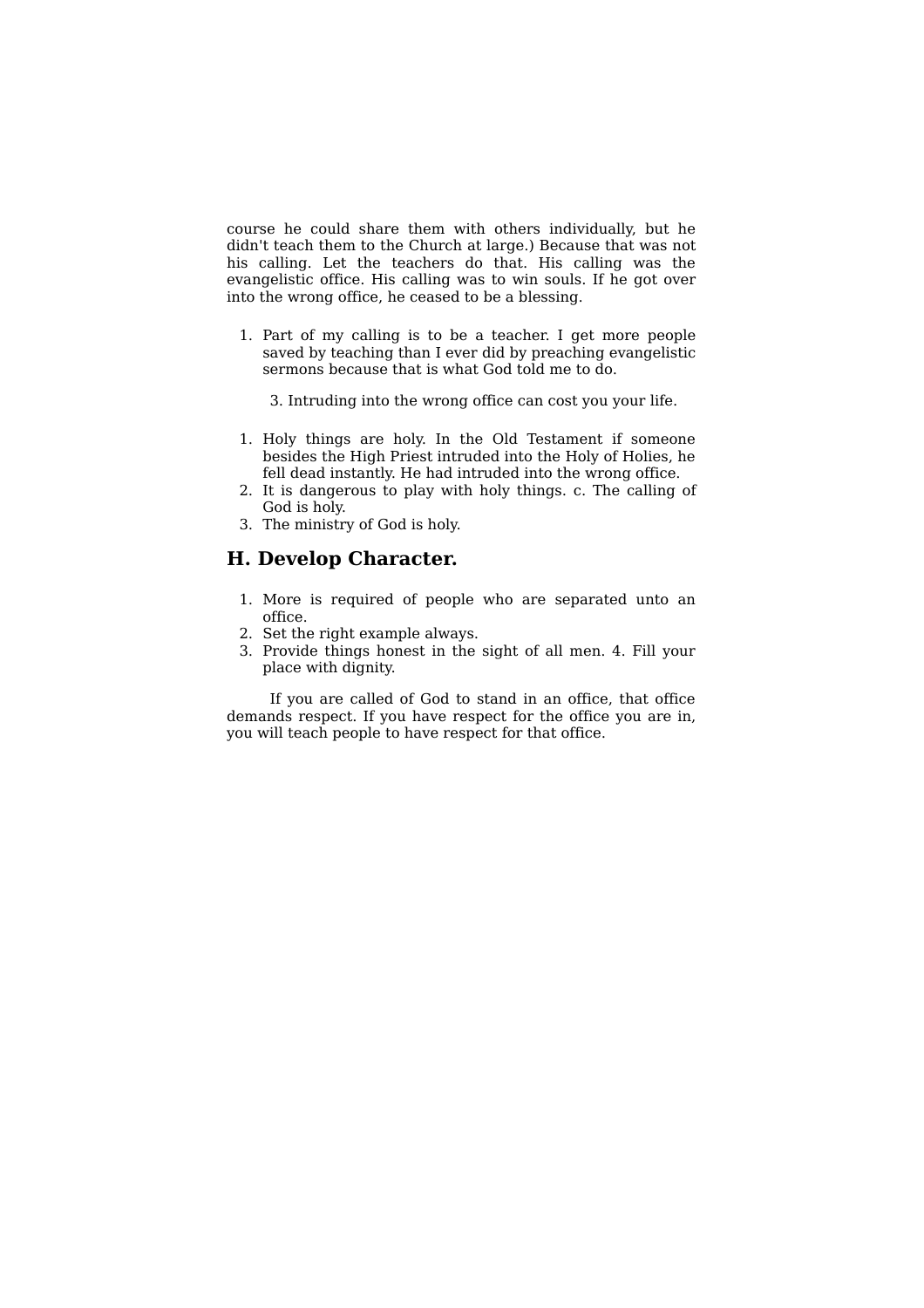### **Lesson 5, Variety and Balance**

# **A. One of the most fascinating things concerning the ministry gifts of Christ is their variety.**

- 1. Apostles. The apostle's office seems to embrace almost every type of ministry.
- 2. Prophets. The prophet's ministry is inspirational. He speaks by direct, divine inspiration and revelation.
- 3. Evangelists. The evangelist has a direct endowment from the Lord to PREACH the Word for the salvation of souls.
- 4. Pastors. Pastors are the shepherds of God's sheep.
- 5. Teachers. Those who fill the office of teacher teach the Word, not by natural ability, but by the divine ability of the Holy Spirit.

# **B. These ministry gifts have been given to the Church to bring a balance in the Church.**

- 1. We see an example of ministry gifts working together in the church at Antioch (Acts 13:1).
- 2. The matter of a balance of ministry gifts in the Body of Christ is vitally important to be effective.
- 3. One ministry gift office alone cannot hope to effectively be able to minister to all the needs of the entire Body of Christ.
- 4. At the extreme are those who think a minister doesn't have a valid ministry unless he ministers mostly by manifestations of the gifts of the Spirit, rather than by teaching or preaching the Word.

# **C. The Body of Christ needs to realize that Christ gave a diversity of ministry gifts to the Church for a reason. All of them are essential in order for the Church of the Lord Jesus Christ to come unto full stature in Christ.**

- 1. Teachers can sometimes think evangelists are too flamboyant and sensational. 2. Evangelists can think teachers are dry and dogmatic.
- 2. Evangelists and teachers often agree saying that prophets can sometimes be intense and extreme.
- 3. All such attitudes are wrong.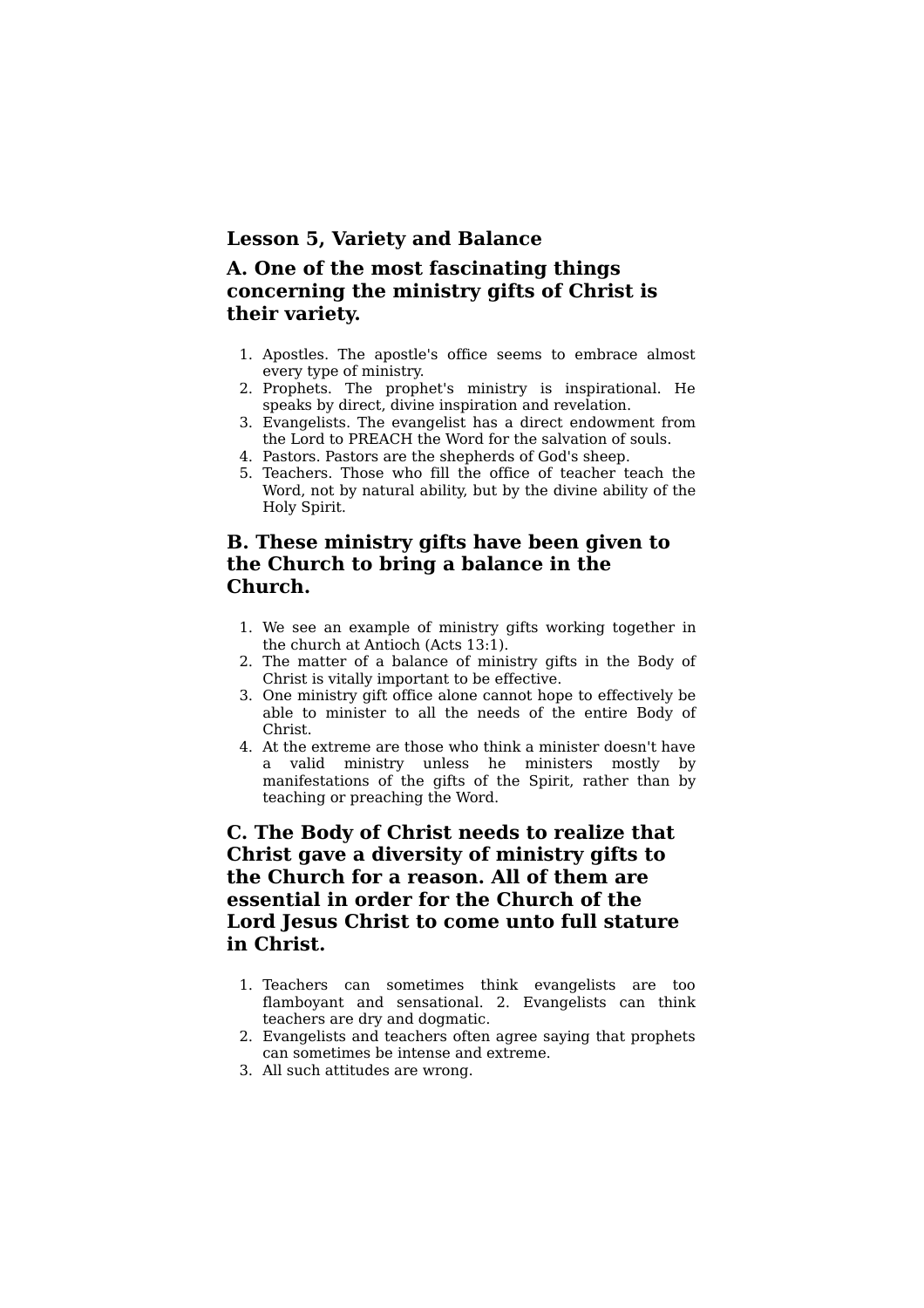4. There can be extremes in all usage of ministry gifts. Yet we must not repress the gift of God, for we may quench the Spirit of God.

# **D. It is God's divine plan that each ministry gift provide a check and balance to correct and complement the other.**

- 1. The prophet is to inspire the teacher. 2. The teacher is to steady the prophet.
- 2. The evangelist is to continually remind us of the lost and dying world and its need for the gospel.
- 3. The pastor is to demonstrate to us that souls still need much nurturing and care after they have been won to the Lord.
- 4. And the apostle, above all, is to inspire and lead the way for gaining ground by establishing new works for the Lord.

# **E. The ultimate goal of all ministry is to unite - not divide.**

Ephesians 4:13 reads, "Till we all come in the unity," and not, "Till we are all divided into splinter groups."

# **F. A person can stand in more than one office; we separate ministry offices to define them.**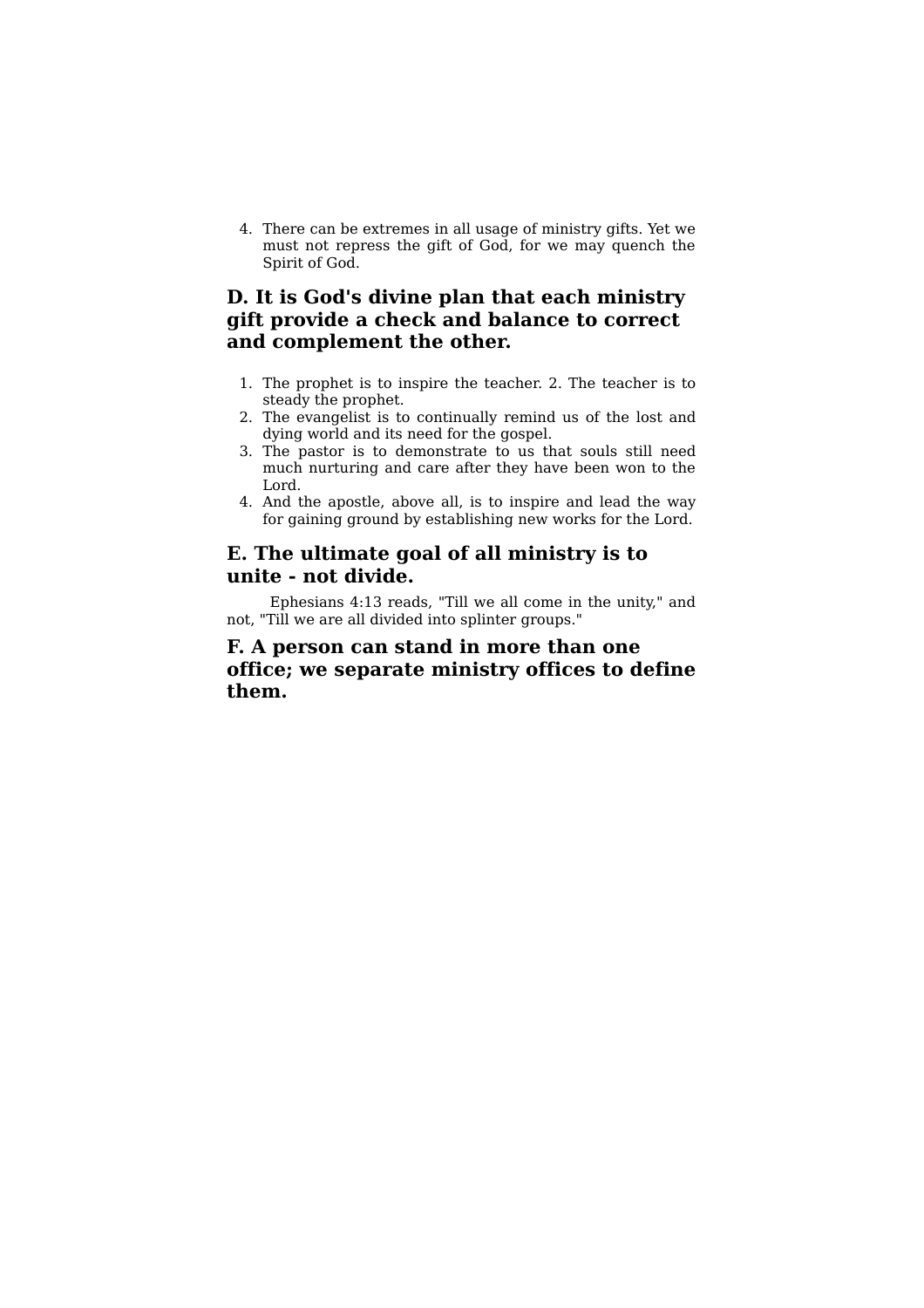### **Lesson 5, The Apostle**

#### *1 CORINTHIANS 12:28*

*28 And God hath set some in the church, FIRST APOSTLES, secondarily prophets, thirdly teachers, after that miracles, then gifts of healings, helps, governments, diversities of tongues.*

#### *EPHESIANS 4:11*

*11 And he gave some, APOSTLES....*

**A. The ministry gift which heads the list is the apostle. However, that does not mean it is the most important ministry gift in the local body today, nor does it mean that apostles are to dominate over other ministry gifts in the Body of Christ. In other words, Paul was not establishing a hierarchy for local church government by the way he listed the ministry gifts here.**

- 1. Actually, Paul was probably listing these offices in the order he did because of the way God "set" or developed ministry gifts in the Early Church.
- 2. You see, in the establishing of the universal Church following the resurrection of Jesus, the apostles and prophets were obviously the most important ministry offices because they were the first ministry gifts to be developed or "set" in the Body of Christ.
- 1. Also, they were foundational apostles and prophets they laid the foundation for the New Testament.
- 2. In other words, they were initially the most important offices when the Early Church was just beginning because they brought forth the revelation of the New Testament, which is the foundation upon which the Church in all generations is to be established.
- 1. However, in terms of the operation of the local church today, First Corinthians 12:28 is not a list of the offices of apostles and prophets in their order of importance. Neither is it a list indicating that apostles and prophets are the governing offices within the local church.
- 1. Apostles and prophets do not make up the office of "governments" found in First Corinthians 12:28. For one thing, Paul listed "governments" as an entirely separate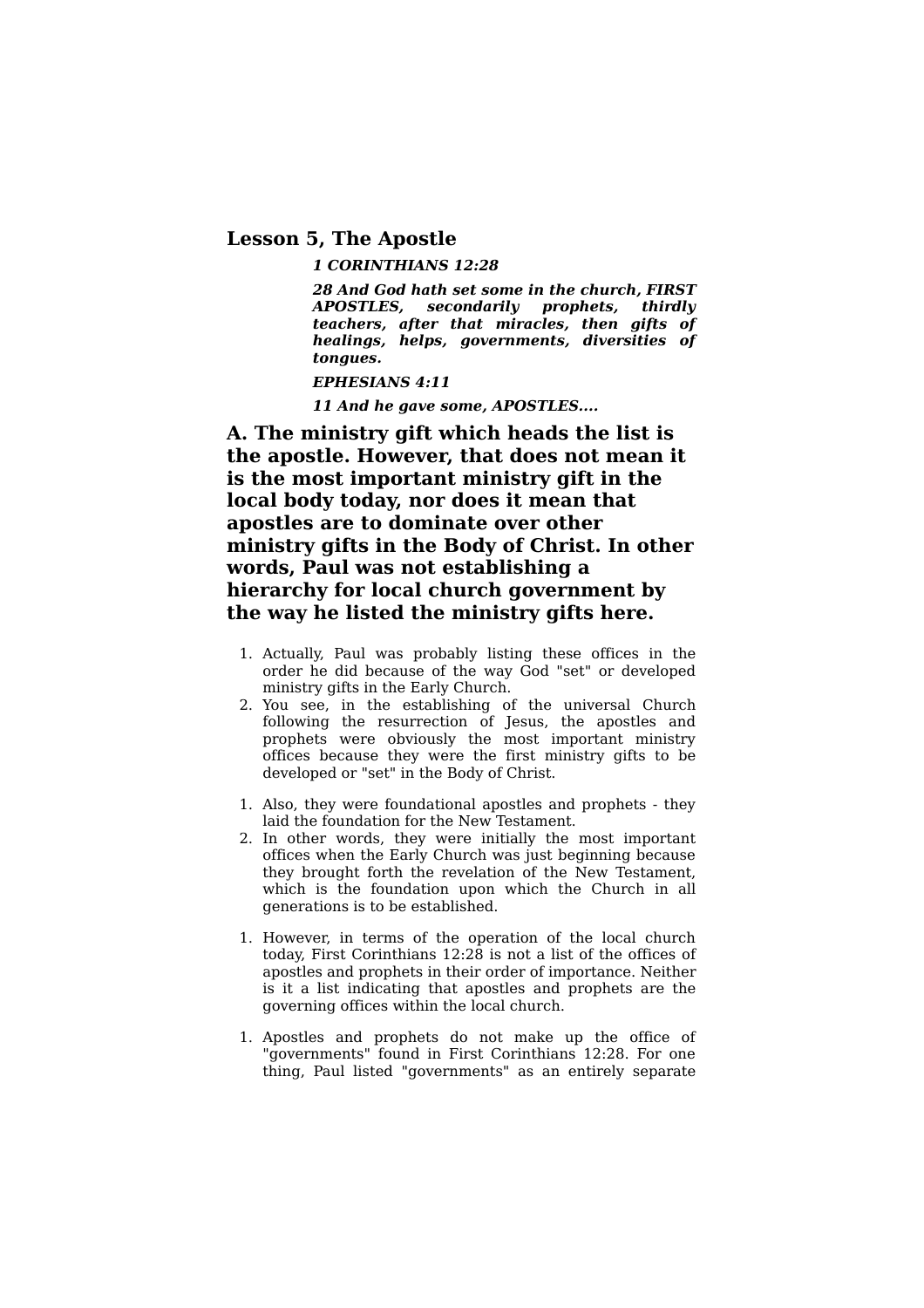office. It probably refers to the pastoral office.

- 2. For another thing, some offices are listed in a certain order in the ministry list in Ephesians 4:11, and in another order in the ministry list of First Corinthians 12:28.
- 3. Therefore, this list in First Corinthians 12:28 does not indicate that the offices of the apostle and prophet are the most important or the governing offices in the local church today.

# **B. The most significant statement of fact in the Bible regarding this office is that it was filled by Christ Himself.**

### *HEBREWS 3:1*

*1 Wherefore, holy brethren, partakers of the heavenly calling, consider the*

Apostle and High Priest of our profession, Christ Jesus.

**C. The Greek word APOSTOLOS translated apostle means one sent forth, a sent one. D. Jesus Christ is the greatest example of a sent one.**

#### *JOHN 20:21*

*21 Then said Jesus to them again, Peace be unto you: AS MY FATHER HATH SENT ME, even so send I you.*

# **E. A true apostle is always one with a commission - not one who merely goes, but one who is sent by the Holy Spirit.**

1. Acts 13 gives a picture of the sending forth of Barnabas and Paul to be apostles to the Gentiles.

# **F. The signs of an apostle. The Bible speaks of the signs of an apostle:**

#### *2 CORINTHIANS 12:12*

*12 Truly THE SIGNS of an apostle were wrought among you in all patience, in SIGNS, and WONDERS, and MIGHTY DEEDS.*

What are these signs?

Signs, wonders, and mighty deeds.

# **G. The fruit of an apostle. The Bible also talks about the works or fruit of the**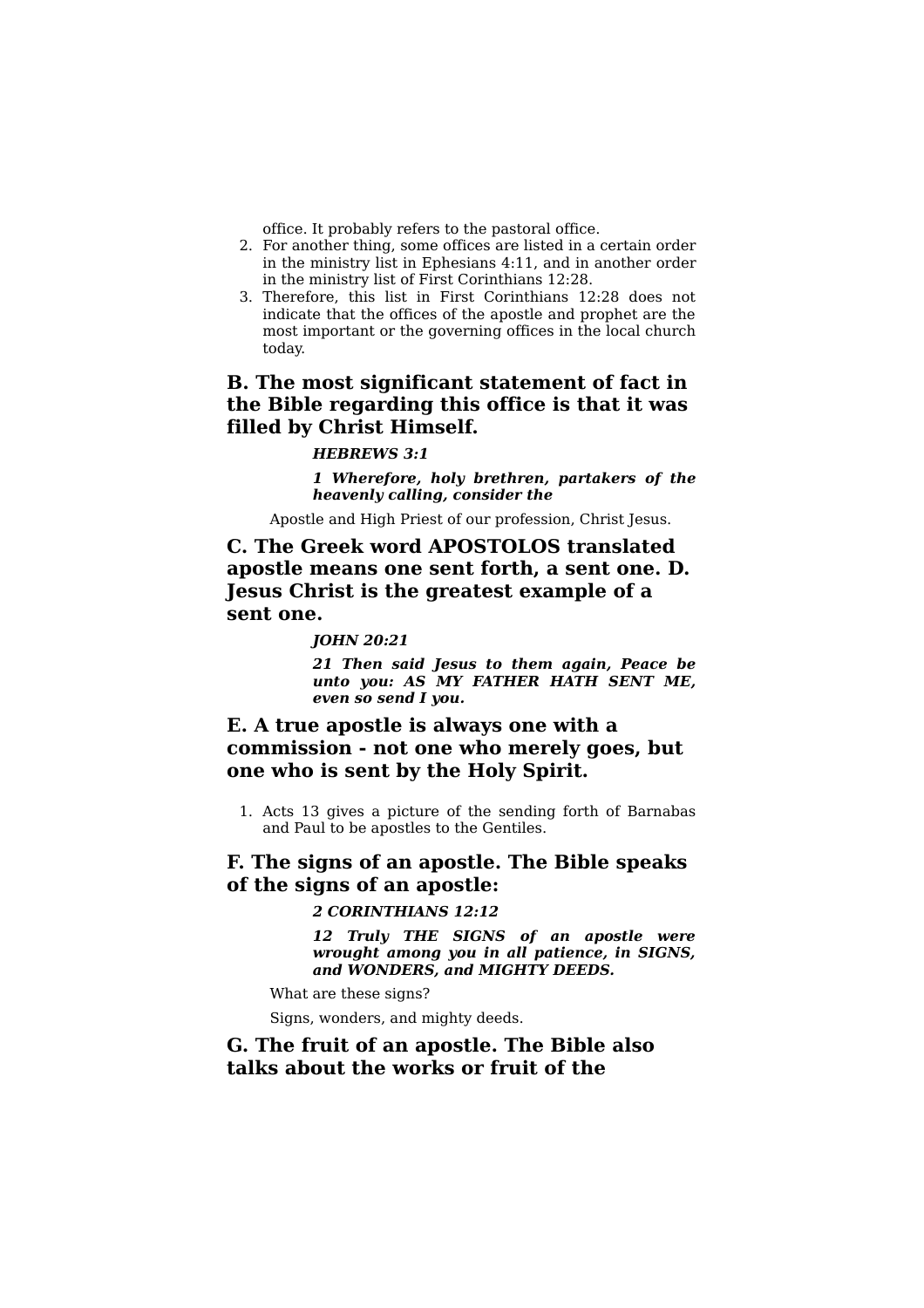### **apostolic ministry:**

#### *1 CORINTHIANS 9:1*

*1 Am I not an apostle? am I not free? have I not seen Jesus Christ our Lord? are not ye MY WORK in the Lord?*

1. In defending his apostleship, Paul could rightly say, "... are not ye my work in the Lord?" The fruit of Paul's apostolic ministry were people who were solidly established in the Word.

#### *1 CORINTHIANS 9:2*

*2 If I be not an apostle unto others, yet doubtless I am to you: for the seal of mine apostleship are ye in the Lord.*

1. Paul could also point to solidly established churches and say that they were the seal or the fruit of his apostolic ministry. In his epistle, Paul addresses many of his letters to those churches he had established. And in First Corinthians 4:15, we see the true nature of the apostolic call.

#### *1 CORINTHIANS 4:15*

*15 For though ye have ten thousand instructors in Christ, YET HAVE YE NOT MANY FATHERS: for in Christ Jesus I have begotten you through the gospel.*

- 1. Paul was really a spiritual father to those whom he had established in the faith. Although Paul founded and established many churches, he didn't rule over those people, any more than a father dictatorially rules over his children whom he loves.
- 1. Paul's apostolic office didn't give him the authority to tell people and churches what to do in every area of life. Yet some of the so-called "apostles" today try to run every aspect of the local church, including people's personal lives.
- 2. Notice Paul's statements to every church he wrote in the epistles. He didn't command them. He wasn't a dictator over them. He addressed them in fatherly tones of genuine care and concern: "Not I Paul myself BESEECH you by the MEEKNESS and GENTLENESS of Christ (2 Cor. 10:1).

#### *1 THESSALONIANS 2:6-12*

*6 Nor of men sought we glory, neither of you,*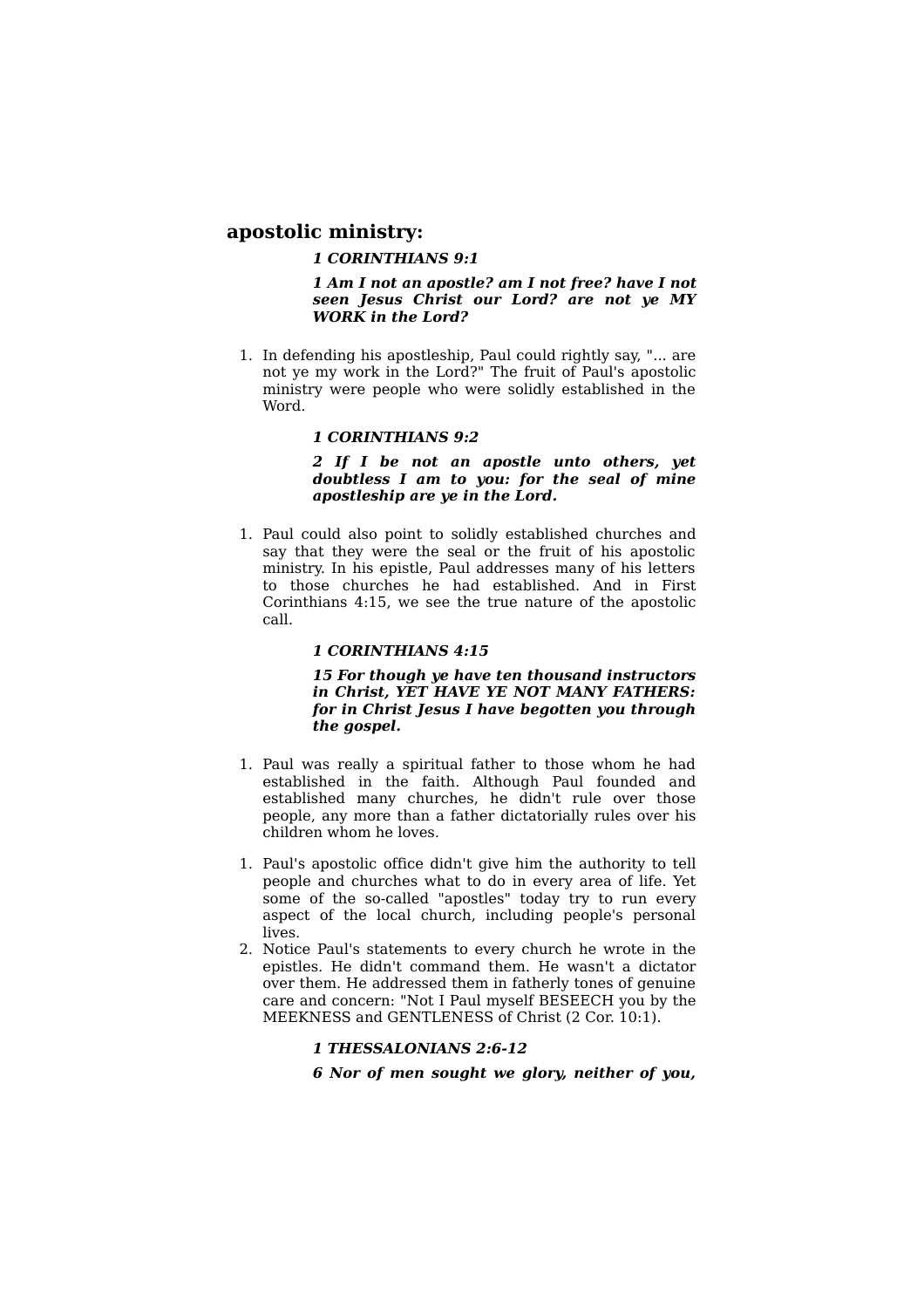*nor yet of others, when we might have been burdensome, AS THE APOSTLES OF CHRIST.*

*7 But WE WERE GENTLE AMONG YOU, even as a NURSE CHER-ISHETH HER CHILDREN:*

*8 So being AFFECTIONATELY DESIROUS of you, we were willing to have imparted unto you, not the gospel of God only, but also our own souls, because YE WERE DEAR UNTO US.*

*9 For ye remember, brethren, OUR LABOUR and TRAVAIL: for labouring night and day, because we would not be chargeable unto any of you, WE PREACHED UNTO YOU THE GOSPEL OF GOD.*

*10 Ye are witnesses, and God also, how HOLILY and JUSTLY and UNBLAMEABLY WE BEHAVED OURSELVES AMONG YOU that believe:*

*11 As ye know how we EXHORTED and COMFORTED and CHARGED every one of you, AS A FATHER DOTH HIS CHILDREN,*

*12 THAT YE WOULD WALK WORTHY OF GOD, who hath called you unto his kingdom and glory.*

- 1. Paul demonstrated his attitude in these passages of Scripture. It is not an attitude of trying to lord it over people and rule them. What did Paul exhort, comfort, and charge believers?
- 2. Did Paul demand his right to dominate them? Assuredly not! Did he command all churches under his "authority" to tithe to him as some so-called "apostles" today are doing? A thousand times, no! He exhorted and charged believers to walk worthy of God.
- 3. Paul's apostolic care and concern for the churches is made even more clear in The Amplified Bible.

#### *1 THESSALONIANS 2:7,11 (Amplified)*

*7 But we behaved gently when we were among you, LIKE A DEVOTED MOTHER NURSING AND CHERISHING HER OWN CHILDREN....*

*11 ... like a FATHER [DEALING WITH HIS CHILDREN], we used to exhort each of you personally, stimulating and encouraging and charging you.*

1. There is a vast difference between Paul's attitude demonstrated in his letters to the churches, and the attitude of some so-called "apostles" today who are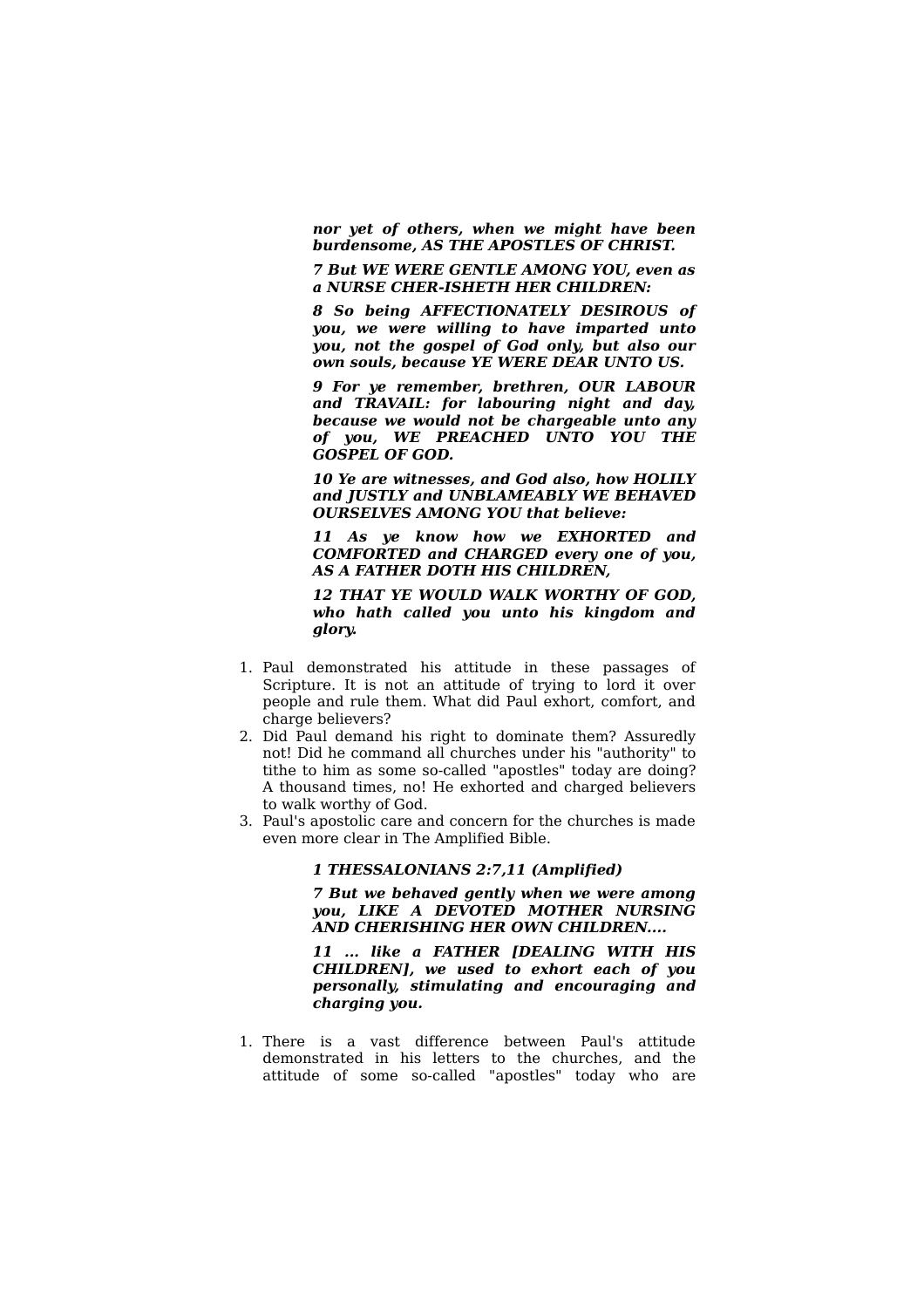dominating people and trying to rule over them harshly in pride and superiority.

Some of these so-called "apostles" today, command people by saying, "You have to listen to me and do what I say because I'm an apostle." That's not scriptural. A statement like that can't be proved by the Bible.

# **H. Characteristics of an apostle. An apostle is first and foremost a preacher or a teacher, or a preacher and a teacher of the Word.**

#### *1 TIMOTHY 2:7*

*7 Whereunto I am ordained a PREACHER, and an APOSTLE, (I speak the truth in Christ, and lie not;) a TEACHER of the Gentiles in faith and verity.*

#### *2 TIMOTHY 1:11*

*11 Whereunto I am appointed a PREACHER, and an APOSTLE, and a TEACHER of the Gentiles.*

1. Notice Paul didn't say, "I am first ordained an apostle." No, Paul said he was first ordained a preacher because he was first and foremost a preacher and a teacher of the Word of God.

# **I. To stand in this office, one must have a deep personal encounter with the Lord and an ongoing spiritually strong relationship with Him and His Word - something beyond the ordinary.**

1. Paul. Notice something Paul said in defending his apostleship: "Am I not an apostle? am I not free? HAVE I NOT SEEN JESUS CHRIST OUR LORD? ..." (1 Cor. 9:1). Paul did not see Jesus in the flesh as the twelve did. But he saw Jesus in a spiritual vision (Acts 9:3-6). Paul had a deep spiritual experience with the Lord. Even his conversion was beyond the ordinary. Paul had such a deep spiritual experience with the Lord that he could say concerning what he knew about the Lord's Supper, "For I have received of the Lord that which also I delivered unto you. .." (1 Cor. 11:23). Paul didn't learn what he knew about this subject from the other apostles. He got it by revelation. Jesus gave it to him.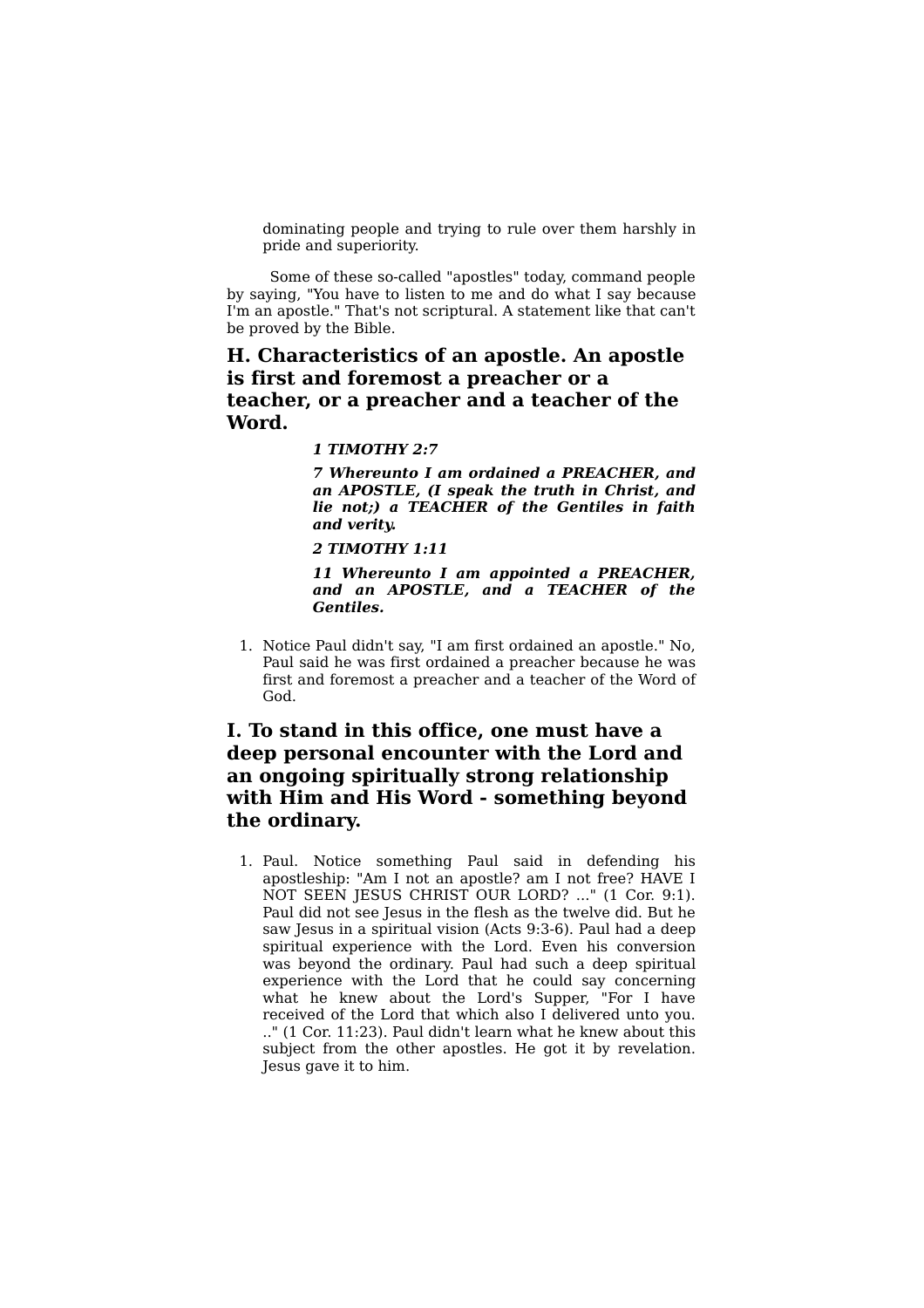2. Paul wasn't taught the gospel he preached by man. The Spirit of God taught it to him. "But I certify you, brethren, that the gospel which was preached of me is not after man. For I neither received it of man, neither was I taught it, but by the revelation of Jesus Christ" (Gal. 1:11,12). We have heard others teach these Bible truths, but Paul had not. Look at the rest of this passage in Galatians concerning Paul's revelation - proof of his deep experience with the Lord.

#### *GALATIANS 1:13-17*

*13 For ye have heard of my conversation in time past in the Jews' religion, how that beyond measure I persecuted the church of God, and wasted it:*

*14 And profited in the Jews' religion above many my equals in mine own nation, being more exceedingly zealous of the traditions of my fathers.*

*15 But when it pleased God, who separated me from my mother's womb, and called me by his grace,*

*16 To reveal his Son in me, that I might preach him among the heathen; IMMEDIATELY I CONFERRED NOT WITH FLESH AND BLOOD: 17 NEITHER WENT I UP TO JERUSALEM TO THEM WHICH WERE APOSTLES BEFORE ME; BUT I WENT INTO ARABIA, AND RETURNED AGAIN UNTO DAMASCUS.*

How long was Paul in Arabia? No one knows. But it was while he was in Arabia that Paul received the revelation of the gospel of which he writes in every epistle.

*GALATIANS 1:18,19,21-24*

*18 THEN AFTER THREE YEARS I WENT UP TO JERUSALEM TO SEE PETER, AND ABODE WITH HIM FIFTEEN DAYS.*

*19 But other of the apostles saw I none, save James the Lord's brother....*

*21 Afterwards I came into the regions of Syria and Cilicia;*

*22 And was unknown by face unto the churches of Judaea which were in Christ:*

*23 But they had heard only, That he which persecuted us in times past now preacheth the faith which once he destroyed. 24 And they glorified God in me.*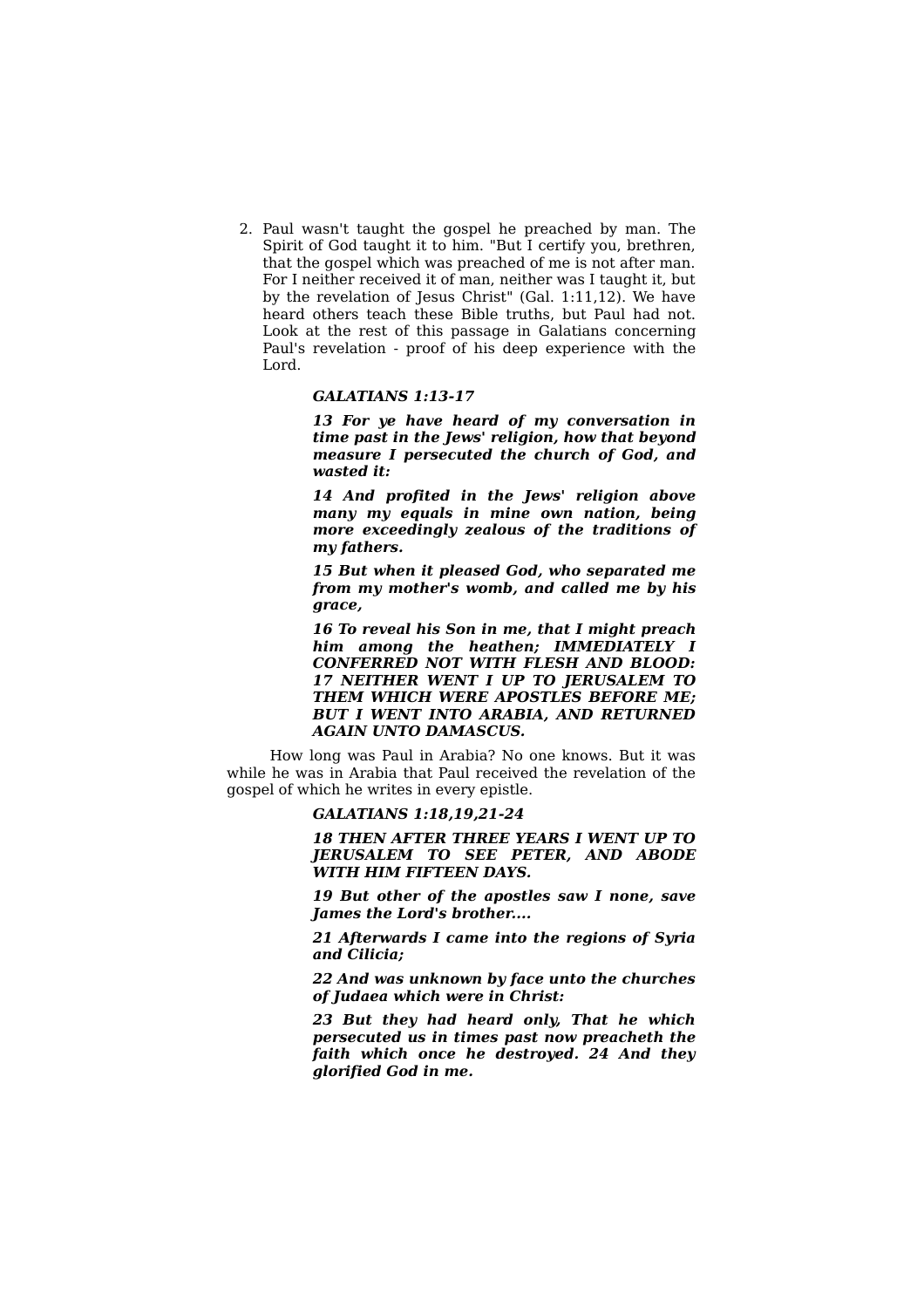Three years after Paul returned from Damascus, he went to Jerusalem and spent two weeks with Peter.

#### *GALATIANS 2:1,2*

#### *1 THEN FOURTEEN YEARS AFTER I WENT UP AGAIN TO JERUSALEM with Barnabas, and took Titus with me also.*

*2 AND I WENT UP BY REVELATION, and communicated unto them that gospel which I preach among the Gentiles, but privately to them which were of reputation, lest by any means I should run, or had run, in vain.*

Paul had been preaching for 17 years by then. He didn't know what the apostles preached. He hadn't heard them. He'd been with Peter only a brief two-week period. After which he preached 14 more years before the Spirit of God revealed to him that he should go up to Jerusalem and communicate with these brethren.

Paul did indeed have a deep religious experience with the Lord Jesus Christ!

# **J. An apostle's ministry seems to embrace all other ministry gifts. The distinguishing result is the ability to establish churches.**

- 1. The apostle has some workings of all five offices, which would include the pastoral equipment of governments. (Weymouth translates the word "governments" as powers of organization.)
- 2. After churches are established, apostles may exercise oversight over those churches they have established themselves (1 Cor. 9:1,2) until those churches are adequately established with spiritual authority of their own.

Comments: There are many who call themselves apostles who want to dominate and rule people. They say, "I'm an apostle. I have authority. You have to do what I say." In New Testament days the apostles only exercised oversight over the churches they established themselves. Paul never exercised any authority over the church at Jerusalem, nor any of the churches that other apostles had established.

Remember, these offices are in power and not in name only. If the power is not there to establish churches, then a person is not an apostle in the full sphere of the office.

1. A missionary who is really called of God and sent by the Holy Ghost is an apostle.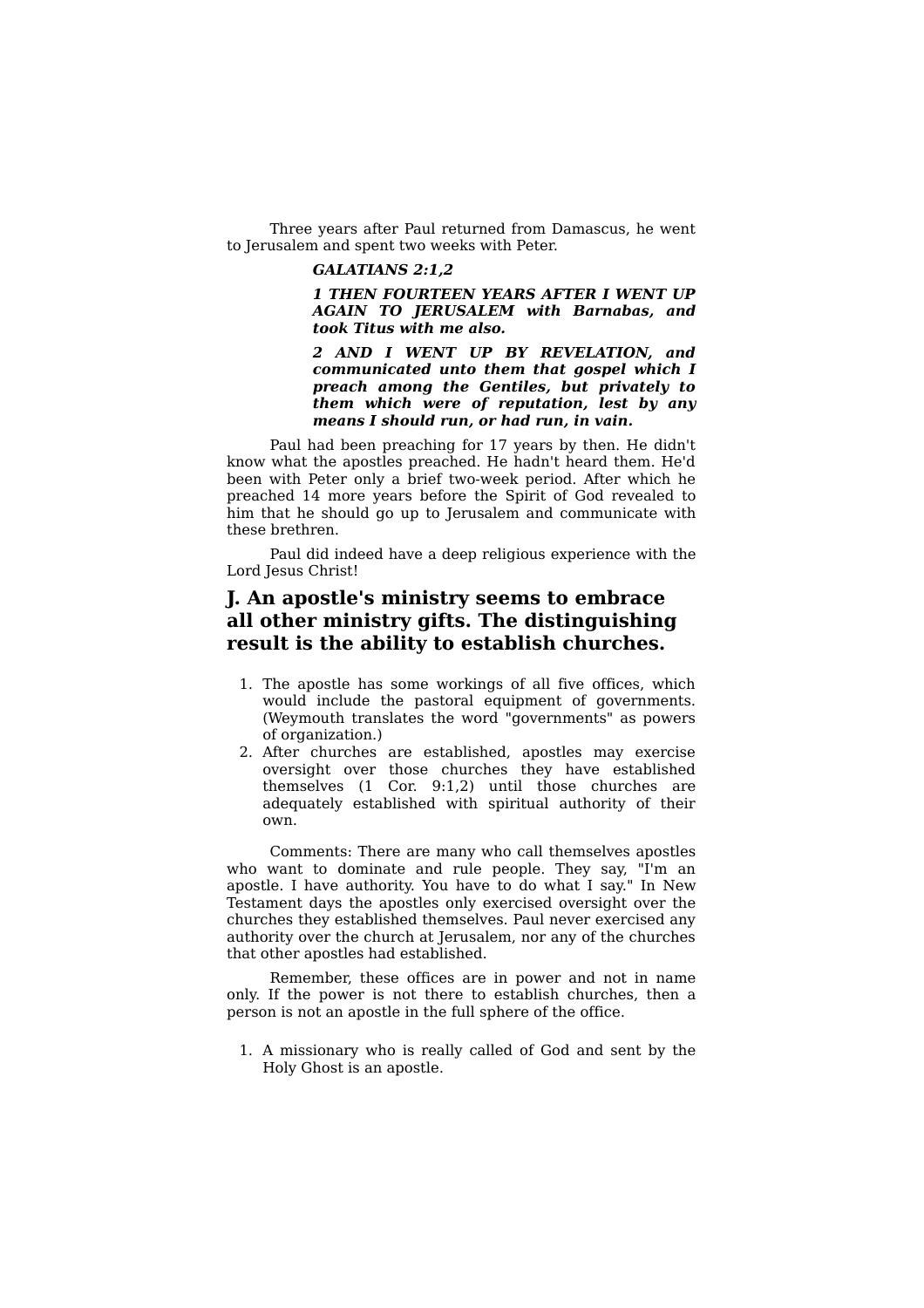- 1. Acts 13:2,4. The Holy Spirit said, ". . . Separate me Barnabas and Saul for the work whereunto I have called them." Then verse 4 says, "So they, being SENT FORTH by the Holy Ghost, departed...." Barnabas and Saul were "sent ones." They left on their first missionary journey to the Gentiles.
- 2. The New Testament never mentions missionaries, yet it is an important office. It is here in the office of an apostle.
- 3. The missionary will have the ability of all the ministry gifts.
- 1. He will do the work of the evangelist. He will get people saved.
- 2. He will do the work of the teacher. He will teach and establish people.
- 3. He will do the work of the pastor.

He will pastor and shepherd people for a while.

- 1. In studying closely the life of the Apostle Paul, we note that he said he never built on a foundation someone else had laid. He endeavored to preach the gospel where Christ was not named (Rom. 15:20). He always stayed in a place from six months to three years.
- 2. His real calling was not to be a pastor, but he stayed long enough to get believers established in the truth, and then moved on.

### **K. Are there apostles today?**

1. Four classes of apostles.

The Lord said to me in a visitation which took place in July 1987 that there were four classes of apostles and that each class of apostle had a different anointing. After I studied it out in the Word of God, I could see this truth for myself.

- 1. Jesus the Chief Apostle: Jesus Himself is the Chief Apostle and stands in a class by Himself. We find in Hebrews 3:1 that Jesus is called the Apostle and High Priest of our profession. He was a "Sent One" from the Father to make atonement for the sins of the world. No other apostle (or sent one) will ever have that calling.
- 2. Apostles of the Lamb: These were the twelve apostles who were eyewitnesses of Jesus' life, ministry, death, burial, and resurrection (Acts 1:21,22). This was their purpose - to witness Jesus' earthly ministry and to give testimony of His ministry to the world. No one, not even Paul, could be an apostle in the sense the original twelve were. There are only twelve Apostles of the Lamb (Rev. 21:14).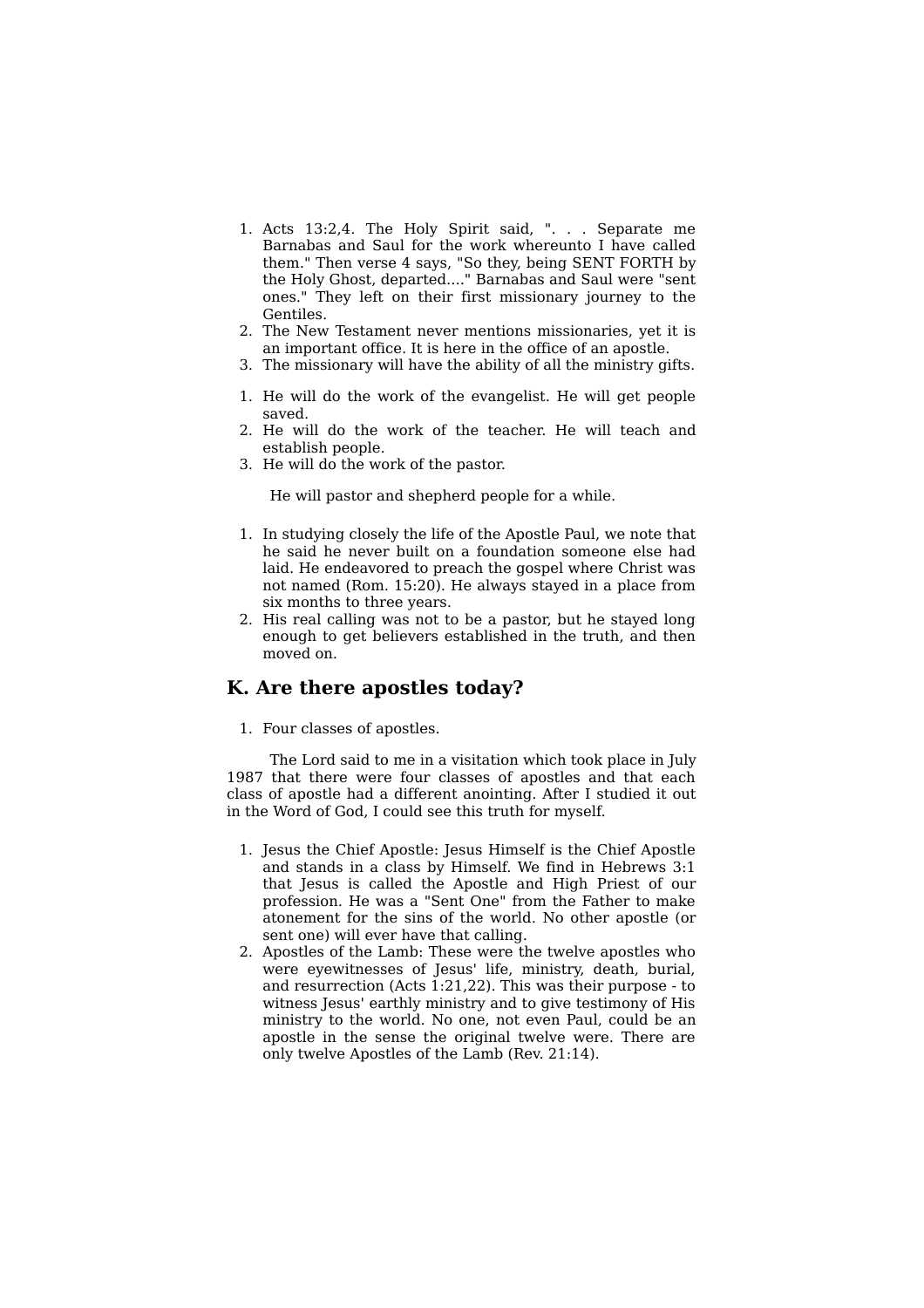The Bible gives the qualifications for the original twelve Apostles of the Lamb when they were to select one to take Judas' place.

#### *ACTS 1:15-22*

*15 And in those days Peter stood up in the midst of the disciples, and said, (the number of names together were about an hundred and twenty,)*

*16 Men and brethren, this scripture must needs have been fulfilled, which the Holy Ghost by the mouth of David spake before concerning Judas, which was guide to them that took Jesus. 17 For he was numbered with us, and had obtained part of this ministry.*

*18 Now this man purchased a field with the reward of iniquity; and falling headlong, he burst asunder in the midst, and all his bowels gushed out.*

*19 And it was known unto all the dwellers at Jerusalem; insomuch as that field is called in their proper tongue, Aceldama, that is to say, The field of blood.*

*20 For it is written in the book of Psalms, Let his habitation be desolate, and let no man dwell therein: and his bishoprick let another take.*

*21 Wherefore of these men WHICH HAVE COMPANIED WITH US ALL THE TIME THAT THE LORD JESUS WENT IN AND OUT AMONG US,*

*22 BEGINNING FROM THE BAPTISM OF JOHN, UNTO THAT SAME DAY THAT HE WAS TAKEN UP FROM US, MUST ONE BE ORDAINED TO BE A WITNESS WITH US OF HIS RESURRECTION.*

To be one of the twelve Apostles of the Lamb, one had to have accompanied them - the apostles and Jesus - all the time Jesus went in and out among them for the three and a half years of His ministry. Paul was not with them.

The original twelve were sent ones to be eye witnesses of the ministry, the works, the life, death, burial, resurrection, and ascension of the Lord Jesus Christ. They stood in a place no other apostles or ministries can ever stand.

1. New Testament Apostles: This includes Paul, Barnabas, and the other apostles of the New Testament. In addition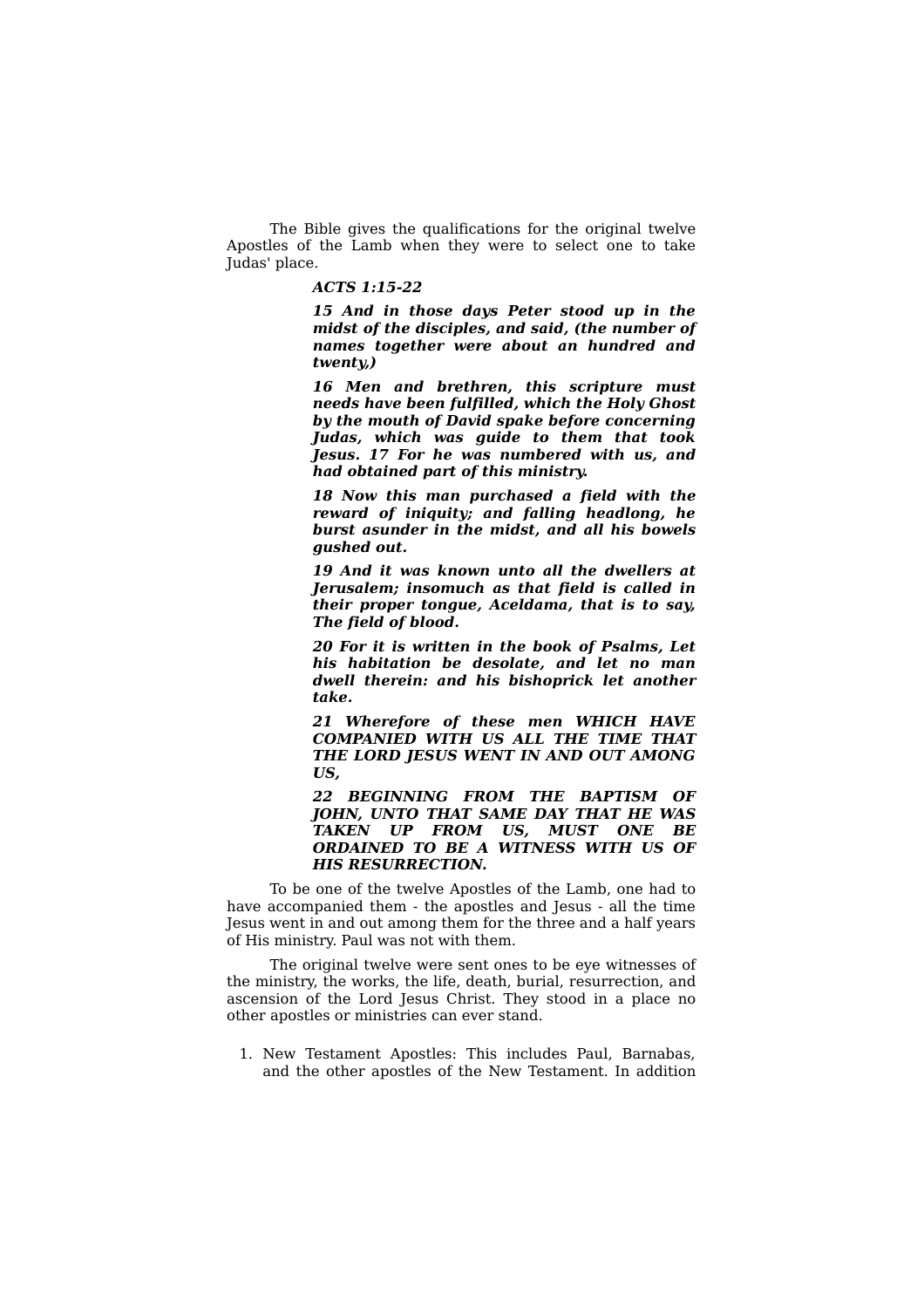to calling Jesus Christ an Apostle, and the twelve Apostles of the Lamb, the New Testament calls several others apostles:

1. Barnabas and Paul (Acts 14:14).

2. James the Lord's brother (Gal. 1:19).

3. Andronicus and Junia (Rom. 16:7).

4. Silvanus and Timotheus (1 Thess. 1:1; 2:6).

5. Apollos (1 Cor. 4:4-9).

6. Two unnamed brethren (2 Cor. 8:23).\* 7. Epaphroditus (Phil. 2:25).\*

\*The word translated "messenger" in these verses is the same Greek word translated "apostle" elsewhere. It can also mean a representative or a delegate.

The New Testament apostles were not apostles in the same sense that the twelve Apostles of the Lamb were. For one reason, they were not eyewitnesses of Jesus' life and ministry. Second, they seemed to have more limited callings. Paul, for example, was an apostle (a sent one) to the Gentiles only (see 2 Tim.  $1:11$ ).

There is much talk today about the need for modern-day apostles to lay the foundation for the Church. But the foundation of the Church Universal has already been laid! This work was done by the Apostles of the Lamb and the other apostles of the New Testament.

Paul explains this in First Corinthians 3:10:

#### *1 CORINTHIANS 3:10*

*10 According to the grace of God which is given unto me, as a wise masterbuilder, I HAVE LAID THE FOUNDATION, and another buildeth thereon. But let every man take heed how he buildeth there upon.*

#### *EPHESIANS 2:20*

*20 And are built upon THE FOUNDATION OF THE APOSTLES and prophets, Jesus Christ Himself being the chief corner stone.*

The Apostles of the Lamb and the other New Testament apostles laid the foundation of the Church by giving testimony of Jesus' earthly mission, by being the earliest pioneers and preachers of the gospel, and by receiving the Word of God and recording it in written form in what we now know as the New Testament. Modern-day apostles are not called to lay the foundation of the Church. They have an entirely different calling and mission.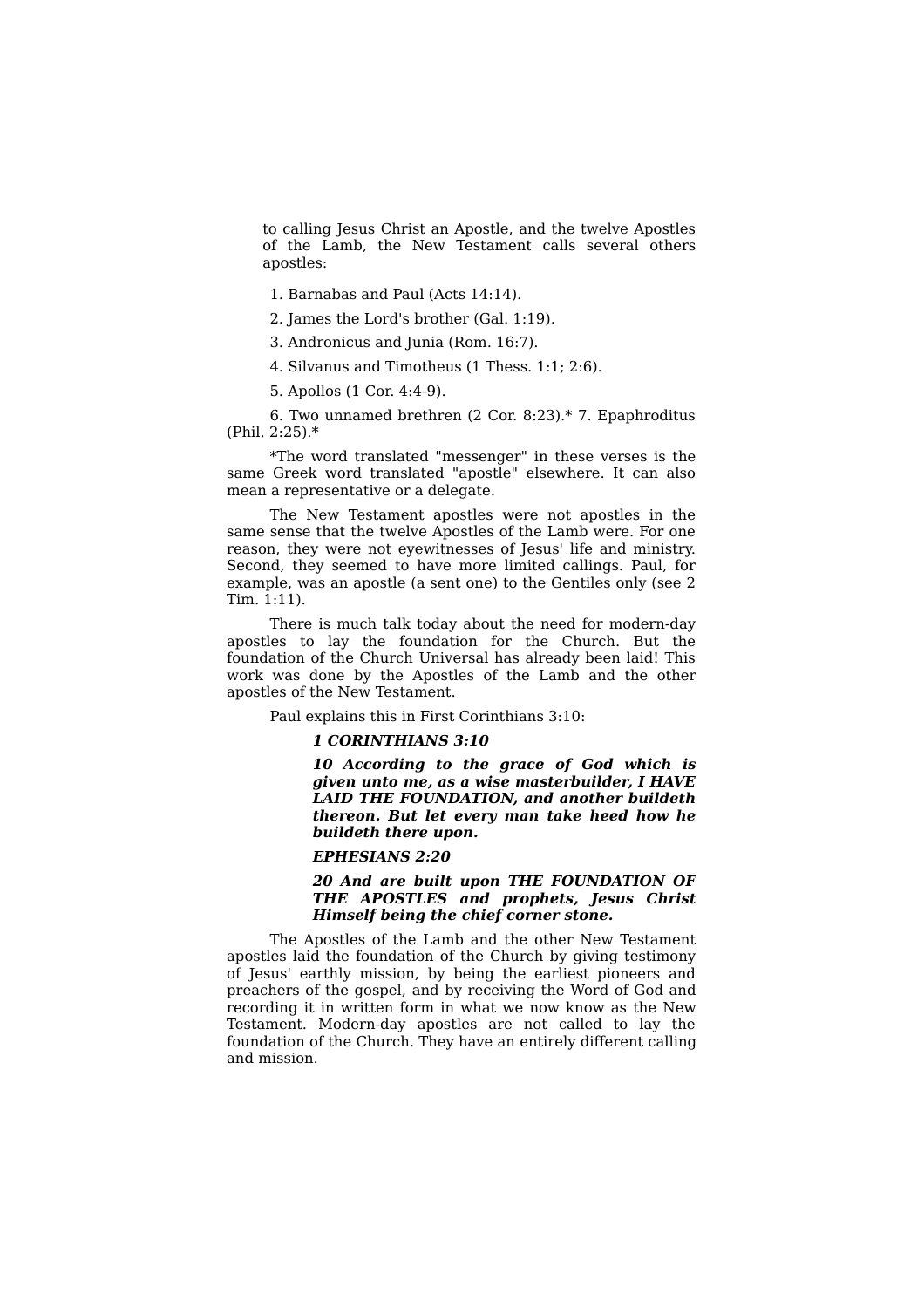- 1. Apostles of Today: There are no apostles today in the three classes listed above. There are no foundation-laying apostles today. If the foundation was not laid by the apostles of the New Testament and we need modern-day apostles to do it, then we need a new cornerstone as well. Of course, that is foolish. The work of the apostle today is to found and establish individual local churches throughout the world; to go into new territory and pioneer churches where there are no churches just as I've mentioned previously.
- 1. Many question whether or not the office of the apostle even exists today. But thank God, it does. Let's go back to Ephesians 4.

#### *EPHESIANS 4:8,11-13*

*8 Wherefore he saith, When he ascended up on high, he led captivity captive, and gave gifts unto men....*

*11 And he gave some, apostles; and some, prophets; and some, evangelists; and some, pastors and teachers;*

*12 For the perfecting of the saints, for the work of the ministry, for the edifying of the body of Christ:*

*13 Till we all come in the unity of the faith, and of the knowledge of the Son of God, unto a perfect man, unto the measure of the stature of the fulness of Christ.*

- 1. If God has taken any of these ministries out of the list, the Bible should have told us that He gave them for just a little while.
- 2. ALL of these ministry gifts were given for the perfecting of the saints, for the work of the ministry, for the edifying of the Body of Christ. This includes apostles.
- 3. For how long did He give them? All of them were given "Till we all come in the unity of the faith, and of the knowledge of the Son of God, unto a perfect man, unto the measure of the stature of the fulness of Christ" (Eph. 4:13). L. What marks do we look for in an apostle today?
- 1. First and foremost a preacher or a teacher of the Word.
- 2. Outstanding spiritual gifts.
- 3. Deep personal experience.
- 4. Power and ability to establish churches.
- 5. Able to provide adequate spiritual leadership.

Comments: If God did call you to be an apostle, I wouldn't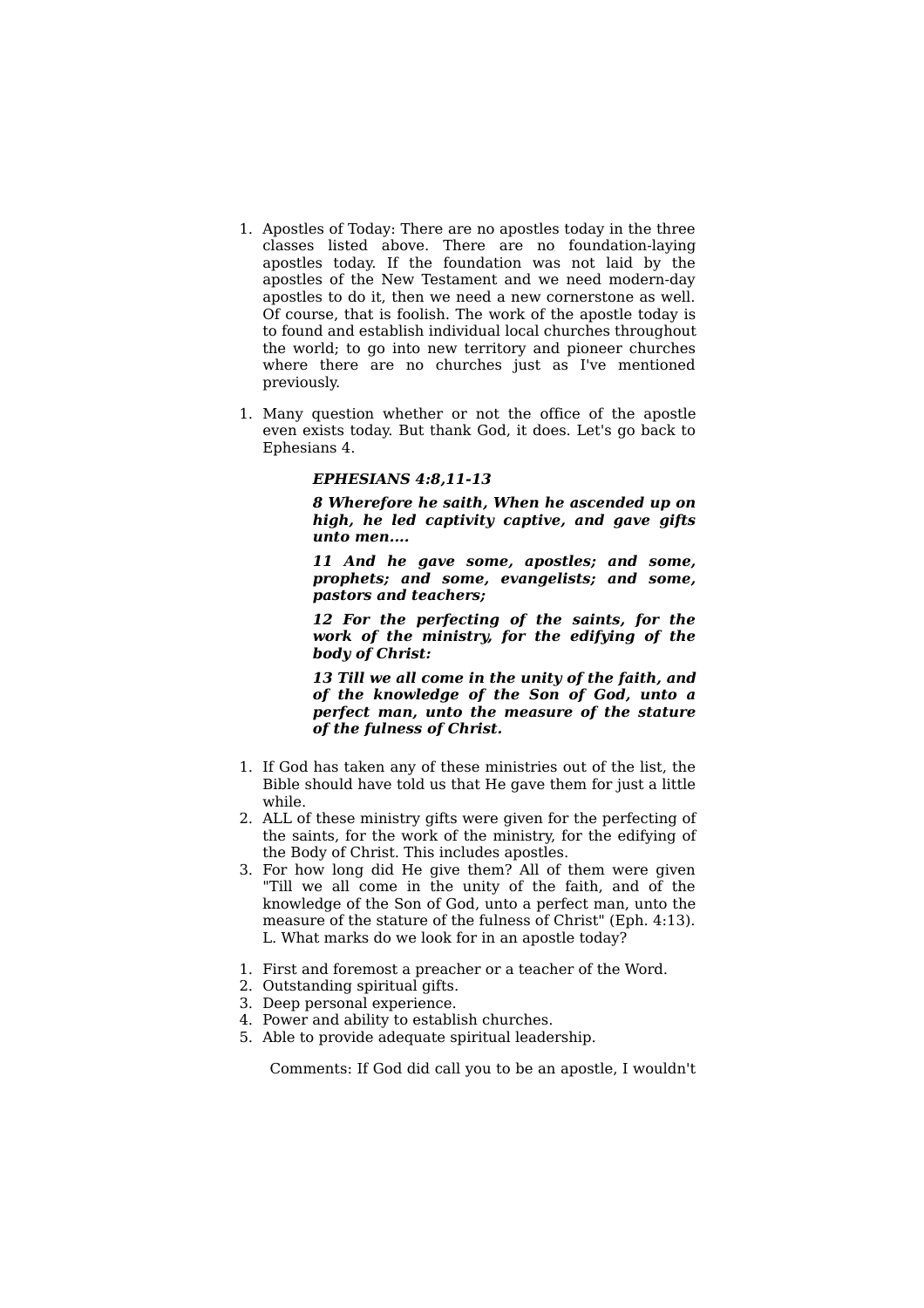bother about it. Acts 13:1 reads, "Now there were in the church that was at Antioch certain prophets and teachers; as Barnabas, and Simeon ... and Lucius ... and Manaen ... and Saul." Each of these men was either a prophet, or a teacher, and or a prophet and a teacher (one can stand in more than one office). So we know from study of the Scriptures that Paul was both a prophet and a teacher. Acts 14:14 calls him an apostle. He became an apostle when God set him in that office.

Remember this: Don't get taken up with names and titles. If I didn't know what God called me to, I wouldn't bother a minute about it.

If I sensed the call on the inside of me, I would just prepare myself in the Word and preach and teach, and then let God eventually set me in the office He has for me.

Barnabas and Paul were not set in the office of apostle to begin with, but God eventually did set them there.

And also remember this: God rewards faithfulness. He doesn't reward offices.

A prophet won't receive any more reward in that day than a janitor who was faithful in his ministry of helps.

Higher offices do not receive any more reward; there is just a greater responsibility.

God rewards faithfulness!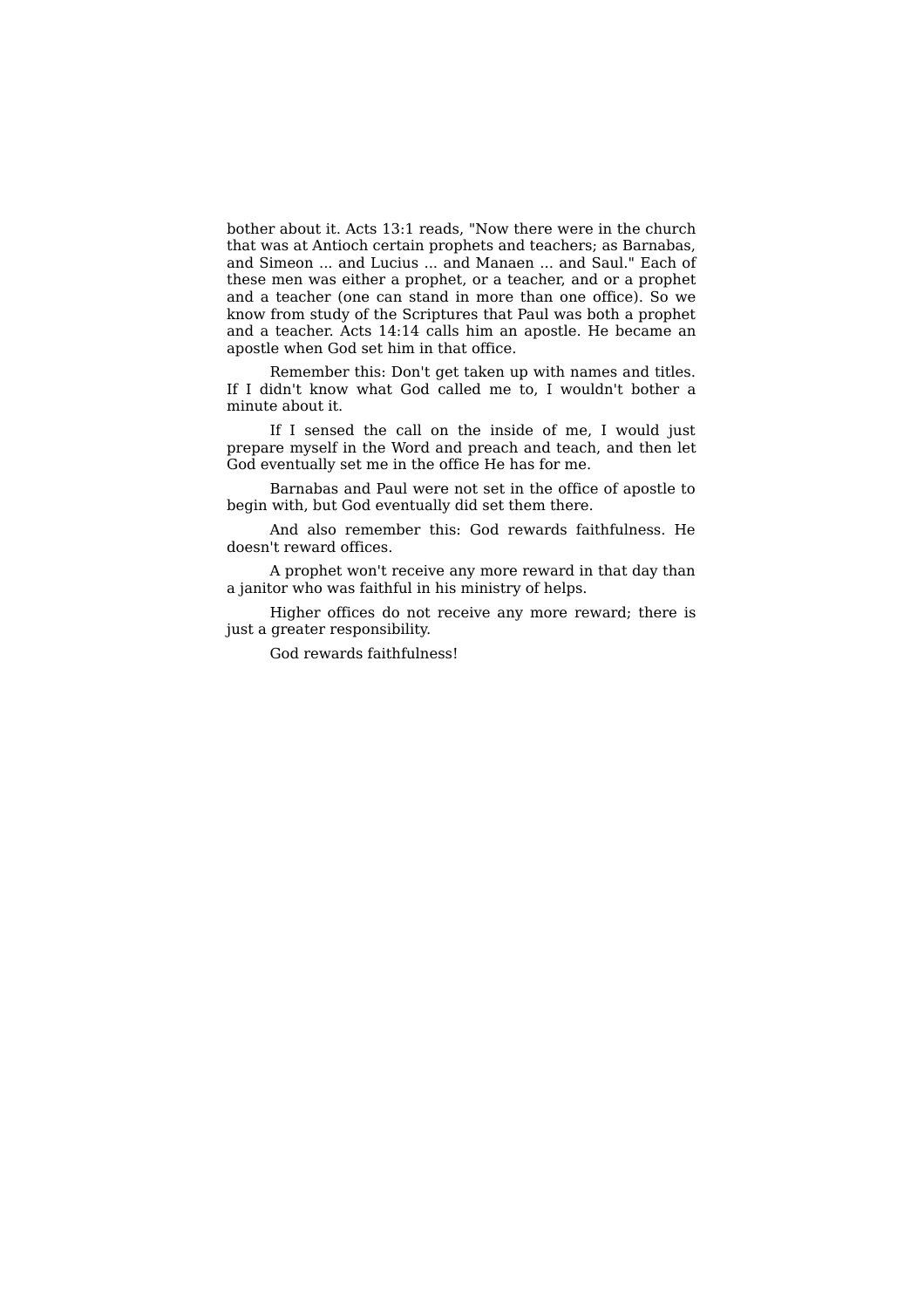### **Lesson 7, The Prophet**

Introduction: In February 1959, the Lord Jesus Christ appeared to me and spoke to me one and a half hours about the ministry of a prophet. That vision is told in some detail in my book, I Believe in Visions. Much of the information contained in this syllabus was revealed to me at that time. The Lord also appeared to me in 1987 and spoke to me about the ministry gifts, notably the offices of the apostle and prophet.

#### *1 CORINTHIANS 12:28*

*28 And God hath set some in the church, first apostles, SECONDARILY PROPHETS....*

#### *EPHESIANS 4:11*

*11 And he gave some, apostles; and some, PROPHETS....*

### **A. Are there prophets today?**

- 1. Some would tell us that the office of the prophet has been done away with - that there were prophets in the Old Testament and in the New Testament, but there are none today.
- 1. There is no scriptural evidence for this.
- 1. The Word of God tells us that He gave some apostles, some prophets, some evangelists, some pastors, and some teachers (Eph. 4:11).
- 1. Some say the only ministries we have today are evangelists, pastors, and teachers.
- 2. The Word of God makes no distinction. It seems to me the list either stands or falls together.
- 3. For what purpose were they given? "For the perfecting of the saints, for the work of the ministry, for the edifying of the body of Christ." Have the saints all been perfected yet? Is there any work of the ministry going on today? Does the Body of Christ need edifying? Emphatically, yes! Then all these ministry gifts should be in operation.
- 4. These ministry gifts will be necessary until Jesus comes for His Church.

B. What constitutes the office of a prophet?

1. Commenting on what the New Testament Greek says concerning the prophet, an outstanding Greek scholar said, "He speaks from the impulse of a sudden inspiration, from the light of a sudden revelation at the moment. The idea of speaking from sudden revelation seems here to be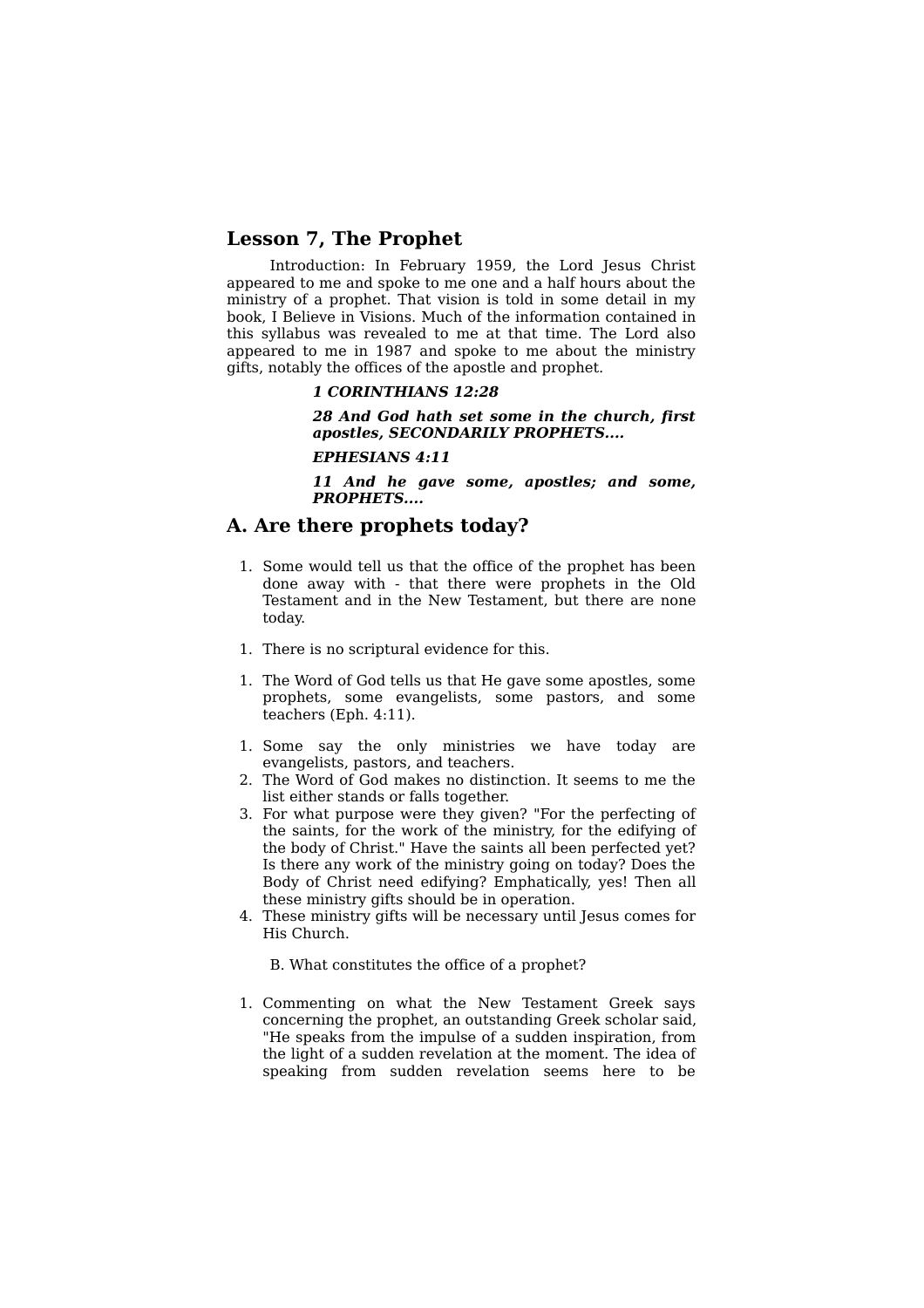fundamental, as relating either to future events, or the mind of the Spirit in general."

A prophet speaks by direct divine inspiration, an immediate revelation - not something he thought of, but something given at the spur of the moment by sudden inspiration.

- 1. To stand in the office of a prophet, one is first of all a minister of the gospel, separated and called to the ministry with the calling of God upon his life. The prophet is a ministry gift.
- 1. A prophet is first of all a preacher or a teacher of the Word.
- 2. There are no prophets among what we call the laity because a prophet is one who is called to the full-time ministry.
- 3. A layman may prophesy, but you are not a prophet just because you prophesy.
- 1. Paul encouraged the entire church at Corinth to covet to prophesy (1 Cor. 14:1).

Then he gives the definition of what the simple gift of prophecy is: "But he that prophesieth speaketh unto men to edification, and exhortation, and comfort" (v. 3).

Yet the answer to the question "Are all prophets?" is obviously "No" (1 Cor. 12:29).

1. Distinguish between prophesying - though a prophet might prophesy - and the ministry of the prophet.

#### *ACTS 21:8-11*

*8 And the next day we that were of Paul's company departed, and came unto Caesarea: and we entered into the house of Philip the evangelist, which was one of the seven; and abode with him.*

*9 And the same man had four daughters, virgins, WHICH DID PROPHESY.*

*10 And as we tarried there many days, there came down from Judaea A CERTAIN PROPHET, named Agabus.*

*11 And when he was come unto us, he took Paul's girdle, and bound his own hands and feet, and said, Thus saith the Holy Ghost, So shall the Jews at Jerusalem bind the man that owneth this girdle, and shall deliver him into the hands of the Gentiles.*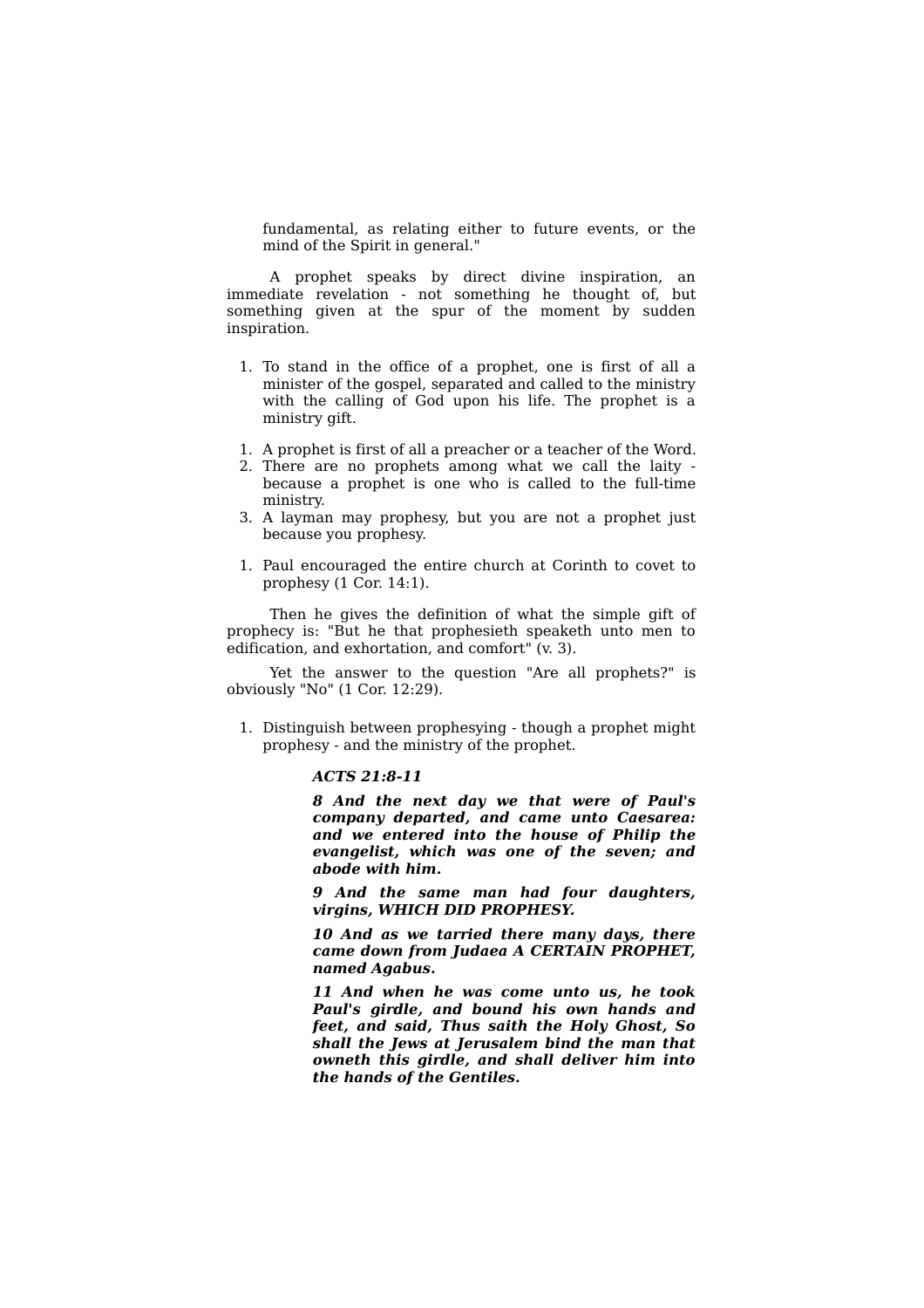The four daughters of Philip did prophesy. That means they were operating in the simple gift of prophecy, "speaking unto men to edification, and exhortation, and comfort" (1 Cor. 14:3).

Agabus was a prophet. And although a prophet may prophesy what is revealed at the moment, Agabus is not prophesying here. He is just telling what the Holy Spirit had previously revealed to him.

- 1. To stand in the office of prophet, one must have a more consistent manifestation of at least two of the revelation gifts (word of wisdom, word of knowledge, or discerning of spirits) plus prophecy.
- 1. The three revelation gifts are:
- 1. Word of wisdom: Supernatural revelation by the Spirit of God concerning the divine purpose in the mind and will of God. Always speaks of the future.
- 2. Word of knowledge: Supernatural revelation by the Spirit of God of facts in the mind of God concerning people, places, or things. Always present or past tense.
- 3. Discerning of spirits: Supernatural insight into the realm of spirits. Seeing and hearing in the spirit realm.
- 1. Any Spirit-filled believer might have occasional manifestations of these gifts as the Spirit wills and as the need arises. But a prophet would also stand in the place of preacher or teacher of the Word and would have a more consistent manifestation of them. The difference is that the prophet has a ministry along this line. It becomes a ministry gift on a higher level.
- 2. A prophet is one who has visions and revelations.
- 3. There are three types of revelations and three types of visions. The highest type of revelation and the lowest type of vision are similar and sometimes a person cannot tell the difference.

#### 1. **A spiritual vision. A person has a vision in his spirit, or sees in his spirit. This is the first and lowest type of vision.**

Example: Saul on the road to Damascus (Acts 9:1-8). The Bible says about Saul that ". . . when his eyes were OPENED, he saw no man. . . ." Saul's eyes were shut when he had this vision and saw Jesus. Paul didn't see the Lord with his physical eyes. He saw into the spirit realm with his eyes closed.

Actually, the Bible says Saul was blinded for a time, so he couldn't have seen Jesus with his physical eyes. Later Ananias prayed for Paul that he might receive his sight (Acts 9:17).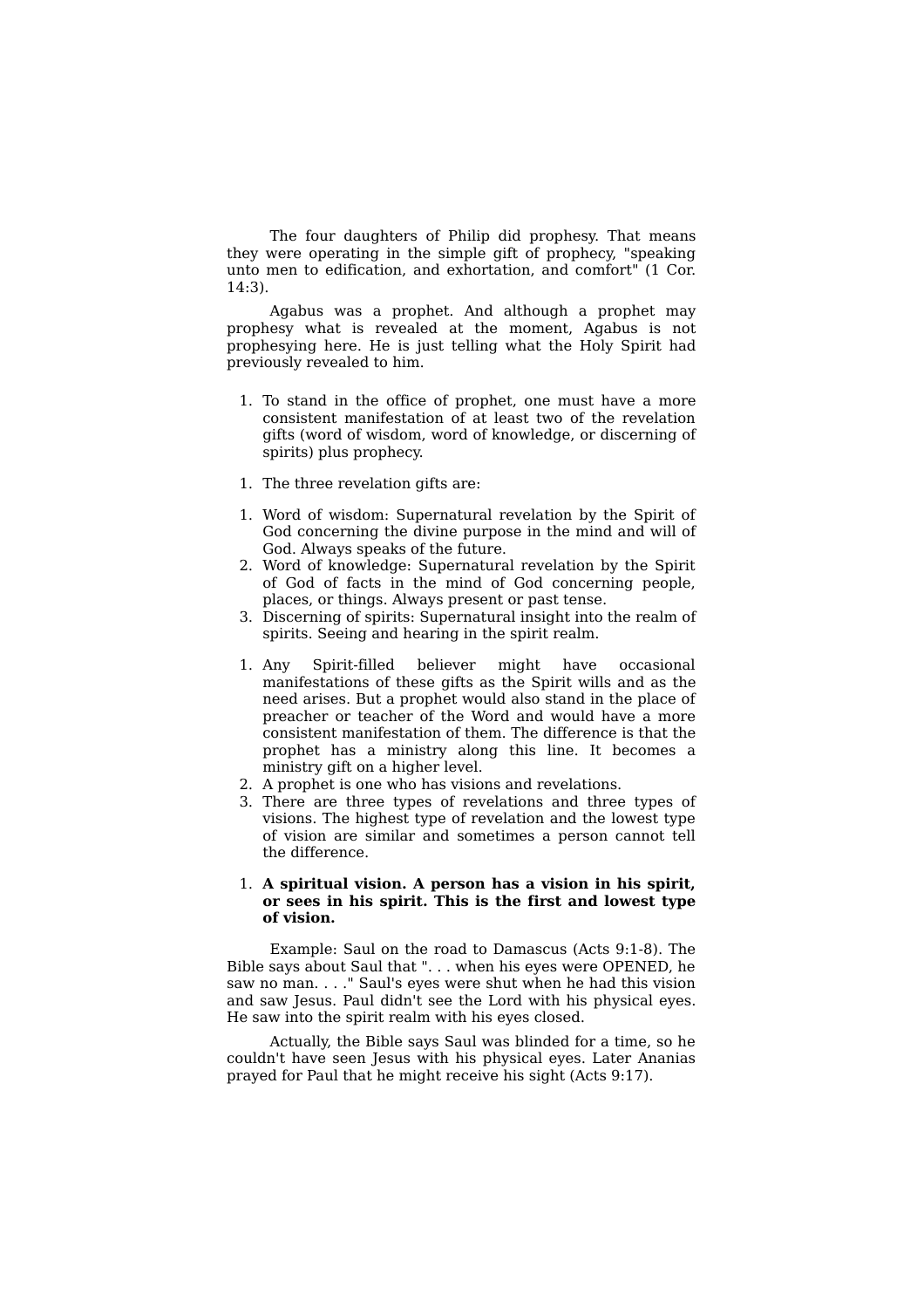#### 1. **A trance. Jesus pointed out to me that the second highest type of vision is when one falls into a trance.**

When one falls into a trance, his physical senses are suspended for the moment. He is not aware of where he is or anything that contacts the physical realm. He is not unconscious; he is just more conscious of spiritual things than he is of physical things.

Examples: Paul. When Paul went to Jerusalem the first time, he said, "And it came to pass, that, when I was come again to Jerusalem, even while I prayed in the temple, I was in a trance; And saw him [Jesus] saying unto me, Make haste, and get thee quickly out of Jerusalem: for they will not receive thy testimony concerning me" (Acts 22:17,18).

#### **Peter**

The tenth chapter of Acts relates the story of Peter's vision in which the Lord told him to take the gospel to the Gentiles. Peter went up on the housetop to pray and there "... fell into a trance" (v. 10).

When Peter fell into a trance, he ". . . saw heaven opened ..." (v. 11). He was seeing into the spirit realm.

We see from the Bible that both Peter and Paul fell into a trance and saw into the spirit realm.

1. **An open vision. This is the highest type of vision. When this happens, one's physical senses are not suspended. His physical eyes are not closed. He possesses all his physical capabilities, yet he sees and hears in the realm of the spirit.**

### **John**

In chapter one of the Book of Revelation, it appears that John saw the Lord in an open vision.

#### **Personal experience:**

This is the kind of vision I had when Jesus appeared to me in 1959 and taught me about the ministry of a prophet. I saw Jesus walk into my room. I heard His footsteps. I saw Him enter my room just as plainly as any man I have ever seen in my life. I saw Him sit down beside my bed. I heard His voice as plainly as any man's voice I have ever heard in my life.

- 1. The prophets of the Old Testament were called seers. They would see and know things supernaturally.
	- 1. The Lord reminded me in that vision of the time when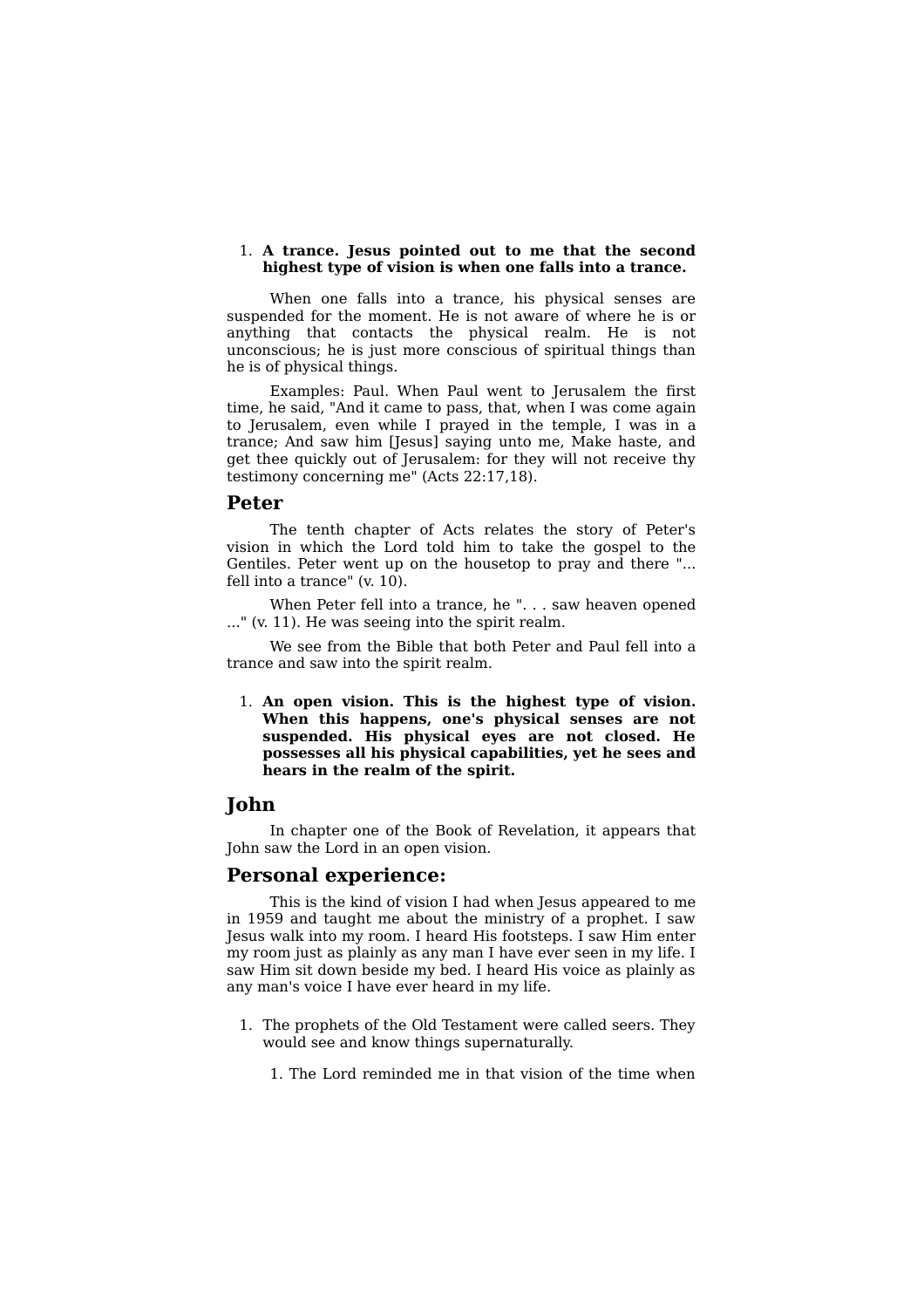Saul, as a young boy, was out looking for some of his father's donkeys that had strayed away (1 Sam. 9). When Saul inquired about them, someone suggested that he go to the prophet and ask him where to find the donkeys, for the prophet Samuel would know where they were. Saul went to Samuel and was told that the donkeys had been found three days before, and that now people were out looking for Saul. Samuel knew this supernaturally.

Samuel also asked Saul to wait, for he had a word of wisdom to him concerning God's plan. Saul was then anointed to be the first king of Israel. Certainly Samuel didn't know the whereabouts of every stray donkey in Israel. There could have been many stray donkeys at that time. God had a purpose in revealing this to him at that particular time, for it concerned Israel's future king.

Personal experience: Once I stopped to visit with a minister at the site where he was building a new church. After he showed me around, we got into our cars to leave. Just as we did, the word of the Lord came unto me saying that I should tell this minister that he wasn't going to live much longer unless he judged himself in three areas: his diet, his money matters, and his lack of love for the brethren.

I stepped out of my car to go and tell him this, but someone else walked up to his car about that time and began to talk with him. I sat back down in my car and began to reason with myself. I knew that he probably would not receive this from me. He certainly didn't walk in love toward the brethren, so he would probably slap my face. As I sat there talking myself out of it, the minister left without my telling him what the Lord had shown me. That was the last time I saw him, for three years later, although a young man, he died.

1. The word "revealed" is used in connection with the prophet's ministry.

#### *1 CORINTHIANS 14:29,30*

*29 Let the prophets speak two or three, and LET THE OTHER JUDGE.*

*30 If any thing BE REVEALED to another that sitteth by, let the first hold his peace.*

- 1. A prophet may speak forth his revelations through the gift of prophecy. This is on a higher level than simple prophecy.
- 2. A prophet may also bring forth his revelation just by telling what the Holy Spirit is saying.
- 3. Revelations are to be judged.

**Comments:** It is scriptural for others to judge prophecy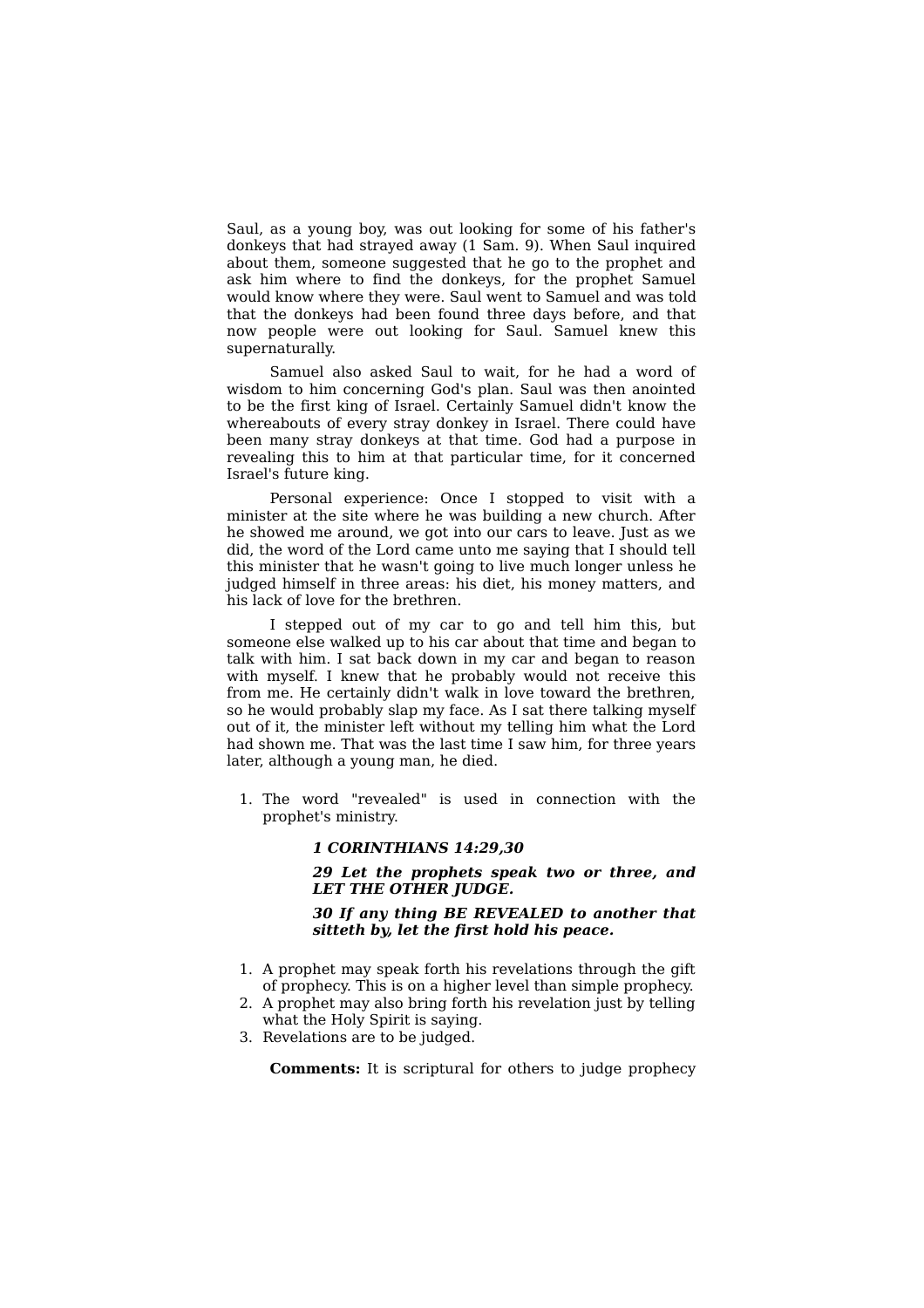(1 Cor. 14:29). People who don't want their revelations - or prophecies - judged are wrong. And they could be into spiritual pride.

Someone might say, "Well, the Lord doesn't make mistakes."

Certainly not. But these spiritual gifts are being manifested through human beings who are imperfect.

It's similar to water flowing through a pipe. Water can take on the same taste as the pipe it flows through.

Other people have the Spirit of God, especially those who are used in this area, so that's why the Word says, ". . . let the other judge."

Sometimes the prophet does operate in the place of a foreteller. This is the gift of the word of wisdom in operation through the prophet.

#### **1. Agabus.**

He foretold a drought (Acts 11:28).

He foretold what would happen. to Paul in Jerusalem (Acts 21:10,11).

h. Some do not believe that personal prophecy is scriptural. They do not believe that a prophet may have a message for an individual.

- 1. Agabus did (Acts 21:10,11). He did not tell Paul not to go to Jerusalem. He merely told Paul what would happen to him there, and it came to pass.
- 1. Many times God has shown me things along this line that have blessed and helped individuals. We need this kind of manifestation today.
- 2. God does show us things as He wills to prepare us and to get us ready for the future. But you cannot turn the ministry of the prophet on and off as you please. It only operates as the Spirit wills.
- 3. God does use people sometimes to personally minister a message to someone else. Then sometimes they think they can give everyone a message. No! Those people who are always going around handing out personal messages and prophecies to everybody are in error and fanaticism and in dire trouble.

### Satan can mislead them. And he will do it.

i. There is a similarity between the prophet's ministry of the Old Testament and the New Testament. However, the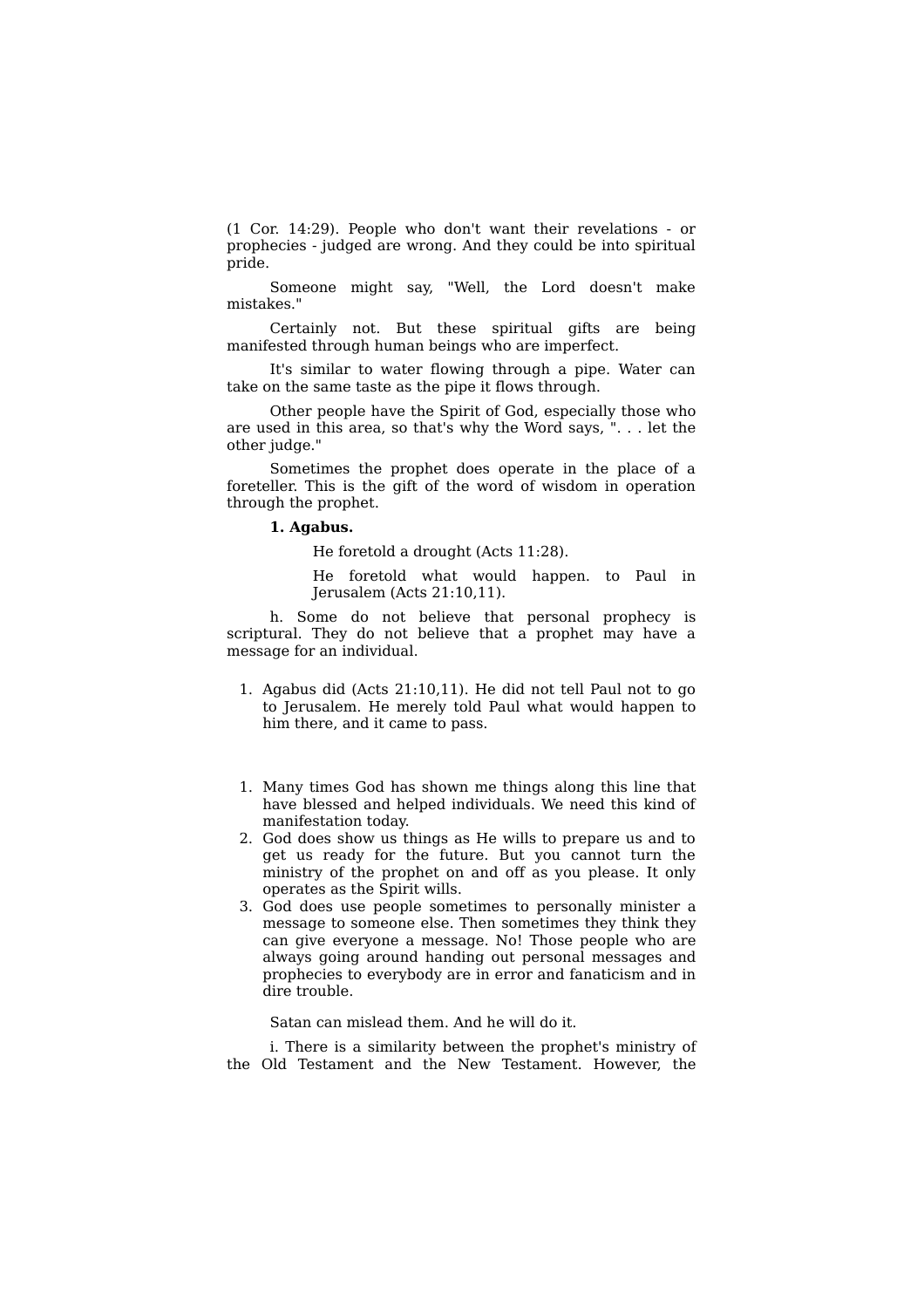prophet under the New Testament does not have the same status as the prophet under the Old Testament.

1. People of the Old Covenant went to the prophet for guidance. Only the king, the priest, and the prophet were anointed by the Spirit of God to stand in their respective offices.

The rest of the people had no tangible Presence of God in their lives. The Presence of God was shut up in the Holy of Holies. They didn't have the Spirit of God either on them or in them.

Unless God just saw fit to move and demonstrate Himself in the natural realm, as in the case of Gideon, people would go to the prophet for guidance.

# **C. Under the New Covenant it is unscriptural to seek guidance through the ministry of the prophet.**

- 1. Jesus said this to me when He appeared to me in 1959. 2. We have a better covenant (Heb. 8:6).
- 2. We have the same Presence of God within us that was kept shut up in the Holy of Holies. He is living within us. Our bodies become the temple of God under the New Covenant (1 Cor. 3:16; 6:19; 2 Cor. 6:16).
- 3. He is within us to lead us.
- 4. "For as many as are led by the Spirit of God, they are the sons of God" (Rom. 8:14).
- 5. Every believer needs to learn to follow the Spirit of God for himself. He shouldn't have to go to anyone else for guidance.
- 6. There are people who endeavor to control people's lives through personal prophecy. I don't know why they like to do it because it is unscriptural.

Through the years I've seen this come in cycles. A lot of things happen in this day and people think they have a "new revelation." But I saw the same thing 35 years ago. It died out then, and it will die out now because it is not founded on the Word.

They think they have something new and really it's the spirit of deception. It is not the Holy Spirit at all.

Through the years, I've seen so-called prophets tell people whom to marry and not to marry. I never saw one case work out right. And, oh, the tragedy I've seen in this area.

- 1. Know in your own spirit that God is leading you. If whatever someone else says confirms what you have in your spirit, fine. If it doesn't, forget it.
- 2. The prophet Agabus took Paul's girdle and bound his own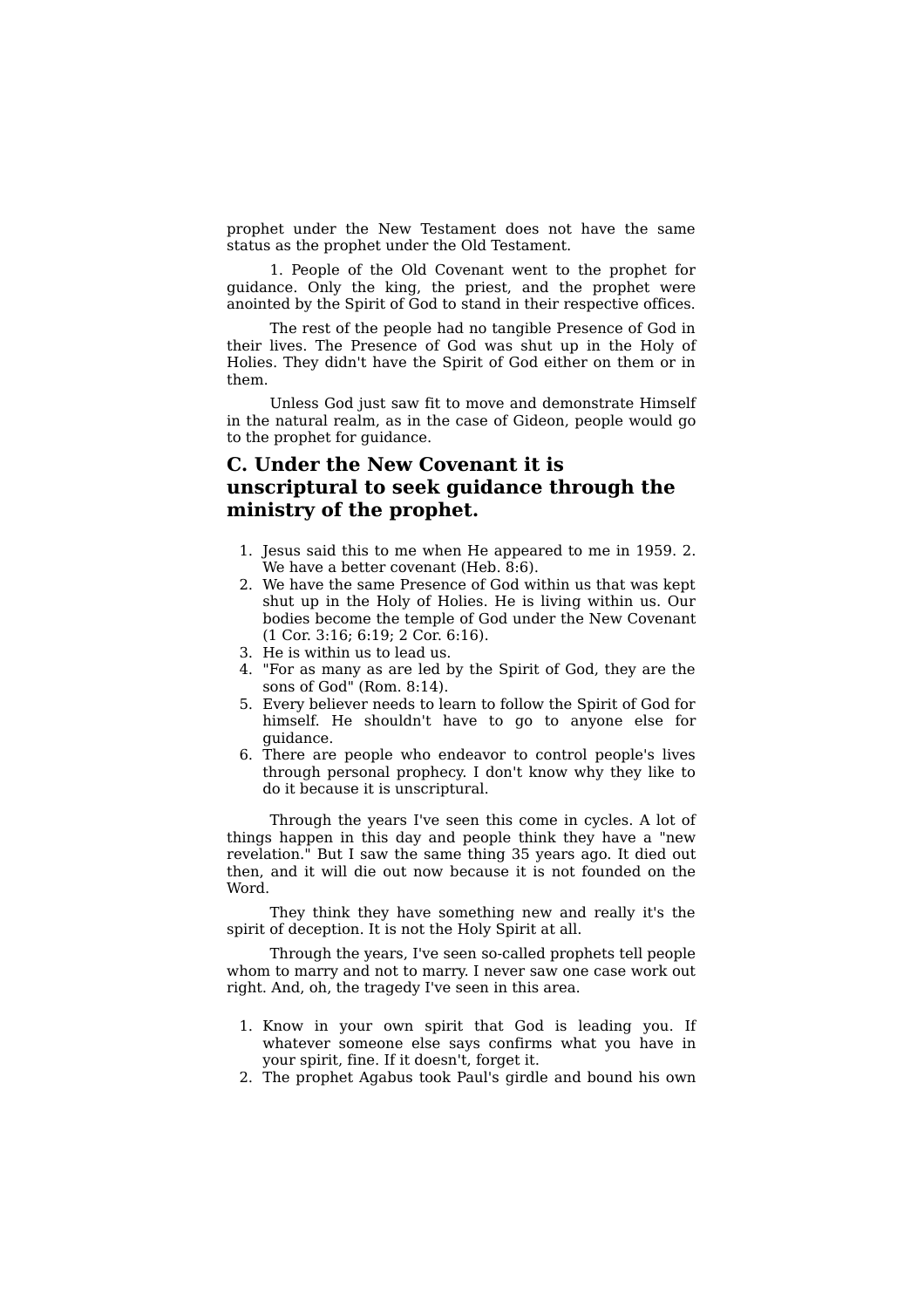hands and feet with it and said:

### *ACTS 21:11-14*

*11... Thus saith the Holy Ghost, So shall the Jews at Jerusalem bind the man that owneth this girdle, and shall deliver him into the hands of the Gentiles.*

*12 And when we heard these things, both we, and they of that place, besought him not to go up to Jerusalem.*

*13 Then Paul answered, What mean ye to weep and to break mine heart? for I am ready not to be bound only, but also to die at Jerusalem for the name of the Lord Jesus.*

### *14 And when he would not be persuaded, we ceased, saying, The will of the Lord be done.*

Notice something. Agabus foretold what would happen. But he did not say one thing about what God's will was in the matter. Agabus didn't tell Paul to go or not to go to Jerusalem. He did not give Paul any personal direction about it. Agabus just told Paul what was out in front of him. Paul had to make his own decision whether or not God was leading him to go to Jerusalem.

Some people think Paul missed God - that the Spirit of God was telling him not to go to Jerusalem.

That cannot be the case. For when Paul was arrested while on his mission, Jesus appeared to him in the night.

#### *ACTS 23:11*

*11 And the night following the Lord stood by him, and said, Be of good cheer, Paul: for as thou hast testified of me in Jerusalem, so must thou bear witness also at Rome.*

If Paul had been out of the will of God, the Lord would have told him so.

**D. Put the Word first. Even though there are supernatural manifestations in your life, don't build your ministry on supernatural manifestations. Invite them and have them. But build your ministry on the Word. Even if you're a prophet, build your ministry on the Word.**

1. During the divine healing revival from 1947 through about 1958, God sent me to talk to some of the ministers. He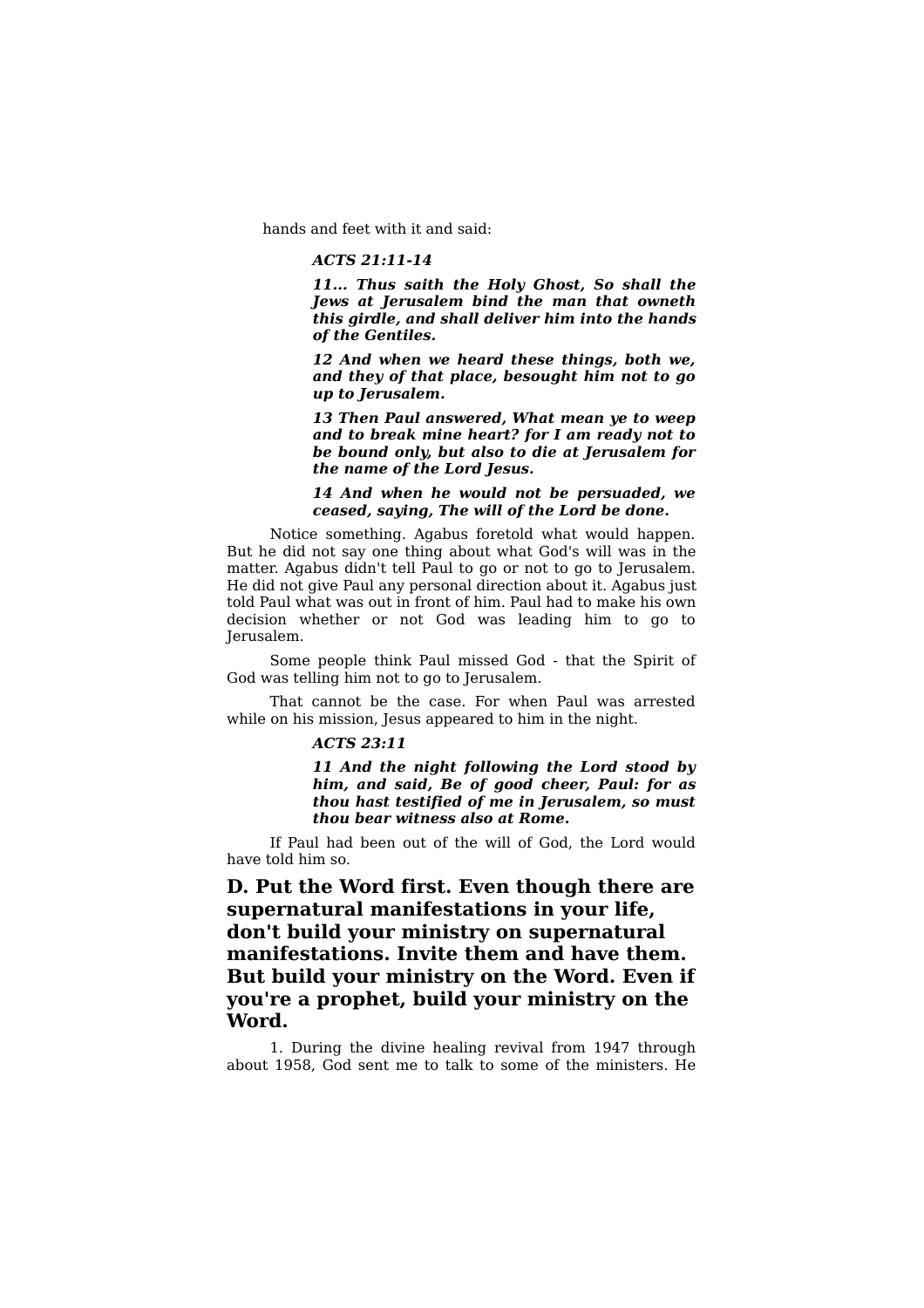told me to tell them, "You can't build a ministry on spiritual gifts. Develop your preaching ministry. Go ahead and operate in the spiritual gifts, but develop your preaching ministry. If you don't, you're going to wind up on the spiritual junk heap." They eventually wound up just where He said they would.

It was Thanksgiving time 1954, and I said to them, "When you fellows have come and gone, I'll still be out there." They looked at me, startled. But now they have practically all come and gone.

God inspired me to say this to them, trying to get them to swing back over on the Word more than just on gifts of the Spirit. I said, "You see, I'm building on the Word, not on spiritual gifts, and the Word lasts forever. It never fails."

## **E. It is dangerous to feel obligated to perform.**

1. Some people who have been called of God, anointed and equipped by Him to stand in a certain office, have thought, I'm obligated to perform.

So when the Holy Spirit is not in manifestation, they try to operate something themselves. THAT IS A DANGEROUS PLACE TO GET INTO.

If the manifestation is there, fine.

If it is not - don't try to produce it yourself.

2. God sent me to speak to one particular minister on two occasions. The Lord told me to tell him, "If the manifestation is there, fine. If it is not, go ahead and preach and forget it."

The Lord told me to tell him, "If you don't, you're going to wind up on the spiritual junk heap." I'm sorry to say he did. He wouldn't listen. He told me, "I feel like I'm obligated to perform." I said, "Well, if you're performing, you missed it to begin with."

I was 36 at the time. I went from there to Scranton, Pennsylvania, and then to New Jersey for a two-week meeting with Brother A. A. Swift, a great man of God, then 72.

I told Brother Swift what the Lord told me to tell the other minister. Brother Swift said, "The word of knowledge operates through him. I recognize it. But I spent a long time in China and became acquainted with occult powers." He said, "What some of the brethren don't realize is that if the Spirit of God is not in manifestation and you move out in that area and try to do something in the flesh, you are throwing yourself wide open for deception by occult powers. This is because, you see, you have left the Word."

### **F. Discern the difference between the Spirit**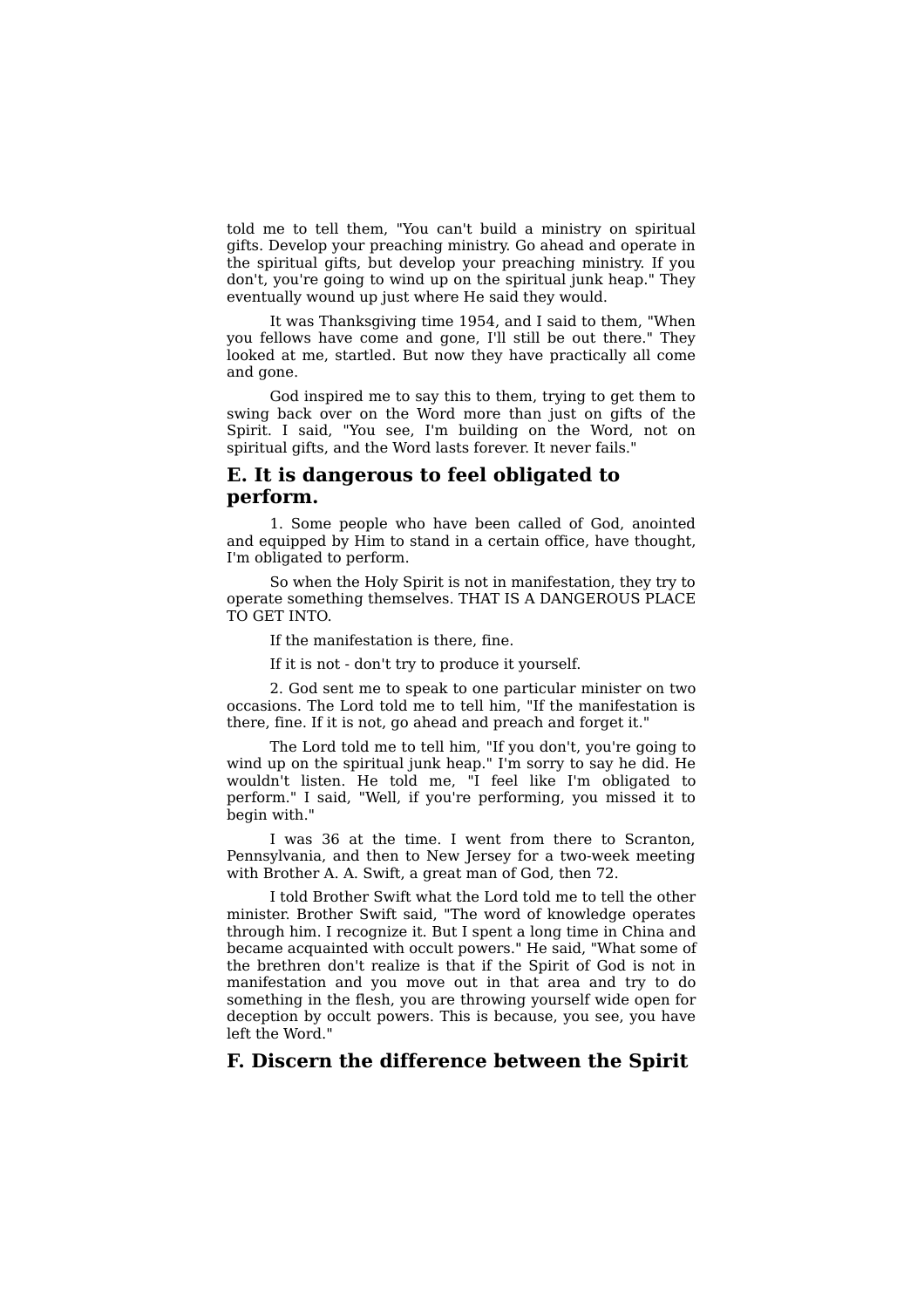### **of God and familiar spirits.**

1. There is no use being scared off because of evil spirits actually it is familiar spirits which are operating. They are familiar with people and they communicate with the one through whom they operate.

2. When God led Israel out of Egypt, you remember that Aaron threw down his rod and it turned into a serpent. The magicians did the same thing - they threw down their rods and they turned into serpents. However, Aaron's rod swallowed up the magicians' rods (Exod. 7:12).

3. The devil knows some things. But he is not all-knowing like God. But the Bible talks about familiar spirits. They are here. And they are familiar with you - even though you are saved and filled with the Holy Spirit. If someone is in contact with them, they will tell him things about you.

The little maiden Paul cast the devil out of had a spirit of divination - a spirit of divining (Acts 16:16-19). That means foretelling or fortune telling, but it is the wrong kind of spirit.

The devil knows things that are going to happen to people if they keep walking just like they are. If they're his children, he knows exactly what's going to happen to them.

4. I know a certain person through whom the word of knowledge supposedly operated. He'd know things about people. He would just rattle off the revelation he had received about people.

When he came to one of my meetings once, the pastor asked him to greet the congregation. While he was speaking, I heard the Holy Spirit speak up and say, "Familiar spirits." I knew the Lord was telling me that familiar spirits were operating through him.

In the process of time, in another part of the country, a good friend of mine asked me, "Do you know So-and-so?" calling this "minister's" name. "Yes," I said, "I know who he is, but I'm not acquainted with him." "Well," he said, "I thought he was a real man of God because of that supernatural something which operates through him. And I was taken in by him. I had a very valuable piece of jewelry I had inherited which I kept in a certain place in my home. That fellow stood in my office, described the diamond exactly, told me where I kept it, and said that the Lord wanted me to give it to him.

"I thought it was God," he said, "because it was supernatural. So I got it and gave it to him.

"But it wasn't two days later that he stood right here in my same office, lost his temper, and cursed out a man. Then before he got out of town - this isn't hearsay - I know it for a fact - he got tangled up with another fellow in homosexuality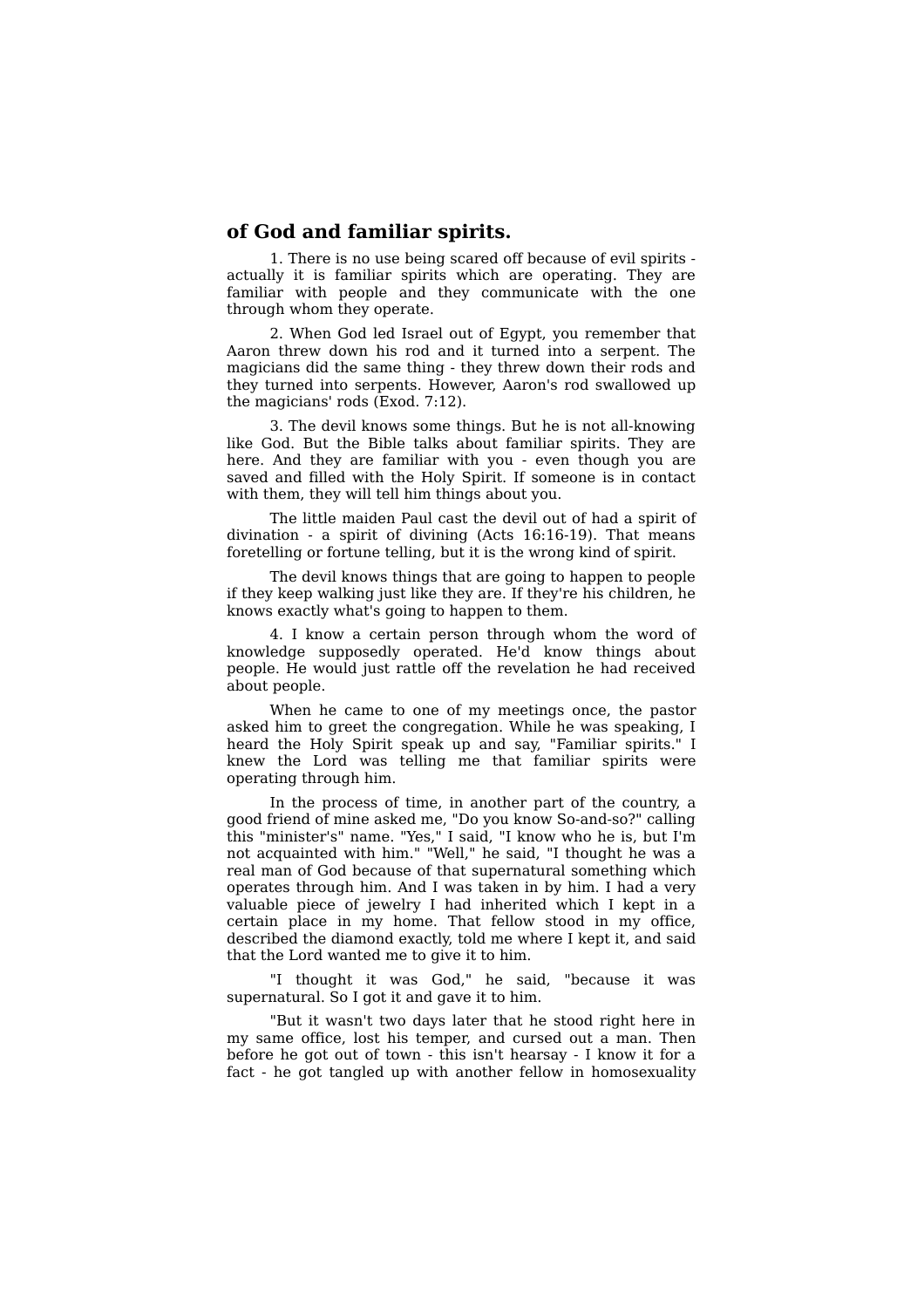and misled some boys and got them into difficulty."

Then I shared with him what God had already shown me. I said, "He has familiar spirits. It's not the Spirit of God operating through him."

5. How can you tell the difference?

a. From First Corinthians 12:1-3.

*1 CORINTHIANS 12:1-3*

*1 Now concerning spiritual gifts, brethren, I would not have you ignorant.*

*2 Ye know that ye were Gentiles, carried away unto these dumb idols, EVEN AS YE WERE LED.*

*3 Wherefore I give you to understand, that no man speaking by the Spirit of God calleth Jesus accursed: and that NO MAN CAN SAY THAT JESUS IS THE LORD, BUT BY THE HOLY GHOST.*

Interpret this scripture in context. Paul is writing about spiritual manifestations and things pertaining to the Holy Spirit. Of course, a person could say, "Jesus is Lord" out of his head. A rank sinner could say that. But what this scripture is saying is, when the Holy Spirit is in manifestation, He always makes Jesus Lord. When it is the Holy Spirit in manifestation, He says Jesus is Lord. The Holy Spirit doesn't attract attention unto man and make man Lord.

b. Does the manifestation bring glory to Jesus? Does it bring blessing to people? Does it bring them nearer to God?

c. Or does it exalt man? Does it attract attention to the human?

6. There's no use being scared off because of evil spirits. GOD CAN TOP ANYTHING THE DEVIL CAN DO. The manifestations of the Holy Spirit are real. Let's have the real manifestations that will bless people.

7. Be open to God and invite the Spirit of God to manifest Himself among us in the various and the varied ministries that He set in the Church.

## **G. Misconceptions people have relative to the prophet's office.**

1. Many think that a prophet is supposed to do nothing but prophesy. But the foremost ministry of the prophet is to preach or teach the Word.

a. A prophet does more than prophesy. In fact, very often when he is giving forth the revelation of the moment he is not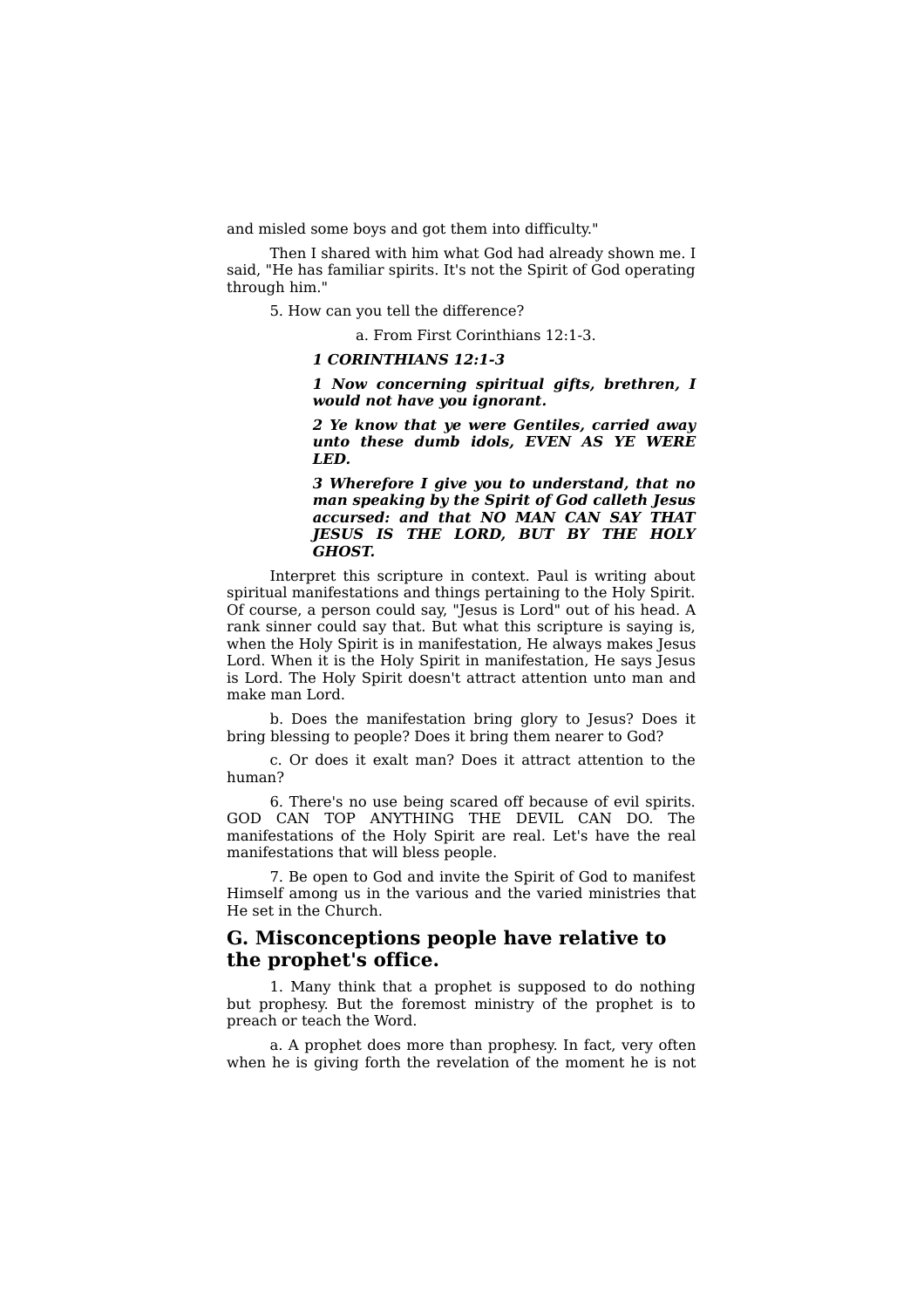prophesying at all - he is just telling what was revealed to him. For example, Agabus "signified by the Spirit" that there would be a great drought (Acts 11:28).

b. A prophet does more than have revelations.

People get into error who think, I'm called to be a prophet (and they might be) so they're always trying to have a revelation, or always trying to prophesy.

c. Before anything else, a prophet would be a preacher or a teacher of the Word. Jesus said John the Baptist was a great prophet, yet we have no record that John ever foretold anything. Rather, he forth-told or preached the message of the Kingdom of God under the inspiration of the Holy Spirit.

d. The laying on of hands goes with the prophet's ministry.

e. A healing ministry goes along with the prophet's office.

And when the prophet exercises the gifts of healings (or any ministry function), it is a prophet's ministry in operation.

1. Elisha. Jesus said:

*LUKE 4:27*

### *27 And many lepers were in Israel in the time of Eliseus the prophet; and none of them was cleansed, saving Naaman the Syrian.*

Elisha had a healing ministry. And people knew about it. The reason Naaman came to Elisha was that a little Jewish maiden was captured by Syria in a war against Israel. She was a slave in Naaman's home. When she learned Naaman had leprosy, she said, "... Would God my lord were with the prophet that is in Samaria! for he would recover him of his leprosy" (2 Kings 5:3).

2. Jesus. Jesus stood in the office of prophet. His healing ministry exemplifies all the varied manifestations you would not see in just one person's ministry.

3. A prophet's healing ministry can operate through the laying on of hands.

4. It can also operate in various other ways.

a. Elisha didn't lay hands on Naaman. He didn't even go out to see him. He had a word from the Lord. He sent a messenger saying, "... Go and wash in Jordan seven times, and thy flesh shall come again to thee, and thou shalt be clean" (2 Kings 5:10).

b. Jesus ministered healing through laying on of hands.

But He also ministered healing by other methods. For example, without touching ten lepers, Jesus said to them, "Go and show yourselves to the high priests." As they went, they were healed (Luke 17:12-14).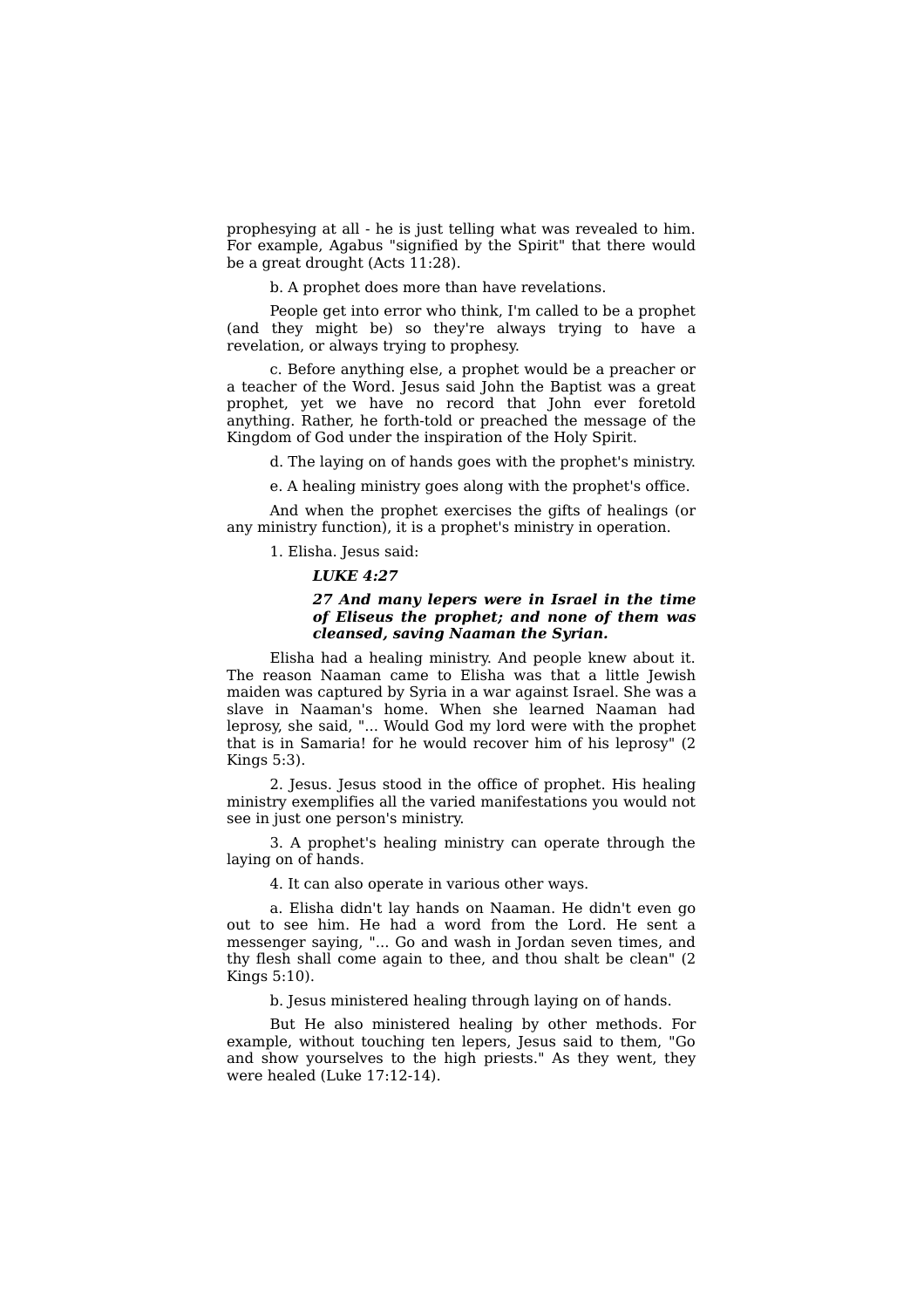Jesus spit on the ground and made clay of the spittle and rubbed it on a blind man's eyes and said, "Go wash it off in the pool of Siloam" (John 9:6,7). Why did He do that? Because the Spirit of God told Him to. He was standing in the office of the prophet. Gifts of healings were operating through Him.

Jesus was anointed with the healing power of God (Acts 10:38). And on other occasions, Jesus ministered healing by the transfer of power. In other words, people were also healed when the healing anointing flowed out of Jesus into them. The woman with the issue of blood is an example (Mark 5:25-34). (See also Matthew 14:34-36; Mark 6:56; Luke 6:19.)

5. Concerning the healing of Naaman through the ministry of the prophet Elisha, Jesus said, "And many lepers were in Israel in the time of Eliseus the prophet; and none of them was cleansed, saving Naaman the Syrian" (Luke 4:2 7).

Why couldn't Elisha get all the lepers in Israel healed?

Naaman was a heathen; he wasn't even an Israelite. He wasn't in covenant with God. He worshiped the idol Dagon.

Why couldn't Elisha tell all the lepers of Israel, including those who were in covenant with God, "Go dip in the River Jordan seven times and your flesh will come again clean as a little child"?

Because God didn't tell him to!

You cannot go beyond the word of the Lord.

The word of the Lord, no doubt, came unto Elisha and told him what to do in the case of Naaman.

Personal experience: People are healed that way today. I've had many healed that way - by the Word of the Lord in a supernatural manifestation of the Holy Spirit. Yet I couldn't make it work for others. The Lord told me exactly what to do. Sometimes He told me what to tell people to do. Sometimes I would see it in vision form, then go out and act it out in the church meeting. And people have gotten up and walked off stretchers.

Yet others in the same meeting were rolled in on stretchers, and rolled out on them.

Some people who are not knowledgeable about the Bible said, "That couldn't be God. If He healed one, He would have healed the others too."

In the first place, I wasn't doing the healing. In the second place, I had no word from the Lord on the others. The others could have been healed if they would have believed God and made contact with Him on their own, but somehow or another they did not.

2. Many think that a prophet should always know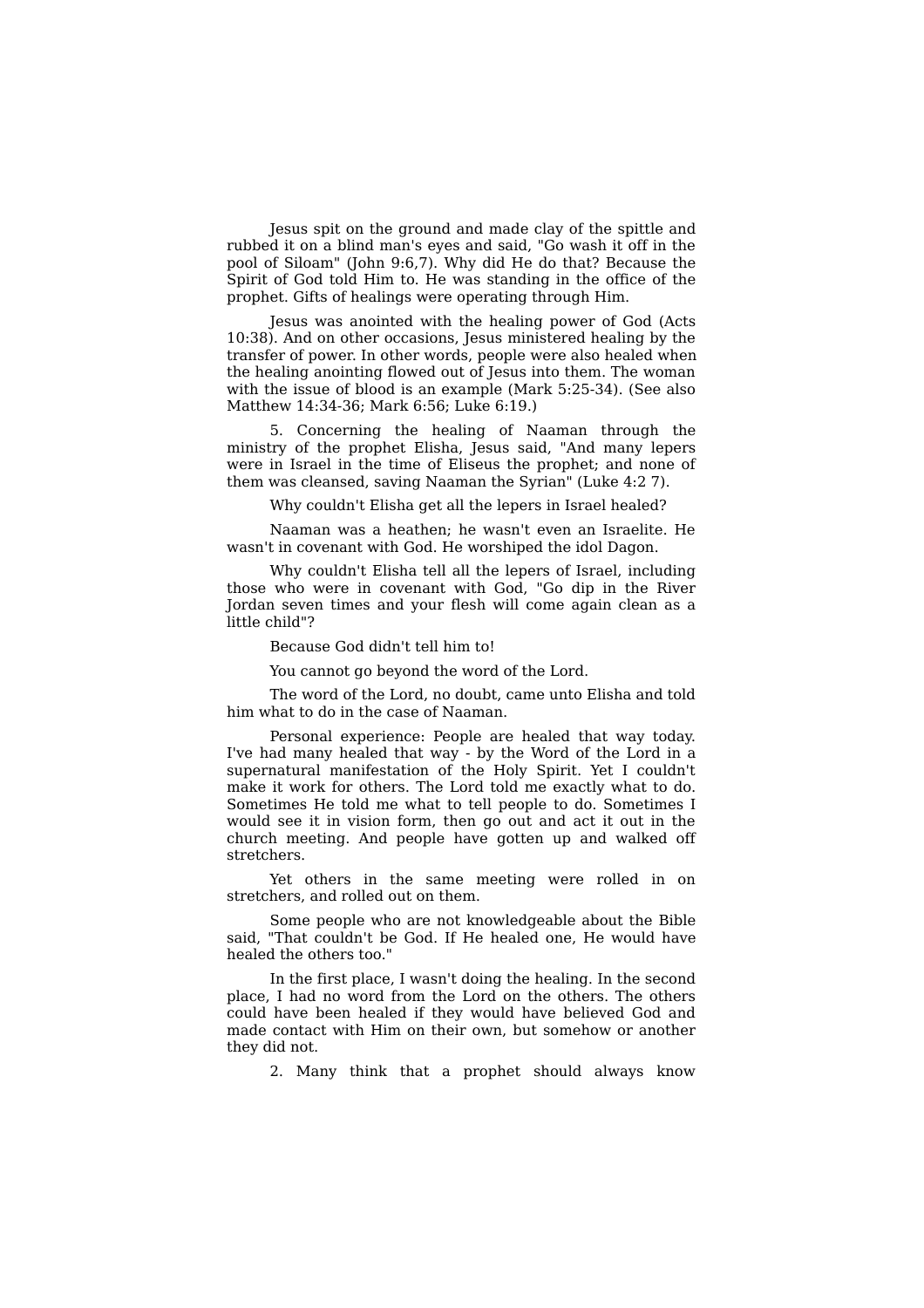everything about everyone and everything that is happening round about him.

a. That could not be so. For if it had been so, Gehazi, the servant of Elisha, would have known he didn't stand one chance in a million of getting by with what he did (2 Kings 5:20-27).

Naaman offered the prophet Elisha gifts after his healing was manifested. Elisha would not accept them. So Naaman went happily on his way back to Syria. But Gehazi ran after him and lied to him. He said, "My master has sent me. After you left two young prophets came. And although my master wouldn't take anything for himself, he said it would be all right to take a talent of silver and two changes of garments for them" (2 Kings 5:22).

Naaman, thrilled about being healed from such a terrible condition, gave Gehazi more than he asked for. Gehazi took it and hid it.

But when Gehazi got into the presence of his master, Elisha asked him where he had been. Gehazi answered, ". . . Thy servant went no wither" (2 Kings 5:25). And Elisha said unto him, ". . . Went not mine heart with thee, when the man turned again from his chariot... ?"

However, if Elisha had always known everything about everyone and all that was going on around him, Gehazi, who was with Elisha continually, would have known that. And Gehazi would never have tried what he did.

b. The Lord only tells a prophet what He wants him to know. He does not tell a prophet everything.

Other Scriptures also indicate that the prophet does not know everything. For example, when the Shunammite woman came to Elisha the prophet and caught him by the feet after her son had died, Elisha said, ". . . her soul is vexed within her: and THE LORD HATH HID IT FROM ME, and hath not told me" (2 Kings 4:27).

3. Some think that because one is a prophet, they can ask him at any time, "Have you got a word for me?"

a. You cannot conjure up these things as you will.

b. God may give you a word and He may not. The majority of times He will not.

Personal comments: The word of knowledge, the word of wisdom, discerning of spirits, as well as prophecy, operate in the office of the prophet. Because these are spiritual gifts, they will also operate in the life of any Spirit-filled believer as the need may arise or as the Lord wills. But the occasional operation of these gifts does not make one a prophet.

Almost immediately after I was filled with the Spirit and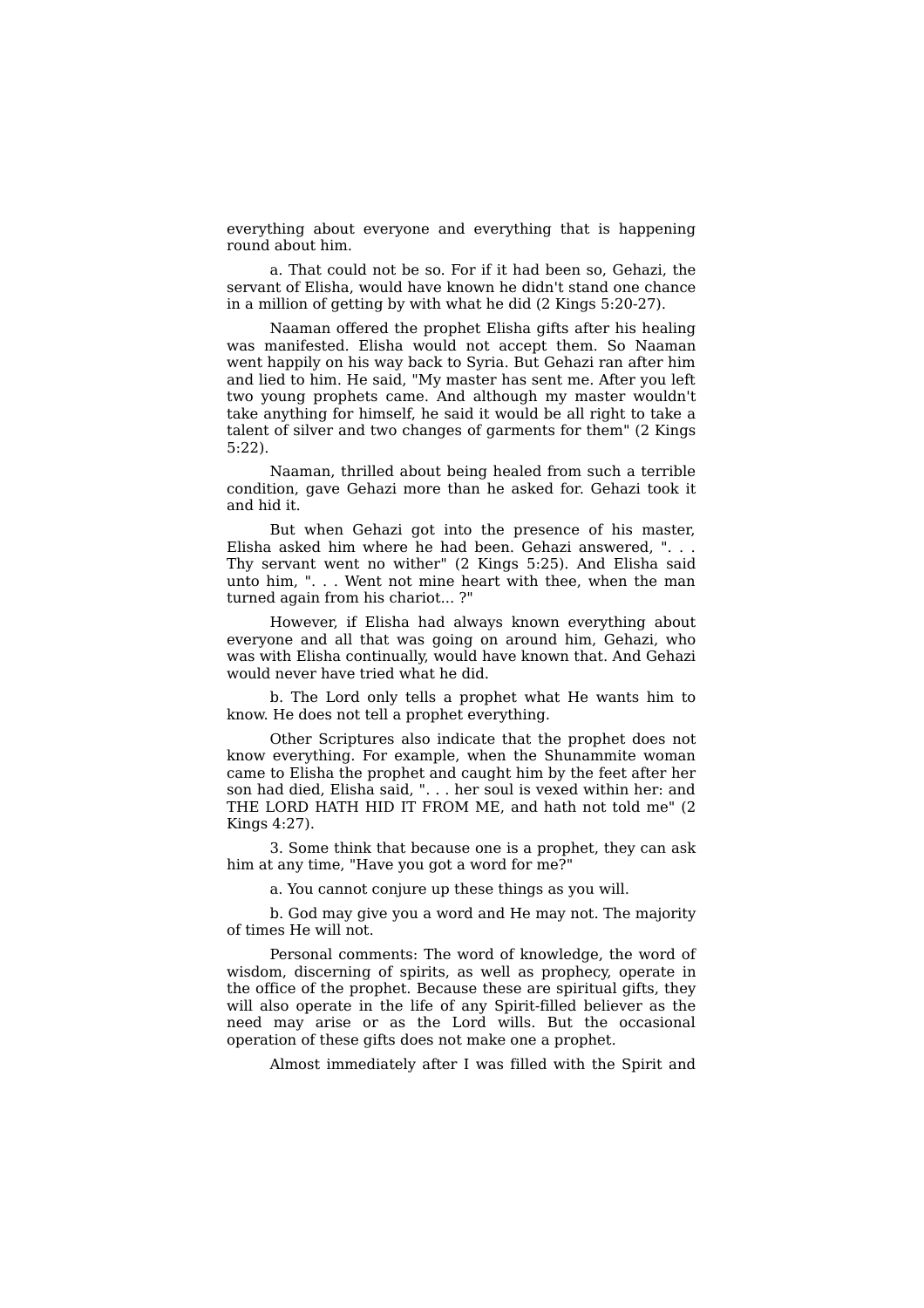began to speak with other tongues, the word of knowledge began to operate in my life. I would see and know things supernaturally. But that didn't make me a prophet.

I was 20 years old and the pastor of a country community church, when two weeks after I was baptized in the Holy Spirit, I had a quick spiritual vision - I call it a "mini-vision." I saw a person in the congregation and I saw how she had been pushed into sin two nights before. Although she was forced into it, this young woman was thinking, I've sinned and God doesn't love me anymore. Her friend had insisted she come to church that night, but she had already decided never to come back again. As I started to dismiss the service and shut my eyes to pray, I saw all of this: who she was with, what she had done, and how it had happened. I make it known to her in a way the congregation wouldn't know she was the one I was talking about. I used wisdom in order to avoid embarrassing her.

(If you do have a revelation, seek God for wisdom on how to handle it properly. Don't just blurt it out. It is possible to shipwreck people's lives and mess things up so that God won't give you further revelation.

You can grieve the Spirit of God so He won't show you anything else because He can't trust you.)

The young woman, convinced of God's love and forgiveness for her, rushed to the altar in tears. God had revealed this to me to save her.

Sometime later, but before I was married, I was pastoring a Full Gospel church. There was a beautiful young lady in the church who was quite interested in me, and I was a little bit interested in her.

We had Saturday night, Sunday morning, and Sunday night services. Because she was the most talented singer we had, she usually sang a special. But one particular Saturday night she was not there to sing.

The next morning I was already in the pulpit preaching the Sunday service when I looked out the window and saw a car drive up. I saw her get out of the car and come down the side aisle of the church. The man who was driving the car drove quickly away.

Suddenly, I was no longer in the service. I heard the sound of my voice as it went right on speaking, but I didn't know what I was saying. My spirit was somewhere else. I know what Elisha meant when he said, "My spirit went with you."

All of a sudden, I was standing on the street in a town 15 miles from where I was preaching that Sunday morning. It was Saturday night. This was the '30s. The streets were thick with people. In those days, all the country people came to town on Saturday night.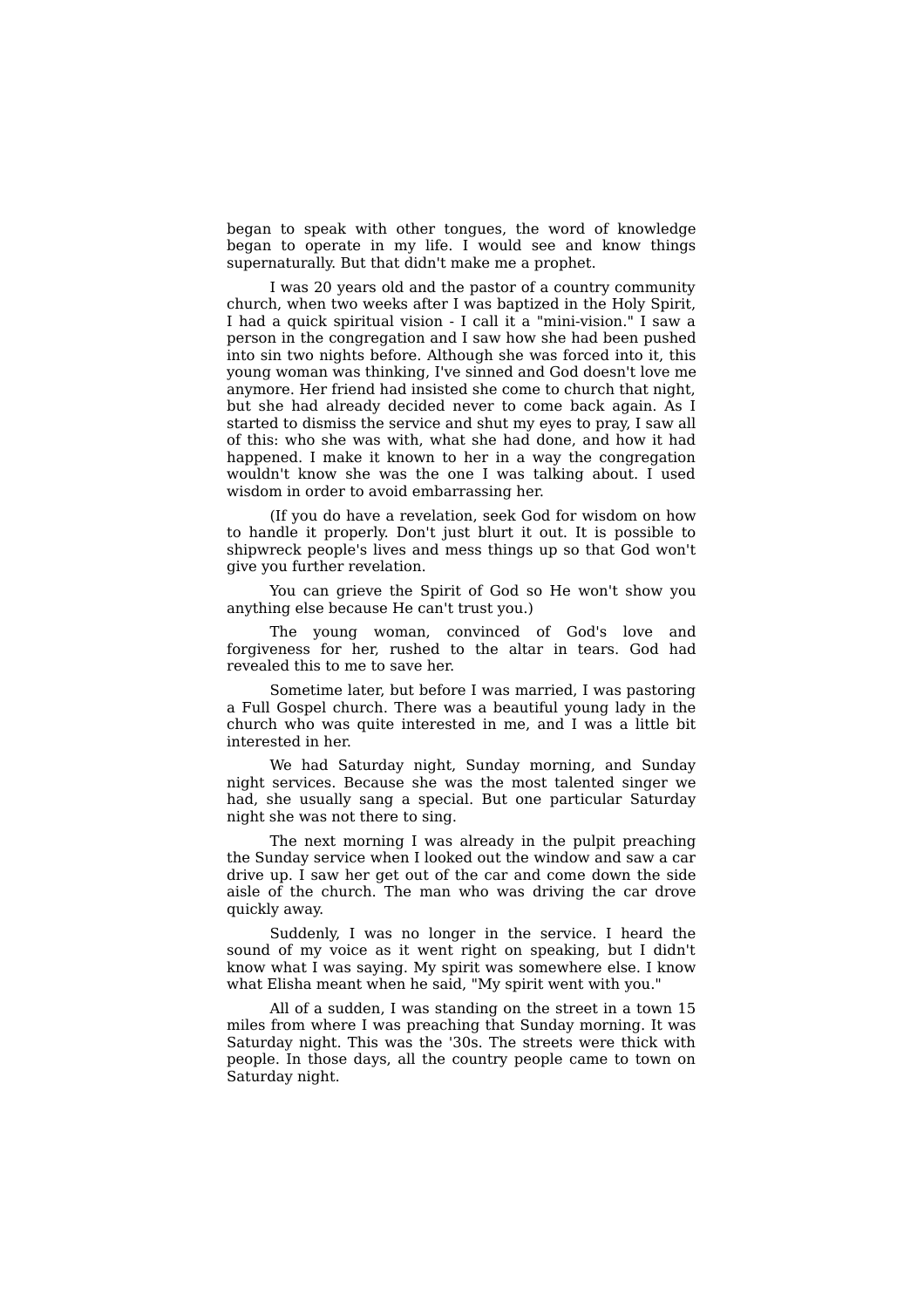I stood in front of a store right on the main street. I saw this young woman come walking down the street. I saw the same car pull up to the curb beside her. When the driver sounded the horn, she got into the car with him.

Then instead of standing in front of the store, in the Spirit, I was sitting in the back seat of the car. He drove out into the country, and they committed adultery.

God showed me that to protect me. Several times He showed me things to help others. But those revelations didn't make me a prophet.

I had been preaching nearly 20 years when Jesus appeared to me in a vision in 1952, and said, "From this time forward, what is known in My Word as discerning of spirits will operate in your life and ministry when you are in the spirit."

When discerning of spirits began to operate in my life, I could see and hear in the realm of the spirit. Then two revelation gifts - discerning of spirits and the word of knowledge - operated in my life on a consistent basis, plus prophecy. That's when I stepped into the prophetic office. But, even then, I didn't stand in the prophet's office publicly until 1953.

If God did call you to an office, you couldn't step into it immediately. You'd make a mess of it if you did. But God will add a little here and a little there. If He does have in mind to put you in that office, eventually, if you'll be faithful, when He sees He can trust you with it, He will set you in it.

God will not violate the principles set forth in His own Word. The Spirit of God said through Paul not to put a novice in office, ". . . lest being lifted up with pride he fall into the condemnation of the devil" (1 Tim. 3:6).

The same is true in other offices. If novices were put into these offices, Satan would tempt them and they would be lifted up and destroyed. I think some have been destroyed because they sensed in their spirits the calling, but instead of waiting for God to set them into that office, they tried to set themselves into it.

I can see the wisdom of God in my own ministry. As a younger person and immature mentally as well as spiritually, if I had been thrust into some offices and places I fill now, I would never have made it. I would have fallen by the wayside. When God used me, my head would have gotten so big I couldn't have walked out of the door.

I'm glad God can use us. But I don't get lifted up in any way when He does. It humbles me for God to use me. I don't get the least bit of pride. I don't even get excited or show emotion over a lot of things. I just say, "What of it? After all, I read in the Old Testament that God spoke Hebrew through a donkey. That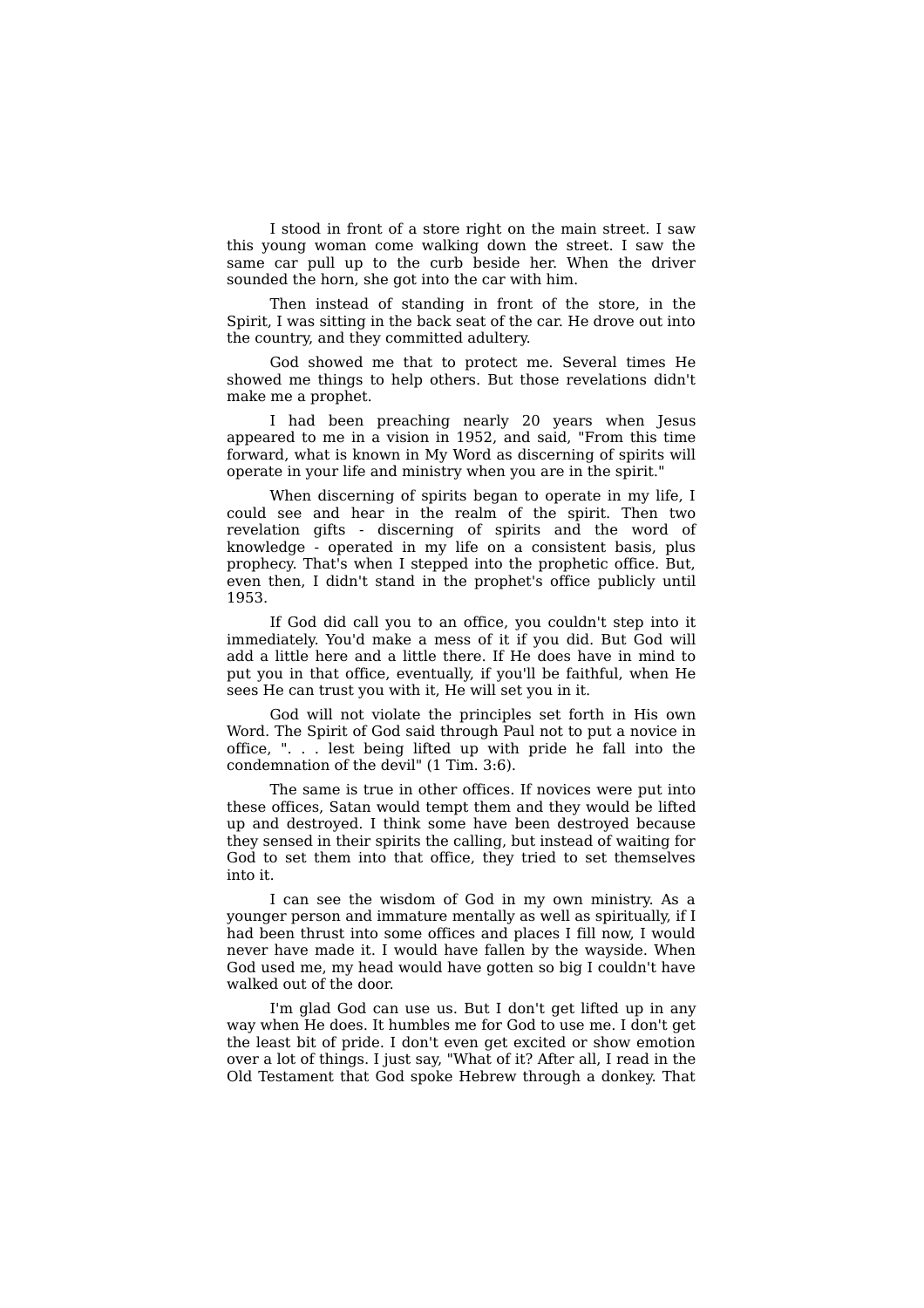didn't make the donkey anything special. So if God sees fit to use this donkey, praise the Lord, God did it. Give Him all the glory."

Don't be taken up with names and titles.

And don't go out and say, "I'm a prophet." You may be one day, and then again you may not be. But if you are called to the prophetic office, let God set you into it. Don't try to set yourself in a particular office.

Don't even necessarily say, "I'm a teacher." God may want to make an evangelist out of you. Wait and find out what God wants you to do.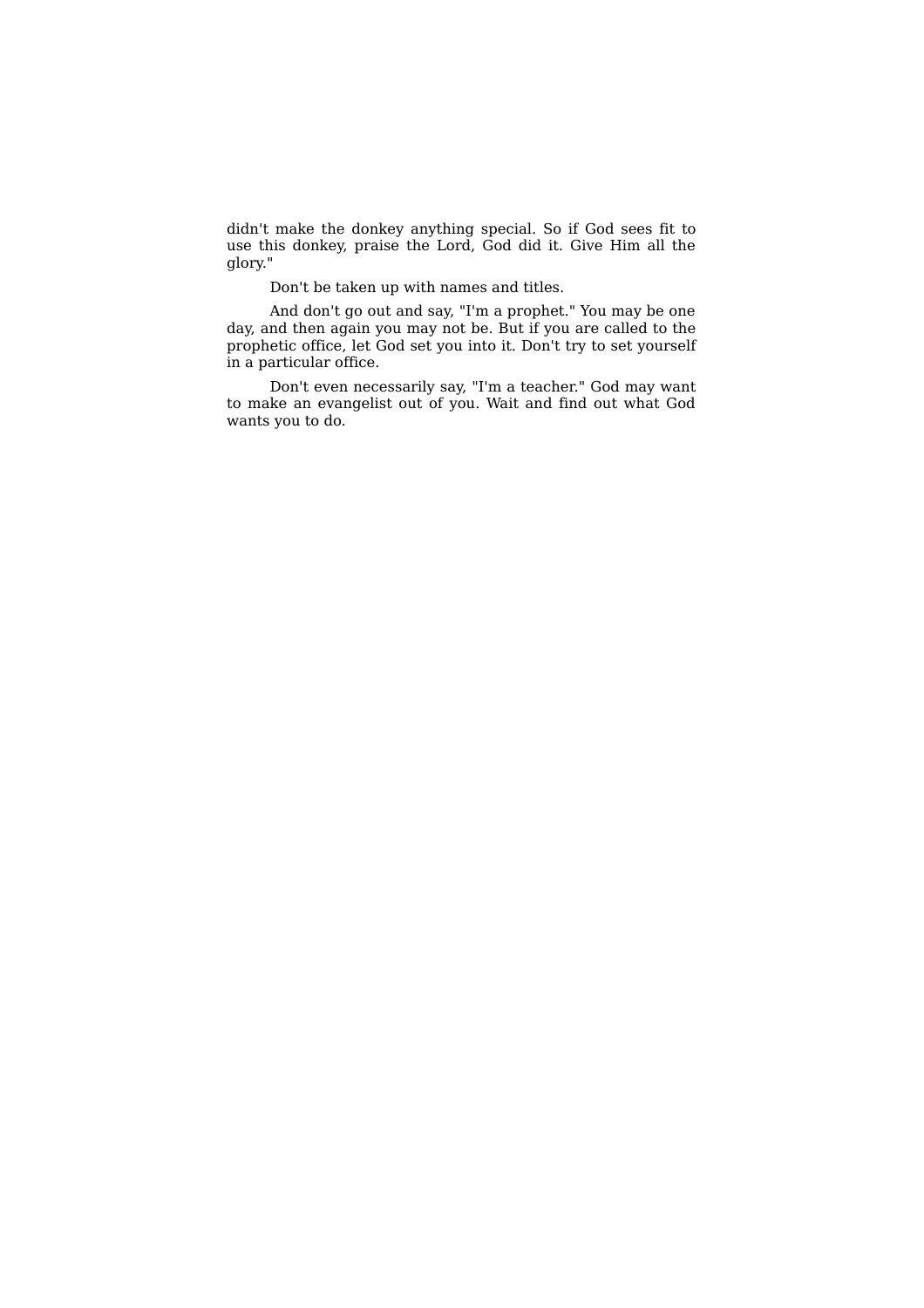## **Lesson 8, The Evangelist**

*EPHESIANS 4:11,12*

*11 And he gave some, apostles; and some, prophets; AND SOME, EVANGELISTS; and some, pastors and teachers;*

*12 For the perfecting of the saints, for the work of the ministry, for the edifying of the body of Christ.*

*1 CORINTHIANS 12:28*

*28 And God hath set some in the church, first apostles, secondarily prophets, thirdly teachers, after that MIRACLES, then GIFTS OF HEALINGS, helps, governments, diversities of tongues.*

## **A. The word "evangelist" occurs only three times in the New Testament.**

- 1. In Ephesians 4:11, quoted above.
- 2. In Acts 21:8 the Bible speaks of "Philip the evangelist."
- 3. In Second Timothy 4:5, Paul told Timothy, who was the pastor of a New Testament church at the time, to "do the work of an evangelist."

**B. The meaning of the word "evangelist" is: One who brings the evangel (the good news); a messenger of good tidings.**

**C. The evangelist brings the message of the redeeming grace of God.**

**D. The evangelist's favorite theme is salvation in its simplest form.**

**E. The only New Testament example we have of an evangelist is Philip. Philip's ministry is the model because it is the only one God gave us.**

1. Philip had just one message, and that was Jesus Christ. a. Philip's message to Samaria:

### *ACTS 8:5*

*5 Then Philip went down to the city of Samaria, AND PREACHED CHRIST UNTO THEM.*

b. Philip's message to the eunuch: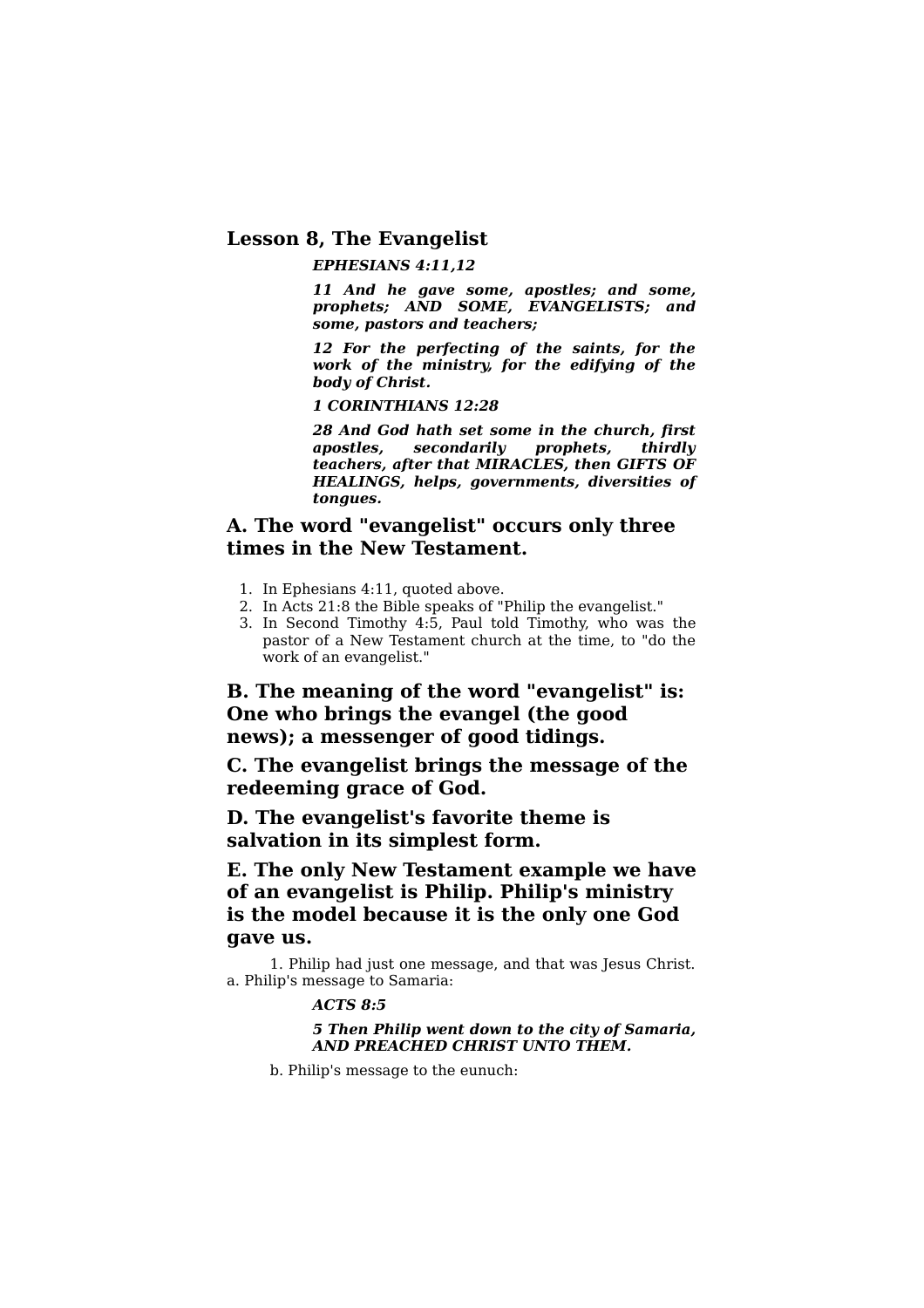### *ACTS 8:35*

### *35 Then Philip opened his mouth, and began at the same scripture, and PREACHED UNTO HIM JESUS.*

c. One notable characteristic of evangelists is this: No matter what scripture they begin with, they preach Jesus. That is their calling. That is their message.

# **F. The supernatural equipment accompanying the evangelist's ministry includes "miracles" and "gifts of healings."**

1. The evangelist is plainly a direct endowment or ministry gift from the Lord (Eph. 4:11). Yet in First Corinthians 12:28, the evangelist is not mentioned by name in this list. (Neither is the pastor mentioned by name in this list. The apostle is. The prophet is. The teacher is. But the evangelist and the pastor are not.)

2. I believe the evangelist is mentioned in the First Corinthians 12:28 list when it says "miracles, then gifts of healings."

a. Miracles and gifts of healings can also go with other offices, but we know from the only New Testament model, Philip, that they should accompany the evangelist's ministry.

### *ACTS 8:5-8*

*5 Then Philip went down to the city of Samaria, and preached Christ unto them.*

*6 And the people with one accord gave heed unto those things which Philip spake, HEARING AND SEEING THE MIRACLES WHICH HE DID.*

*7 For unclean spirits, crying with loud voice, came out of many that were possessed with them: and many taken with palsies, and that were lame, WERE HEALED.*

#### *8 And there was great joy in that city.*

b. Healings followed the preaching of Christ. If, as the Scripture says, "Himself took our infirmities, and bare our sicknesses," you could not preach Christ in His fullness without preaching the healing part of our redemption also.

3. In my opinion, what we call an "evangelist" many times is an "exhorter." a. There is the ministry of exhortation (Rom. 12:8). b. An "exhorter" exhorts people to be saved.

c. The supernatural equipment of miracles and gifts of healings does not follow the ministry of exhortation.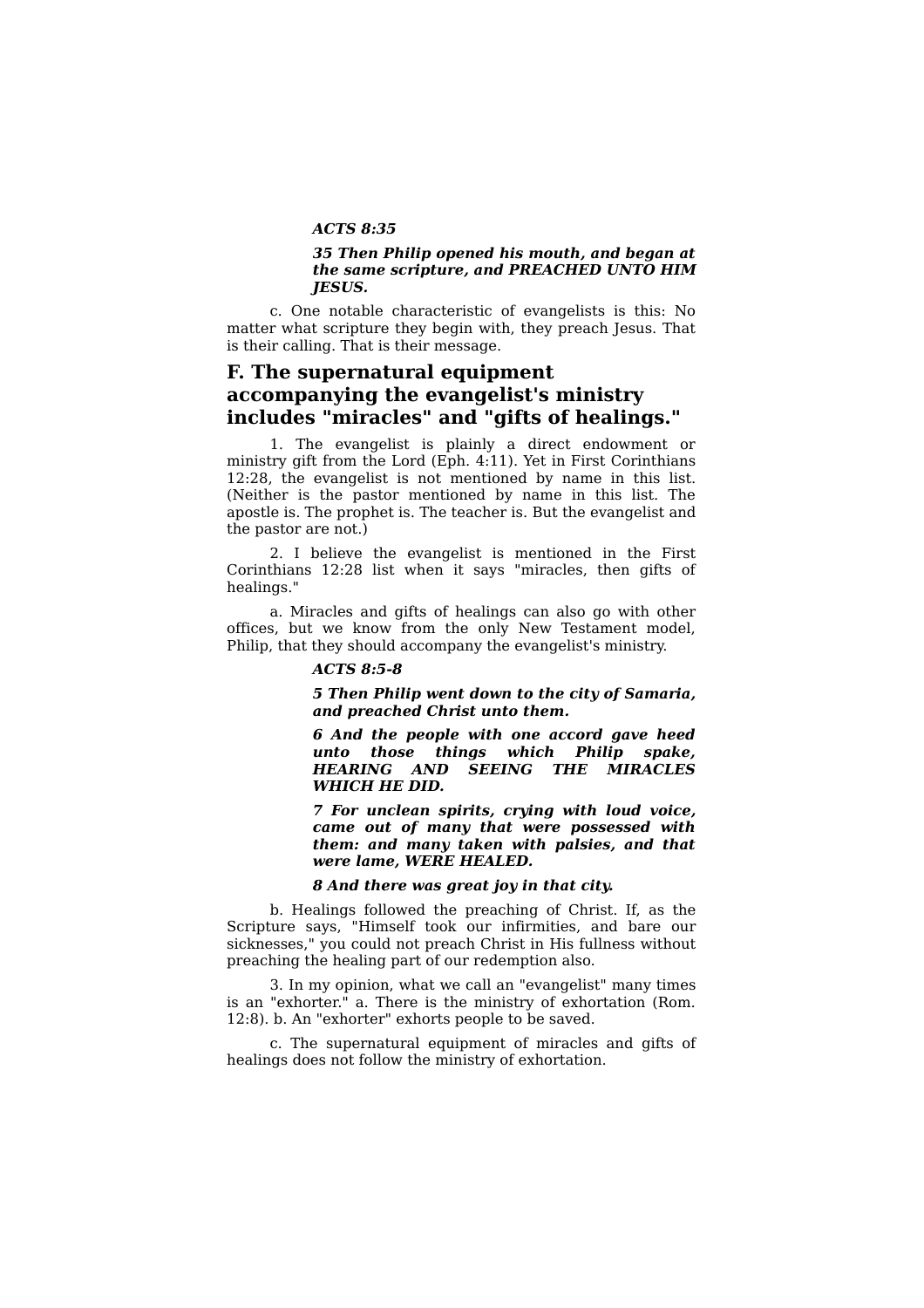d. One may start out as an exhorter and as he proves faithful, God may set him in the office of the evangelist later.

# **G. If the divine gift or endowment is within a person, the person will need no pleading to be an evangelist. There will be a divine urge burning within him or her.**

1. Philip is first seen as a deacon (a helper) in the church (Acts 6:1-6). It would be safe to say that the apostles ordained Philip as a deacon, but they gave him no commission to evangelize. Yet we see him down in Samaria with this heavenly gift burning in his spirit, which urged him to preach the gospel with glorious results.

2. Paul said, ". . . woe is unto me, if I preach not the gospel!" (1 Cor. 9:16). If one really has a divine call burning within him, no matter what the office, he will say like Paul, "Woe is me if I preach not the gospel!"

3. God told Jeremiah to prophesy against Israel. God also told Jeremiah no one would listen and that he wouldn't have any followers. Jeremiah grew weary and once said, in effect, "I'm not going to prophesy anymore unto this people. I'm not going to speak anymore in His Name." (We would say, "I'm not going to preach anymore.") Then Jeremiah said, ". . . But his word was in mine heart as a burning fire shut up in my bones. .." (Jer. 20:9).

# **H. The marks of a true evangelist are evident in the ministry of Philip, our one New Testament model:**

1. Supernatural advertisement.

a. There was something to see and hear in Philip's ministry: "And the people with one accord gave heed unto those things which Philip spake, HEARING and SEEING the MIRACLES which he did" (Acts 8:6).

b. Philip the evangelist was equipped with the particular spiritual gifts needed for his ministry - working of miracles and gifts of healings. The display of these spiritual gifts through him is the finest form of advertising there can be.

2. True evangelists must preach the Word.

a. In the ministry of the evangelist, the preaching of the Word of God is essential.

b. Divine power will draw a crowd. Miracles and healings arrest and compel people's attention. But it is in believing the Word that men are saved.

#### *ACTS 8:12*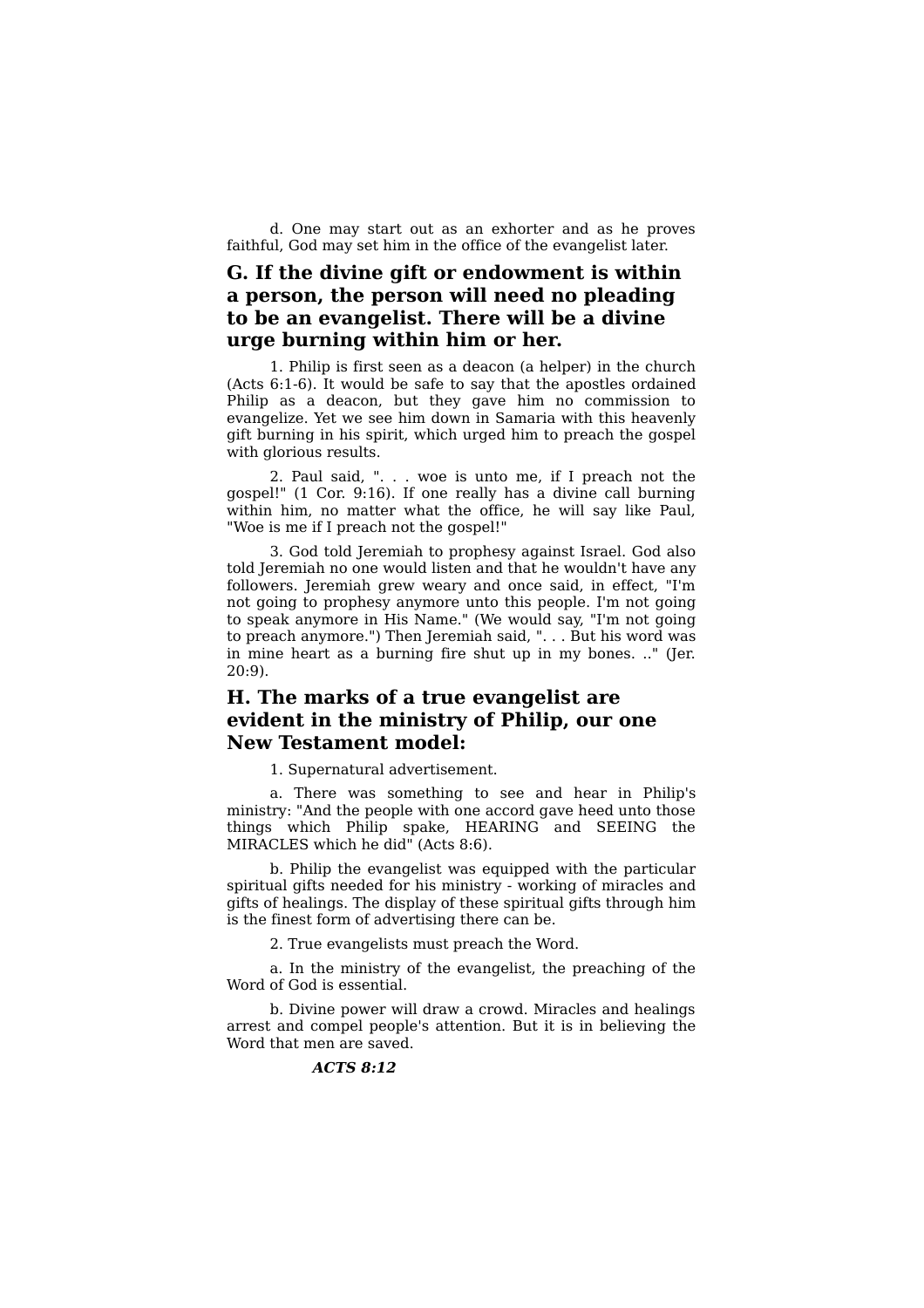### *12 But WHEN THEY BELIEVED PHILIP PREACHING the things concerning the kingdom of God, and the name of Jesus Christ, they were baptized, both men and women.*

1. Miracles and healings were mentioned earlier (vv. 6,7). The people saw these things in demonstration. But the Bible does not say people were saved, "When they believed what they SAW...." It says they were saved, "When they believed Philip PREACHING...."

2. No one was saved until Philip preached the Word. People were saved as a result of his preaching.

c. Paul told Timothy (and remember Paul also told Timothy to do the work of an evangelist), "Preach the Word" (2 Tim.  $4:2$ ).

d. Only the preaching of the Word affects the will of the sinner.

a. Conversion is an individual matter. It is something personal between the human spirit and God.

b. God is trying to get something over to us when He records the mass con-versions in Samaria, and then He finishes the chapter with the account of the evangelist and the Ethiopian - one person.

c. The supreme gift of a real evangelist is the power to bring a person's soul to a decision for Christ.

4. The evangelist's need for others.

a. The diversity of ministry gifts God has set in the Church are dependent upon one another for their fullest expression and most lasting results.

b. Sending Peter and John to Samaria is significant in this regard.

#### *ACTS 8:14*

### *14 Now when the apostles which were at Jerusalem heard that Samaria had received the word of God, they sent unto them Peter and John.*

1. As an evangelist, Philip had the ability to get people saved, but his ministry did not extend beyond bringing people into salvation.

2. Philip had no ability to establish a church, or to get people rooted and grounded in the Word, or to teach them.

3. He seemingly did not have the ministry to impart the baptism in the Holy Spirit that Peter and John had (vv. 14-17).

4. Philip did his job in getting the people to God by preaching salvation through Jesus Christ. Then the apostles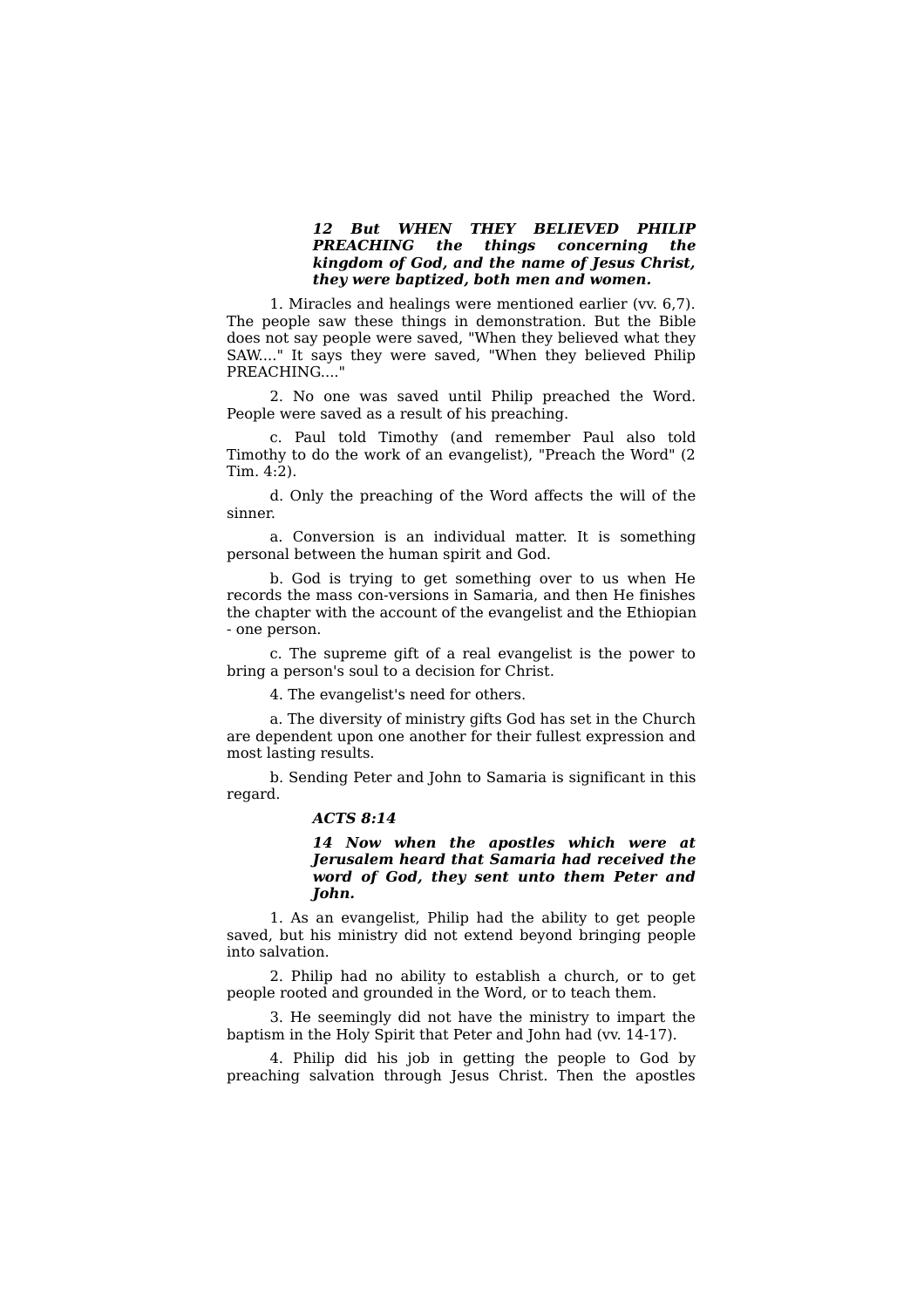sent others to take them on in God.

c. One person will never be able to do everything. And he should not. All of us are limited. Every minister is limited. But God is not limited. That's why we need one another.

d. Howard Carter was a great pioneer of the Pentecostal Movement. He founded the first Pentecostal Bible school in the world. It still exists in England. The revelation God gave him concerning the gifts and manifestations of the Holy Spirit as recorded in First Corinthians 12 is regarded as fundamental truth today.

I had read after him for years but had never met him personally, when I had an opportunity to attend one of his meetings.

Rev. Carter had a ministry of laying on of hands to get people filled with the Holy Spirit.

After the service, he told the pastor and me that on the two-year trip around the world he had just completed (God had told him to go and minister to missionaries), he had laid hands on 645 denominational missionaries and heard them speak with other tongues.

That night when I heard him preach, 19 people had come to be filled with the Spirit, and in 10 minutes' time Rev. Carter laid hands on them and all 19 began speaking in tongues.

Afterward as we stood talking together in the back of the church, a woman came up and asked, "Brother Carter, would you pray for my healing?"

He smiled and said, "No, sister. I would if no one else were here. But that's not my ministry. God primarily uses me to lay hands on people to be filled with the Holy Spirit. But He uses my wife in healing. Seldom do people fail to receive healing, when she lays hands on them. So she lays hands on people for healing, and I lay hands on them to receive the Holy Spirit. You go to my wife and have her pray for your healing."

He recognized that he was limited.

He could have laid hands on her in faith as any believer can do. But there are people who are specially endowed by the Spirit of God with a healing anointing to minister to others.

Some might be endowed to both lay hands on people to receive the Holy Spirit and to receive healing, but Carter was not. He recognized his limitations and he recognized another's ministry.

Not one of us is all-sufficient. We need one another.

I. The evangelist's ministry is more of a roving ministry, ministering to the unsaved.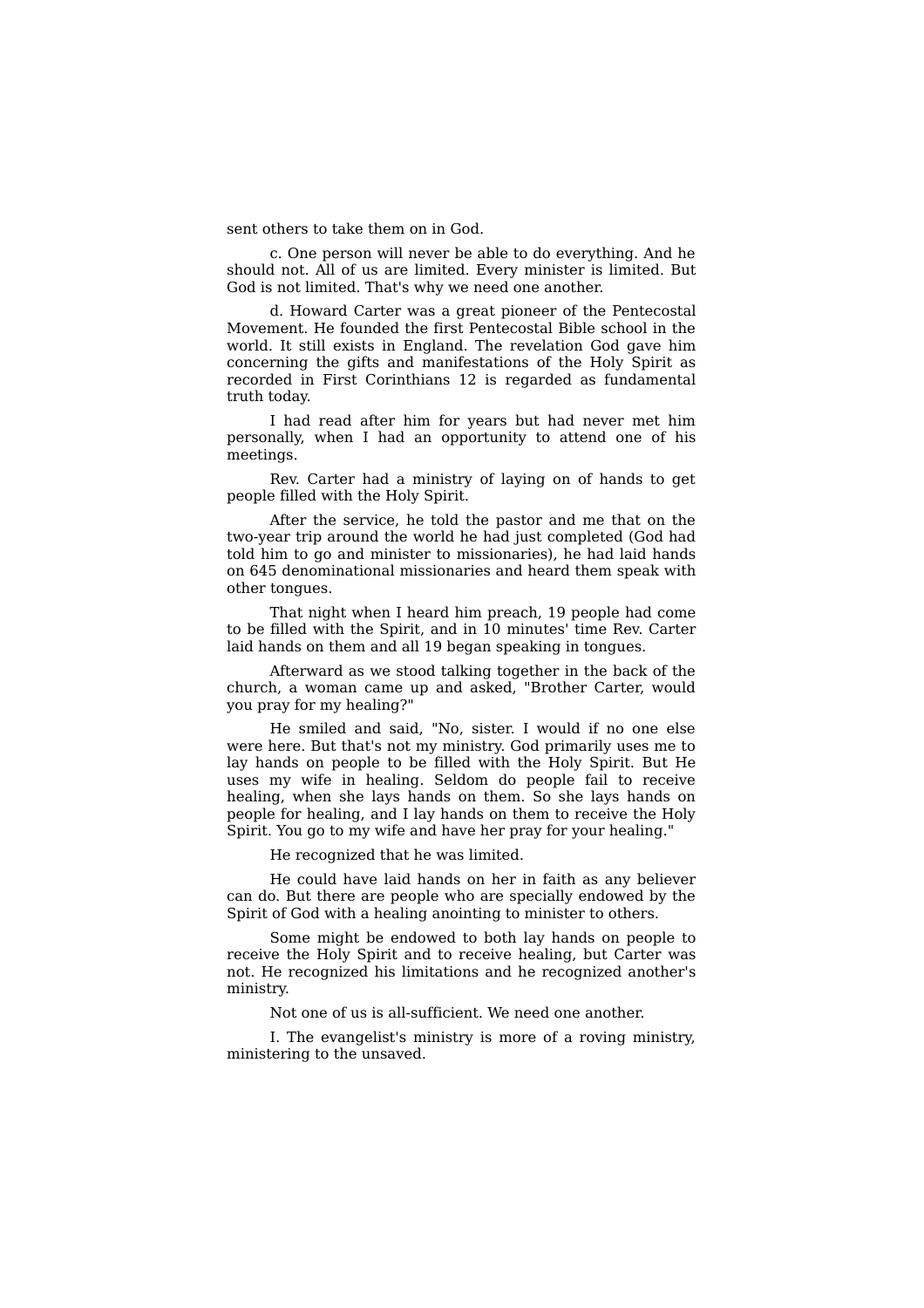## **Lesson 9, The Pastor**

### *EPHESIANS 4:11*

*11 And he gave some, apostles; and some, prophets; and some, evangelists; and some, PASTORS....*

# **A. The word "pastor" is used only once in the King James translation of the New Testament. And that is here in Ephesians 4:11.**

This seems strange when we realize that the office of pastor is probably the most widely recognized office in Christian ministry today.

Yet I am certain there are many references to this "pastoral" office.

# **B. The Greek word translated "pastor" literally means "shepherd."**

# **C. It is so translated referring to our Lord and Savior, the Lord Jesus Christ, who is the Great Example of a true pastor or shepherd:**

### *JOHN 10:11*

*11 I am the GOOD SHEPHERD: the GOOD SHEPHERD giveth his life for the sheep.*

#### *HEBREWS 13:20*

*20 Now the God of peace, that brought again from the dead our Lord Jesus, THAT GREAT SHEPHERD of the sheep....*

#### *1 PETER 2:25*

*25 For ye were as sheep going astray; but are now returned unto the SHEPHERD AND BISHOP of your souls.*

### *1 PETER 5:4*

4 And when the CHIEF SHEPHERD shall appear, ye shall receive a crown of glory that fadeth not away.

## **D. Jesus is the Great Shepherd, the Chief Shepherd, of all God's sheep.**

**E. Jesus has undershepherds. A pastor is an undershepherd. A pastor is a shepherd of God's sheep in the local body.**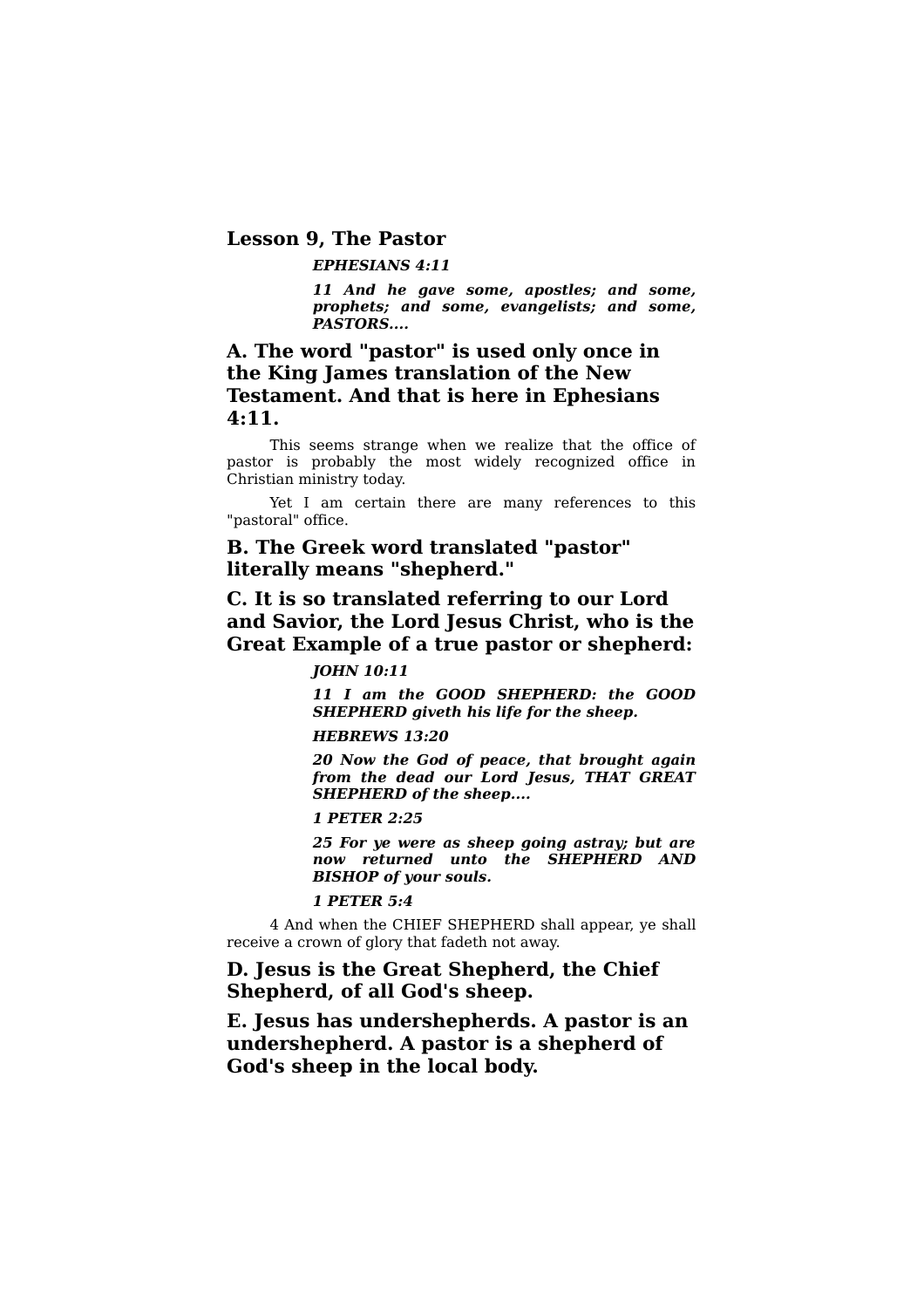## **F. God calls men and equips them to shepherd, or pastor, a flock.**

# **G. Shepherds are necessary for the maturing and equipping of the saints.**

1. In New Testament days, as believers began to gather together in recognized local churches, groups, or assemblies, they needed certain ones to exercise a position of loving oversight and care. That's the position of the pastor or the shepherd.

2. Jesus had compassion upon people "scattered abroad, as sheep having no shepherd" (Matt. 9:36).

a. Sheep without shepherds are scattered abroad - they go astray. b. We see this in groups where there is no shepherd. H. This office is a more settled or stationary office.

1. A person called to be a shepherd or pastor to a flock would be more or less settled in the locality of the flock he is to oversee.

## **I. The shepherd (pastor) has oversight of the flock.**

1. Jesus is the Great Shepherd. He is the Head, the Overseer, of the whole Church - the Body of Christ. The pastor is the undershepherd. He is the head or the overseer of the local flock or group. The local body heads up in the pastor. The head governs. Therefore, the governing ability of the local body heads up in the pastoral or shepherd's office.

2. The office of pastor is not mentioned by name in First Corinthians 12:28. But "governments" is listed. I believe in this list of ministry gifts that God has set in the Church, "governments" is the pastor's office.

3. Is it scriptural for deacon boards or boards of elders to run the local church?

a. In the early days of the Church when the Church was in the babyhood stage of development, the assemblies were put in the charge of local elders until ministry gifts could develop.

The Greek word translated "elder" simply means an older person. These elders were older people, fitted to a place of position and responsibility.

The only ministries the Church had at first were the twelve Apostles of the Lamb. A novice could not be set in as a pastor or shepherd of the flock (1 Tim. 3:6). So until some of those newly saved converts were called into the ministry by God and had developed into pastors - and this takes time - older men with more maturity, both mentally and in character, were put in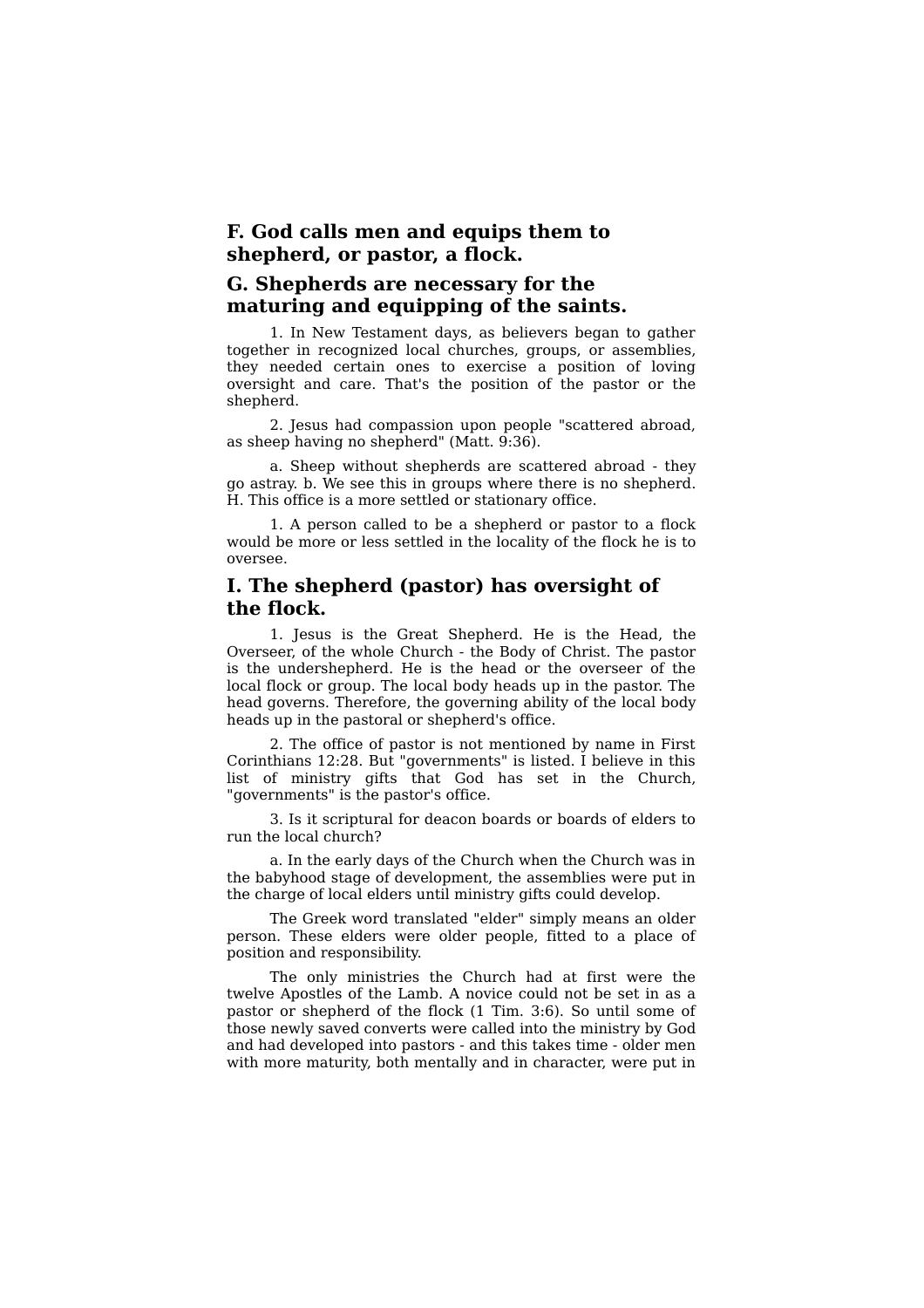charge of the flock.

We don't have this situation today. The Church is no longer in an infancy stage of development. Ministry gifts have already been developed in the Church.

It has created problems when people have said, "We want a New Testament church. Let's go back to the Acts of the Apostles." Then they appointed elders to run the church.

(Yes, we are to get back to the Acts of the Apostles in doctrine and in the demonstration of the Holy Spirit. In other words, the same Holy Ghost experiences that were available to those in the Early Church are available to us too. But if we do as the Early Church did in practice in their formative stage of government, we will stay in a babyhood state of Christianity.

The New Testament clearly reveals God's plan for the Church - that it grow up!)

Such elders appointed by men today have no call of God upon them. They know nothing about the pastoral office, because the call is not there; the anointing is not there.

It is unscriptural to appoint elders to oversee a flock and to run a church when there is a pastor to oversee it.

That is reverting back to the babyhood stage of development as in the Early Church and acknowledging, "We've never grown beyond that. We're all spiritual babies."

Personal comments: I have been in the ministry for half a century and I have observed this. I have never seen a church yet that really had the power of God in operation and did what God called them to do unless the pastor really had the oversight and say-so of the local body. When a deacon board, or a board of elders, or any other kind of board had the say-so and ran the church, I've never seen one yet that functioned correctly, or where the power of God hadn't waned.

You can go into those churches and try to preach, but something is not right. I illustrate it like this - it's like trying to wash your feet with your socks on. God blesses them as far as He can because He loves them. But He cannot bless them in His fullest measure, because He cannot put His approval on man's ideas.

4. Overseer. Originally in the Early Church, the term "elders" had special reference to age, maturity, and standing. Then as ministry gifts developed in the Early Church, the more official title of "overseer" or "bishop" was used, which referred to those who were called and anointed by God to stand in the pastoral office.

Both "overseer" and "bishop" are translated from the same Greek word, episkopos. It conveys a meaning of definite leadership and official position.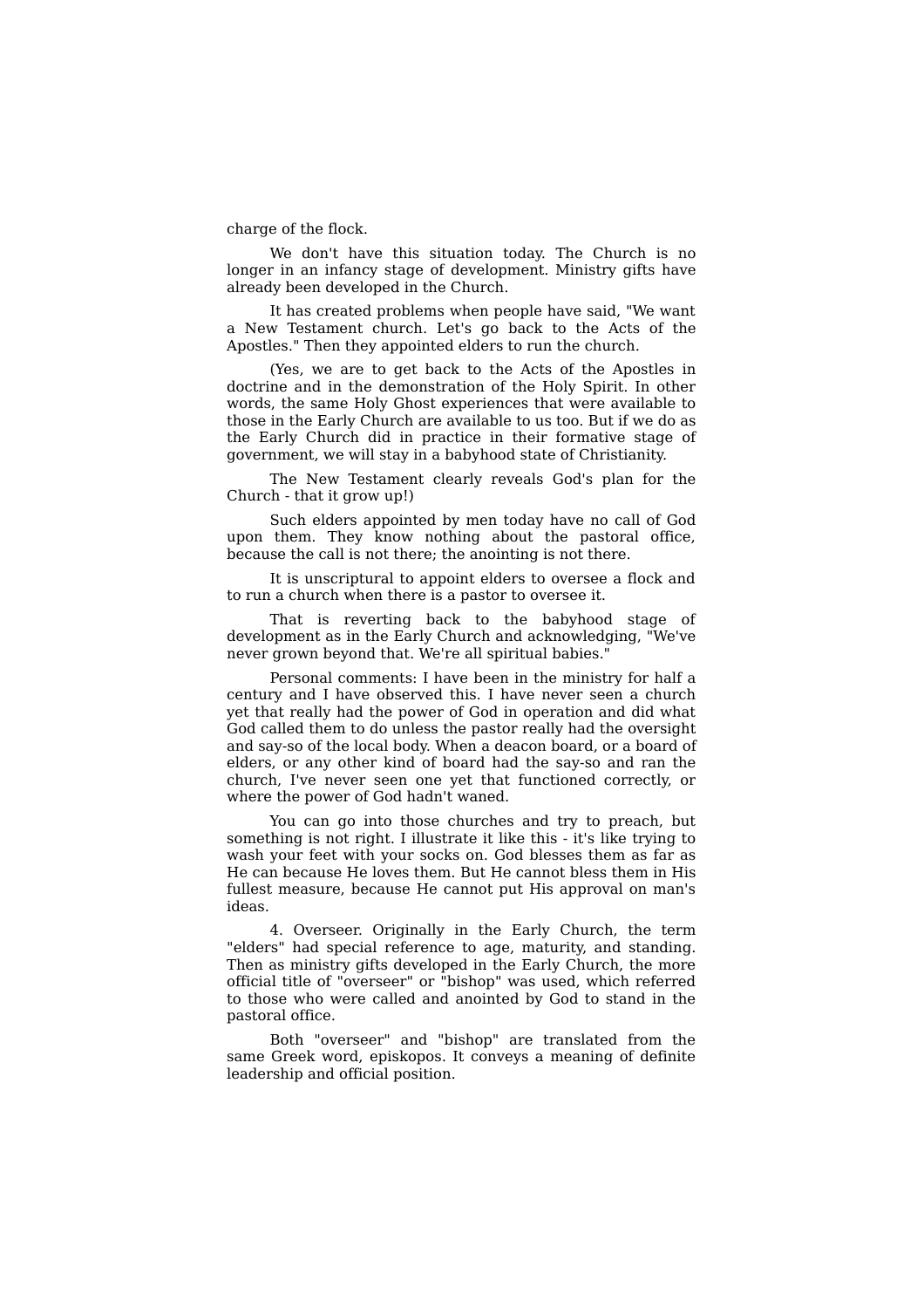a. The Greek word episkopos is translated "overseer" in Paul's admonition to the elders of the Church at Ephesus:

#### *ACTS 20:28*

*28 Take heed therefore unto yourselves, and to all the flock, over the which the Holy Ghost hath made you OVERSEERS, TO FEED THE CHURCH OF GOD, which he hath purchased with his own blood.*

In order to have fed the Church of God with the Word, these people must have been teachers who were spiritually equipped to feed the flock. They could not have been just older persons who oversaw what was happening, but had no anointing or call to the ministry. But then, over the course of time, some of these elders or older men who were put over the flocks did develop into ministry gifts because they had the call of God on them. God made ministers out of them.

b. The Greek word episkopos is translated "bishop" here:

### *1 TIMOTHY 3:1*

### *1 This is a true saying, If a man desire the OFFICE OF A BISHOP, he desireth a good work.*

Remember, episkopos is translated "overseer" elsewhere. This is talking about the pastoral ministry. The pastor or shepherd would naturally have the oversight of the flock.

1. The picture used in the Bible for the pastoral office is that of a shepherd and a flock. The shepherd is the leader of the flock. The shepherd doesn't get up in the morning and say, "We'd better get some of the chief sheep together and get their opinion as to where we'll graze today." No, the shepherd has the oversight of the sheep. He is the overseer of the flock. He heads out, and the flock follows him.

2. Notice First Timothy 3:1 calls it the "office of a bishop" (or overseer), which is referring to the pastoral office. If this office is not the pastoral office, then it is an office Jesus didn't set in the Church because all the ministry gifts are listed in Ephesians 4:11. There aren't any others. No, this office of bishop must of necessity be the pastoral office because that is the ministry gift that has the oversight of the flock.

#### *1 TIMOTHY 3:2,3*

*2 A bishop then must be blameless, the husband of one wife, vigilant, sober, of good behaviour, given to hospitality, APT TO TEACH;*

### *3 Not given to wine, no striker, NOT GREEDY OF FILTHY LUCRE....*

3. It is the duty of the flock to support the pastor. But the pastor is not to serve for filthy lucre. His motive must be to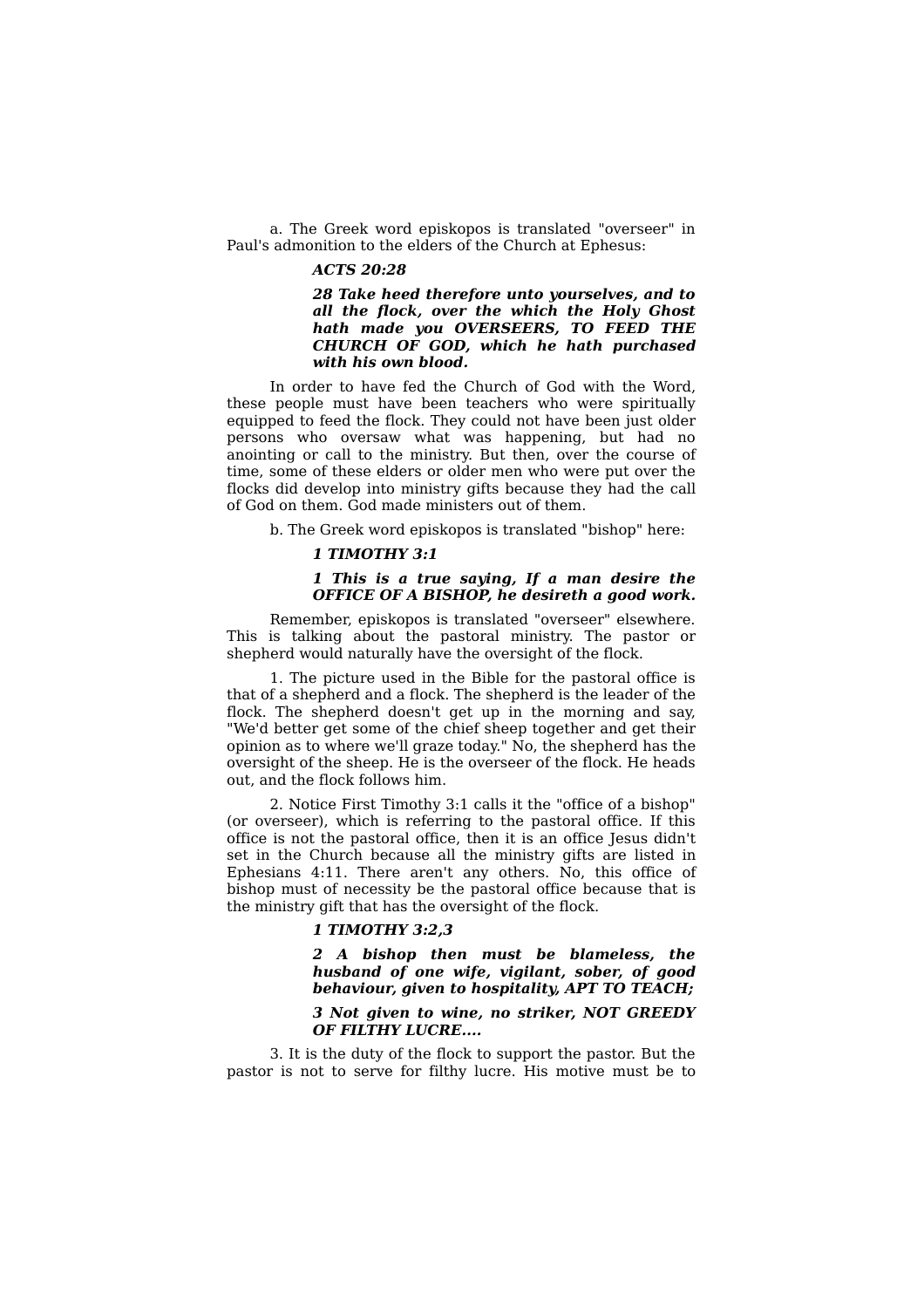serve God and to put the people first.

### *1 TIMOTHY 3:3-5*

*3 ... but patient, not a brawler, not covetous;*

*4 One that ruleth well his own house, having his children in subjection with all gravity;*

*5 (For if a man know not how to rule his own house, how shall he take care of THE CHURCH OF GOD?)*

4. This is definitely the office of the pastor.

#### *1 TIMOTHY 3:6*

*6 NOT A NOVICE, lest being lifted up with pride he fall into the condemnation of the devil.*

5. Not a novice. You can see they could not have had the pastoral office to begin with because initially the Early Church was in its infancy and the believers were novices, except for the Apostles of the Lamb. It took time for God to develop these ministries, including the pastoral ministry.

c. We see the overseer's office here again, which heads up in the pastor's office:

#### *1 TIMOTHY 5:17*

#### *17 Let the ELDERS that rule well be counted worthy of double honour, especially they who labour IN THE WORD and DOCTRINE.*

1. The Church here is growing out of the babyhood stage of development. By this time, elders or older men who were appointed to oversee the flock had developed into ministry gifts.

2. Those who "labor in the Word and doctrine" are preachers and teachers. Some of the elders or older men had developed and matured spiritually and had the call of God on their lives so they could stand in the pastoral office and deal in the Word and in doctrine.

3. Really, the Early Church came to the place where the other elders - older men with no anointing or call to the ministry - were no longer needed in this position.

5. It is important to see that the Early Church started out as a baby church. Babies always - whether spiritually or in the natural - outgrow babyhood characteristics. But it takes time.

a. In the early days of the Pentecostal Movement in this century, in some instances almost of necessity, the Church had to revert back to the babyhood stage of government as in the Acts of the Apostles.

The older pioneers would go into areas where there were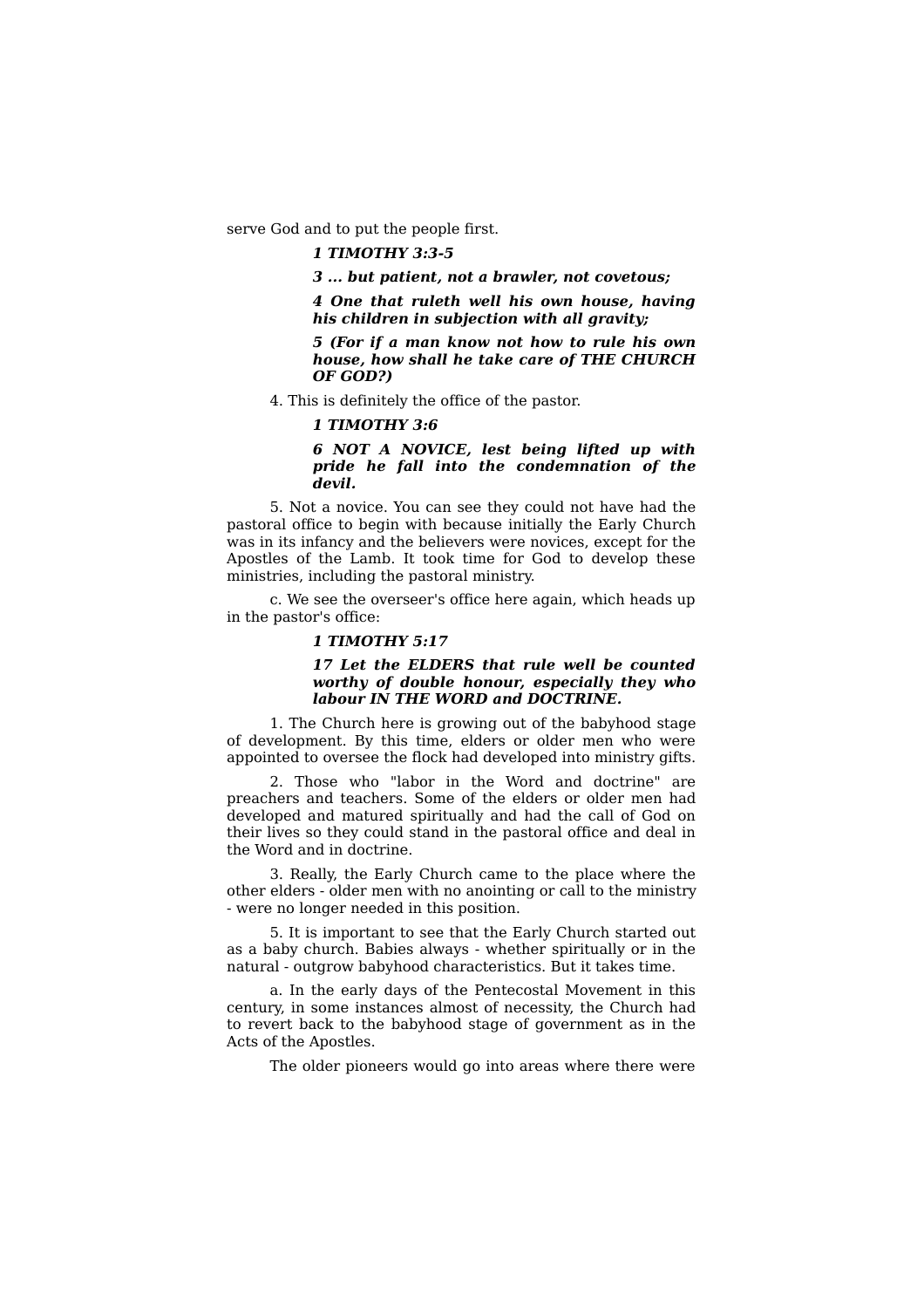no Full Gospel churches for many miles.

One man told me that he preached all summer in one place and got 285 people saved and about 90 of them baptized in the Holy Spirit.

He was an evangelist - not a pastor. But he stayed with them three months, running meetings every night, and got a church started. When he left there was no pastor available, so he appointed some of the older men to oversee the flock until a pastor was developed by God and placed in the church.

Sometimes it was two or three years before some of these new flocks had pastors.

## **J. The pastor is one of the most important offices.**

1. Without the ministry gift of pastor operating in the Body of Christ, then all other ministry is practically in vain. No matter how great the evangelist is and how many he gets saved, if there is not someone to shepherd the lambs - to pastor and take them on in God - they're apt to fall by the wayside.

It's the same way in the natural realm. No matter how many babies are born in a large city hospital, if someone doesn't care for them, they will die.

2. No other office is given so much instruction in the New Testament as is the pastoral office. Virtually no instruction is given to the apostle. No instruction is given to the evangelist. Little instruction is given to the other offices. But when you consider that elder, overseer, and bishop are all referring to the pastoral office, more direct instruction is given to the office of pastor than to any other office.

3. There is not a higher, more respected, or more needed office that God could call you to than the office of pastor. It is a noble cause.

Personal comments: You have to function where God calls you. But to be honest, if I had my desire about it, I'd rather fill this office than any other.

This is the only office I ever sought. And if I were a young person, I would seek this office. Let God do what He wants to, but I would talk to Him about it. I did. And to me He said no because of my particular call.

## **K. It is the Holy Spirit who makes men overseers, not man.**

**L. God has provided supernatural equipment for the pastor. The pastor should be equipped with supernatural equipment.**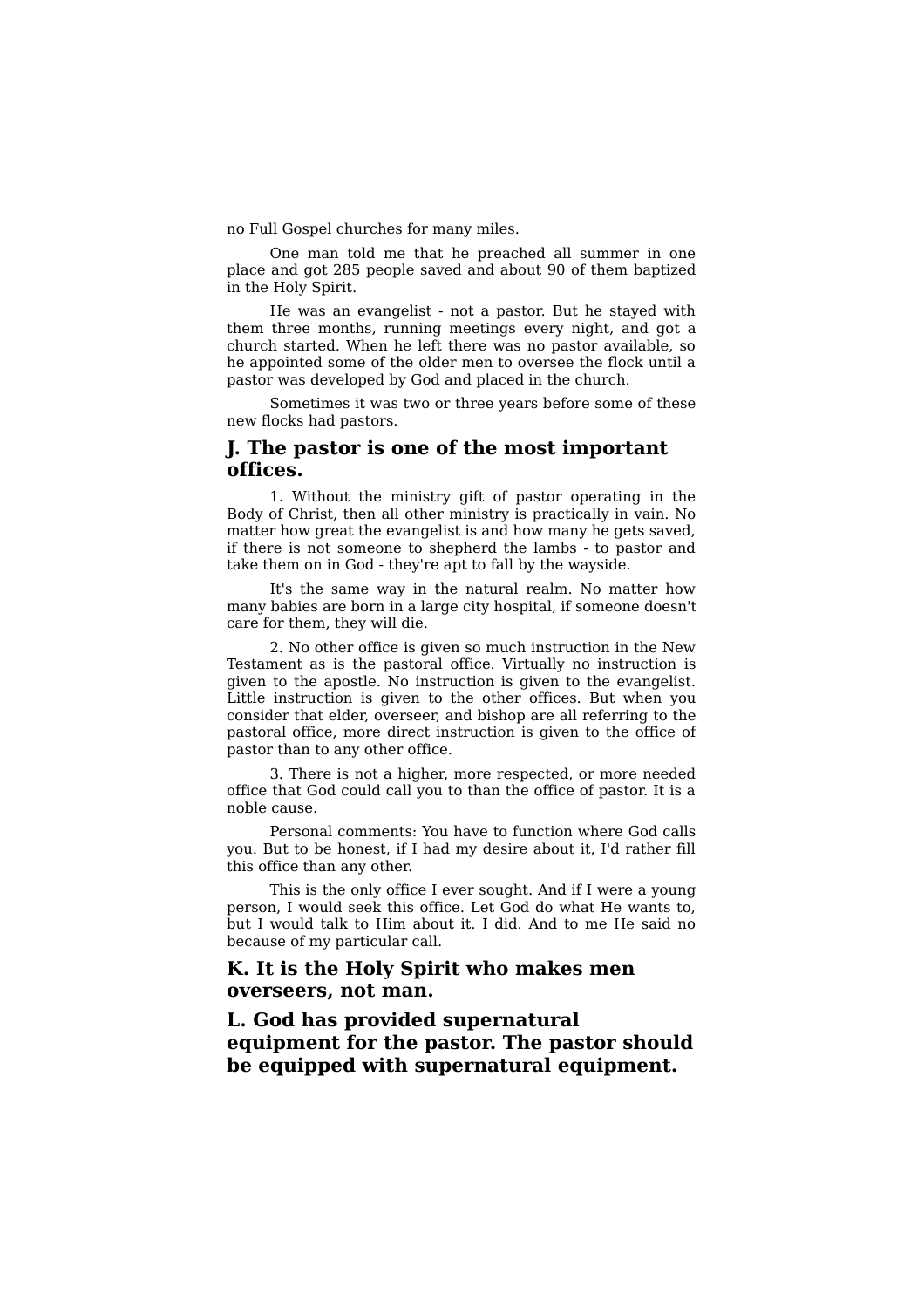1. The gifts of the Spirit (1 Corinthians 12) can be manifested in the lives of individual members of the Body of Christ. But I'm also convinced that these supernatural gifts are the supernatural equipment for those who stand in ministry gift offices.

2. I am convinced that the pastor ought to be equipped with the word of wisdom, the word of knowledge, and even with tongues and interpretation.

I am also convinced that if he is not, if he will ask for that spiritual equipment, he will get it. I did.

a. Sometimes these gifts are not as spectacular in display through the pastor as they are through the prophet, although they are in operation.

b. Pastoring supernaturally.

1. A young man with only an eighth grade education was saved during a revival I preached. Later he was baptized in the Holy Spirit. Then he felt called to preach. While still working in a sawmill, he would go out and preach on weekends. He had no training at all except in his own church. I taught several seminars there. Soon he had so many calls to minister that he quit his job and went out full time. He spent 18 months as an evangelist. Then his home church was without a pastor, and they asked him to fill in as the pastor for three months. At the end of three months, they elected him as the pastor. And the church grew bigger than it had ever been.

I went back to preach there, and I marveled at the ability of that fellow - a man with very little education and no formal ministerial training.

They had put up a single partition in one large room to create an office for him and an adjoining sitting room. I would wait and pray in the smaller room before the services. In the daytime, I sometimes used that room to study.

Through that thin wall, I couldn't help but overhear him as he counseled people. At that time I had been in the ministry 25 years - I had pastored 12 years and had traveled in field ministry 13 years. He'd been in the ministry about four years. As people came to him with certain needs and asked him certain questions, I'd think to myself, How in the world is he going to answer that? I wouldn't know how!

Then the words that came out of that man's mouth would amaze me. I knew the Spirit of God was operating through him. It held me spellbound. I sat there almost wide-eyed with my mouth open as I thought, That's a miracle of God.

After several years he moved to a larger church. He invited me to come there. By this time he'd been in the ministry about 10 years. I almost followed him around, just listening to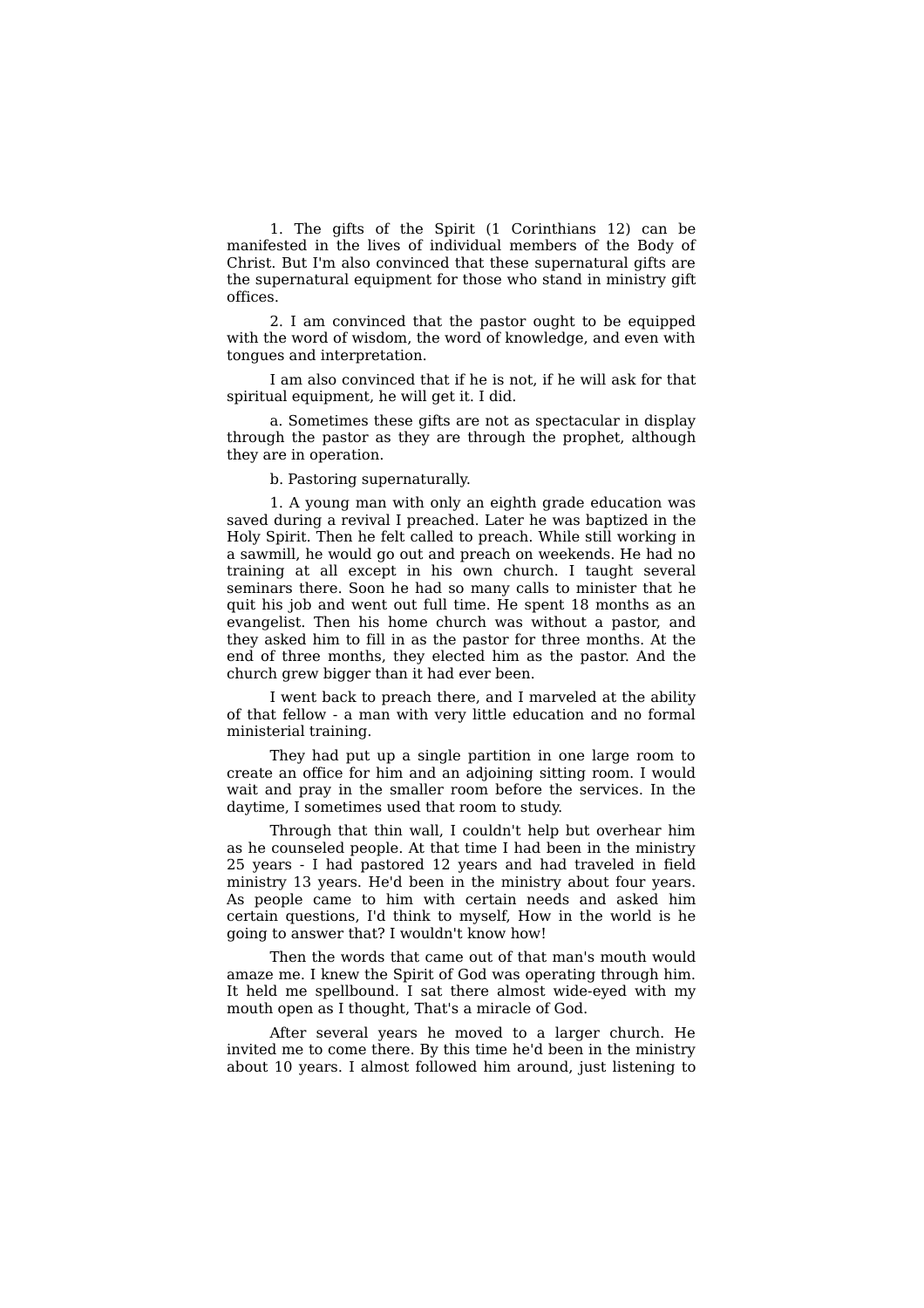him. I knew he had little education and no formal training. Yet the words of wisdom, and the answers that came out of his mouth amazed me. I knew the Spirit of God had given it to him.

2. Brother O. B. Braune pastored the old Rosen Heights Assembly in Fort Worth for more than 40 years before he retired. I heard someone ask him in a question-and-answer period at a sectional meeting, "How can you pastor one church so long? What is the secret of your success?" He replied, "In my opinion, the greatest secret of pastoral work is to have the right answer for people when they come to you for help."

To do that you would have to depend upon the Spirit of God to give you the right answer.

3. I preached for Brother and Sister J. R. Goodwin in several churches they pastored. They pastored supernaturally more than any pastors I've ever known. When anyone in their church needed help, they knew it immediately by the Spirit of God.

4. I pastored that way. I never had a visitation program. I always knew on the inside in my spirit when someone in my congregation needed help.

One of the most outstanding incidents along this line happened in the last church I pastored. A building contractor had been saved just two weeks earlier. I was shaving one morning when the Spirit of God spoke to me and said, "I want you to go restore Sam. He got angry on the job yesterday and cursed. Today he's home sick in bed. He thinks God doesn't love him anymore because he failed. I want you to go restore him."

I walked out of the bathroom with half my face still lathered and said to my wife, "Honey, before I can run that errand for you, I've got to go restore Sam." And I told her what the Lord had said to me.

I finished shaving and walked into the bedroom to finish dressing. I had tied my tie and was reaching for my coat when a car drove up outside. I heard my wife let someone in, and I walked toward the living room, putting on my coat.

Sam's wife stood in our living room crying. She said, "Oh, Brother Hagin, don't tell Sam I came by here, but he's home in bed sick today." She explained that an old chronic back injury had come back on him again, and he couldn't get out of bed. Then she said, "He said he's never going back to church again. He lost his temper on the job yesterday, and some of the men said he cursed. He doesn't remember if he did or not. But he said God doesn't love him because he failed. Would you go talk to him?"

I said to her, "You can ask my wife - I'm just on my way to go talk to Sam. I've already told her I'm going. The Lord just spoke to me about him and told me what happened on the job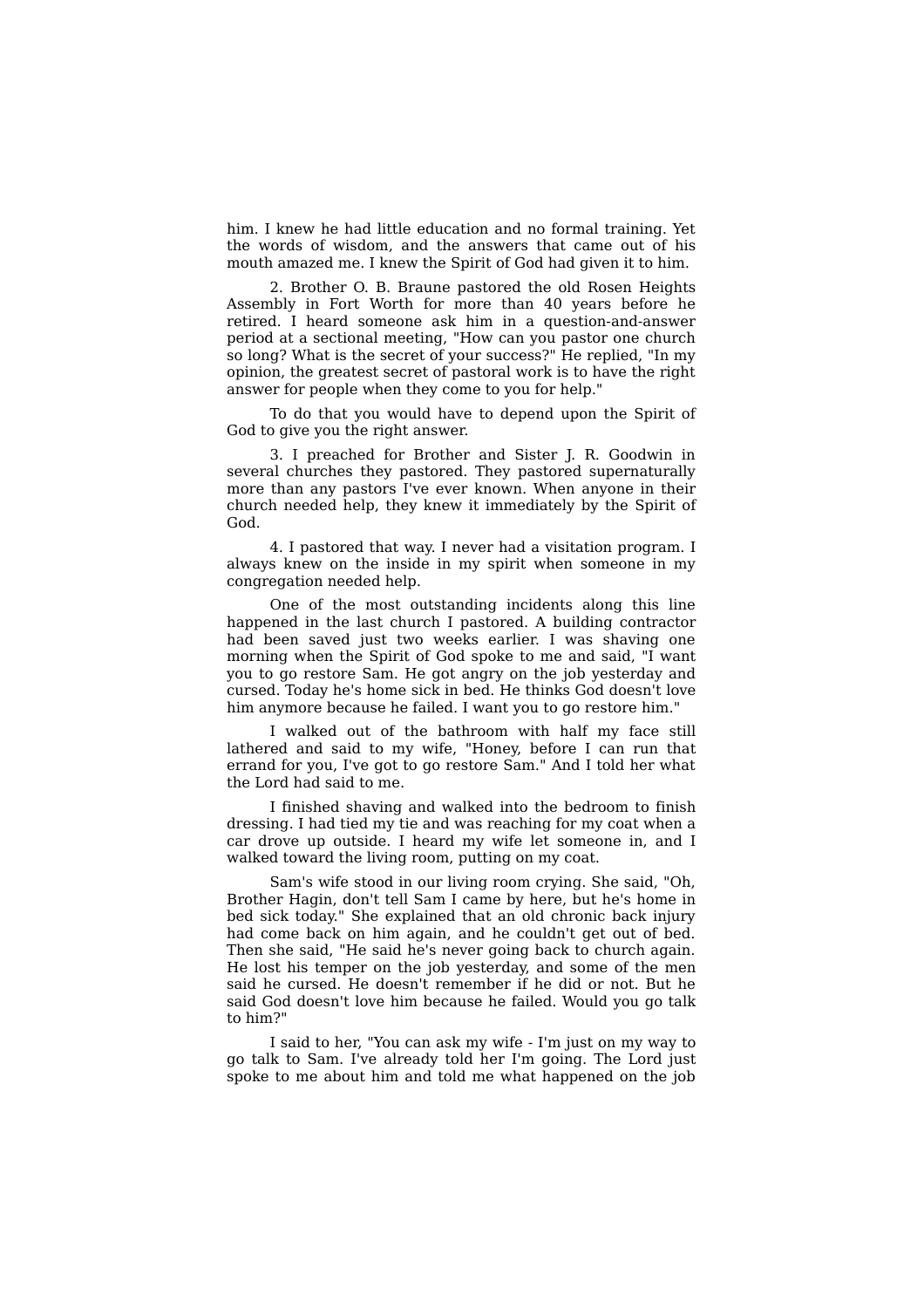yesterday. I'll go restore him."

When I got out to their home, I knocked on the side door where his bed-room was. He said, "Come in." When he saw me, he was so embarrassed, he pulled the sheet up over his head. And there he lay, a grown man 43 years old, holding the covers over his head, sobbing his heart out.

I knelt down beside the bed and took him, covers and all, into my arms and began to cry with him. Finally, I pulled the covers off him and gathered him in my arms and said, "The Lord told me what happened yesterday on the job." Thank God, He did. You see, when God moves in a supernatural way, it convinces people of His love and mercy for them.

I said, "Brother Sam, we're not going to let the devil have you." He sobbed and said, "Brother Hagin, I've always been a hot-tempered man. Something went wrong on the job yesterday, and I let my temper get away from me. The men said I cursed, and they know I got saved two weeks ago. To tell you the truth, I got so angry, I don't know what I did. I'm not going back to church anymore. The Lord doesn't love me."

I said, "The Lord doesn't love the fact that you cursed. But He still loves you. And we're not going to let the devil have you." Then he said, "Oh, my back is hurting so badly, I couldn't get out of bed this morning.

He was just a baby, two weeks old. Spiritually he hadn't learned to walk yet. Babies can't walk. I laid my hand on his back and said, "Dear Lord, I know You love Sam. Just prove your love to him right now." Sam jumped. "It's all gone! It's all gone! The Lord does love me, doesn't He?"

c. We should look to God for supernatural equipment in ministry. He has furnished it.

1. Paul wrote a letter to the Church at Corinth and said, "... covet earnestly the best gifts . . . " (1 Cor. 12:3 1). He also said, "... desire spiritual gifts. .." (1 Cor. 14:1).

He did not write John Smith at the Church of Corinth, saying, "John, I want you to covet the best gifts."

2. He told the whole Church, "covet spiritual gifts." The Amplified Bible says, "earnestly desire" spiritual gifts (1 Cor. 14:1).

If a body of people will covet and earnestly desire the supernatural demonstration of God, then as the Holy Spirit wills, He will manifest Himself through different people in the local body, particularly through this pastoral office.

d. Some seminaries teach psychology. Psychology is the study of the mind and behavior of man. But man is more than just mind (2 Thess. 5:23).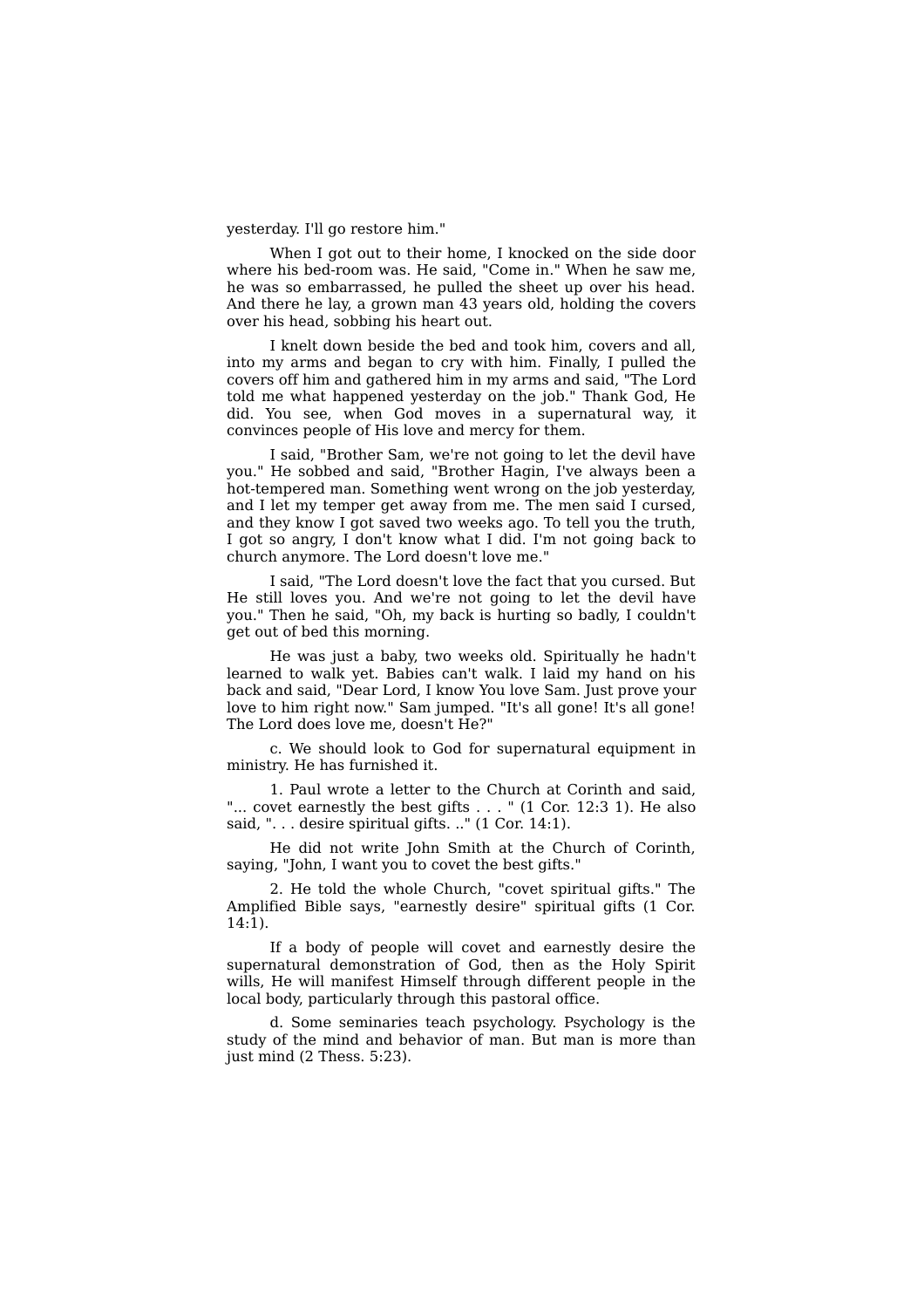And in a moment of time, like a flash, I've seen the Spirit of God deal with matters by the gifts of the Spirit that psychology or psychiatry couldn't solve in months or years or ever, for that matter.

e. The Spirit of God has equipped the New Testament Church with supernatural ability, supernatural power, and supernatural gifts. He has called men and women to the ministry, and He equips them to stand in their offices supernaturally.

f. Expect God to help you. Train your spirit to be sensitive to the Holy Spirit. Expect the Holy Spirit to manifest Himself through you and to use you for His glory. Listen to Him. Yield to Him.

# **M. The most outstanding characteristic of a pastor is a shepherd's heart. 1. The shepherd's heart is a gift from God to the local body.**

a. Thank God for those who have a shepherd's heart and who love people. They are loyal to the flock, sometimes even at the expense of depriving themselves of some of the simple pleasures of life in order to serve their congregations.

b. It takes the shepherd's heart to see after baby Christians - to love and nurture them, to nourish them with the Word, and to bear with them when they first start trying to walk spiritually.

c. In 35 years of field ministry, how my heart has gone out to people! I've seen the great need of pastors with a true shepherd's heart. I've preached in more than one church where I thought, Dear Lord, that man is not a pastor. How these people need a pastor!

How they needed someone who would really minister to them and love them! My own heart has ached for them.

I'd say, "0 God, I just wish You would let me pastor them. Just let me put my arms around all of them and love them."

d. People understand love. Even an old cur dog understands love. People may not understand tongues, but they understand love. And you have to prove to people that you love them. Pastors must love people.

2. The greatest example of a shepherd is the Lord Jesus Christ Himself. Remember what He said: "I am the good shepherd: the good shepherd giveth his life for the sheep" (John 10:11).

The good shepherd gives his life for the sheep.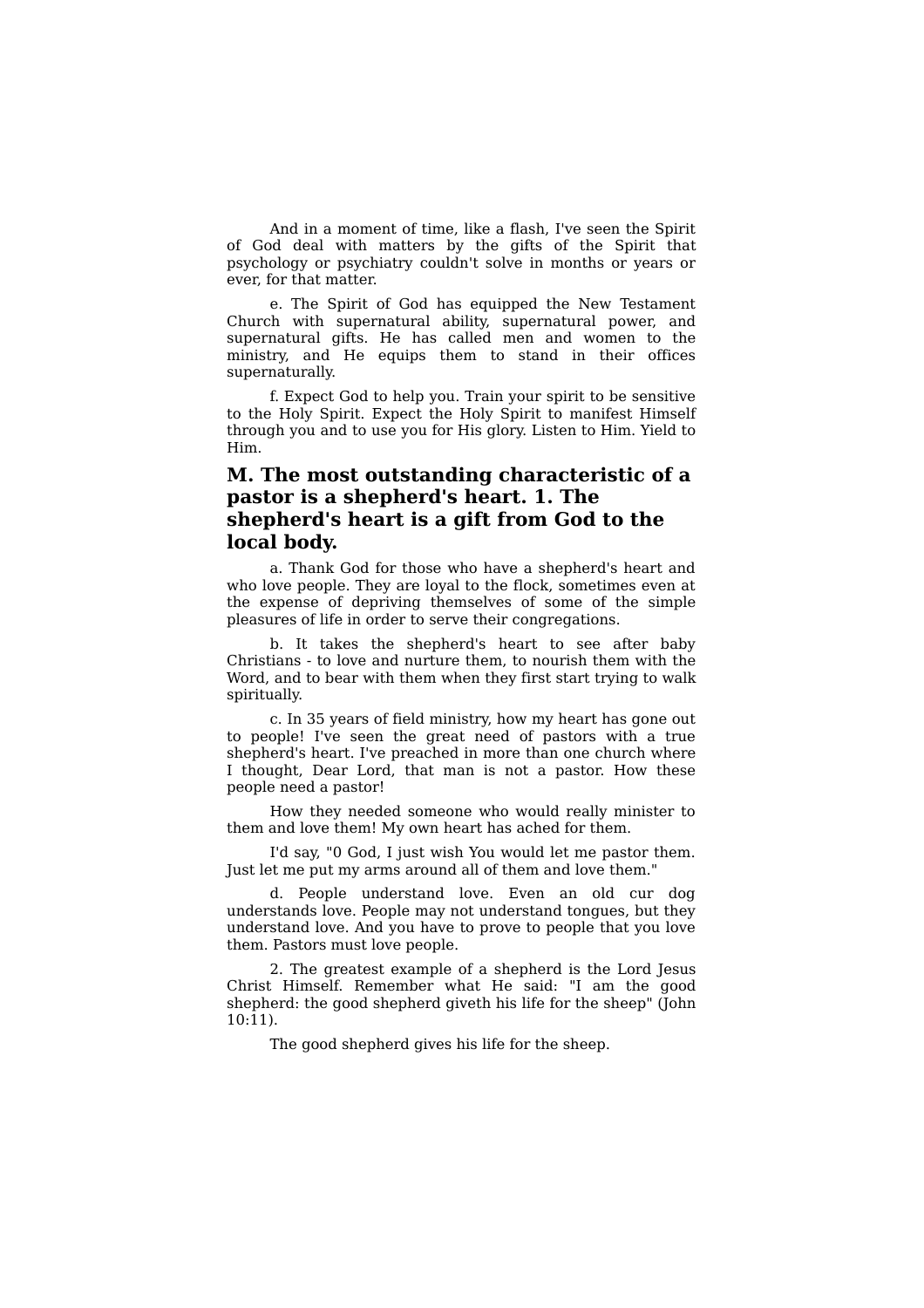## **Lesson 10, The Teacher**

*EPHESIANS 4:11*

*11 And he gave some, apostles; and some, prophets; and some, evangelists; and some, pastors and TEACHERS.*

*1 CORINTHIANS 12:28,29*

*28 And God hath set some in the church, first apostles, secondarily prophets, THIRDLY TEACHERS, after that miracles, then gifts of healings, helps, governments, diversities of tongues.*

*29 Are all apostles? are all prophets? ARE ALL TEACHERS? ...*

#### *ROMANS 12:4-8*

*4 For as we have many members in one body, and all members have not the same OFFICE:*

*5 So we, being many, are one body in Christ, and every one members one of another.*

*6 Having then gifts differing according to the grace that is given to us, whether prophecy, LET US PROPHESY according to the proportion of faith; 7 Or ministry, LET US WAIT on our ministering: or HE THAT TEACHETH, ON TEACHING.*

*8 Or he that exhorteth, on exhortation: he that giveth, let him do it with simplicity; he that ruleth, with diligence; he that sheweth mercy, with cheerfulness.*

A. Teachers and teaching hold a well-defined and important place in the New Testament. B. The teacher is the only one mentioned by name in all three lists of ministry.

**C. One can stand in the office of pastor and teacher, or prophet and teacher, or evangelist and teacher, and so forth. In other words, one can stand in more than one office. We separate the offices to define them.**

1. Acts 13:1 names five men who were either prophets or teachers, or prophets and teachers.

### *ACTS 13:1*

*1 Now there were in the church that was at*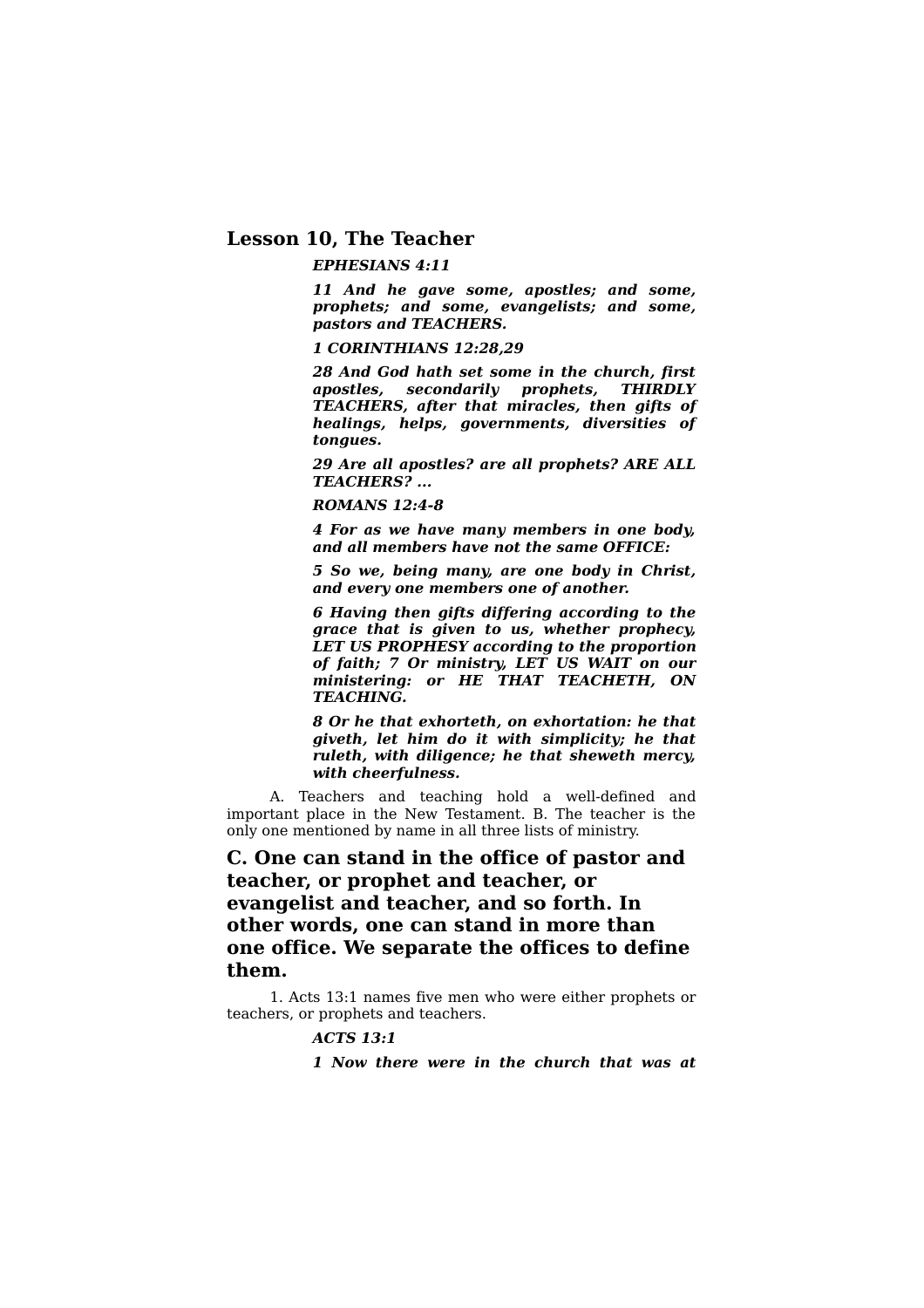### *Antioch CERTAIN PROPHETS AND TEACHERS; as Barnabas, and Simeon that was called Niger, and Lucius of Cyrene, and Manaen....*

a. Barnabas was a teacher (Acts 11:22-26; 13:1).

b. Paul was a prophet and a teacher (Gal. 1:12; Eph. 3:3; 1 Tim. 2:7). c. Both became apostles (Acts 14:14).

# **D. One who is a teacher but not a pastor (that is, he does not have the oversight of a flock) many times has a roving ministry among the churches.**

1. If one is a pastor and a teacher (and often this is the case), he would not necessarily have a roving ministry, although he may go out at times to teach.

### **E. The teaching gift is a divine gift.**

God is talking about an office when He talks about the teacher (Rom. 12:4).

He is talking about men or women who are called by God and are set by the Spirit of God to stand in that office to teach by supernatural ability.

1. We have left the impression that Sunday School teachers are the gift He is talking about.

a. The Early Church did not have Sunday School. Sunday School didn't start until the 18th Century.

b. Naturally, a person who knows the Bible can teach what he knows. Any Christian can and should share with others what they know by teaching and helping them. But this is not that teaching gift God is talking about in these passages where the teaching ministry gift is listed.

## **F. The teaching ministry requires a divine gift.**

1. Personal experience. I had been preaching for a good many years. I was not a teacher. I was strictly a preacher. All I had learned was what we call "the evangelistic message" or the salvation message in its simplest form. I didn't even have a pastoral message for the saints. But, oh, how I loved to preach! And if I can say it humbly, I could preach up a storm. The power would fall on us while I was preaching and great things would happen. I would preach so hard and fast people would say, "Slow down. We don't get half of what you're saying." It just flowed out of me like a river. And really - in my immaturity and lack of spiritual growth - I didn't think you could be anointed unless you were preaching like a buzz saw, waving your arms like a windmill, and spitting cotton.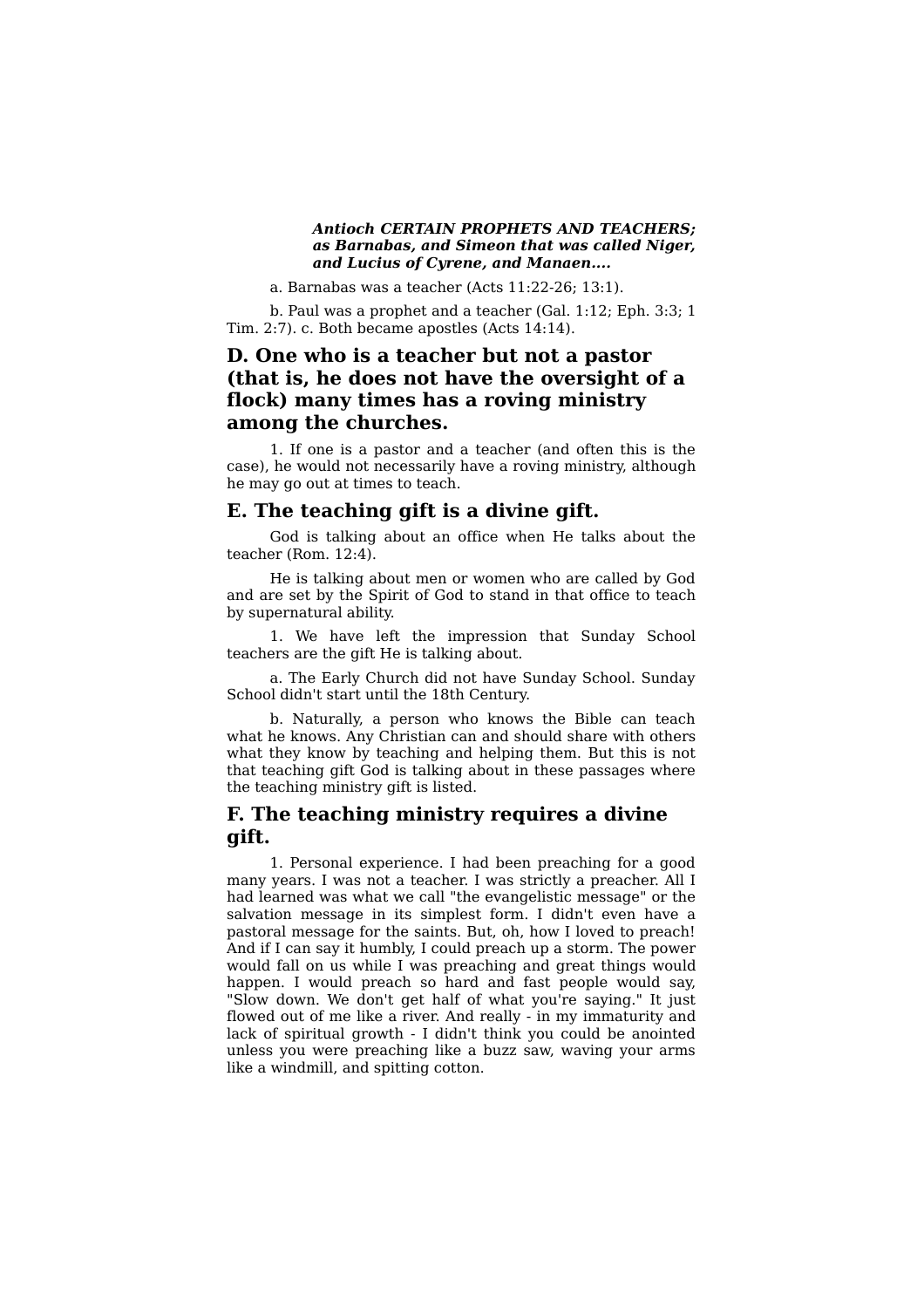I did not like to teach. Although I taught the adult Sunday School class in the same church I pastored, I was never so glad of anything as when that teaching class was over on Sunday morning so I could get back to preaching. I detested teaching so much that often I wouldn't even look at the teaching quarterly until 45 minutes before time to start.

I did a fairly thorough job. The class grew and the people were blessed. But I was so glad when it was over each Sunday. I'd breathe a sigh of relief and say, "Thank God that's over for another week." I did not like to teach. That was not a part of me.

But one Thursday afternoon in June 1943, in the parsonage of that church, as I walked across the living room toward the bedroom at 3 o'clock in the afternoon, suddenly something dropped down inside me.

The best way I know to explain it is that it was like a coin dropping into a pay telephone. You can hear a coin drop into the phone. I could almost hear it. And I knew I could "feel" it. Something dropped down inside me in my spirit. It came from Heaven.

I stopped and stood still because the Spirit of God had come upon me. And without thinking, these words came out of my mouth, "Now I can teach." I recognized what it was by the Spirit of God. It was a divine endowment and a divine enablement to teach.

I like to prove things out - that's just part of my nature. So I started on Wednesday afternoons exercising the gift of teaching. I didn't exercise it at any other time. Six or eight women met regularly at 2:30 on Wednesday afternoons for a time of prayer. They were really the prayer warriors in the church who carried the burden for many others. We did continue to pray, but I also began to teach on various subjects, exercising this teaching gift.

I never made any public announcement about those Wednesday afternoon services. People knew the ladies came and prayed, but it was never mentioned from the pulpit that I had started teaching. These women, however, told their husbands what was happening. Some of these husbands began to take off from their jobs and came on Wednesday afternoons. They told others. The crowd grew. Soon the building was filled up at 2:30 on Wednesday afternoons! That was unheard of in those days.

It amazed me. I would literally shake my head in amazement sometimes because a greater anointing would come upon me as I stood there calmly teaching, than when I would preach at the top of my voice and wave my arms like a windmill.

### **G. A teacher is not a teacher merely by**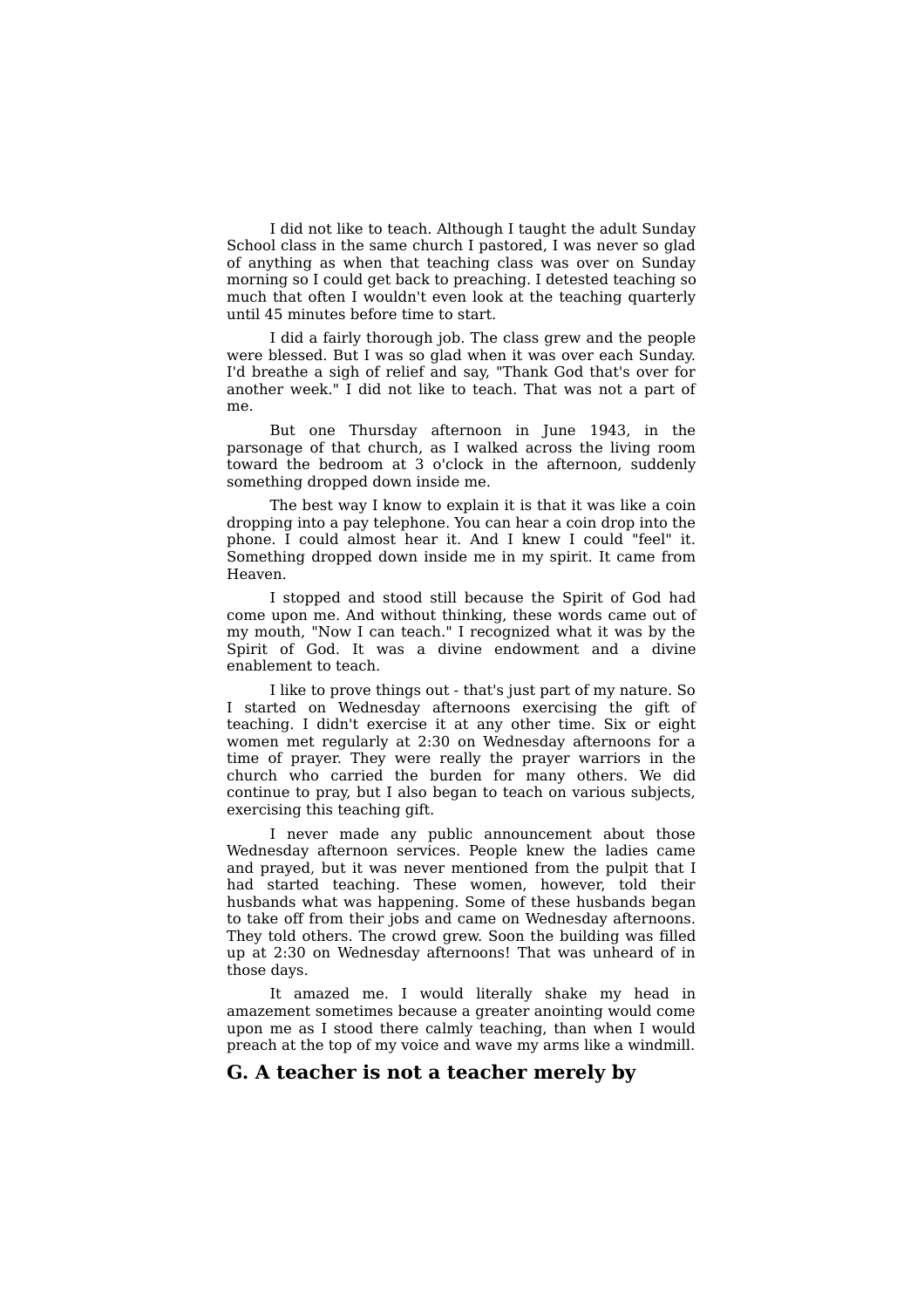# **virtue of natural ability or a natural inclination to teach.**

1. Natural ability and inclination may provide a background for this gift - but the teaching gift is not a natural gift; it is a divine endowment to teach God's Word.

a. I've known people who were school teachers before they were born again. They were saved and filled with the Spirit and became able teachers in Bible classes in church. And it was right for them to do so. But this is not the ministry gift of teaching in demonstration.

## **H. No teaching ministry in the power of the Holy Spirit is dry! It will convey rivers of living water.**

1. Paul described the teaching ministry as watering.

#### *1 CORINTHIANS 3:6-9*

*6 I have planted, APOLLOS WATERED; but God gave the increase.*

*7 So then neither is he that planteth any thing, NEITHER HE THAT WATERETH; but God that giveth the increase.*

*8 Now he that planteth AND HE THAT WATERETH are one: and every man shall receive his own reward according to his own labour.*

*9 For we are labourers together with God: YE ARE GOD'S HUSBANDRY [garden]....*

a. A minister of the gospel was ministering in an area of the United States well known for greenhouses and nurseries. One elderly gentleman in the church invited the visiting minister to see the greenhouse where he tended the plants. The minister was amazed at what he saw. He said, "I've never seen such luxurious growth."

Two years later the minister was back in the area. He asked to be taken to the greenhouse again. "The minute I walked inside," he said," I could tell something was wrong." It was the same greenhouse. They had the same kinds of plants. But they just were not as luxurious. There was a remarkable difference.

"It's not like it was two years ago. What happened?" he asked the attendants. They knew what was wrong. They answered, "The older gentleman who cared for the plants and watered them correctly died. We have someone else doing it now."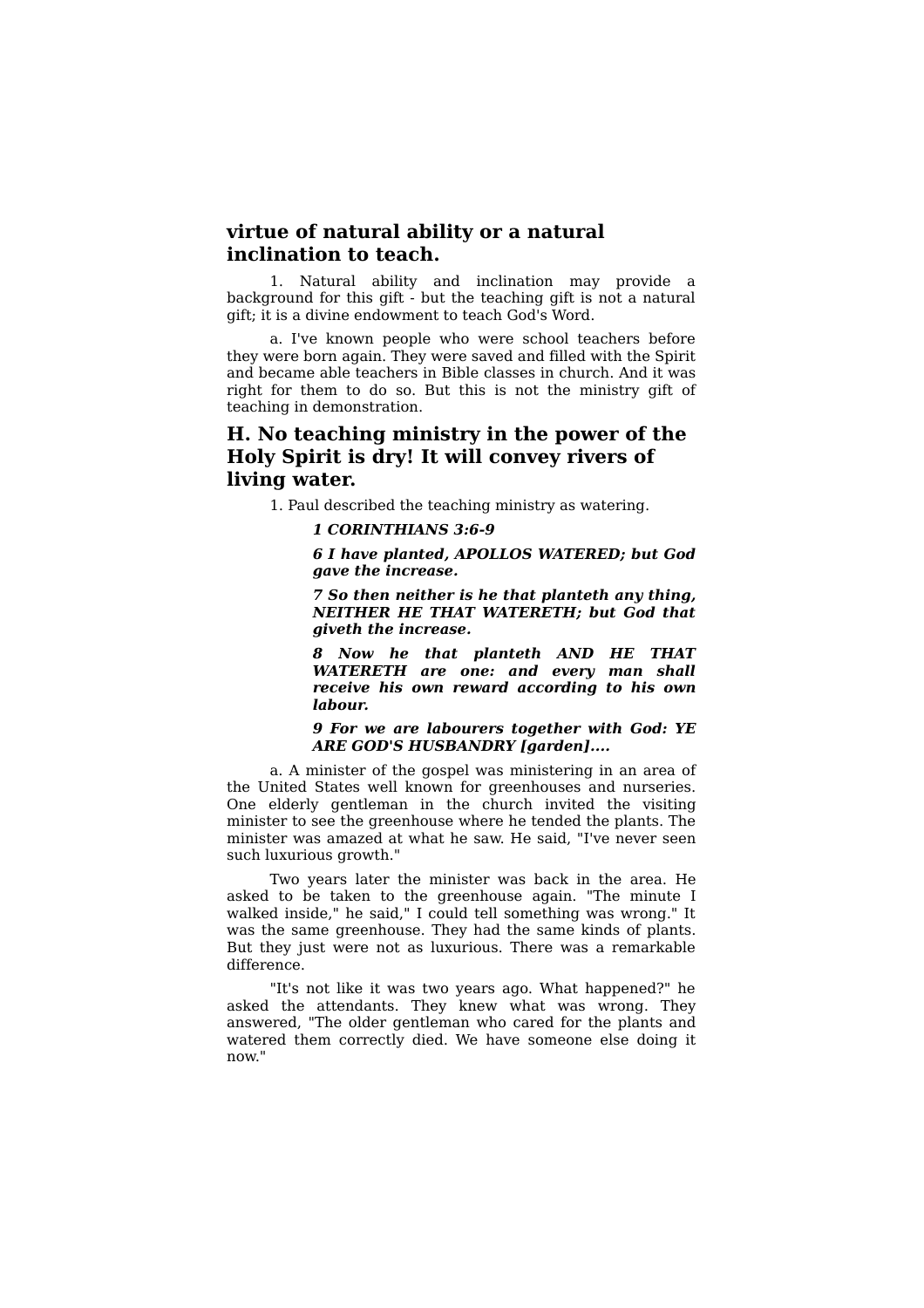b. Many a work of God has been ruined because the watering process wasn't there to encourage people to cleave to the Lord and to become a beautiful garden for God.

c. When the watering process - that is, the teaching of the Word of God - is carried out by a spiritual gift because one is called and endowed to teach, it leaves people refreshed and revived, just as watering a plant leaves it revived and fresh.

d. If teaching does not leave people refreshed, it simply is not being executed and carried out in the power of the Holy Spirit.

2. Apollos was a teacher. It was said of him, "he helped them much."

#### *ACTS 18:27*

*27 And when he was disposed to pass into Achaia, the brethren wrote, exhorting the disciples to receive him: who, when he was come, HELPED THEM MUCH WHICH HAD BELIEVED THROUGH GRACE.*

a. These people had already believed through grace - they were already saved.

b. In exercising this teaching gift, Apollos helped them much.

# **I. Divisions can be caused by unbelief and hardness of heart, even when teaching is in the power of the Spirit based on the Word of God.**

1. Under the ministry of Jesus this happened. Some would not accept His teaching. On one occasion the Bible says, "From that time many of his disciples went back, and walked no more with him" (John 6:66).

**J. A true teacher of the gospel of peace will never teach doctrinal error which will split the Body of Christ. He will not cause division by what he teaches.**

# **K. On the other hand, we cannot compromise on the fundamental principles of the doctrine of Christ.**

1. In Hebrews 6:1,2, we have the fundamental principles of the doctrine of Christ. These things are fundamental and cannot be compromised:

a. Repentance from dead works. b. Faith toward God. c.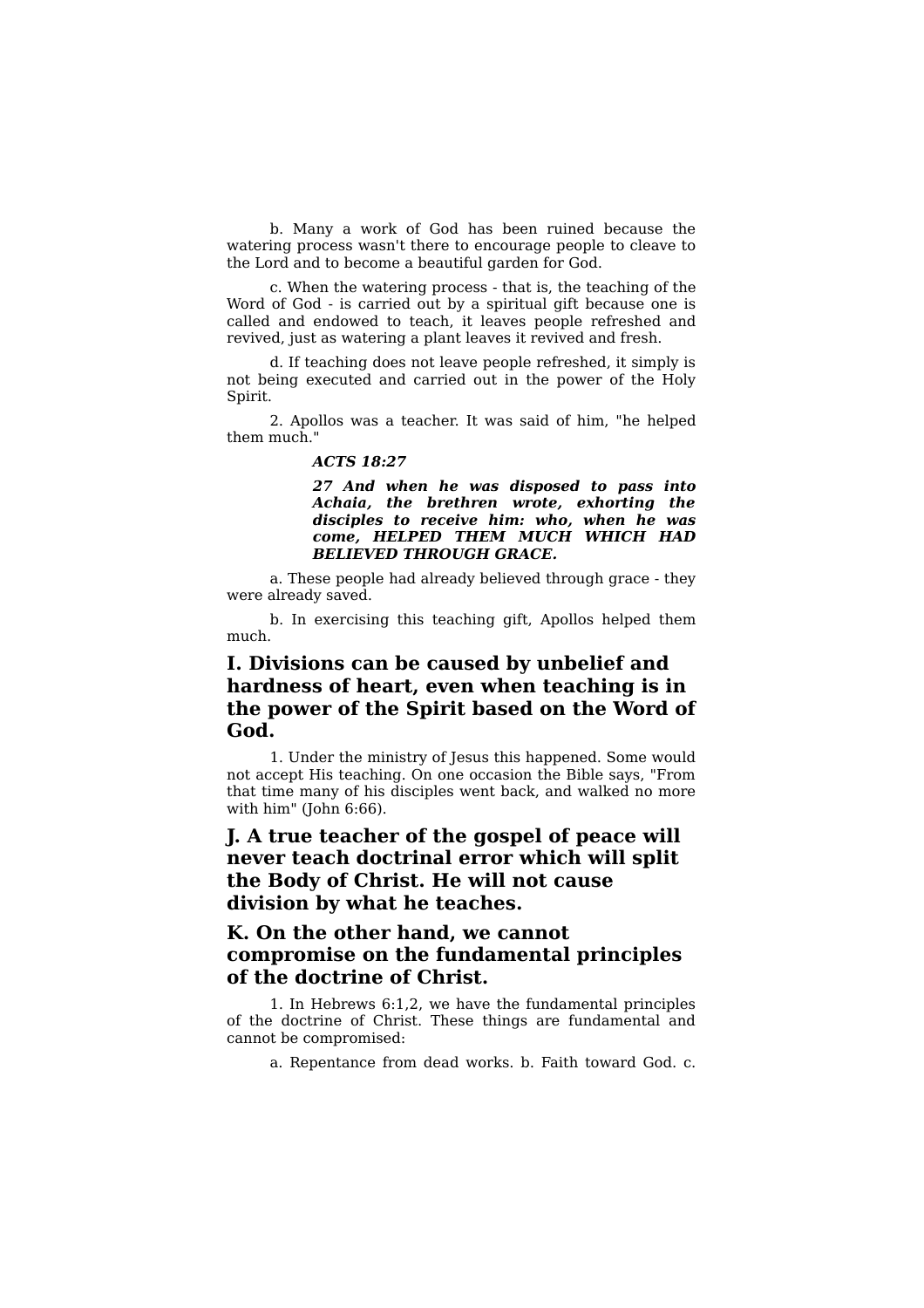The doctrine of baptisms. d. Laying on of hands. e. Resurrection of the dead. f. Eternal judgment.

# **L. Other things are not fundamental and you do not want to create division.**

## **M. Use wisdom.**

1. Don't just go out and try to convert everyone overnight to the faith message. Some will never get it. Just love them anyhow, because the Lord loves them, and He is not going to forsake them.

N. The work of a teacher is to build up - not tear down.

1. Christ gave teachers for the edifying and building up of the Body of Christ (Eph. 4:11,12).

2. To edify means "to build up." He did not give teachers to divide the Body.

a. Sometimes it is wisdom to avoid teaching certain truths for a period of time if those truths are causing confusion and division.

b. Paul himself said to the Church at Corinth and to the Hebrew Christians, in effect, "There are some things I would like to tell you, but you couldn't bear it, so I'm not going to tell you now" (1 Cor. 3:1,2; Heb. 5:11-14).

He still loved them. But they were babies. They needed to grow up spiritually.

# **O. Teachers should be always ready and open to receive fresh glimpses of truth from the Word of God.**

1. Revelation marks a teacher's ministry.

2. Be teachable. I would not listen to a teacher who was not willing to be taught. 3. Keep a humbleness of spirit and a humbleness of mind. 4. Keep an open mind and be always ready to learn.

5. Don't be a "know-it-all."

a. I'm still learning, aren't you? Wouldn't it be terrible if all you ever knew in life is what you know right now?

b. God has brought me revelation truth from the Word of God, and when it came, I felt so foolish I said to my wife, "It's a wonder to me that I've been so stupid."

c. The more you learn, the less you see you know.

d. A great and wise man of God, W. I. Evans, used to say, "We know so little, because the more we learn, the less we see we know."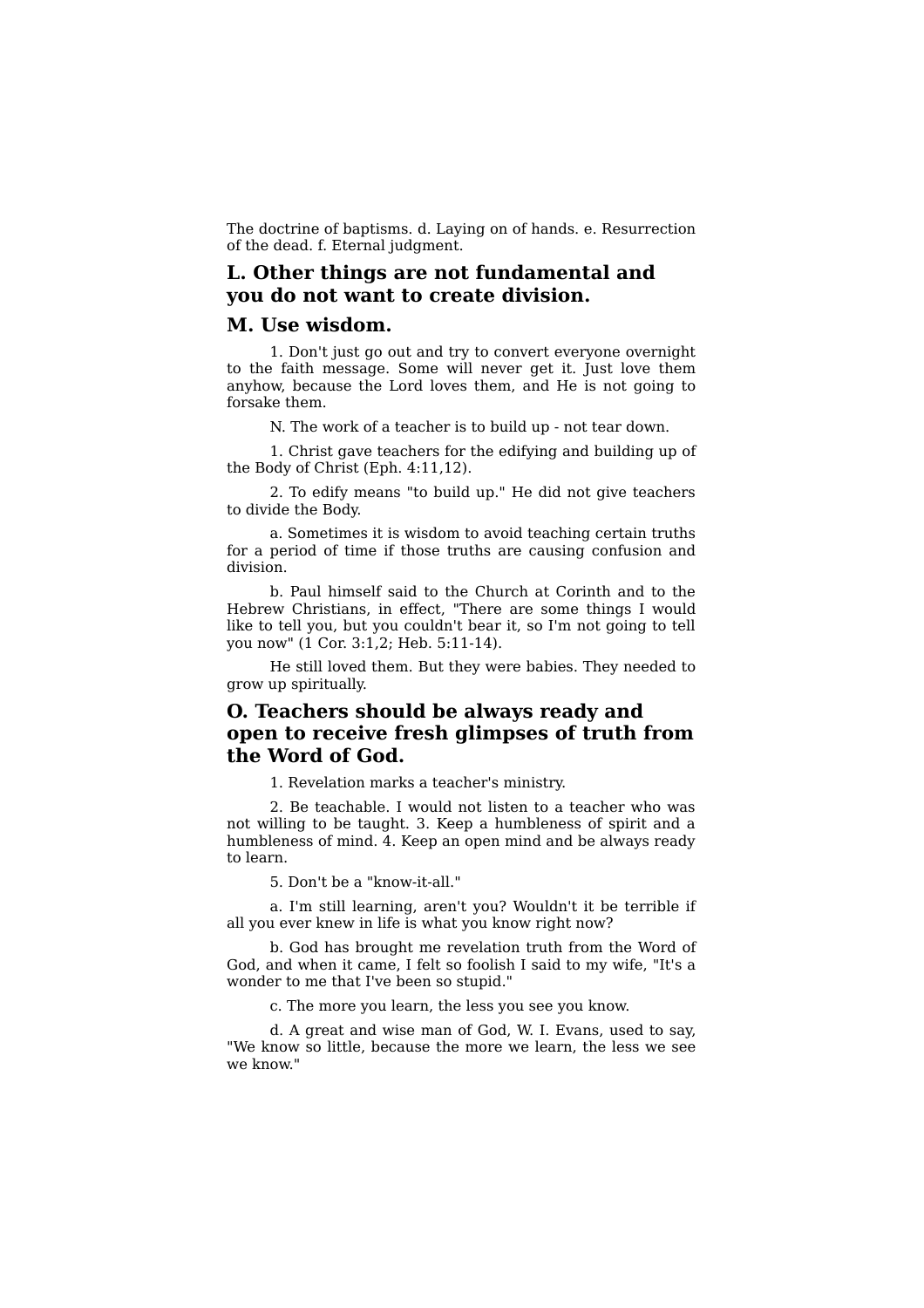P. Here is a revelation the Lord brought to me. In fact, Jesus said it to me in a vision when He appeared to me in February 1959 and talked to me about what my offices were (prophet and teacher). It astounded me. Yet He proved it to me by the Word.

First, He told me that I had gotten my ministry out of order by putting the teaching ministry first. I had to put the prophet's ministry first.

Then He explained that in all three instances in the Word where the ministries of the prophet and teacher are mentioned, the prophet's ministry is always mentioned first.

1. "And God hath set some in the church, first apostles, secondarily PROPHETS, thirdly TEACHERS, after that miracles, then gifts of healings, helps, governments, diversities of tongues" (1 Cor. 12:28).

2. "... he gave some, apostles; and some, PROPHETS; and some, evangelists; and some, pastors and TEACHERS" (Eph. 4:11).

3. "Now there were in the church that was at Antioch certain PROPHETS and TEACHERS; as Barnabas, and Simeon that was called Niger, and Lucius of Cyrene, and Manaen, which had been brought up with Herod the tetrarch, and Saul" (Acts 13:1).

Jesus went on to say, "The teaching office to the Church is more important than working of miracles or gifts of healings."

Then Jesus explained what He meant by that. The teacher is more important to the Church - to those who are already saved. You see, working of miracles or gifts of healings often indicate the evangelist's office, which is not to the Church, but to the sinner.

But the teaching ministry is more necessary to the Church because the saints need to be taught, edified, and matured by the teaching of the Word. Besides, working of miracles and gifts of healings (or any spiritual gift) will never establish a Christian in faith. But teaching the Word will.

Some feel the teaching ministry gift is an inferior calling. It is not. Remember, we all need one another.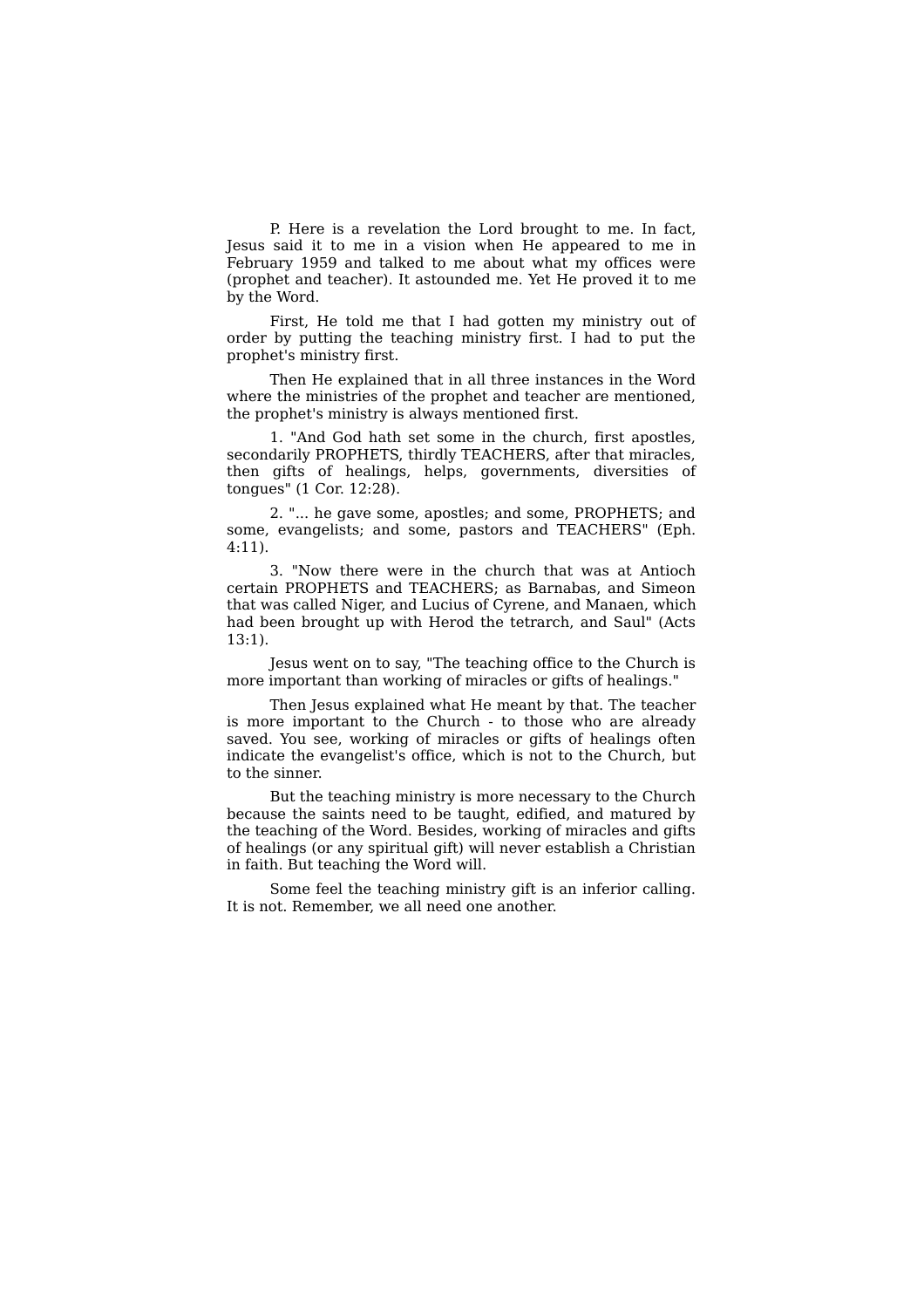## **Lesson 11, Variety of Ministry Gifts**

*EPHESIANS 4:8,11,12*

*8 Wherefore he saith, When he ascended up on high, he led captivity captive, and gave gifts unto men....*

*11 And he gave some, APOSTLES; and some, PROPHETS; and some, EVANGE-LISTS; and some, PASTORS and TEACHERS;*

*12 For the perfecting of the saints, for the work of the ministry, for the edifying of the body of Christ.*

*1 CORINTHIANS 12:28-30*

*28 And God hath set some in the church, first APOSTLES, secondarily PROPHETS, thirdly TEACHERS, after that MIRACLES, then GIFTS OF HEALINGS, HELPS, GOVERNMENTS, DIVERSITIES OF TONGUES. 29 Are all apostles? are all prophets? are all teachers? are all workers of miracles? 30 Have all the gifts of healing? do all speak with tongues? do all interpret?*

*ROMANS 12:4-8*

*4 For as we have many members in one body, and all members have not the same office:*

*5 So we, being many, are one body in Christ, and every one members one of another.*

*6 Having then gifts differing according to the grace that is given to us, whether PROPHECY, let us prophesy according to the proportion of faith; 7 Or MINISTRY, let us wait on our ministering: or he that TEACHETH, on teaching;*

*8 Or he that EXHORTETH, on exhortation: he that GIVETH, let him do it with simplicity; he that RULETH, with diligence; he that sheweth MERCY, with cheerfulness.*

**A. Ephesians 4:11 lists the fivefold ministry gifts - those who are preachers and/or teachers of the Word of God.**

**B. The two other lists of ministries also contain those called as supportive to the fivefold ministry offices and adds further**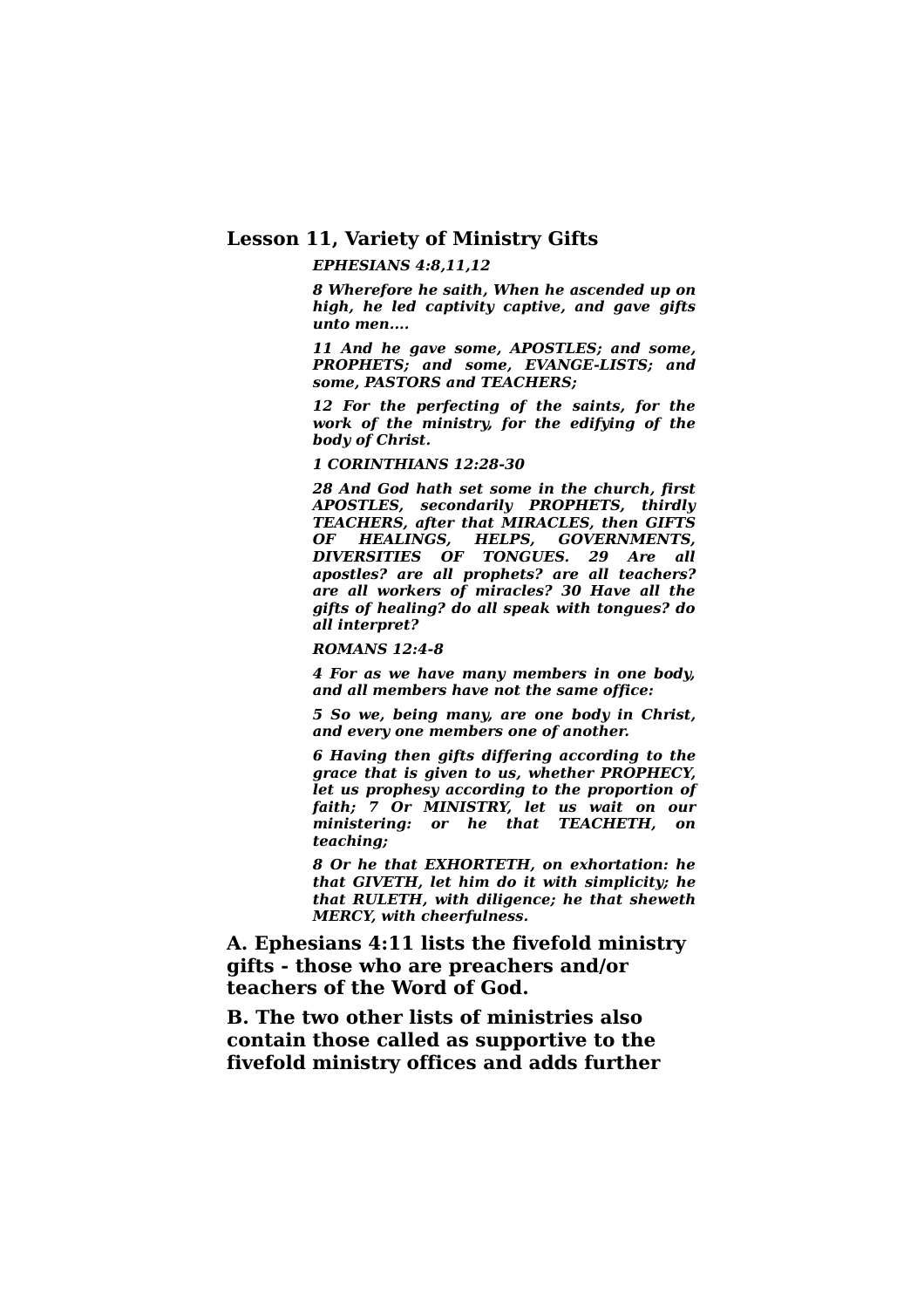### **definition of some of the fivefold offices.**

# **C. Taken together, these three passages reveal the fullest measure of the breadth of ministry Christ gave to the Church in ministry gifts.**

1. Four Greek words are translated "gifts" in the New Testament.

2. The one translated "gifts" in relation to ministry gifts means a spiritual endowment.

a. A ministry office is a spiritual endowment from God.

b. If God calls you to an office, He endows you with what it takes to fill that office.

### **D. In the catalog of ministry in Romans 12:6-8:**

1. We immediately recognized the prophet (v. 6). 2. We immediately recognize the teacher (v. 7).

3. "He that ruleth" is probably synonymous with the pastor (v 8).

a. That's because the pastor is the one who oversees and governs the local body.

4. In addition we find ministers (v 7). 5. Exhorters (v. 8). 6. Givers (v. 8).

7. Those who show mercy (v. 8).

### **E. In the catalog of ministry in First Corinthians 12:28:**

1. We find apostles (v. 28).

2. Prophets (v. 28). 3. Teachers (v. 28).

4. Miracles and gifts of healings are regarded as a distinct ministry (v. 28).

a. We have already seen that these gifts have a special place in the ministry of an evangelist (Acts 8:5-7,13).

b. Miracles and gifts of healings are by no means confined to the evangelist's office alone.

5. Helps (v. 28).

1. For this we find no adequate parallel in Ephesians 4:11.

2. We believe its is supplied in Romans 12 as we will see later.

6. Governments (v. 28).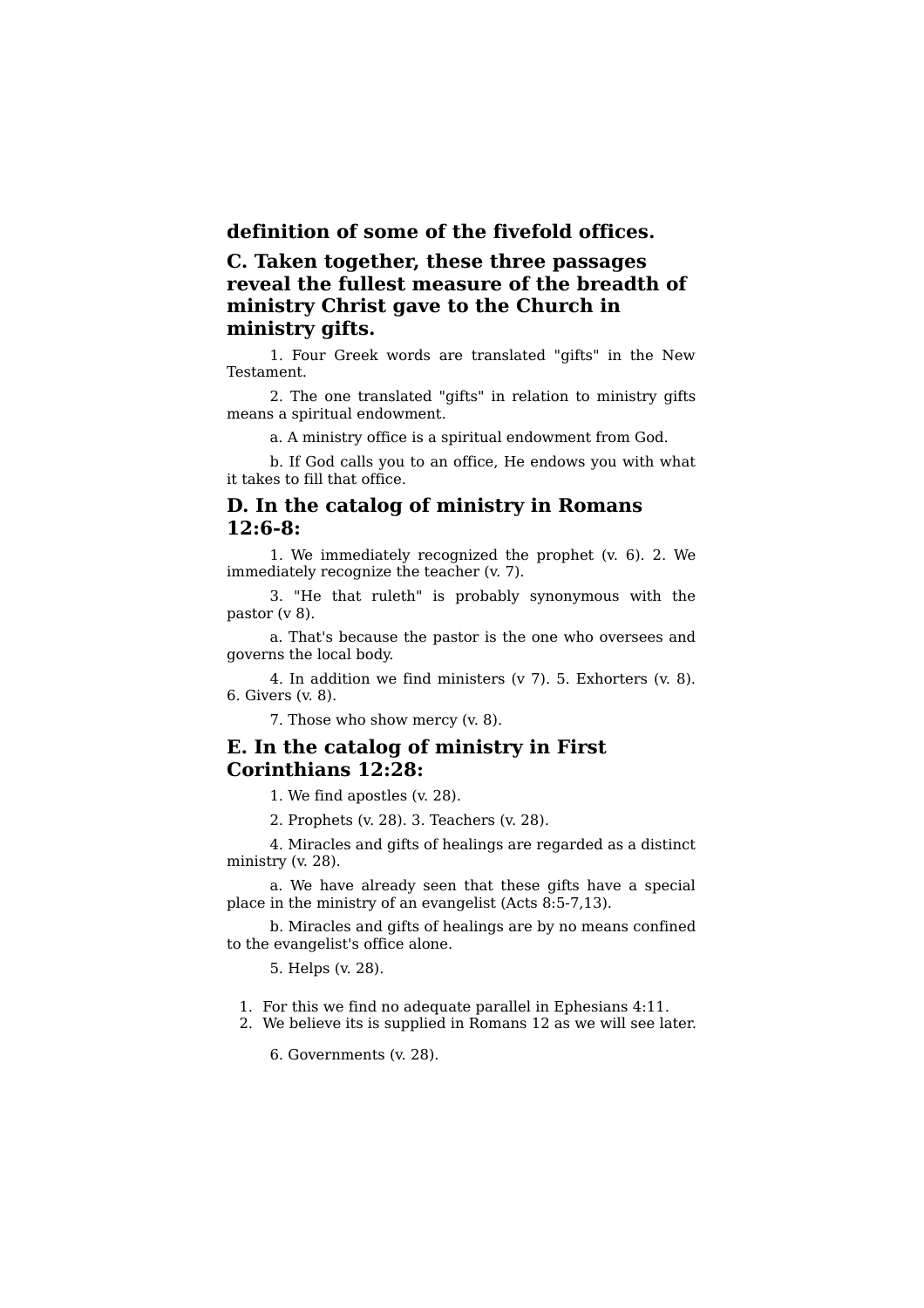- 1. Probably the equivalent of pastors in Ephesians 4:11.
- 2. Probably the equivalent of "he that ruleth" in Romans 12.

7. Diversities of tongues (vv. 28,30).

- 1. A definite ministry set by God in the Church
- 2. Judging from First Corinthians 14:5, this would approximate closely the ministry of prophets coupled with the gift of interpretation.

### **F. The divine source is emphasized in all three ministry lists.**

# **G. Some of these gifts - particularly those listed in Romans 12 - may appear to be lacking in the supernatural element. Yet all come from a supernatural source, given by the same Spirit, and given by grace.**

1. The supernatural endowment in the offices such as helps and governments may not be as spectacular as it is in some of the other offices, but it is just as supernatural.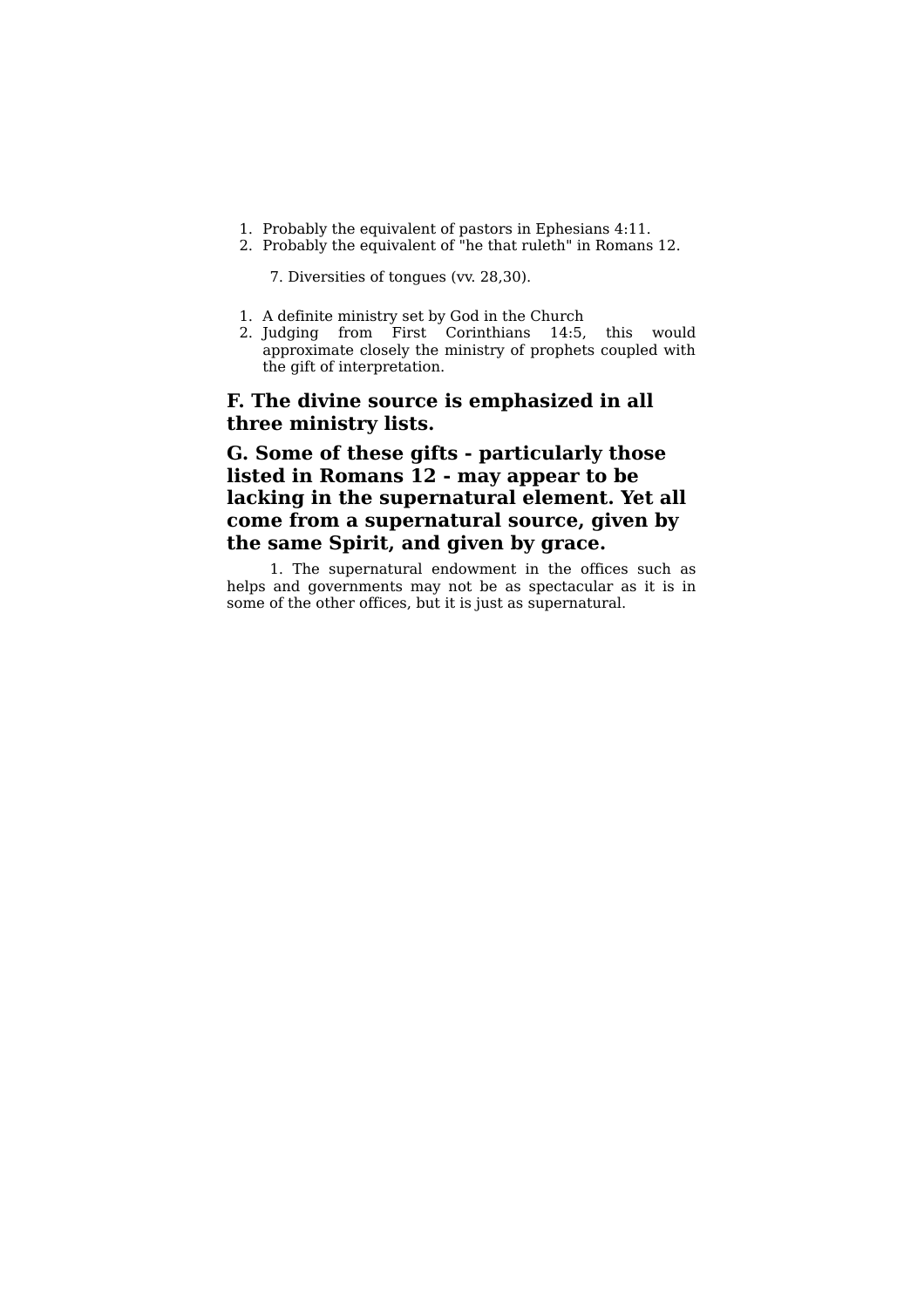## **Lesson 12, The Office of Helps**

#### *1 CORINTHIANS 12:28*

*28 And God hath set some in the church, first apostles, secondarily prophets, thirdly teachers, after that miracles, then gifts of healings, HELPS, governments, diversities of tongues.*

# **A. Right in the middle of this ministry gift list - right in the midst of apostles, prophets, teachers, evangelists, and pastors - we find the ministry of helps.**

1. As we have said, the Church world has been hurt by recognizing only two or three ministry gifts.

a. When I first started out in ministry, all we recognized were evangelists and pastors.

b. I automatically thought if God didn't call me to pastor, then He had to be calling me as an evangelist. I was in the ministry many years before I realized my calling was neither pastor nor evangelist.

2. Your calling might be to the ministry of helps.

a. If that is true, then to try to get into another office is really intruding, and trouble will result.

1. I believe unknowingly many people who were called to the ministry of helps and would have been a great blessing to the Church if they had been privileged to stand in that office, have failed in their ministry because they did not stand in the helps ministry as they should have.

2. Oftentimes, they have thought, I sense the call to the ministry. Therefore I must be a pastor or an evangelist. They try to function in one of those offices and never really succeed because they aren't called to those offices.

### **B. The actual Greek word translated "helps" occurs only in First Corinthians 12:28.**

### **C. The Greek lexicon gives its meaning as a helper or a reliever.**

1. You can see what benefit and assistance this ministry can provide, especially as a supportive role to the fivefold ministry gifts.

2. Probably the best explanation of the helps ministry is found in the related list in Romans 12:8: "those who show mercy."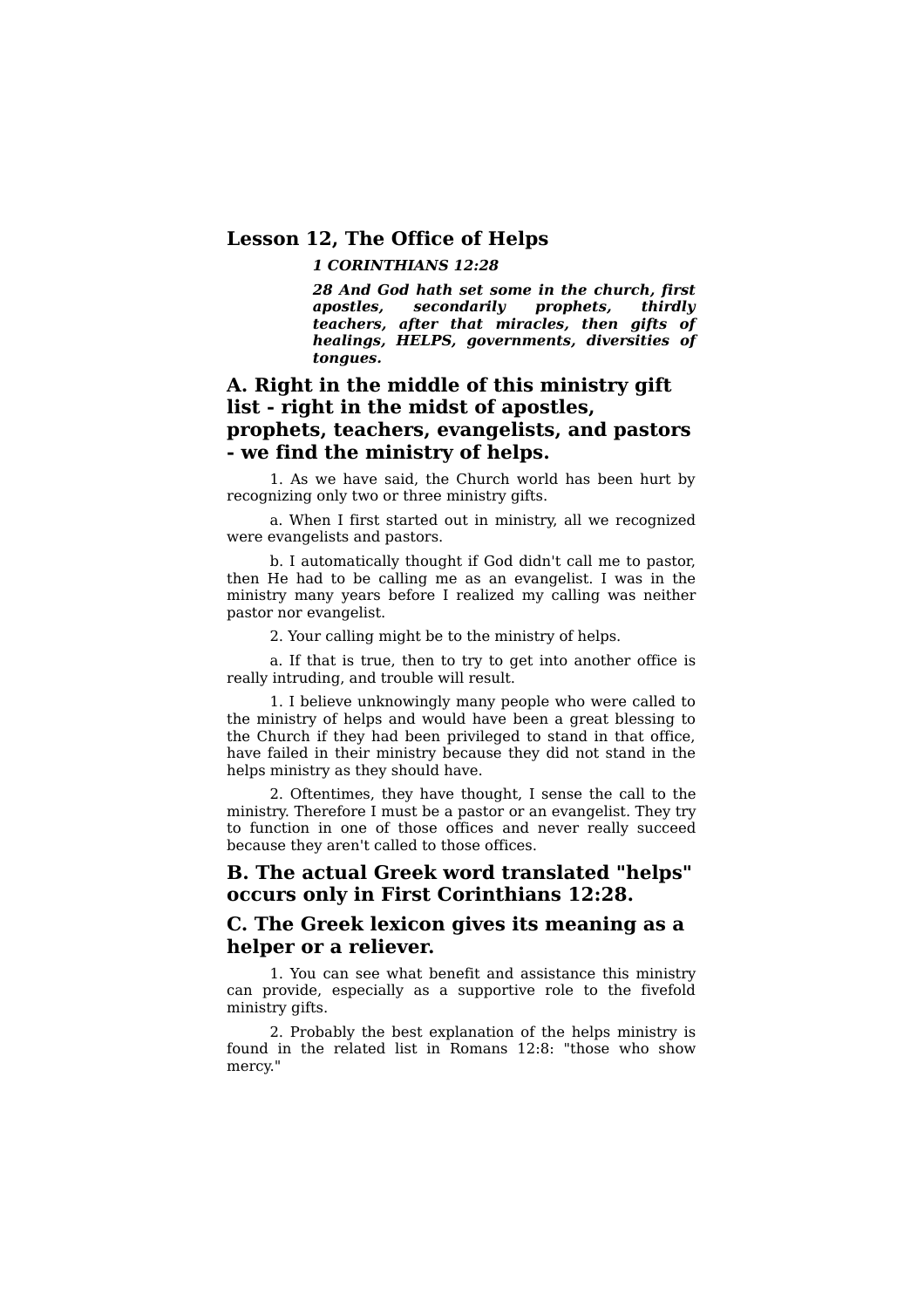a. According to Vine's Expository Dictionary of New Testament Words, the ministry of helps is "one of the ministrations in the local church, by way of rendering assistance, perhaps especially of help ministered to the weak and needy." 1

b. The Amplified Bible translates Romans 12:8: ". . . he who does acts of mercy, with genuine cheerfulness and joyful eagerness."

c. A. S. Way renders the passage, "If you come with sympathy to sorrow, bring God's sunlight in your face."

### **D. The one who helps must have the real equipment of divine grace and power.**

### **E. Romans 12:7 says, "Or ministry, let us wait on our ministering...."**

1. In the New Testament, the word translated "minister" is used generally to refer to all those who minister in sacred things, including the apostles.

a. First of all, in Romans 12:7 the word "ministry" can be used as all-inclusive instruction that whatever ministry you are in, "let him that ministers wait on his ministry."

1. What does that mean? That means to be successful and to be able to minister effectively, you will have to take time to prepare yourself in the Word and to wait before God in prayer.

2. However, as the word "ministry," is used in Romans 12:7, it also seems to indicate a distinctive ministry from the others mentioned. It is probably referring to the ministry of a deacon (Acts 6:1-6).

a. This word "deacon" is used in Philippians 1:1 and First Timothy 3:8-13. b. It is used of Phebe in Romans 16:1 and is translated "servant."

c. The deacon's ministry in the early days of the Church was especially connected with having charge of the alms of the assembly and being an overseer of the poor and the sick.

d. The deacon's ministry is a divine gift from Jesus Christ, the Head of the Church. It requires more than mere natural ability to effectively fulfill this ministry, just as it does any other ministry.

3. Acts 6:1-6 describes the appointing of seven men to serve as deacons in the ministry of helps.

#### *ACTS 6:1-6*

*1 And in those days, when the number of the disciples was multiplied, there arose a murmuring of the Grecians against the*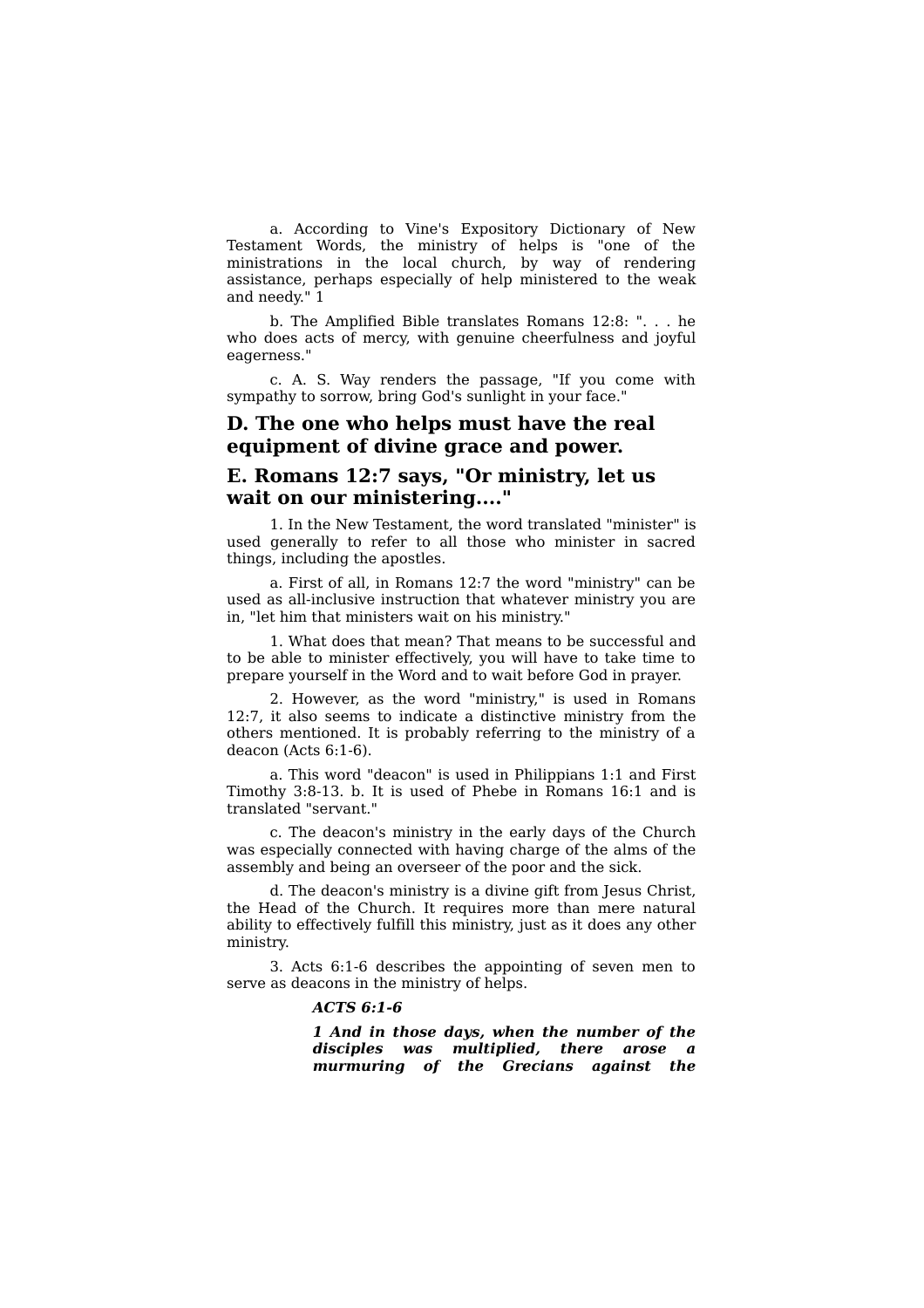*Hebrews, because their widows were neglected in the daily ministration.*

*2 Then the twelve called the multitude of the disciples unto them, and said, It is not reason that we should leave the word of God, and serve tables.*

*3 Wherefore, brethren, look ye out among you seven men of honest report, full of the Holy Ghost and wisdom, whom we may appoint over this business.*

*4 But we will give ourselves continually to prayer, and to the ministry of the word.*

*5 And the saying pleased the whole multitude: and they chose STEPHEN, a man full of faith and of the Holy Ghost, and PHILIP, and Prochorus, and Nicanor, and Timon, and Parmenas, and Nicolas a proselyte of Antioch:*

*6 Whom they set before the apostles: and when they had prayed, they laid their hands on them.*

a. Philip started out here in the ministry of helps (v. 5). He was helping the apostles wait on tables so they could pray and give themselves to prayer and the ministry of the Word. As Philip proved himself faithful, God moved him on to become an evangelist (Acts 21:8).

b. Stephen also started out in the ministry of helps. God used him in a mighty way (Acts 6:8).

c. The other five men are mentioned nowhere else. Evidently they continued in the ministry of helps.

d. Although the names of these five men are not mentioned elsewhere in the New Testament, if they were faithful in their office, they will receive as great a reward as Philip and Stephen.

4. Paul wrote concerning two that helped him: "Greet Priscilla and Aquilla my helpers in Christ Jesus: Who have for my life laid down their own necks: unto whom not only I give thanks, but also all the churches of the Gentiles" (Rom. 16:3,4).

5. He also wrote, "Greet Mary, who bestowed much labour onus" (Rom. 16:6).

6. A host of others are named in the New Testament who fulfilled the helps ministry.

# **F. The ministry of music. The ministry of music functions as a helps ministry, supportive to the fivefold ministry.**

1. What a help! What an aid! What an assist is the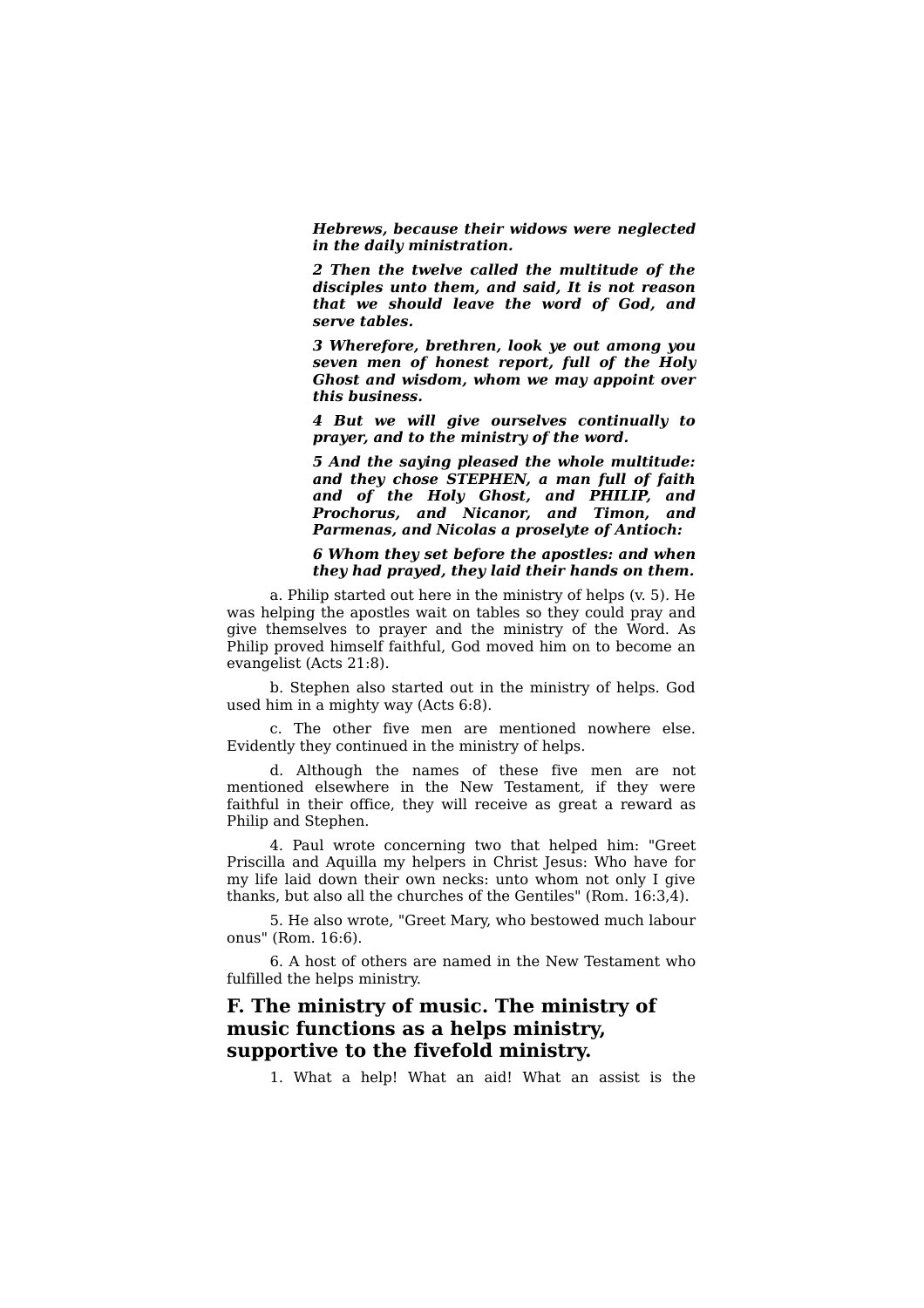ministry of music. The ministry of music is not a distinct office; it is the ministry of helps in operation.

2. It is an anointed ministry.

a. It is not just something someone does because they are talented. b. God can use talent if people will consecrate their talents to Him,

c. But it is very distinguishable to those who have the Spirit of God and are sensitive to the things of the Spirit when one is "ministering in song" with the anointing of the Holy Spirit in the ministry of helps, and when one is "just singing."

3. The prophet Elisha called for a minstrel. The music ministry can be a great help and assistance to those in the fivefold ministry gifts, particularly the prophet. When the minstrel played his musical instrument, the Holy Spirit came upon the prophet Elisha, and he prophesied.

#### *2 KINGS 3:15,16*

#### *15 But now bring me a minstrel. And it came to pass, WHEN THE MIN-STREL PLAYED, that THE HAND OF THE LORD CAME UPON HIM. 16 And he said, THUS SAITH THE LORD....*

a. The minstrel's ministry of music was a great help and assistance for the prophet to get into the Spirit.

b. "The hand of the Lord came upon him" means the Holy Spirit moved upon the prophet. Many times in the Old Testament, the Holy Spirit is referred to as "the hand of the Lord."

c. Why do you suppose the prophet had the minstrel play? So the minstrel would hinder him? No! So the minstrel could help the prophet and be an assistance to him.

# **G. Anything that has to do with helping in the operation of the Church or with ministry could come under the ministry of helps.**

1. People who work in our offices, for instance, are serving in the ministry of helps. I couldn't do it without their help. Thank God for the ministry of helps!

a. When the rewards are passed out, because they were faithful in the ministry of helps, they will receive just as big a reward as I do.

#### *1 SAMUEL 30:24*

*24 ... but as his part is that goeth down to the battle, SO SHALL HIS PART BE THAT TARRIETH BY THE STUFF: they shall part*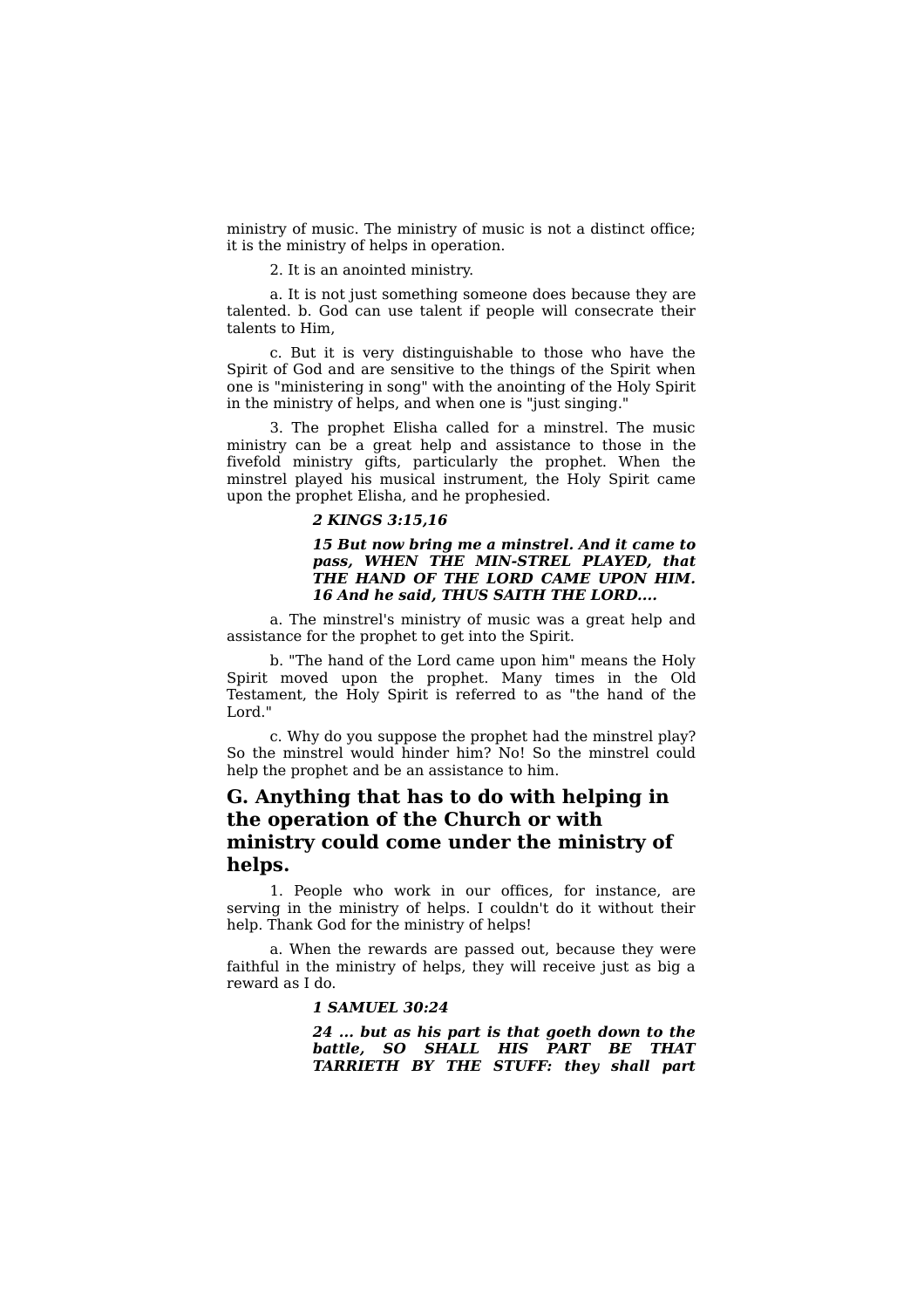### *[share] alike.*

b. God does not reward according to the office we stand in. God rewards faithfulness.

*'W. E. Vine, Expository Dictionary of New Testament Words (1940: Fleming H. Revell Company, Old Tappan, New Jersey: 1966), p. 213.*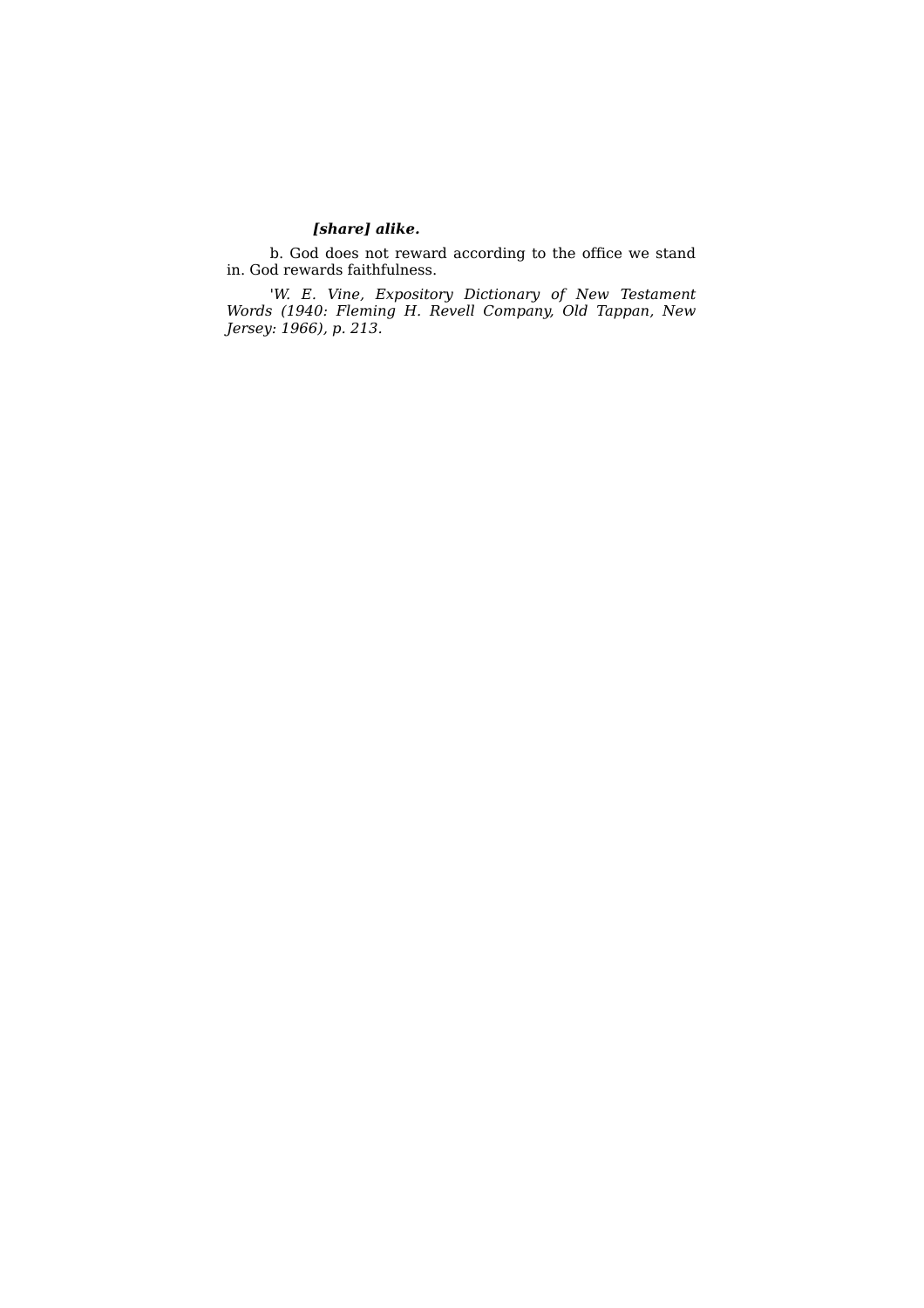### **Lesson 13, Ministry Tongues and Interpretation**

#### *1 CORINTHIANS 12:28-30*

*28 And God hath set some in the church, first apostles, secondarily prophets, thirdly teachers, after that miracles, then gifts of healings, helps, governments, DIVERSITIES OF TONGUES.*

*29 Are all apostles? are all prophets? are all teachers? are all workers of miracles? 30 Have all the gifts of healing? DO ALL SPEAK WITH TONGUES? DO ALL INTERPRET?*

**A. Diversities of tongues (different kinds of tongues) is here regarded as a definite ministry set by God in the Church.**

**B. Being filled with the Holy Spirit and speaking with other tongues as the Spirit gives utterance in the private prayer life of the believer is not the same as a ministry of tongues.**

# **C. What the Word of God is talking about here in First Corinthians 12:28 and 30 is ministering to others through tongues and interpretation, as a ministry gift.**

1. For instance, the office of the apostle, mentioned first, is not something that blesses and helps the apostle personally. Fulfilling the office of the apostle, obeying the calling of God to that office, and being spiritually equipped by the Spirit to stand in that office enables the apostle to minister to others.

Likewise, the ministry of the prophet is not for the prophet's own personal use. The prophet is equipped by the Spirit of God to enable him or her to minister to others.

It is the same with the ministry of teaching. The teaching gift is not a ministry to teach oneself. Of course, the teacher profits by his own ministry. But his teaching gift is to teach others and to bless and minister to others.

2. Diversities of tongues is in the same list with apostles, prophets, and teachers. The ministry of diversity of tongues is not a ministry for one's own private benefit. The ministry of tongues and interpretation is to be ministered in the public assembly in order to bless and help others. This ministry is not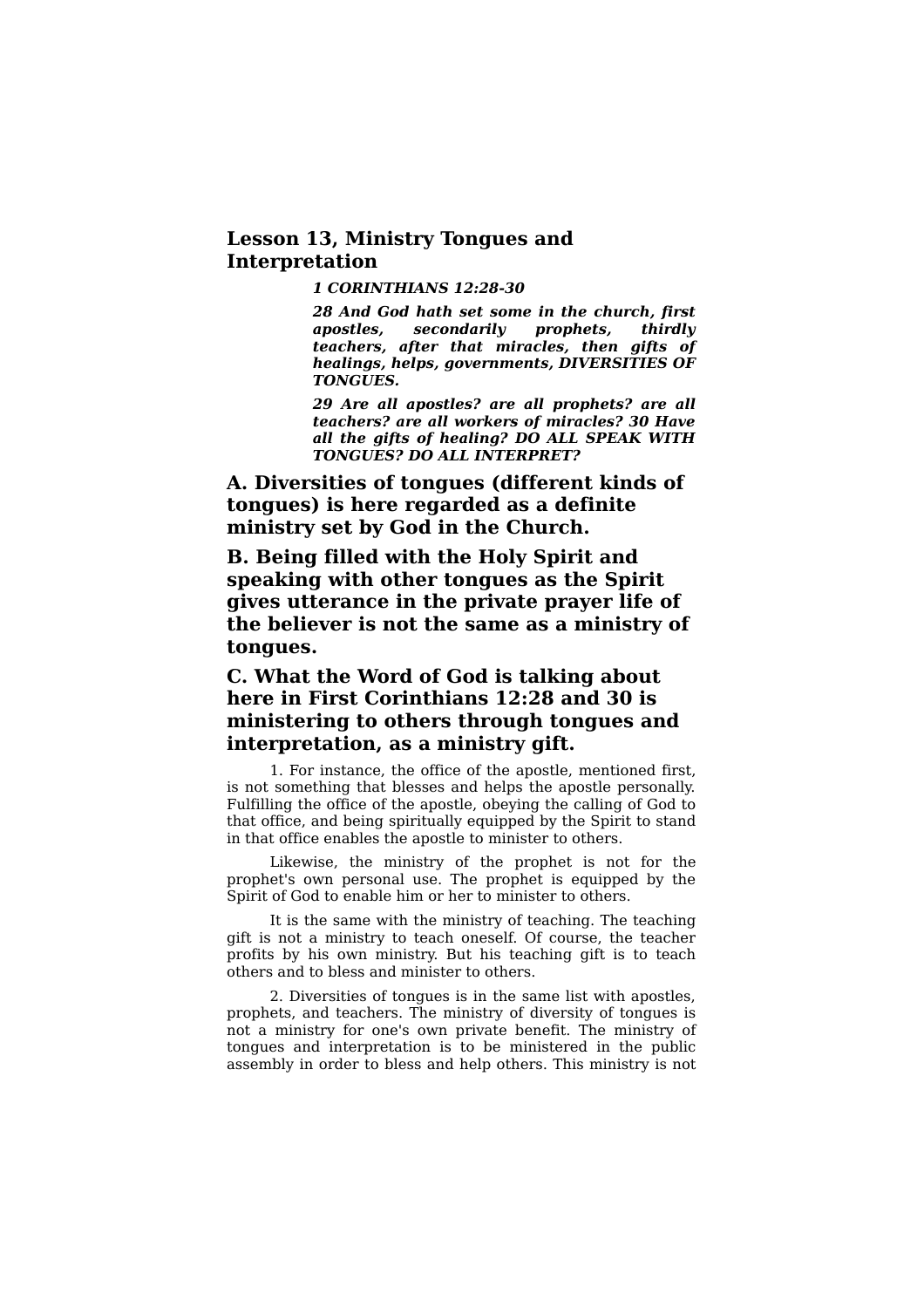for laymen. It is for those called to the fivefold ministry.

# **D. When the believer is filled with the Holy Spirit and speaks with other tongues, that is for his own private use and individual edification and prayer life - it is not for others.**

1. Speaking in tongues in a person's personal prayer life is primarily a devotional gift.

2. Paul said to the Church at Corinth, "I thank my God, I speak with tongues more than ye all," (1 Cor. 14:18), showing it was primarily a devotional gift to be used in the believer's prayer life in the praise and worship of God.

### **E. All tongues in essence are the same, but in purpose and use they are different.**

# **F. Only a few of those who are filled with the Spirit and speak with other tongues will be used in the public ministry of tongues. Hence Paul asks, "... do all speak with tongues?. .." (v 30). The answer is obviously no.**

1. Some take verse 30 out of context and say, "Speaking in tongues is not for every believer." They try to make the ministry of tongues synonymous with the gift of tongues every Spiritfilled believer has in operation in his own private prayer life. And it is not.

2. Taking verse 30 in context, it is clear Paul is talking about the ministry of tongues or diversity of tongues.

**G. Actually, what Paul is talking about in First Corinthians 12:28 when he lists "diversities of tongues" along with the ministry gifts of the apostle, prophet, and teacher, is something separate from the laity "giving an utterance in tongues." It is a ministry gift of tongues and interpretation. There are those called to the fivefold ministry who are called to minister that way, and it most closely approximates the office of the prophet.**

Example: The first people I ever saw whom God used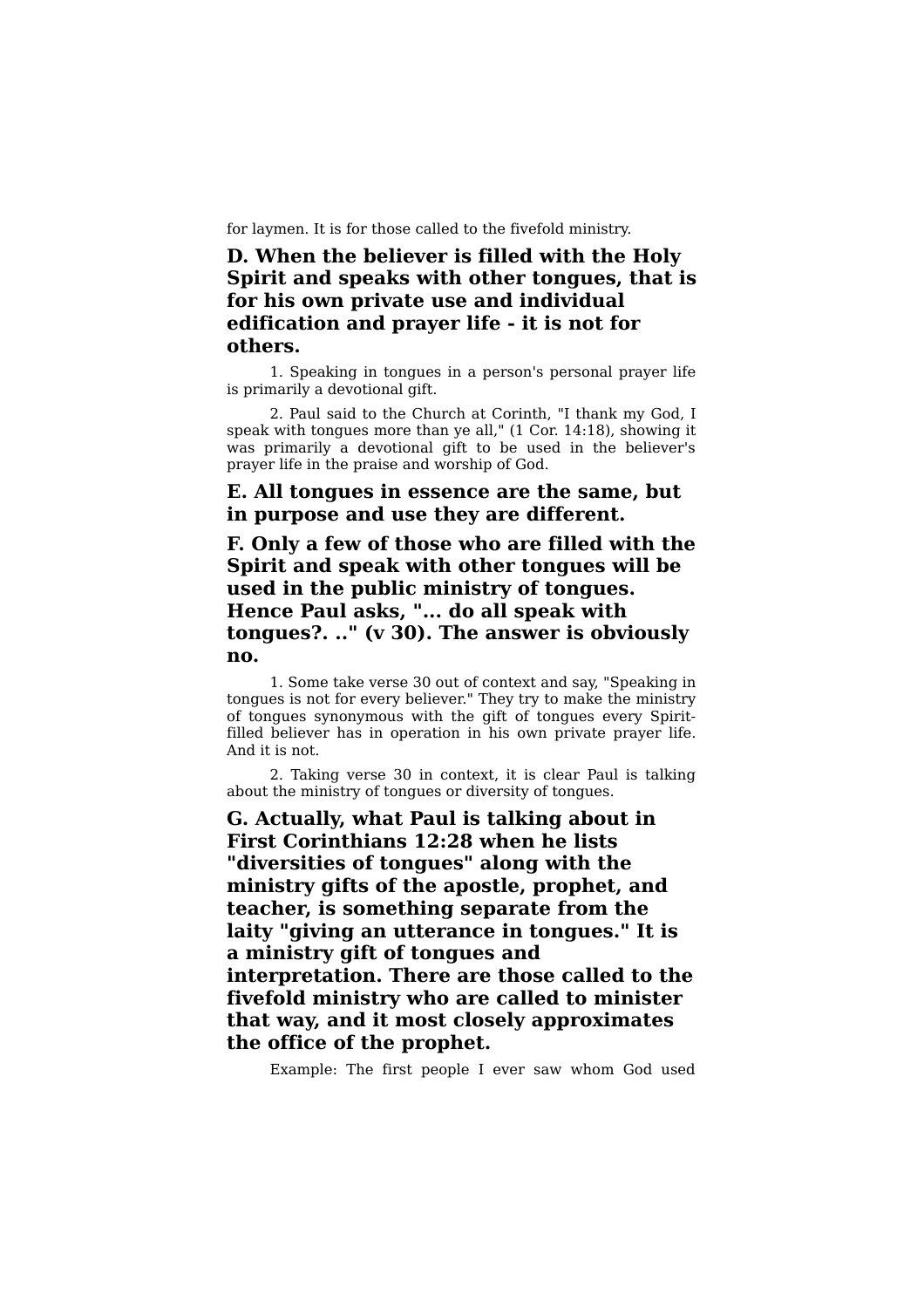along this line were Brother and Sister J. R. Goodwin. For more than 40 years I held meetings in different churches they pastored, and they ministered with me in meetings.

In February 1960, I had just closed a meeting in Beaumont, Texas, before I began a meeting for the Goodwins at the First Assembly of God Church in Pasadena, Texas.

A couple from Beaumont came over to the services in the Goodwins' church in Pasadena one night. The wife had attended all the meetings in Beaumont. The husband had not attended; he was a struggling Christian. The wife had asked me to pray for him at my meetings in Beaumont and had told me some of his problems.

This man came with his wife to the services I was holding for the Goodwins in Pasadena. The Lord had me call them out to come down to the front. I thought He was going to have me minister to them. I knew exactly what He wanted to say to them.

Then as the couple stood there in front of me, like a flash I saw into the spirit realm. I saw them driving back to Beaumont after the service. And I saw the devil attack the wife with doubt, saying, "Well, after all, you told Brother Hagin your problems. He wasn't ministering supernaturally to you because he knew some of those things about you anyway." The devil would try to use that against them to rob them from receiving what God wanted to say to them.

Then the Lord told me, "Have Brother and Sister Goodwin minister to them."

This couple did not know the Goodwins. And the Goodwins did not know them.

Sister Goodwin began to speak with tongues. Brother Goodwin interpreted. They spoke several times back and forth in tongues and interpretation. And ministering supernaturally like that, they drew a better picture of this couple's problem and solution than what I could have done by knowing the situation and ministering to them. I stood there and marveled. It was supernatural! By this ministry gift, diversities of tongues, they told this couple exactly what their problem was, especially his, and exactly what to do about the situation to correct it.

# **H. As a ministry gift, tongues and interpretation operate together, as we see in this example with Brother and Sister Goodwin.**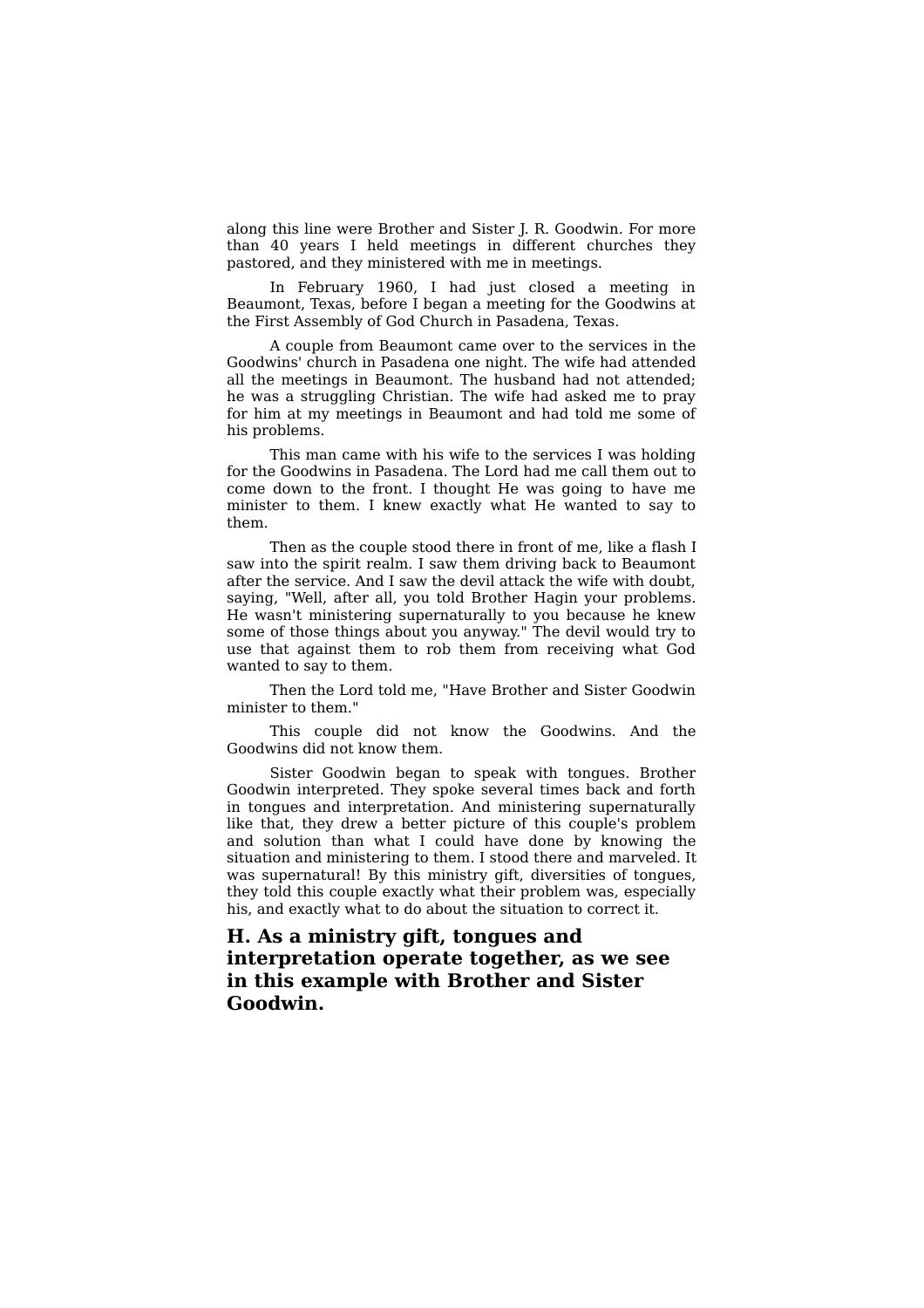### **Lesson 14, Exhortation**

#### *ROMANS 12:8*

*8 Or HE THAT EXHORTETH, on EXHORTATION....*

# **A. This is the only place exhortation is mentioned as a separate and distinct ministry.**

1. Usually exhortation is regarded as a natural and essential part of almost every other ministry.

# **B. The primarily motivation of the exhorter is to bring encouragement either by way of comfort or by stirring up believers.**

### **C. There is a distinctive ministry along this line.**

### **D. The exhorter stirs up the lost to be saved.**

1. In the days of the great Methodist evangelist, Sam Jones, he would preach a couple of hours then turn the service over to an exhorter to give the altar call. The exhorter would talk sometimes 45 minutes. He would stir up the people, exhorting them to be saved.

2. In my own opinion, many times what we call evangelists today are exhorters. Their ministry seems to be entirely along the line of stirring up people to be saved.

a. Those who stand in the office of the evangelist have supernatural gifts (miracles or gifts of healings) following their preaching. This happened in the ministry of our only New Testament example of an evangelist, Philip. A true evangelist has those gifts in operation in his ministry.

b. I am not belittling the office of the exhorter. It is an office! I am just saying we have some ministries named incorrectly.

### **E. The exhorter also exhorts Christians with a message of encouragement and comfort.**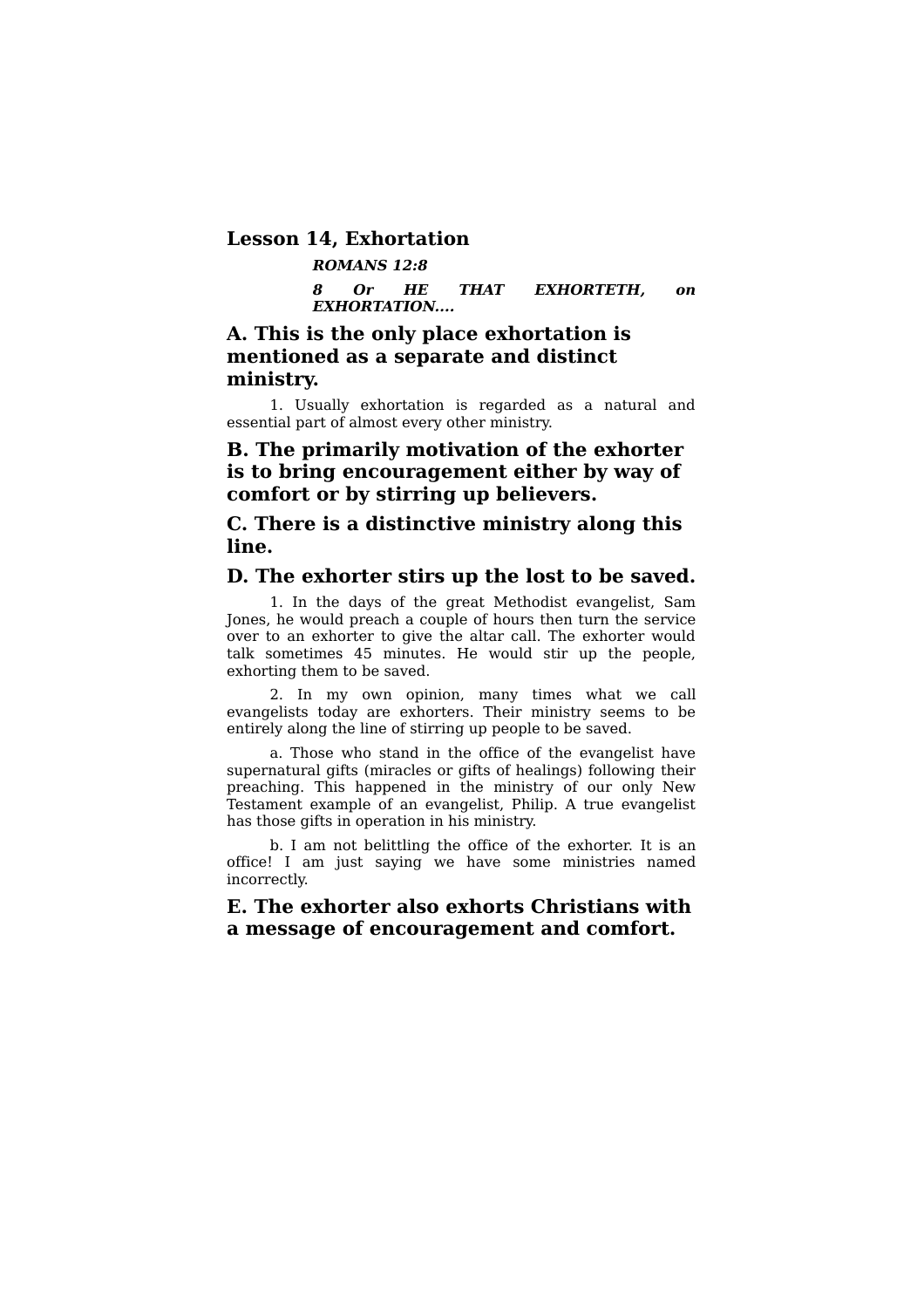### **Lesson 15, The Ministry of Giving**

### *ROMANS 12:8*

*8 Or he that exhorteth, on exhortation: HE THAT GIVETH, LET HIM DO IT WITH SIMPLICITY....*

**A. Giving was as much a recognized ministry as teaching or healing in the Early Church. This is a ministry.**

**B. We can all enter into the grace of giving, but some have a divine endowment from God to distribute:**

1. Personal wealth.

2. Or administration of united resources.

**C. Another translation renders it, "he who has wealth to distribute must do it with a single eye to God's service."**

# **D. Those who have wealth to distribute should distribute correctly, in good places where it is used for God.**

1. Ministers of the gospel should take time to teach people about giving:

a. They should teach congregations about the scriptural ministry of giving.

b. They should teach those who have wealth to distribute it correctly where it can be used for God's work.

2. Some scoundrels who call themselves ministers, for instance, raise money for projects which don't exist.

3. Don't just swallow something because it looks good. Learn to listen to your spirit.

4. Pray and seek God about where to give your money.

# **E. Some may sense a call to the ministry, and God has called them to this ministry of giving.**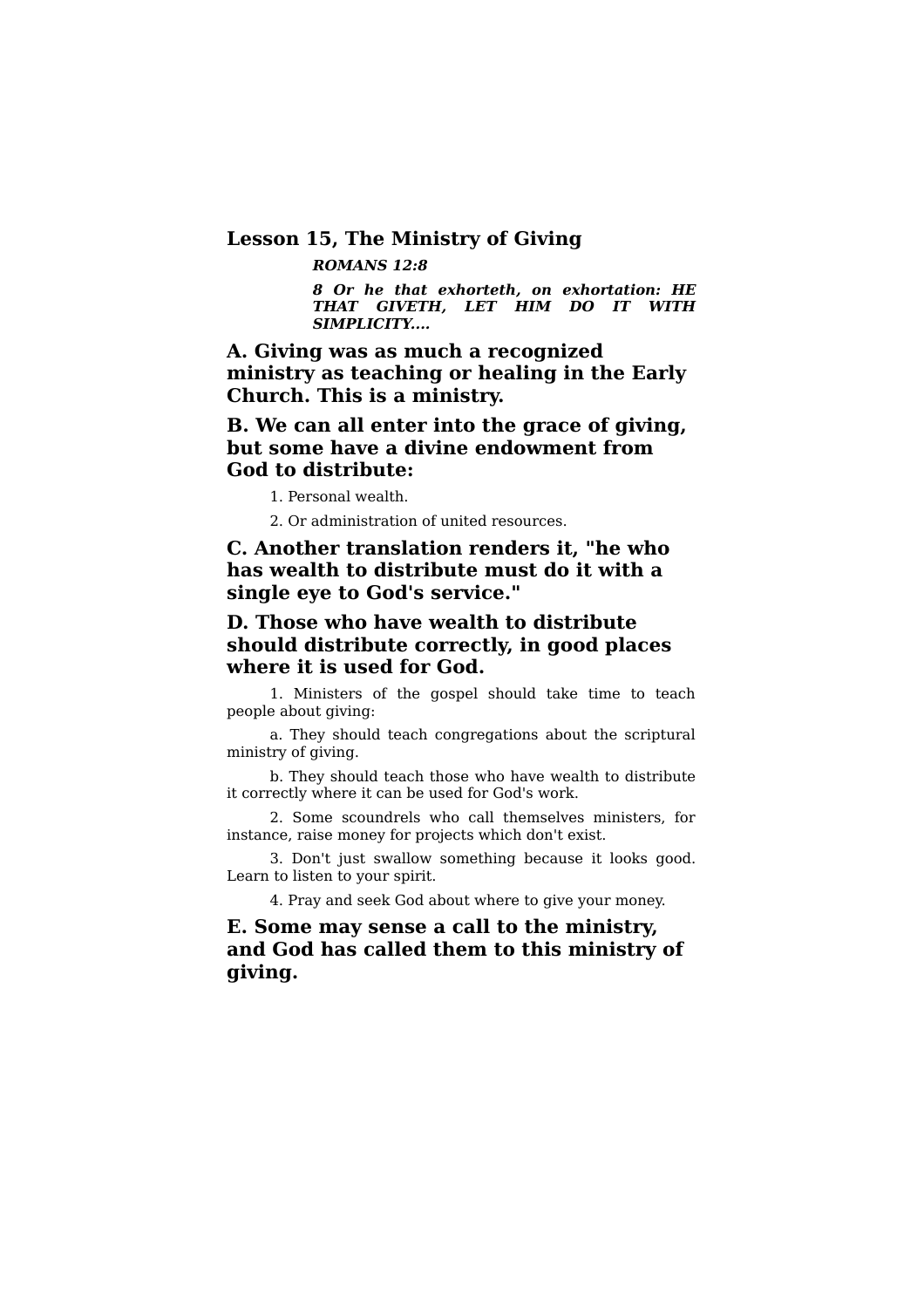# **Table of Contents**

#### The Ministry Gifts

Lesson 1, Christ's Provision For His Church

A. He gave. The Lord Jesus Christ gave these ministry gifts.

B. When did He give them? When He ascended on High taking with Him the Old Testament saints who since their physical death had awaited in Paradise (Abraham's bosom) the consummation of God's great plan of redemption.

C. From where did He give ministry gifts? These ministry gifts came (and come) from the Lord Jesus Christ Himself when He ascended and sat down on the right hand of the Majesty on High.

D. For what purpose did He give these ministry gifts?

E. For how long did the Lord Jesus Christ give the ministry gifts?

F. What is the ultimate aim in all ministry?

Lesson 2, The Divine Call

A. God hath set some in the Church. There is a divine call.

B. God sets ministry gifts in the Church - not man.

C. You do not enter the ministry - any phase of it -just because you feel it is a holy calling and you'd like to respond.

D. You do not enter the ministry because someone else tells you that you are suited for it.

E. How can you tell a divine call?

F. The methods by which men are called are unimportant. But obedience to the call is important. G. Seeing a need is not a call to the ministry.

H. An anointing evidences a divine call.

I. If God didn't call you to full-time ministry, don't try to get into it; you will be a misfit.

J. Knowing that you know you are divinely called settles the matter once and for all. There should be no confusion on the subject.

Lesson 3, Whom God Calls, He Equips

A. The ministry gifts are people - people who are called of God to the full-time ministry.

B. Those people (ministry gifts) whom God calls, He equips with spiritual gifts.

C. The ministry gifts consist not in name, but in power.

D. All the work of the ministry comes under the lordship of Jesus Christ.

Lesson 4, Faithfulness To The Call

A. Study. Preparation time is never lost time.

B. Dedicate. Along with the call goes a dedication.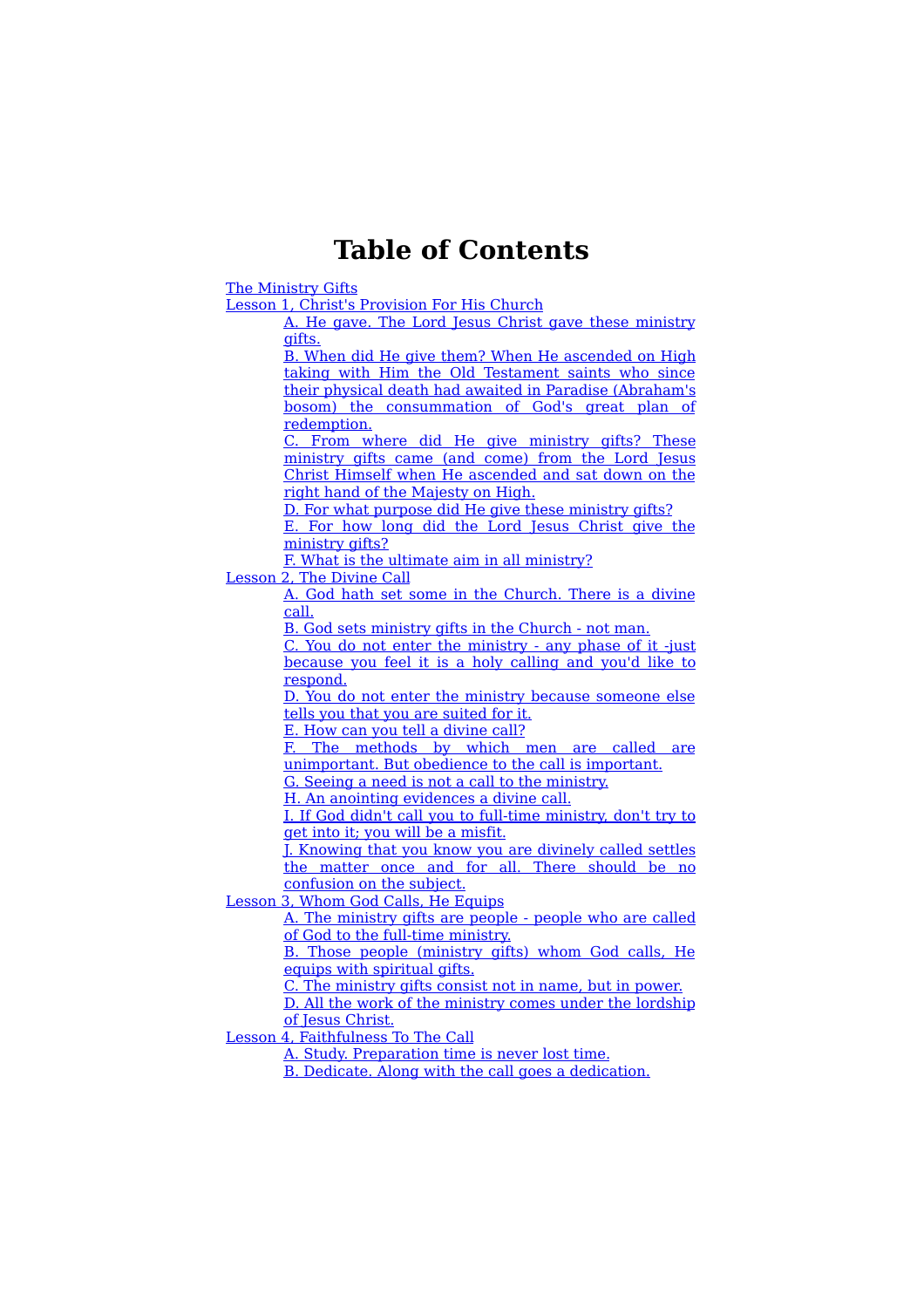C. Consecrate. Along with the call goes a consecration. D. Submit to the will of God. Along with the call goes a

submission to the will of God.

E. Be a person of integrity.

F. Develop. Mature. Grow.

G. Do not intrude into the wrong office.

H. Develop Character.

Lesson 5, Variety and Balance

A. One of the most fascinating things concerning the ministry gifts of Christ is their variety.

B. These ministry gifts have been given to the Church to bring a balance in the Church.

C. The Body of Christ needs to realize that Christ gave a diversity of ministry gifts to the Church for a reason. All of them are essential in order for the Church of the Lord Jesus Christ to come unto full stature in Christ.

D. It is God's divine plan that each ministry gift provide a check and balance to correct and complement the other.

E. The ultimate goal of all ministry is to unite - not divide.

F. A person can stand in more than one office; we separate ministry offices to define them.

Lesson 5, The Apostle

A. The ministry gift which heads the list is the apostle. However, that does not mean it is the most important ministry gift in the local body today, nor does it mean that apostles are to dominate over other ministry gifts in the Body of Christ. In other words, Paul was not establishing a hierarchy for local church government by the way he listed the ministry gifts here.

B. The most significant statement of fact in the Bible regarding this office is that it was filled by Christ Himself.

C. The Greek word APOSTOLOS translated apostle means one sent forth, a sent one. D. Jesus Christ is the greatest example of a sent one.

E. A true apostle is always one with a commission - not one who merely goes, but one who is sent by the Holy Spirit.

F. The signs of an apostle. The Bible speaks of the signs of an apostle:

G. The fruit of an apostle. The Bible also talks about the works or fruit of the apostolic ministry:

H. Characteristics of an apostle. An apostle is first and foremost a preacher or a teacher, or a preacher and a teacher of the Word.

I. To stand in this office, one must have a deep personal encounter with the Lord and an ongoing spiritually strong relationship with Him and His Word - something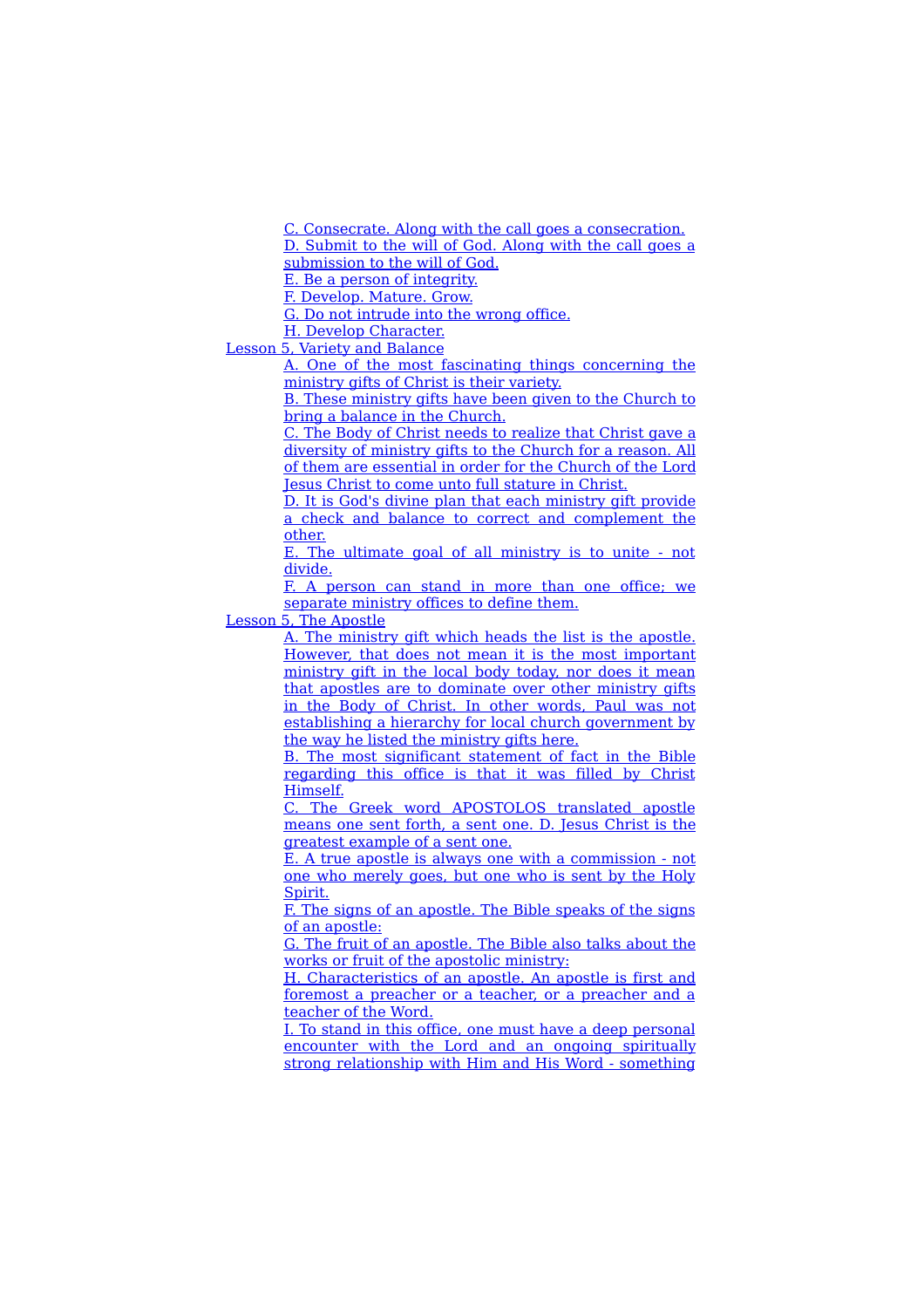beyond the ordinary.

J. An apostle's ministry seems to embrace all other ministry gifts. The distinguishing result is the ability to establish churches.

K. Are there apostles today?

Lesson 7, The Prophet

A. Are there prophets today?

Peter

John

Personal experience:

C. Under the New Covenant it is unscriptural to seek guidance through the ministry of the prophet.

D. Put the Word first. Even though there are supernatural manifestations in your life, don't build your ministry on supernatural manifestations. Invite them and have them. But build your ministry on the Word. Even if you're a prophet, build your ministry on the Word.

E. It is dangerous to feel obligated to perform.

F. Discern the difference between the Spirit of God and familiar spirits.

G. Misconceptions people have relative to the prophet's office.

Lesson 8, The Evangelist

A. The word "evangelist" occurs only three times in the New Testament.

B. The meaning of the word "evangelist" is: One who brings the evangel (the good news); a messenger of good tidings.

C. The evangelist brings the message of the redeeming grace of God.

D. The evangelist's favorite theme is salvation in its simplest form.

E. The only New Testament example we have of an evangelist is Philip. Philip's ministry is the model because it is the only one God gave us.

F. The supernatural equipment accompanying the evangelist's ministry includes "miracles" and "gifts of healings."

G. If the divine gift or endowment is within a person, the person will need no pleading to be an evangelist. There will be a divine urge burning within him or her.

H. The marks of a true evangelist are evident in the ministry of Philip, our one New Testament model:

Lesson 9, The Pastor

A. The word "pastor" is used only once in the King James translation of the New Testament. And that is here in Ephesians 4:11.

B. The Greek word translated "pastor" literally means "shepherd."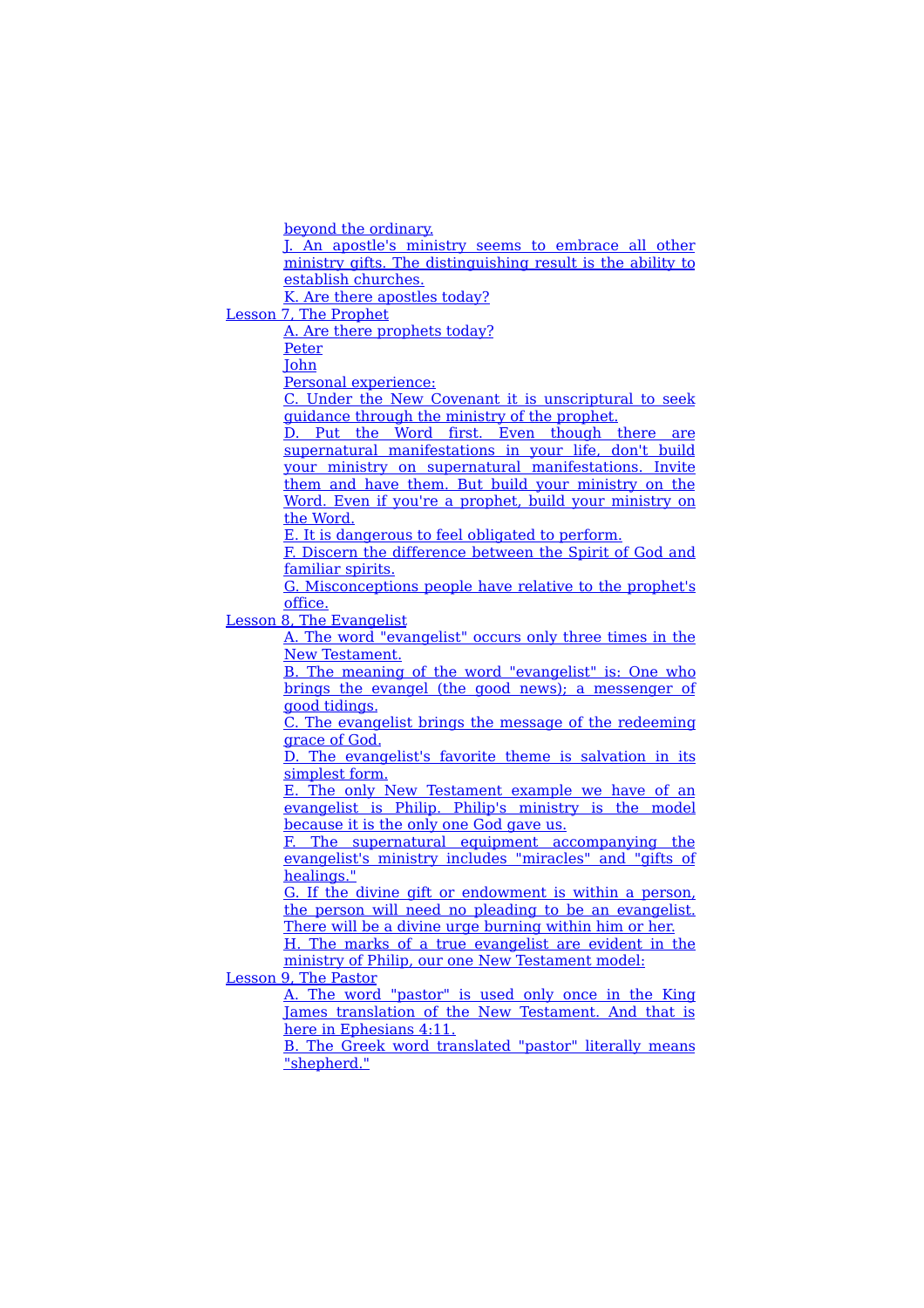C. It is so translated referring to our Lord and Savior, the Lord Jesus Christ, who is the Great Example of a true pastor or shepherd:

D. Jesus is the Great Shepherd, the Chief Shepherd, of all God's sheep.

E. Jesus has undershepherds. A pastor is an undershepherd. A pastor is a shepherd of God's sheep in the local body.

F. God calls men and equips them to shepherd, or pastor, a flock.

G. Shepherds are necessary for the maturing and equipping of the saints.

I. The shepherd (pastor) has oversight of the flock.

J. The pastor is one of the most important offices.

K. It is the Holy Spirit who makes men overseers, not man.

L. God has provided supernatural equipment for the pastor. The pastor should be equipped with supernatural equipment.

M. The most outstanding characteristic of a pastor is a shepherd's heart. 1. The shepherd's heart is a gift from God to the local body.

Lesson 10, The Teacher

C. One can stand in the office of pastor and teacher, or prophet and teacher, or evangelist and teacher, and so forth. In other words, one can stand in more than one office. We separate the offices to define them.

D. One who is a teacher but not a pastor (that is, he does not have the oversight of a flock) many times has a roving ministry among the churches.

E. The teaching gift is a divine gift.

F. The teaching ministry requires a divine gift.

G. A teacher is not a teacher merely by virtue of natural ability or a natural inclination to teach.

H. No teaching ministry in the power of the Holy Spirit is dry! It will convey rivers of living water.

I. Divisions can be caused by unbelief and hardness of heart, even when teaching is in the power of the Spirit based on the Word of God.

J. A true teacher of the gospel of peace will never teach doctrinal error which will split the Body of Christ. He will not cause division by what he teaches.

K. On the other hand, we cannot compromise on the fundamental principles of the doctrine of Christ.

L. Other things are not fundamental and you do not want to create division.

M. Use wisdom.

O. Teachers should be always ready and open to receive fresh glimpses of truth from the Word of God.

Lesson 11, Variety of Ministry Gifts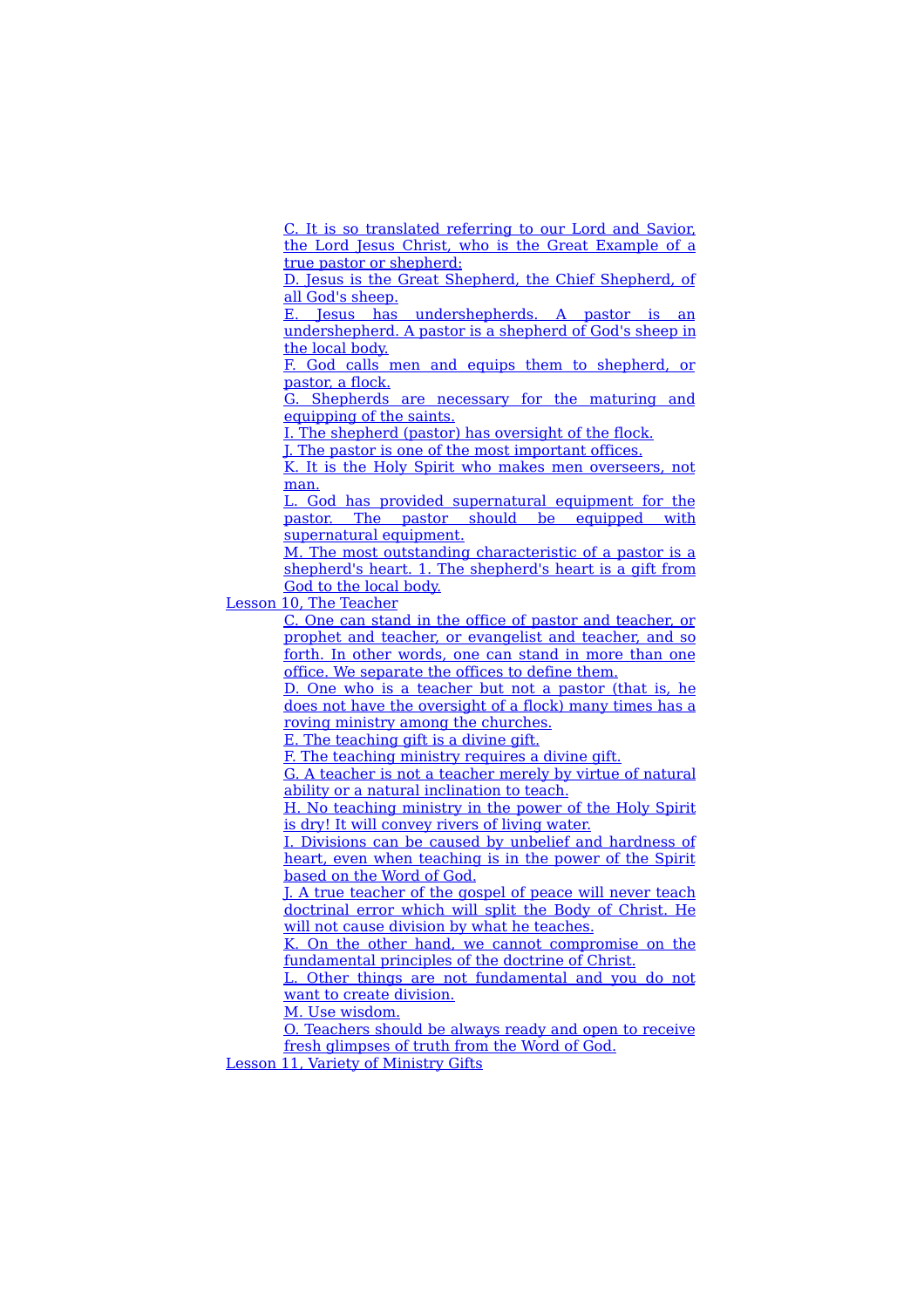A. Ephesians 4:11 lists the fivefold ministry gifts - those who are preachers and/or teachers of the Word of God. B. The two other lists of ministries also contain those called as supportive to the fivefold ministry offices and adds further definition of some of the fivefold offices.

C. Taken together, these three passages reveal the fullest measure of the breadth of ministry Christ gave to the Church in ministry gifts.

D. In the catalog of ministry in Romans 12:6-8:

E. In the catalog of ministry in First Corinthians 12:28: F. The divine source is emphasized in all three ministry lists.

G. Some of these gifts - particularly those listed in Romans 12 - may appear to be lacking in the supernatural element. Yet all come from a supernatural source, given by the same Spirit, and given by grace.

Lesson 12, The Office of Helps

A. Right in the middle of this ministry gift list - right in the midst of apostles, prophets, teachers, evangelists, and pastors - we find the ministry of helps.

B. The actual Greek word translated "helps" occurs only in First Corinthians 12:28.

C. The Greek lexicon gives its meaning as a helper or a reliever.

D. The one who helps must have the real equipment of divine grace and power.

E. Romans 12:7 says, "Or ministry, let us wait on our ministering...."

F. The ministry of music. The ministry of music functions as a helps ministry, supportive to the fivefold ministry.

G. Anything that has to do with helping in the operation of the Church or with ministry could come under the ministry of helps.

Lesson 13, Ministry Tongues and Interpretation

A. Diversities of tongues (different kinds of tongues) is here regarded as a definite ministry set by God in the Church.

B. Being filled with the Holy Spirit and speaking with other tongues as the Spirit gives utterance in the private prayer life of the believer is not the same as a ministry of tongues.

C. What the Word of God is talking about here in First Corinthians 12:28 and 30 is ministering to others through tongues and interpretation, as a ministry gift.

D. When the believer is filled with the Holy Spirit and speaks with other tongues, that is for his own private use and individual edification and prayer life - it is not for others.

E. All tongues in essence are the same, but in purpose